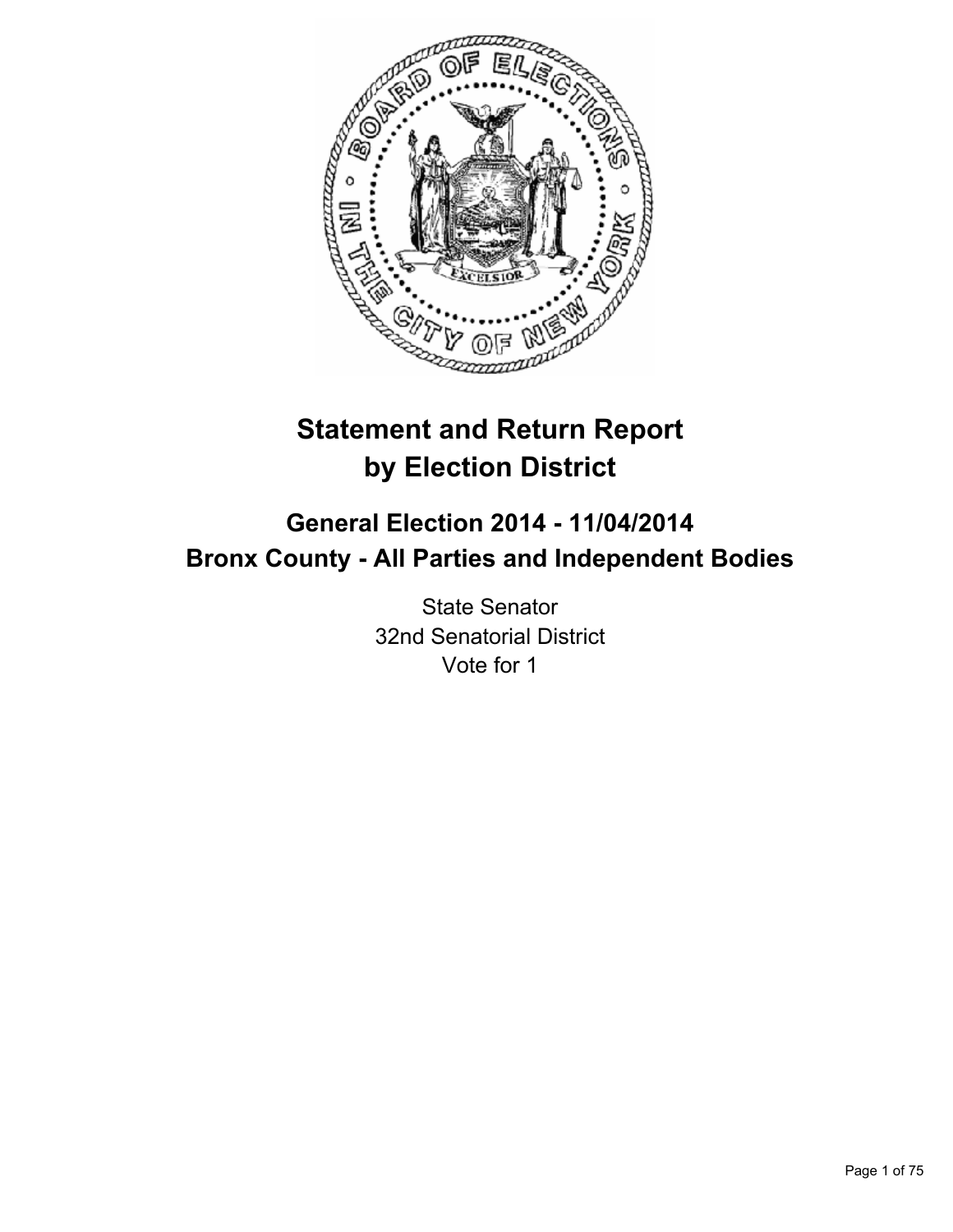

| PUBLIC COUNTER                                           | 179            |
|----------------------------------------------------------|----------------|
| <b>EMERGENCY</b>                                         | 0              |
| ABSENTEE/MILITARY                                        | 2              |
| <b>FEDERAL</b>                                           | 0              |
| <b>SPECIAL PRESIDENTIAL</b>                              | 0              |
| <b>AFFIDAVIT</b>                                         | 3              |
| <b>Total Ballots</b>                                     | 184            |
| Less - Inapplicable Federal/Special Presidential Ballots | 0              |
| <b>Total Applicable Ballots</b>                          | 184            |
| RUBEN DIAZ SR. (DEMOCRATIC)                              | 154            |
| RUBEN DIAZ SR. (REPUBLICAN)                              | 9              |
| JASMINE MARTE (CONSERVATIVE)                             | $\overline{4}$ |
| <b>Total Votes</b>                                       | 167            |
| Unrecorded                                               | 17             |

#### **051/77**

| PUBLIC COUNTER                                           | 180 |
|----------------------------------------------------------|-----|
| <b>EMERGENCY</b>                                         | 0   |
| ABSENTEE/MILITARY                                        | 2   |
| <b>FEDERAL</b>                                           | 0   |
| <b>SPECIAL PRESIDENTIAL</b>                              | 0   |
| <b>AFFIDAVIT</b>                                         | 5   |
| <b>Total Ballots</b>                                     | 187 |
| Less - Inapplicable Federal/Special Presidential Ballots | 0   |
| <b>Total Applicable Ballots</b>                          | 187 |
| RUBEN DIAZ SR. (DEMOCRATIC)                              | 163 |
| RUBEN DIAZ SR. (REPUBLICAN)                              | 5   |
| JASMINE MARTE (CONSERVATIVE)                             | 6   |
| <b>Total Votes</b>                                       | 174 |
| Unrecorded                                               | 13  |

| <b>PUBLIC COUNTER</b>                                    | 23       |
|----------------------------------------------------------|----------|
| <b>EMERGENCY</b>                                         | 0        |
| ABSENTEE/MILITARY                                        |          |
| <b>FEDERAL</b>                                           | 0        |
| SPECIAL PRESIDENTIAL                                     | 0        |
| AFFIDAVIT                                                | 0        |
| <b>Total Ballots</b>                                     | 24       |
| Less - Inapplicable Federal/Special Presidential Ballots | 0        |
| <b>Total Applicable Ballots</b>                          | 24       |
| RUBEN DIAZ SR. (DEMOCRATIC)                              | 17       |
| RUBEN DIAZ SR. (REPUBLICAN)                              | 0        |
| JASMINE MARTE (CONSERVATIVE)                             | $\Omega$ |
| <b>Total Votes</b>                                       | 17       |
| Unrecorded                                               | 7        |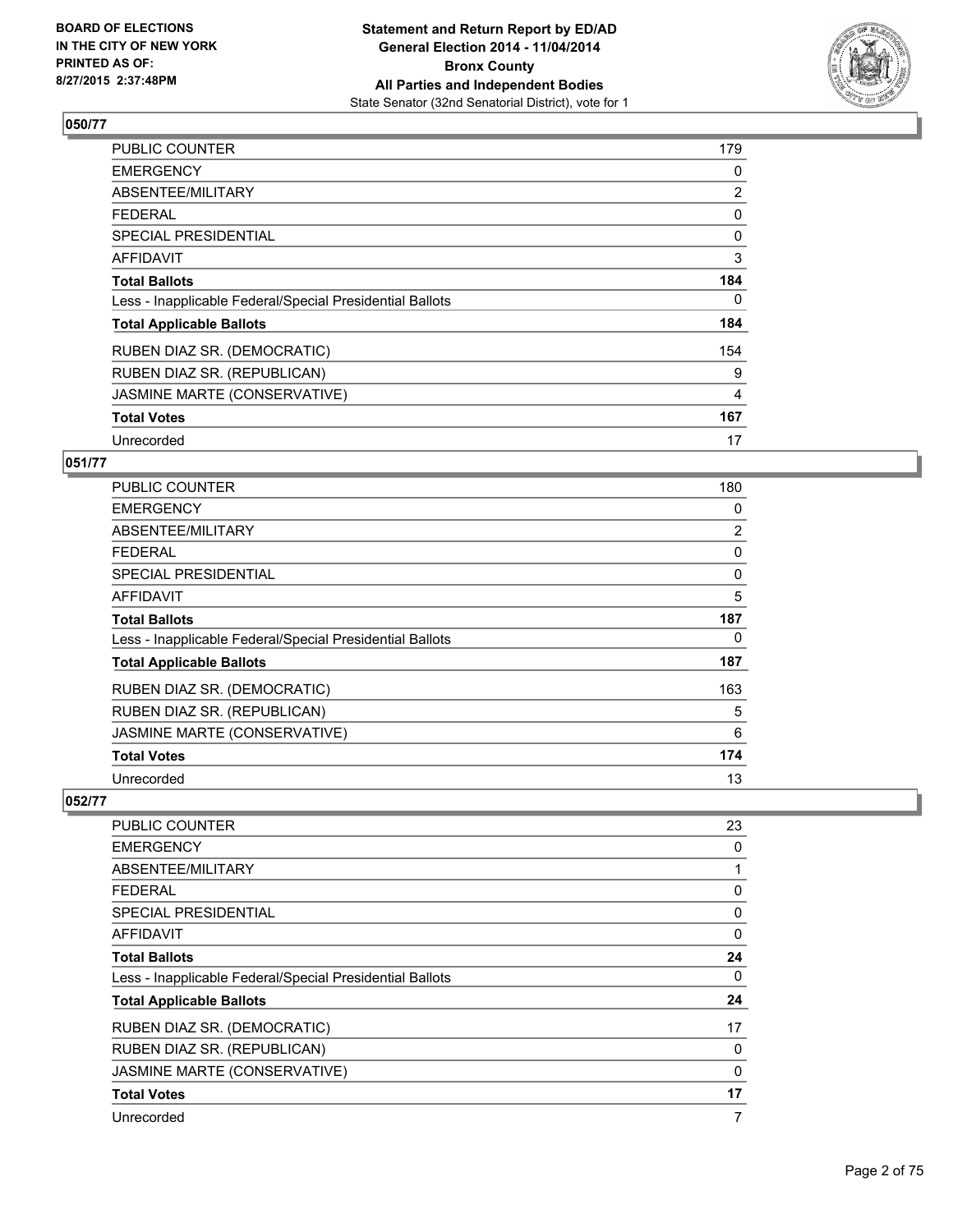

| PUBLIC COUNTER                                           | 183 |
|----------------------------------------------------------|-----|
| <b>EMERGENCY</b>                                         | 0   |
| ABSENTEE/MILITARY                                        | 5   |
| <b>FEDERAL</b>                                           | 0   |
| <b>SPECIAL PRESIDENTIAL</b>                              | 0   |
| <b>AFFIDAVIT</b>                                         | 3   |
| <b>Total Ballots</b>                                     | 191 |
| Less - Inapplicable Federal/Special Presidential Ballots | 0   |
| <b>Total Applicable Ballots</b>                          | 191 |
| RUBEN DIAZ SR. (DEMOCRATIC)                              | 169 |
| RUBEN DIAZ SR. (REPUBLICAN)                              | 9   |
| JASMINE MARTE (CONSERVATIVE)                             | 2   |
| <b>Total Votes</b>                                       | 180 |
| Unrecorded                                               | 11  |

## **054/77**

| PUBLIC COUNTER                                           | 161 |
|----------------------------------------------------------|-----|
| <b>EMERGENCY</b>                                         | 0   |
| ABSENTEE/MILITARY                                        | 2   |
| <b>FEDERAL</b>                                           | 0   |
| SPECIAL PRESIDENTIAL                                     | 0   |
| <b>AFFIDAVIT</b>                                         | 4   |
| <b>Total Ballots</b>                                     | 167 |
| Less - Inapplicable Federal/Special Presidential Ballots | 0   |
| <b>Total Applicable Ballots</b>                          | 167 |
| RUBEN DIAZ SR. (DEMOCRATIC)                              | 154 |
| RUBEN DIAZ SR. (REPUBLICAN)                              | 3   |
| JASMINE MARTE (CONSERVATIVE)                             | 2   |
| <b>Total Votes</b>                                       | 159 |
| Unrecorded                                               | 8   |

| <b>PUBLIC COUNTER</b>                                    | 159 |
|----------------------------------------------------------|-----|
| <b>EMERGENCY</b>                                         | 0   |
| ABSENTEE/MILITARY                                        | 3   |
| <b>FEDERAL</b>                                           |     |
| <b>SPECIAL PRESIDENTIAL</b>                              | 0   |
| <b>AFFIDAVIT</b>                                         | 2   |
| <b>Total Ballots</b>                                     | 165 |
| Less - Inapplicable Federal/Special Presidential Ballots | (1) |
| <b>Total Applicable Ballots</b>                          | 164 |
| RUBEN DIAZ SR. (DEMOCRATIC)                              | 146 |
| RUBEN DIAZ SR. (REPUBLICAN)                              | 5   |
| JASMINE MARTE (CONSERVATIVE)                             | 4   |
| <b>Total Votes</b>                                       | 155 |
| Unrecorded                                               | 9   |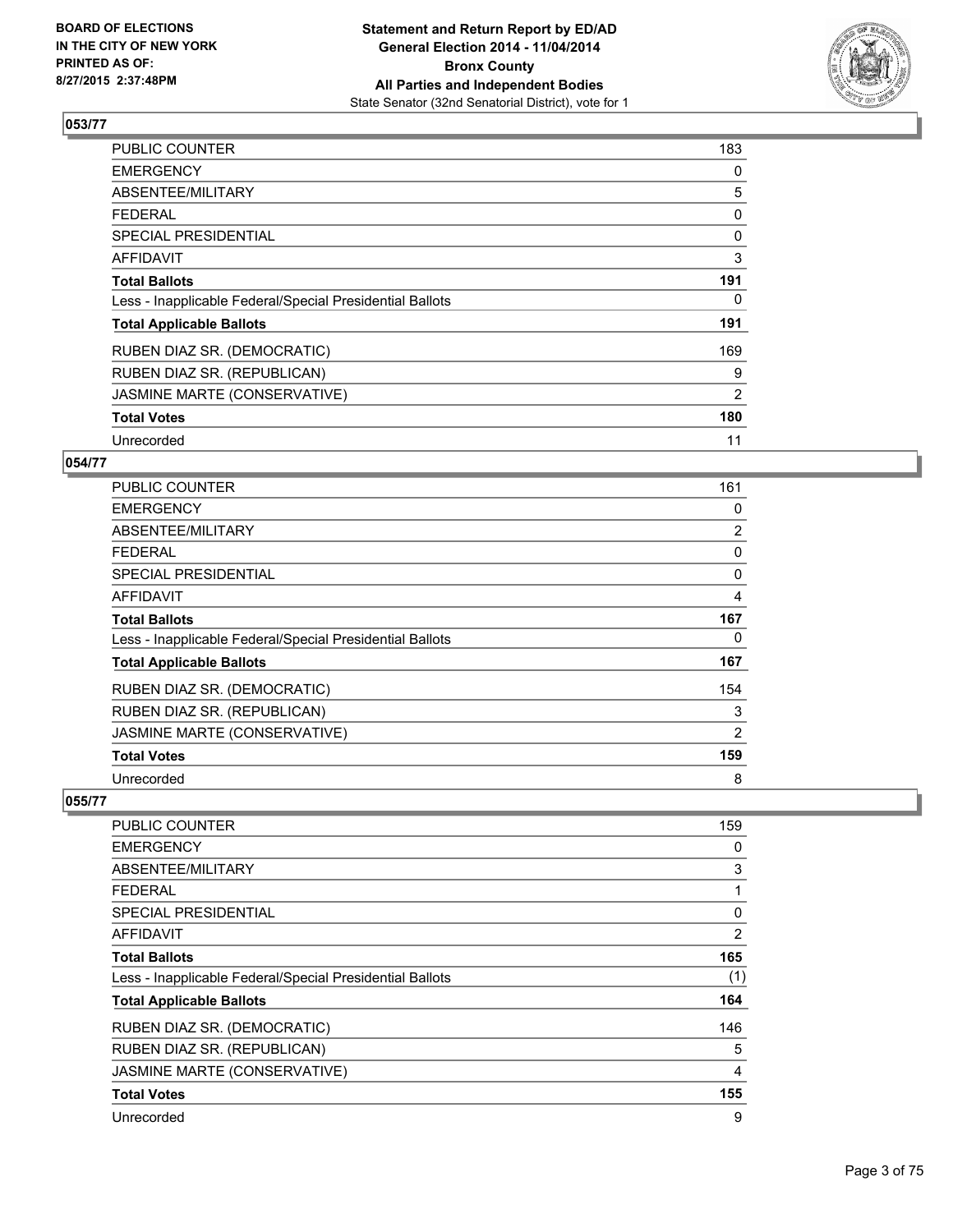

| <b>PUBLIC COUNTER</b>                                    | 168 |
|----------------------------------------------------------|-----|
| <b>EMERGENCY</b>                                         | 0   |
| ABSENTEE/MILITARY                                        | 20  |
| <b>FEDERAL</b>                                           | 0   |
| <b>SPECIAL PRESIDENTIAL</b>                              | 0   |
| <b>AFFIDAVIT</b>                                         | 1   |
| <b>Total Ballots</b>                                     | 189 |
| Less - Inapplicable Federal/Special Presidential Ballots | 0   |
| <b>Total Applicable Ballots</b>                          | 189 |
| RUBEN DIAZ SR. (DEMOCRATIC)                              | 163 |
| RUBEN DIAZ SR. (REPUBLICAN)                              | 5   |
| JASMINE MARTE (CONSERVATIVE)                             | 6   |
| <b>Total Votes</b>                                       | 174 |
| Unrecorded                                               | 15  |

| <b>PUBLIC COUNTER</b>                                    | 172            |
|----------------------------------------------------------|----------------|
| <b>EMERGENCY</b>                                         | 0              |
| ABSENTEE/MILITARY                                        | 3              |
| FEDERAL                                                  | $\overline{2}$ |
| <b>SPECIAL PRESIDENTIAL</b>                              | 0              |
| <b>AFFIDAVIT</b>                                         | 6              |
| <b>Total Ballots</b>                                     | 183            |
| Less - Inapplicable Federal/Special Presidential Ballots | (2)            |
| <b>Total Applicable Ballots</b>                          | 181            |
| RUBEN DIAZ SR. (DEMOCRATIC)                              | 159            |
| RUBEN DIAZ SR. (REPUBLICAN)                              | 5              |
| JASMINE MARTE (CONSERVATIVE)                             | 5              |
| <b>Total Votes</b>                                       | 169            |
| Unrecorded                                               | 12             |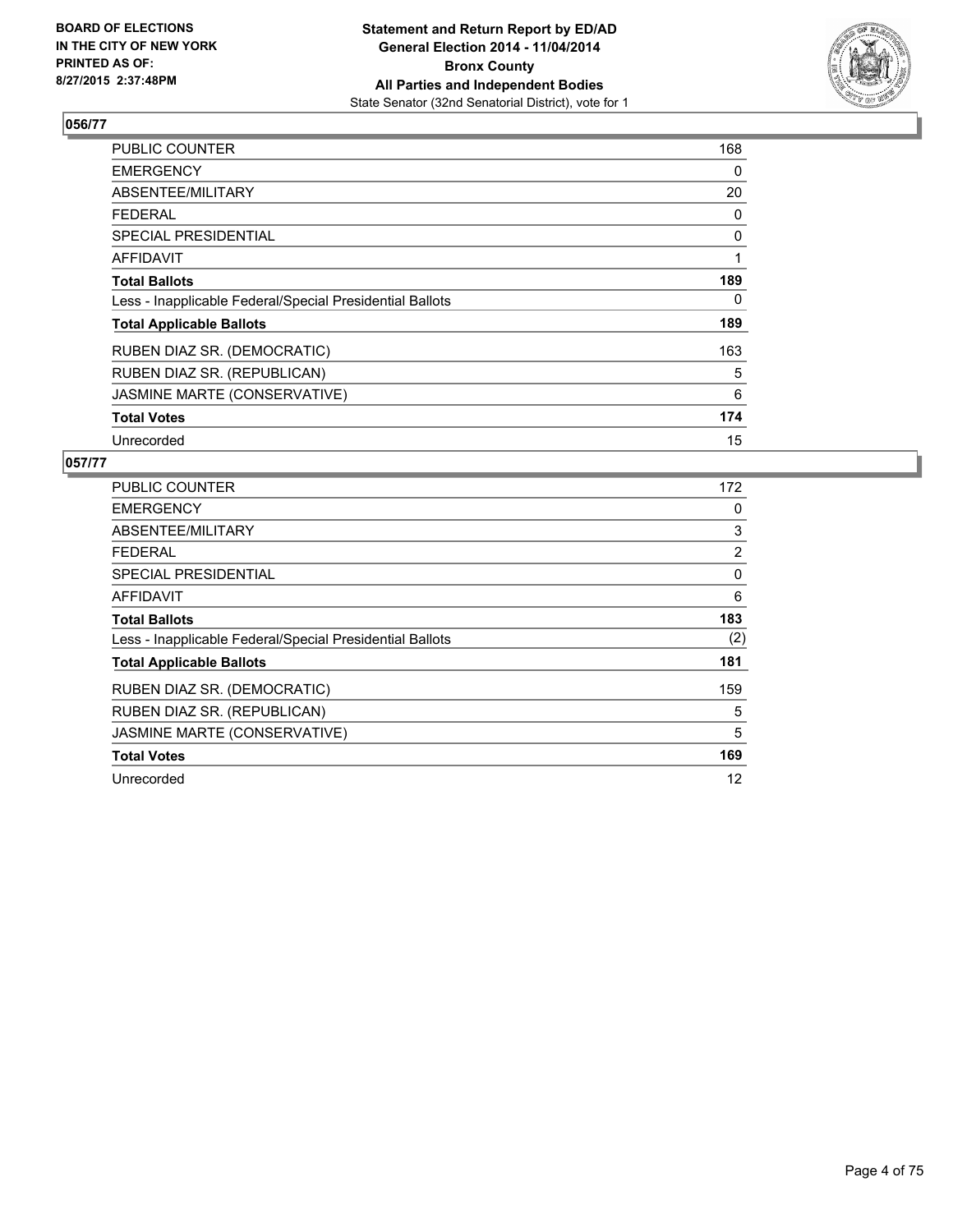

| PUBLIC COUNTER                                           | 290            |
|----------------------------------------------------------|----------------|
| <b>EMERGENCY</b>                                         | 0              |
| ABSENTEE/MILITARY                                        | 3              |
| <b>FEDERAL</b>                                           | $\overline{2}$ |
| <b>SPECIAL PRESIDENTIAL</b>                              | 0              |
| <b>AFFIDAVIT</b>                                         | 5              |
| <b>Total Ballots</b>                                     | 300            |
| Less - Inapplicable Federal/Special Presidential Ballots | (2)            |
| <b>Total Applicable Ballots</b>                          | 298            |
| RUBEN DIAZ SR. (DEMOCRATIC)                              | 234            |
| RUBEN DIAZ SR. (REPUBLICAN)                              | 7              |
| JASMINE MARTE (CONSERVATIVE)                             | 24             |
| JOSE E. SERRANO (WRITE-IN)                               | 1              |
| JULIO PABON SR. (WRITE-IN)                               | 1              |
| UNATTRIBUTABLE WRITE-IN (WRITE-IN)                       | 1              |
| <b>Total Votes</b>                                       | 268            |
| Unrecorded                                               | 30             |

| <b>PUBLIC COUNTER</b>                                    | 121 |
|----------------------------------------------------------|-----|
| <b>EMERGENCY</b>                                         | 0   |
| ABSENTEE/MILITARY                                        | 2   |
| <b>FEDERAL</b>                                           | 0   |
| SPECIAL PRESIDENTIAL                                     | 0   |
| AFFIDAVIT                                                | 2   |
| <b>Total Ballots</b>                                     | 125 |
| Less - Inapplicable Federal/Special Presidential Ballots | 0   |
| <b>Total Applicable Ballots</b>                          | 125 |
| RUBEN DIAZ SR. (DEMOCRATIC)                              | 110 |
| RUBEN DIAZ SR. (REPUBLICAN)                              | 2   |
| JASMINE MARTE (CONSERVATIVE)                             | 6   |
| <b>Total Votes</b>                                       | 118 |
| Unrecorded                                               | 7   |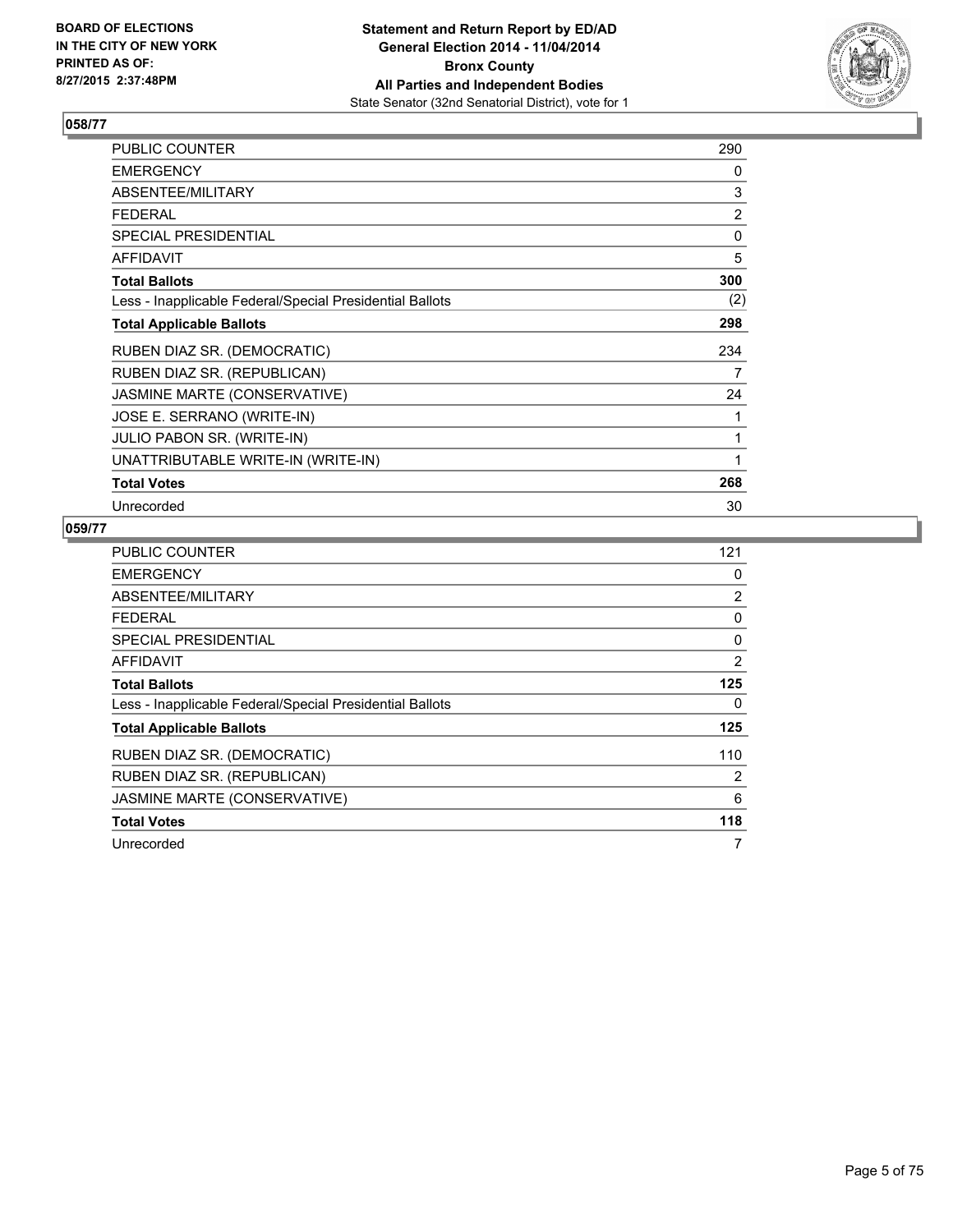

| PUBLIC COUNTER                                           | 334 |
|----------------------------------------------------------|-----|
| <b>EMERGENCY</b>                                         | 0   |
| ABSENTEE/MILITARY                                        | 6   |
| <b>FEDERAL</b>                                           | 0   |
| SPECIAL PRESIDENTIAL                                     | 0   |
| AFFIDAVIT                                                | 9   |
| <b>Total Ballots</b>                                     | 349 |
| Less - Inapplicable Federal/Special Presidential Ballots | 0   |
| <b>Total Applicable Ballots</b>                          | 349 |
| RUBEN DIAZ SR. (DEMOCRATIC)                              | 297 |
| RUBEN DIAZ SR. (REPUBLICAN)                              | 14  |
| JASMINE MARTE (CONSERVATIVE)                             | 14  |
| UNATTRIBUTABLE WRITE-IN (WRITE-IN)                       | 1   |
| <b>Total Votes</b>                                       | 326 |
| Unrecorded                                               | 23  |

### **062/77**

| <b>PUBLIC COUNTER</b>                                    | 153            |
|----------------------------------------------------------|----------------|
| <b>EMERGENCY</b>                                         | 0              |
| ABSENTEE/MILITARY                                        | $\overline{2}$ |
| <b>FEDERAL</b>                                           | 0              |
| SPECIAL PRESIDENTIAL                                     | 0              |
| AFFIDAVIT                                                | 3              |
| <b>Total Ballots</b>                                     | 158            |
| Less - Inapplicable Federal/Special Presidential Ballots | 0              |
| <b>Total Applicable Ballots</b>                          | 158            |
| RUBEN DIAZ SR. (DEMOCRATIC)                              | 138            |
| RUBEN DIAZ SR. (REPUBLICAN)                              | 5              |
| JASMINE MARTE (CONSERVATIVE)                             | 3              |
| <b>Total Votes</b>                                       | 146            |
| Unrecorded                                               | 12             |

| PUBLIC COUNTER                                           | 155            |
|----------------------------------------------------------|----------------|
| <b>EMERGENCY</b>                                         | 0              |
| ABSENTEE/MILITARY                                        | $\overline{2}$ |
| <b>FEDERAL</b>                                           | 0              |
| SPECIAL PRESIDENTIAL                                     | 0              |
| AFFIDAVIT                                                | 10             |
| <b>Total Ballots</b>                                     | 167            |
| Less - Inapplicable Federal/Special Presidential Ballots | 0              |
| <b>Total Applicable Ballots</b>                          | 167            |
| RUBEN DIAZ SR. (DEMOCRATIC)                              | 152            |
| RUBEN DIAZ SR. (REPUBLICAN)                              | 6              |
| JASMINE MARTE (CONSERVATIVE)                             | 4              |
| <b>Total Votes</b>                                       | 162            |
| Unrecorded                                               | 5              |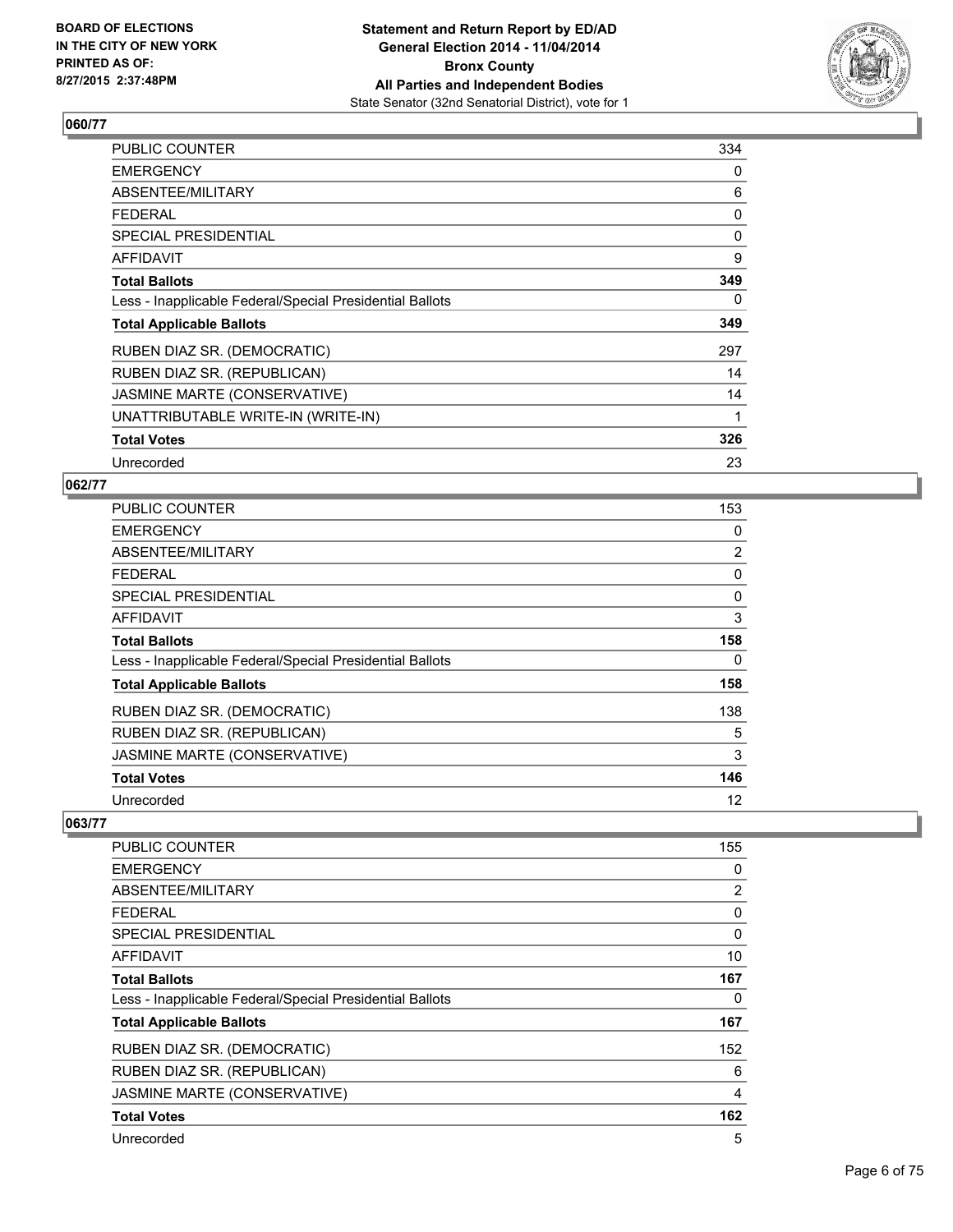

| <b>PUBLIC COUNTER</b>                                    | 39             |
|----------------------------------------------------------|----------------|
| <b>EMERGENCY</b>                                         | 0              |
| ABSENTEE/MILITARY                                        |                |
| <b>FEDERAL</b>                                           | 0              |
| SPECIAL PRESIDENTIAL                                     | 0              |
| <b>AFFIDAVIT</b>                                         |                |
| <b>Total Ballots</b>                                     | 41             |
| Less - Inapplicable Federal/Special Presidential Ballots | 0              |
| <b>Total Applicable Ballots</b>                          | 41             |
| RUBEN DIAZ SR. (DEMOCRATIC)                              | 38             |
| RUBEN DIAZ SR. (REPUBLICAN)                              | 0              |
| JASMINE MARTE (CONSERVATIVE)                             |                |
| <b>Total Votes</b>                                       | 39             |
| Unrecorded                                               | $\overline{2}$ |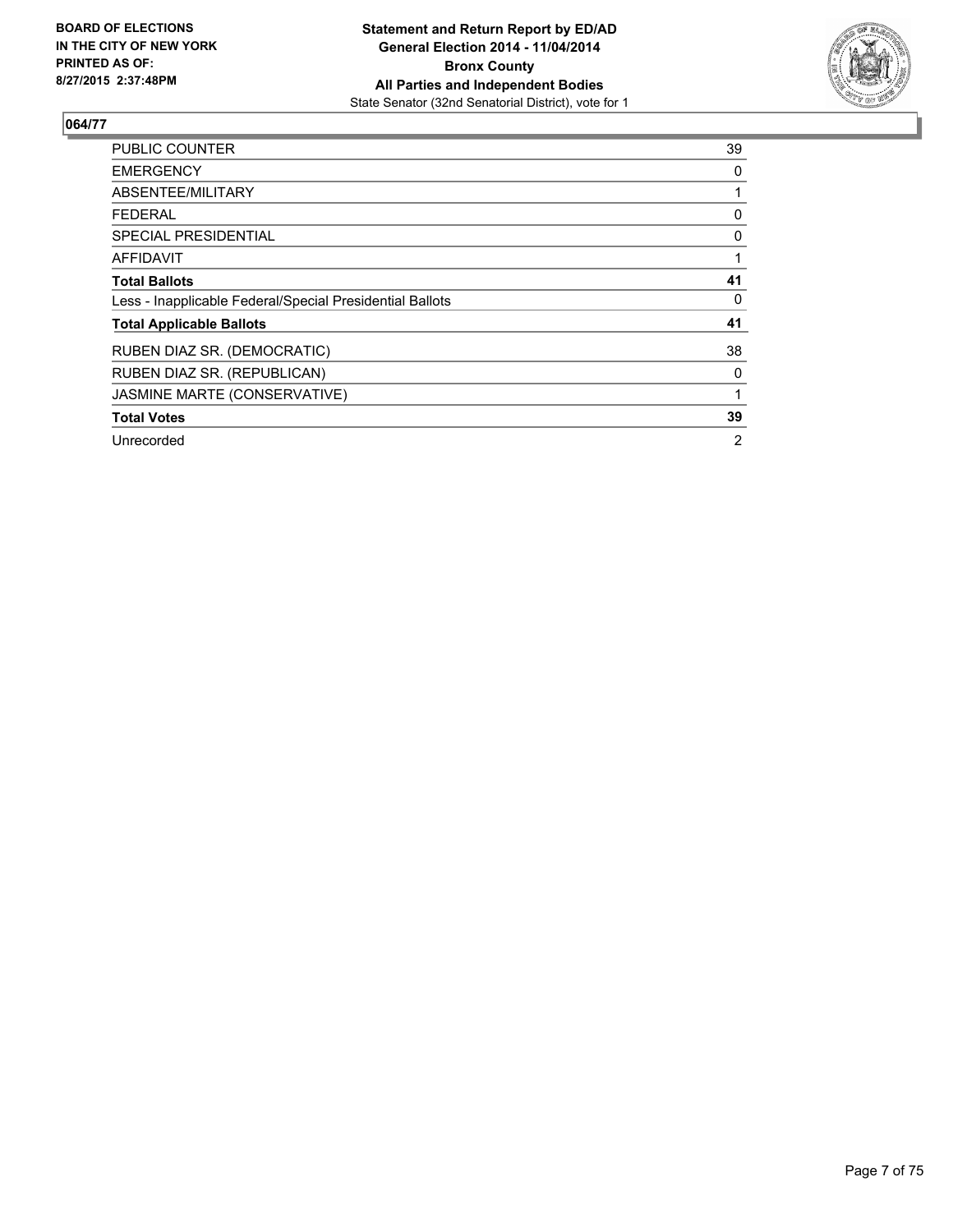

| PUBLIC COUNTER                                           | 90             |
|----------------------------------------------------------|----------------|
| <b>EMERGENCY</b>                                         | 0              |
| ABSENTEE/MILITARY                                        | 0              |
| FEDERAL                                                  | 0              |
| SPECIAL PRESIDENTIAL                                     | 0              |
| AFFIDAVIT                                                | 2              |
| <b>Total Ballots</b>                                     | 92             |
| Less - Inapplicable Federal/Special Presidential Ballots | 0              |
| <b>Total Applicable Ballots</b>                          | 92             |
| RUBEN DIAZ SR. (DEMOCRATIC)                              | 81             |
| RUBEN DIAZ SR. (REPUBLICAN)                              | 3              |
| JASMINE MARTE (CONSERVATIVE)                             | $\overline{2}$ |
| <b>Total Votes</b>                                       | 86             |
| Unrecorded                                               | 6              |

#### **011/79**

| PUBLIC COUNTER                                           | 53 |
|----------------------------------------------------------|----|
| <b>EMERGENCY</b>                                         | 0  |
| ABSENTEE/MILITARY                                        |    |
| <b>FEDERAL</b>                                           | 0  |
| <b>SPECIAL PRESIDENTIAL</b>                              | 0  |
| <b>AFFIDAVIT</b>                                         | 2  |
| <b>Total Ballots</b>                                     | 56 |
| Less - Inapplicable Federal/Special Presidential Ballots | 0  |
| <b>Total Applicable Ballots</b>                          | 56 |
| RUBEN DIAZ SR. (DEMOCRATIC)                              | 47 |
| RUBEN DIAZ SR. (REPUBLICAN)                              | 0  |
| JASMINE MARTE (CONSERVATIVE)                             | 3  |
| <b>Total Votes</b>                                       | 50 |
| Unrecorded                                               | 6  |

| <b>PUBLIC COUNTER</b>                                    | 37  |
|----------------------------------------------------------|-----|
| <b>EMERGENCY</b>                                         | 0   |
| ABSENTEE/MILITARY                                        |     |
| <b>FEDERAL</b>                                           |     |
| SPECIAL PRESIDENTIAL                                     | 0   |
| AFFIDAVIT                                                | 0   |
| <b>Total Ballots</b>                                     | 39  |
| Less - Inapplicable Federal/Special Presidential Ballots | (1) |
| <b>Total Applicable Ballots</b>                          | 38  |
| RUBEN DIAZ SR. (DEMOCRATIC)                              | 35  |
| RUBEN DIAZ SR. (REPUBLICAN)                              |     |
| JASMINE MARTE (CONSERVATIVE)                             |     |
| <b>Total Votes</b>                                       | 37  |
| Unrecorded                                               | 1   |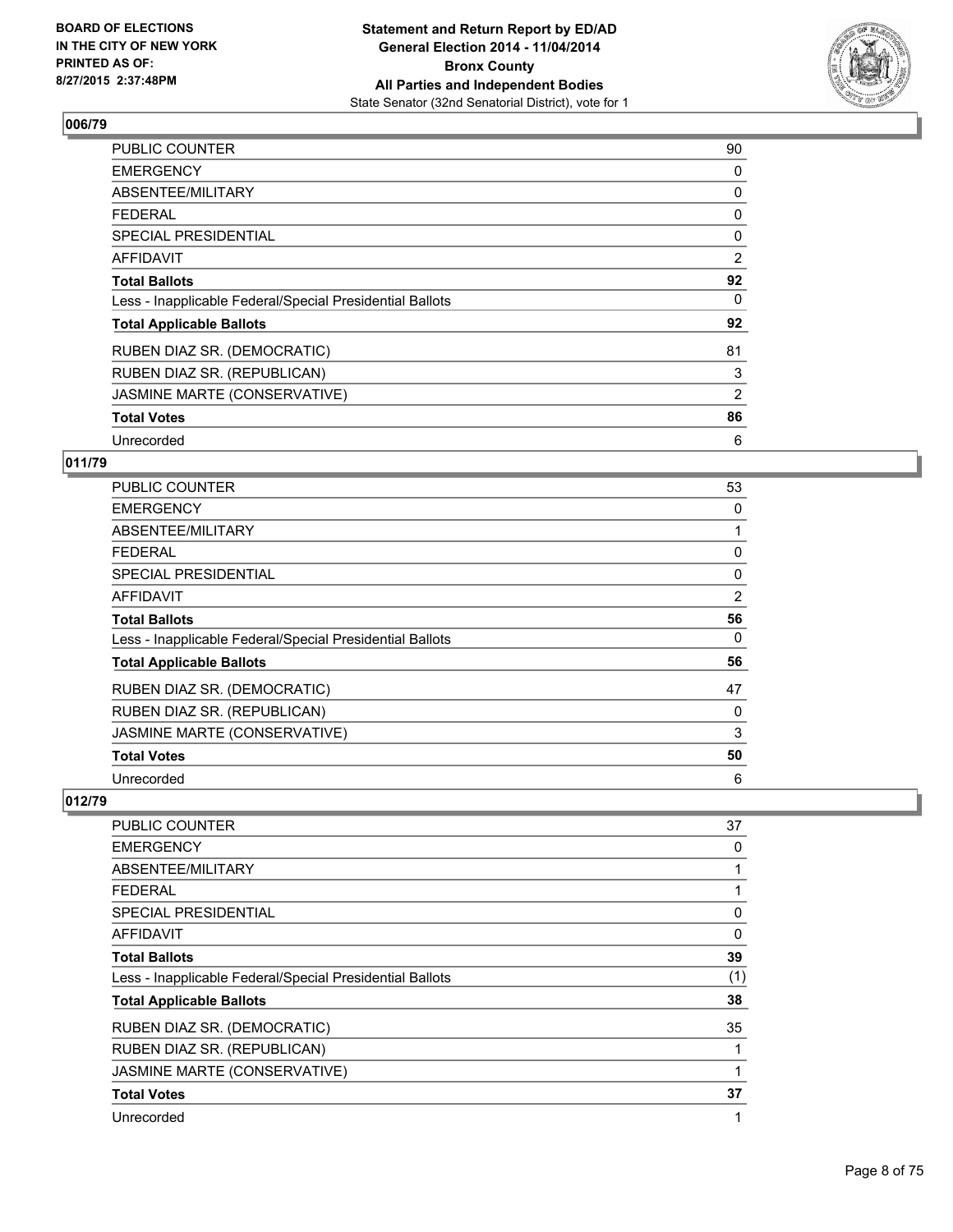

| PUBLIC COUNTER                                           | 41 |
|----------------------------------------------------------|----|
| <b>EMERGENCY</b>                                         | 0  |
| ABSENTEE/MILITARY                                        |    |
| FEDERAL                                                  | 0  |
| SPECIAL PRESIDENTIAL                                     | 0  |
| <b>AFFIDAVIT</b>                                         | 0  |
| <b>Total Ballots</b>                                     | 42 |
| Less - Inapplicable Federal/Special Presidential Ballots | 0  |
| <b>Total Applicable Ballots</b>                          | 42 |
| RUBEN DIAZ SR. (DEMOCRATIC)                              | 35 |
| RUBEN DIAZ SR. (REPUBLICAN)                              |    |
| JASMINE MARTE (CONSERVATIVE)                             |    |
| <b>Total Votes</b>                                       | 37 |
| Unrecorded                                               | 5  |

#### **015/79**

| <b>PUBLIC COUNTER</b>                                    | 108 |
|----------------------------------------------------------|-----|
| <b>EMERGENCY</b>                                         | 0   |
| ABSENTEE/MILITARY                                        | 0   |
| <b>FEDERAL</b>                                           | 0   |
| <b>SPECIAL PRESIDENTIAL</b>                              | 0   |
| AFFIDAVIT                                                | 1   |
| <b>Total Ballots</b>                                     | 109 |
| Less - Inapplicable Federal/Special Presidential Ballots | 0   |
| <b>Total Applicable Ballots</b>                          | 109 |
| RUBEN DIAZ SR. (DEMOCRATIC)                              | 96  |
| RUBEN DIAZ SR. (REPUBLICAN)                              | 2   |
| JASMINE MARTE (CONSERVATIVE)                             |     |
| UNATTRIBUTABLE WRITE-IN (WRITE-IN)                       | 1   |
| <b>Total Votes</b>                                       | 100 |
| Unrecorded                                               | 9   |

| <b>PUBLIC COUNTER</b>                                    | 120          |
|----------------------------------------------------------|--------------|
| <b>EMERGENCY</b>                                         | 0            |
| ABSENTEE/MILITARY                                        | 3            |
| <b>FEDERAL</b>                                           | 0            |
| <b>SPECIAL PRESIDENTIAL</b>                              | 0            |
| <b>AFFIDAVIT</b>                                         | $\mathbf{0}$ |
| <b>Total Ballots</b>                                     | 123          |
| Less - Inapplicable Federal/Special Presidential Ballots | 0            |
| <b>Total Applicable Ballots</b>                          | 123          |
| RUBEN DIAZ SR. (DEMOCRATIC)                              | 107          |
| RUBEN DIAZ SR. (REPUBLICAN)                              | 4            |
| JASMINE MARTE (CONSERVATIVE)                             | 3            |
| <b>Total Votes</b>                                       | 114          |
| Unrecorded                                               | 9            |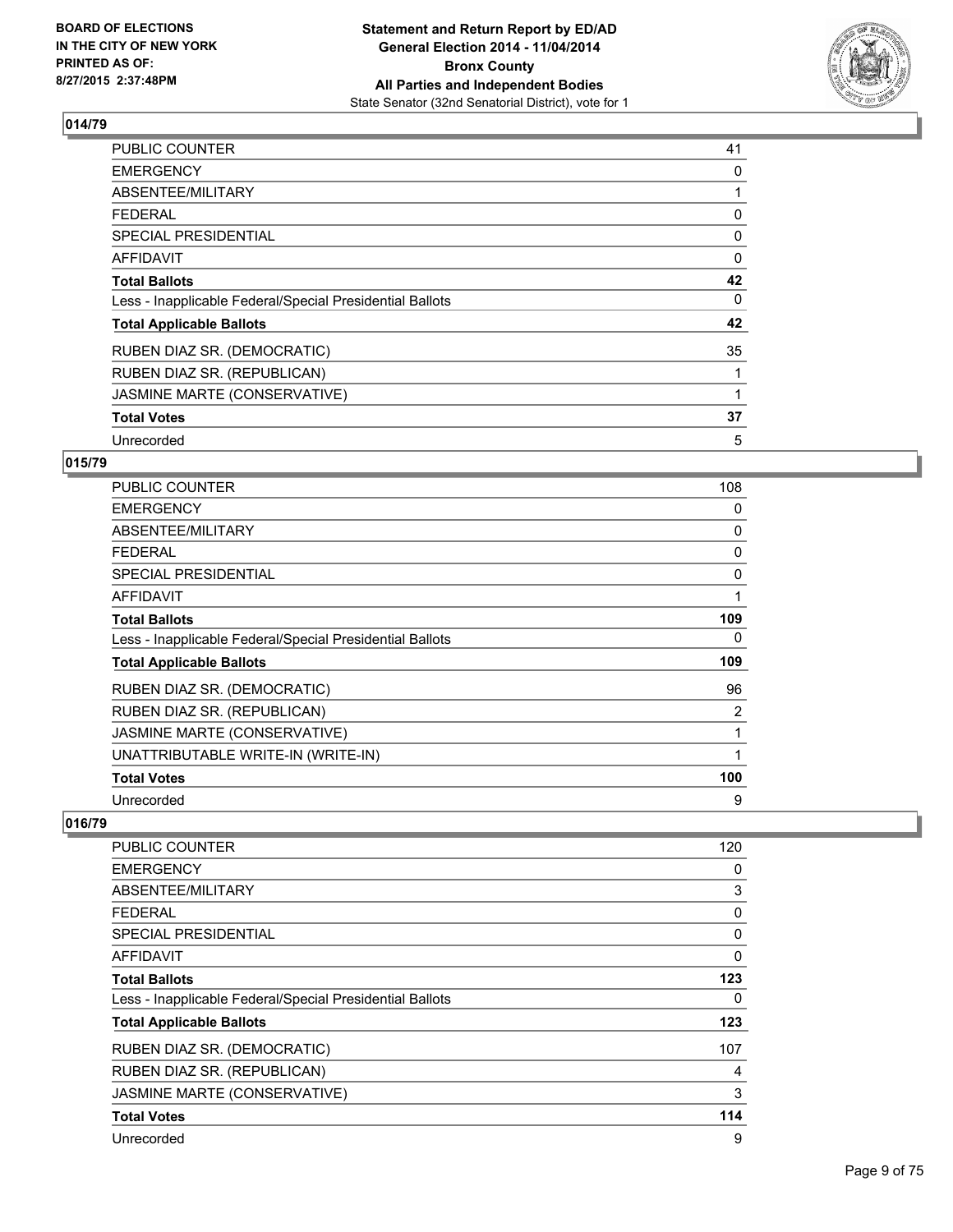

| <b>PUBLIC COUNTER</b>                                    | 153 |
|----------------------------------------------------------|-----|
| <b>EMERGENCY</b>                                         | 0   |
| ABSENTEE/MILITARY                                        | 1   |
| <b>FEDERAL</b>                                           | 0   |
| SPECIAL PRESIDENTIAL                                     | 0   |
| AFFIDAVIT                                                | 5   |
| <b>Total Ballots</b>                                     | 159 |
| Less - Inapplicable Federal/Special Presidential Ballots | 0   |
| <b>Total Applicable Ballots</b>                          | 159 |
| RUBEN DIAZ SR. (DEMOCRATIC)                              | 136 |
| RUBEN DIAZ SR. (REPUBLICAN)                              | 6   |
| JASMINE MARTE (CONSERVATIVE)                             | 7   |
| <b>Total Votes</b>                                       | 149 |
| Unrecorded                                               | 10  |

## **018/79**

| PUBLIC COUNTER                                           | 36 |
|----------------------------------------------------------|----|
| <b>EMERGENCY</b>                                         | 0  |
| ABSENTEE/MILITARY                                        | 2  |
| <b>FEDERAL</b>                                           | 0  |
| SPECIAL PRESIDENTIAL                                     | 0  |
| <b>AFFIDAVIT</b>                                         | 0  |
| <b>Total Ballots</b>                                     | 38 |
| Less - Inapplicable Federal/Special Presidential Ballots | 0  |
| <b>Total Applicable Ballots</b>                          | 38 |
| RUBEN DIAZ SR. (DEMOCRATIC)                              | 29 |
| RUBEN DIAZ SR. (REPUBLICAN)                              | 5  |
| JASMINE MARTE (CONSERVATIVE)                             | 1  |
| <b>Total Votes</b>                                       | 35 |
| Unrecorded                                               | 3  |

| <b>PUBLIC COUNTER</b>                                    | 114            |
|----------------------------------------------------------|----------------|
| <b>EMERGENCY</b>                                         | 0              |
| ABSENTEE/MILITARY                                        | 2              |
| <b>FEDERAL</b>                                           | 0              |
| SPECIAL PRESIDENTIAL                                     | 0              |
| AFFIDAVIT                                                | $\overline{2}$ |
| <b>Total Ballots</b>                                     | 118            |
| Less - Inapplicable Federal/Special Presidential Ballots | 0              |
| <b>Total Applicable Ballots</b>                          | 118            |
| RUBEN DIAZ SR. (DEMOCRATIC)                              | 93             |
| RUBEN DIAZ SR. (REPUBLICAN)                              | 5              |
| JASMINE MARTE (CONSERVATIVE)                             | 8              |
| <b>Total Votes</b>                                       | 106            |
| Unrecorded                                               | 12             |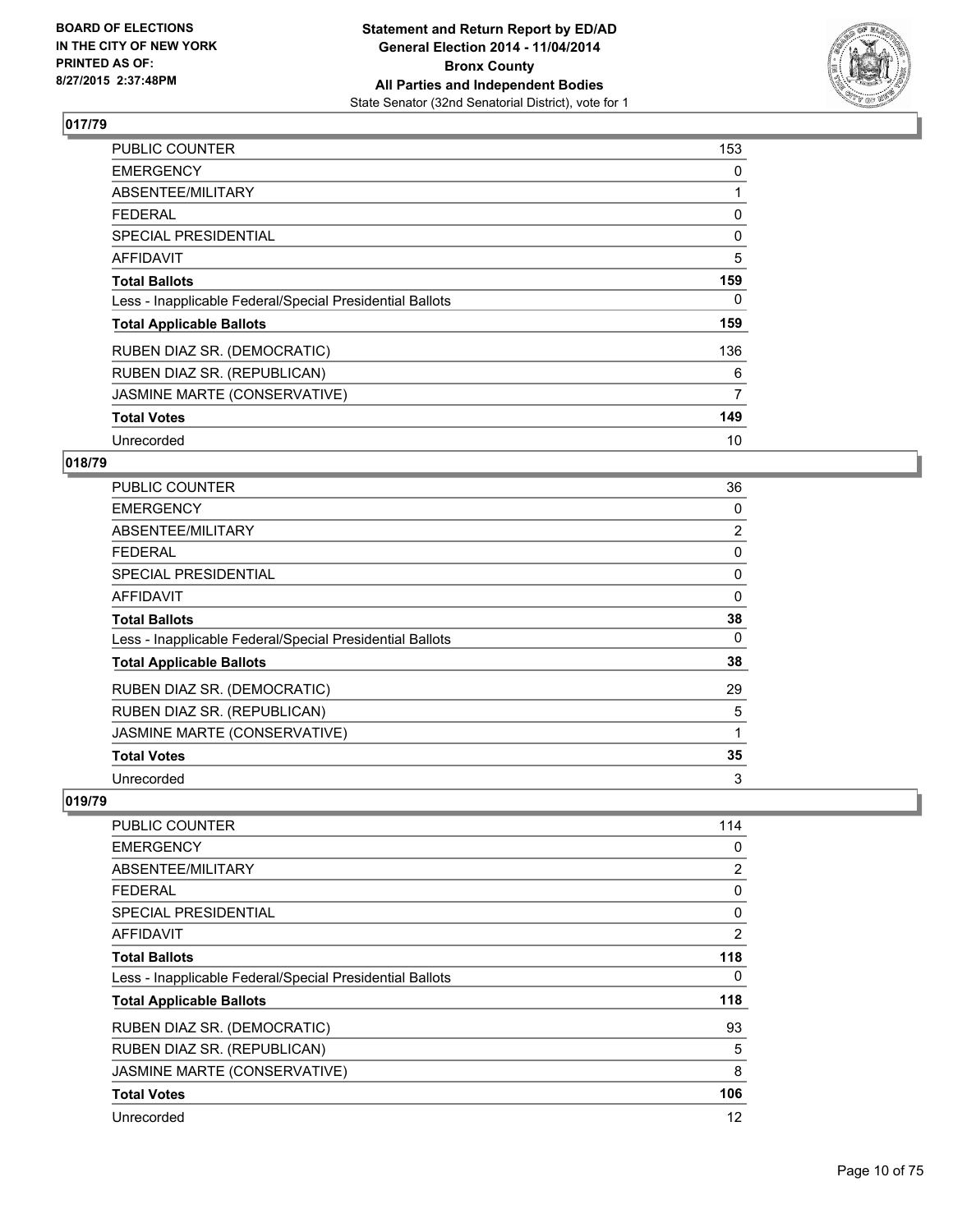

| <b>PUBLIC COUNTER</b>                                    | 93 |
|----------------------------------------------------------|----|
| <b>EMERGENCY</b>                                         | 0  |
| ABSENTEE/MILITARY                                        | 3  |
| <b>FEDERAL</b>                                           | 0  |
| <b>SPECIAL PRESIDENTIAL</b>                              | 0  |
| <b>AFFIDAVIT</b>                                         | 3  |
| <b>Total Ballots</b>                                     | 99 |
| Less - Inapplicable Federal/Special Presidential Ballots | 0  |
| <b>Total Applicable Ballots</b>                          | 99 |
| RUBEN DIAZ SR. (DEMOCRATIC)                              | 75 |
| RUBEN DIAZ SR. (REPUBLICAN)                              | 7  |
| JASMINE MARTE (CONSERVATIVE)                             | 4  |
| <b>Total Votes</b>                                       | 86 |
| Unrecorded                                               | 13 |

## **022/79**

| PUBLIC COUNTER                                           | 75 |
|----------------------------------------------------------|----|
| <b>EMERGENCY</b>                                         | 0  |
| ABSENTEE/MILITARY                                        | 0  |
| FEDERAL                                                  | 0  |
| <b>SPECIAL PRESIDENTIAL</b>                              | 0  |
| <b>AFFIDAVIT</b>                                         | 4  |
| <b>Total Ballots</b>                                     | 79 |
| Less - Inapplicable Federal/Special Presidential Ballots | 0  |
| <b>Total Applicable Ballots</b>                          | 79 |
| RUBEN DIAZ SR. (DEMOCRATIC)                              | 71 |
| RUBEN DIAZ SR. (REPUBLICAN)                              | 2  |
| JASMINE MARTE (CONSERVATIVE)                             | 5  |
| <b>Total Votes</b>                                       | 78 |
| Unrecorded                                               | 1  |

| <b>PUBLIC COUNTER</b>                                    | 116 |
|----------------------------------------------------------|-----|
| <b>EMERGENCY</b>                                         | 0   |
| ABSENTEE/MILITARY                                        | 2   |
| <b>FEDERAL</b>                                           | 0   |
| SPECIAL PRESIDENTIAL                                     | 0   |
| AFFIDAVIT                                                | 3   |
| <b>Total Ballots</b>                                     | 121 |
| Less - Inapplicable Federal/Special Presidential Ballots | 0   |
| <b>Total Applicable Ballots</b>                          | 121 |
| RUBEN DIAZ SR. (DEMOCRATIC)                              | 107 |
| RUBEN DIAZ SR. (REPUBLICAN)                              | 5   |
| JASMINE MARTE (CONSERVATIVE)                             | 4   |
| <b>Total Votes</b>                                       | 116 |
| Unrecorded                                               | 5   |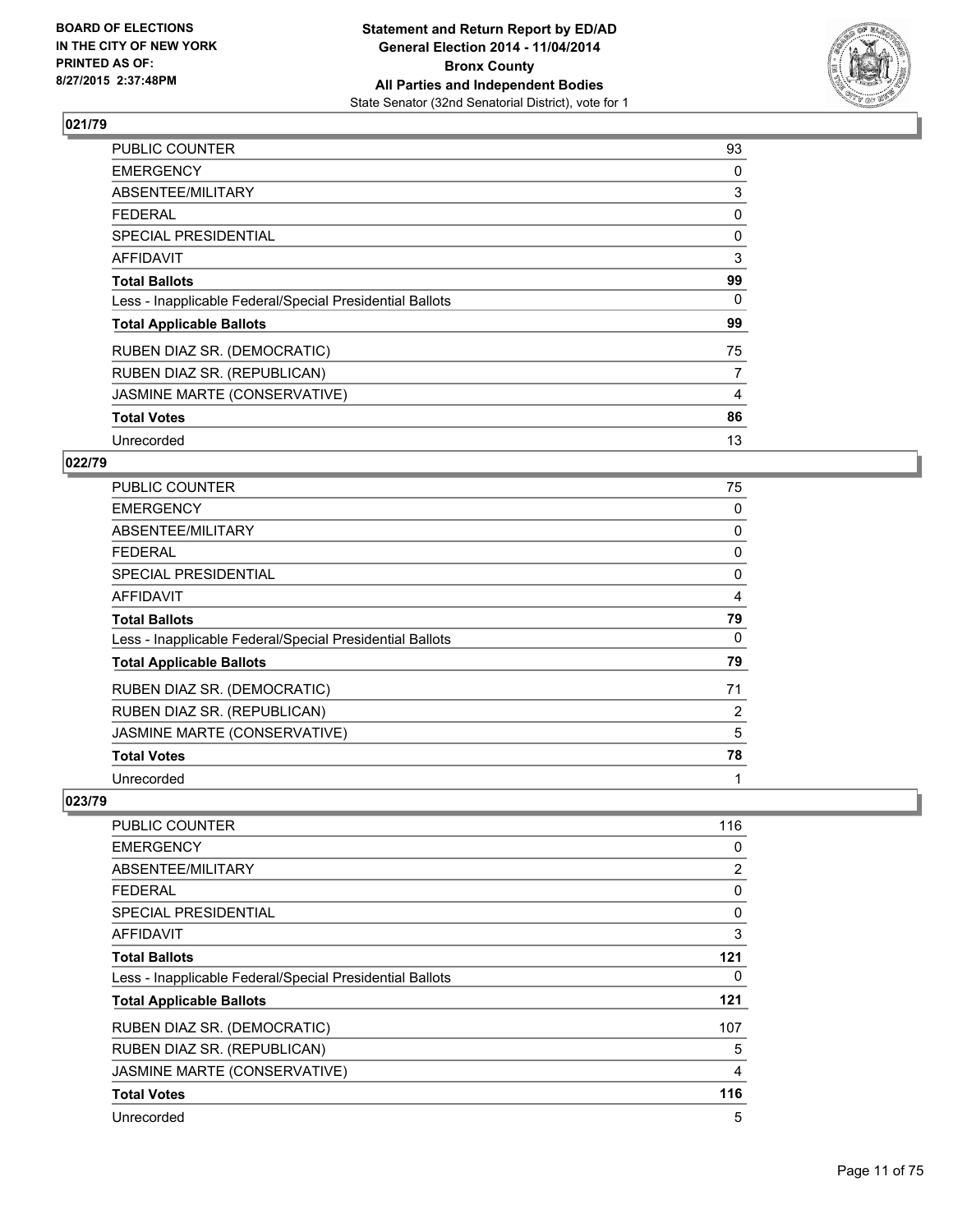

| <b>PUBLIC COUNTER</b>                                    | 151 |
|----------------------------------------------------------|-----|
| <b>EMERGENCY</b>                                         | 0   |
| ABSENTEE/MILITARY                                        | 1   |
| <b>FEDERAL</b>                                           | 0   |
| SPECIAL PRESIDENTIAL                                     | 0   |
| AFFIDAVIT                                                | 1   |
| <b>Total Ballots</b>                                     | 153 |
| Less - Inapplicable Federal/Special Presidential Ballots | 0   |
| <b>Total Applicable Ballots</b>                          | 153 |
| RUBEN DIAZ SR. (DEMOCRATIC)                              | 125 |
| RUBEN DIAZ SR. (REPUBLICAN)                              | 10  |
| JASMINE MARTE (CONSERVATIVE)                             | 8   |
| <b>Total Votes</b>                                       | 143 |
| Unrecorded                                               | 10  |

#### **025/79**

| PUBLIC COUNTER                                           | 147            |
|----------------------------------------------------------|----------------|
| <b>EMERGENCY</b>                                         | 0              |
| ABSENTEE/MILITARY                                        | $\overline{2}$ |
| <b>FEDERAL</b>                                           | 1              |
| SPECIAL PRESIDENTIAL                                     | 0              |
| <b>AFFIDAVIT</b>                                         | 5              |
| <b>Total Ballots</b>                                     | 155            |
| Less - Inapplicable Federal/Special Presidential Ballots | (1)            |
| <b>Total Applicable Ballots</b>                          | 154            |
| RUBEN DIAZ SR. (DEMOCRATIC)                              | 141            |
| RUBEN DIAZ SR. (REPUBLICAN)                              | 0              |
| JASMINE MARTE (CONSERVATIVE)                             | 3              |
| <b>Total Votes</b>                                       | 144            |
| Unrecorded                                               | 10             |

| <b>PUBLIC COUNTER</b>                                    | 112 |
|----------------------------------------------------------|-----|
| <b>EMERGENCY</b>                                         | 0   |
| ABSENTEE/MILITARY                                        |     |
| <b>FEDERAL</b>                                           |     |
| SPECIAL PRESIDENTIAL                                     | 0   |
| AFFIDAVIT                                                | 5   |
| <b>Total Ballots</b>                                     | 119 |
| Less - Inapplicable Federal/Special Presidential Ballots | (1) |
| <b>Total Applicable Ballots</b>                          | 118 |
| RUBEN DIAZ SR. (DEMOCRATIC)                              | 104 |
| RUBEN DIAZ SR. (REPUBLICAN)                              | 7   |
| JASMINE MARTE (CONSERVATIVE)                             | 3   |
| <b>Total Votes</b>                                       | 114 |
| Unrecorded                                               | 4   |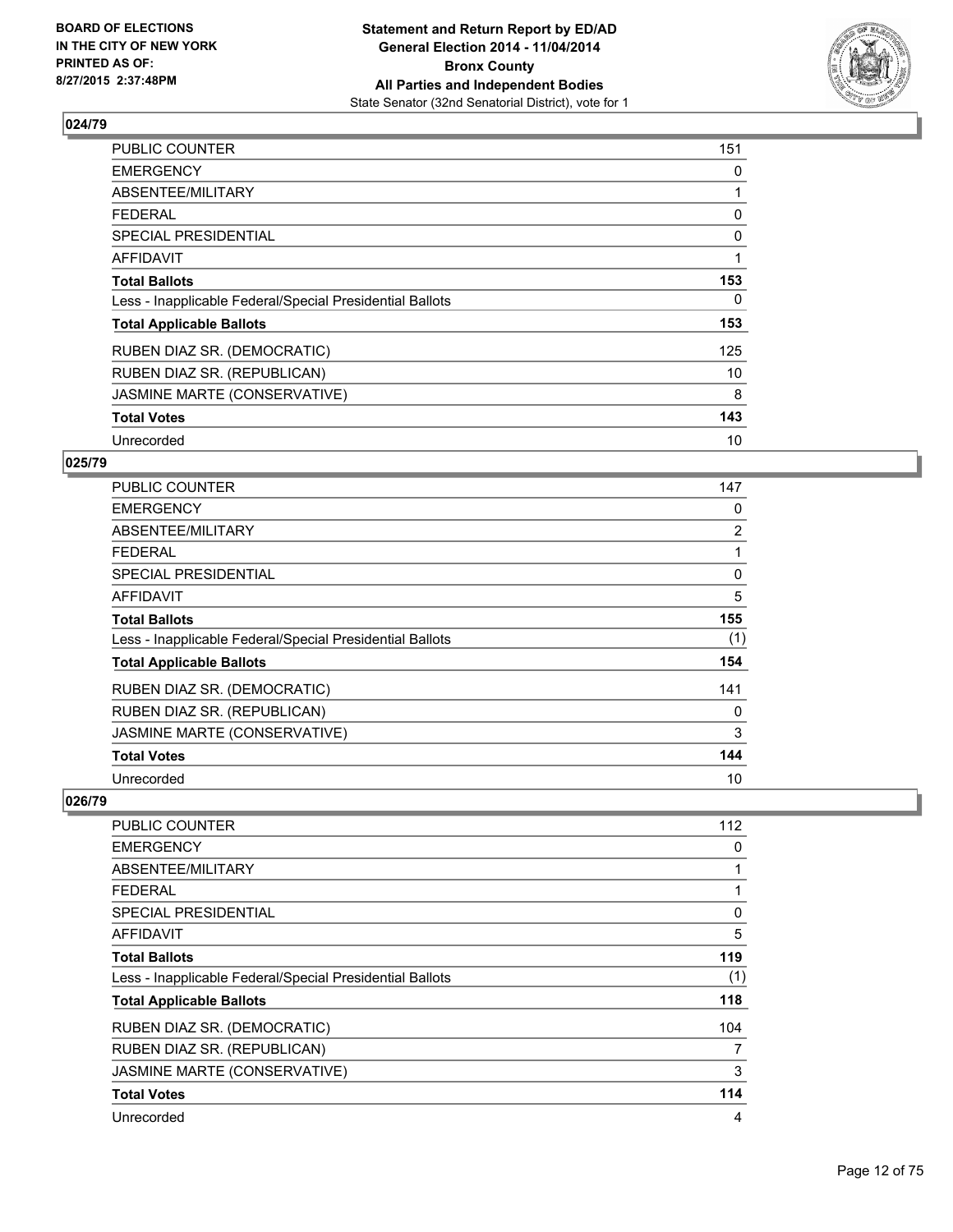

| PUBLIC COUNTER                                           | 182 |
|----------------------------------------------------------|-----|
| <b>EMERGENCY</b>                                         | 0   |
| ABSENTEE/MILITARY                                        | 3   |
| <b>FEDERAL</b>                                           | 0   |
| SPECIAL PRESIDENTIAL                                     | 0   |
| <b>AFFIDAVIT</b>                                         | 2   |
| <b>Total Ballots</b>                                     | 187 |
| Less - Inapplicable Federal/Special Presidential Ballots | 0   |
| <b>Total Applicable Ballots</b>                          | 187 |
| RUBEN DIAZ SR. (DEMOCRATIC)                              | 167 |
| RUBEN DIAZ SR. (REPUBLICAN)                              | 1   |
| JASMINE MARTE (CONSERVATIVE)                             | 7   |
| <b>Total Votes</b>                                       | 175 |
| Unrecorded                                               | 12  |

## **028/79**

| <b>PUBLIC COUNTER</b>                                    | 170            |
|----------------------------------------------------------|----------------|
| <b>EMERGENCY</b>                                         | 0              |
| ABSENTEE/MILITARY                                        | $\overline{2}$ |
| <b>FEDERAL</b>                                           | 0              |
| <b>SPECIAL PRESIDENTIAL</b>                              | 0              |
| <b>AFFIDAVIT</b>                                         | 11             |
| <b>Total Ballots</b>                                     | 183            |
| Less - Inapplicable Federal/Special Presidential Ballots | 0              |
| <b>Total Applicable Ballots</b>                          | 183            |
| RUBEN DIAZ SR. (DEMOCRATIC)                              | 159            |
| RUBEN DIAZ SR. (REPUBLICAN)                              | 6              |
| JASMINE MARTE (CONSERVATIVE)                             | 4              |
| <b>Total Votes</b>                                       | 169            |
| Unrecorded                                               | 14             |

| <b>PUBLIC COUNTER</b>                                    | 156 |
|----------------------------------------------------------|-----|
| <b>EMERGENCY</b>                                         | 0   |
| ABSENTEE/MILITARY                                        | 5   |
| <b>FEDERAL</b>                                           | 0   |
| SPECIAL PRESIDENTIAL                                     | 0   |
| AFFIDAVIT                                                | 3   |
| <b>Total Ballots</b>                                     | 164 |
| Less - Inapplicable Federal/Special Presidential Ballots | 0   |
| <b>Total Applicable Ballots</b>                          | 164 |
| RUBEN DIAZ SR. (DEMOCRATIC)                              | 144 |
| RUBEN DIAZ SR. (REPUBLICAN)                              | 4   |
| JASMINE MARTE (CONSERVATIVE)                             | 2   |
| <b>Total Votes</b>                                       | 150 |
| Unrecorded                                               | 14  |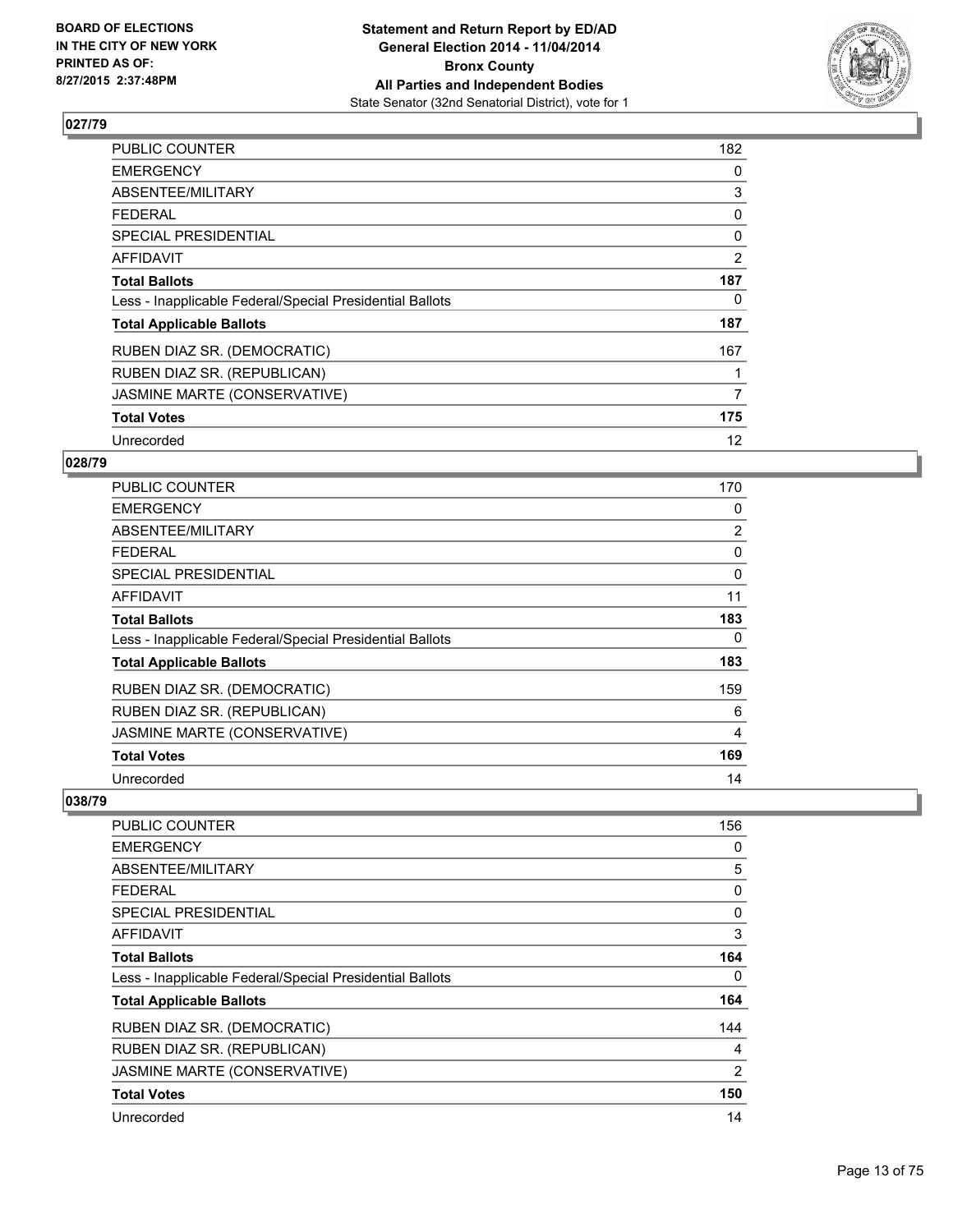

| PUBLIC COUNTER                                           | 161 |
|----------------------------------------------------------|-----|
| <b>EMERGENCY</b>                                         | 0   |
| ABSENTEE/MILITARY                                        | 7   |
| <b>FEDERAL</b>                                           | 0   |
| <b>SPECIAL PRESIDENTIAL</b>                              | 0   |
| <b>AFFIDAVIT</b>                                         | 5   |
| <b>Total Ballots</b>                                     | 173 |
| Less - Inapplicable Federal/Special Presidential Ballots | 0   |
| <b>Total Applicable Ballots</b>                          | 173 |
| RUBEN DIAZ SR. (DEMOCRATIC)                              | 150 |
| RUBEN DIAZ SR. (REPUBLICAN)                              | 2   |
| JASMINE MARTE (CONSERVATIVE)                             | 6   |
| <b>Total Votes</b>                                       | 158 |
| Unrecorded                                               | 15  |

#### **040/79**

| PUBLIC COUNTER                                           | 177            |
|----------------------------------------------------------|----------------|
| <b>EMERGENCY</b>                                         | 0              |
| ABSENTEE/MILITARY                                        | 6              |
| <b>FEDERAL</b>                                           | $\overline{2}$ |
| <b>SPECIAL PRESIDENTIAL</b>                              | 0              |
| AFFIDAVIT                                                | 6              |
| <b>Total Ballots</b>                                     | 191            |
| Less - Inapplicable Federal/Special Presidential Ballots | (2)            |
| <b>Total Applicable Ballots</b>                          | 189            |
| RUBEN DIAZ SR. (DEMOCRATIC)                              | 171            |
| RUBEN DIAZ SR. (REPUBLICAN)                              | 3              |
| JASMINE MARTE (CONSERVATIVE)                             | 4              |
| <b>Total Votes</b>                                       | 178            |
| Unrecorded                                               | 11             |

| <b>PUBLIC COUNTER</b>                                    | 128 |
|----------------------------------------------------------|-----|
| <b>EMERGENCY</b>                                         | 0   |
| ABSENTEE/MILITARY                                        | 5   |
| <b>FEDERAL</b>                                           | 0   |
| <b>SPECIAL PRESIDENTIAL</b>                              | 0   |
| <b>AFFIDAVIT</b>                                         | 0   |
| <b>Total Ballots</b>                                     | 133 |
| Less - Inapplicable Federal/Special Presidential Ballots | 0   |
| <b>Total Applicable Ballots</b>                          | 133 |
| RUBEN DIAZ SR. (DEMOCRATIC)                              | 114 |
| RUBEN DIAZ SR. (REPUBLICAN)                              | 3   |
| JASMINE MARTE (CONSERVATIVE)                             | 6   |
| <b>Total Votes</b>                                       | 123 |
| Unrecorded                                               | 10  |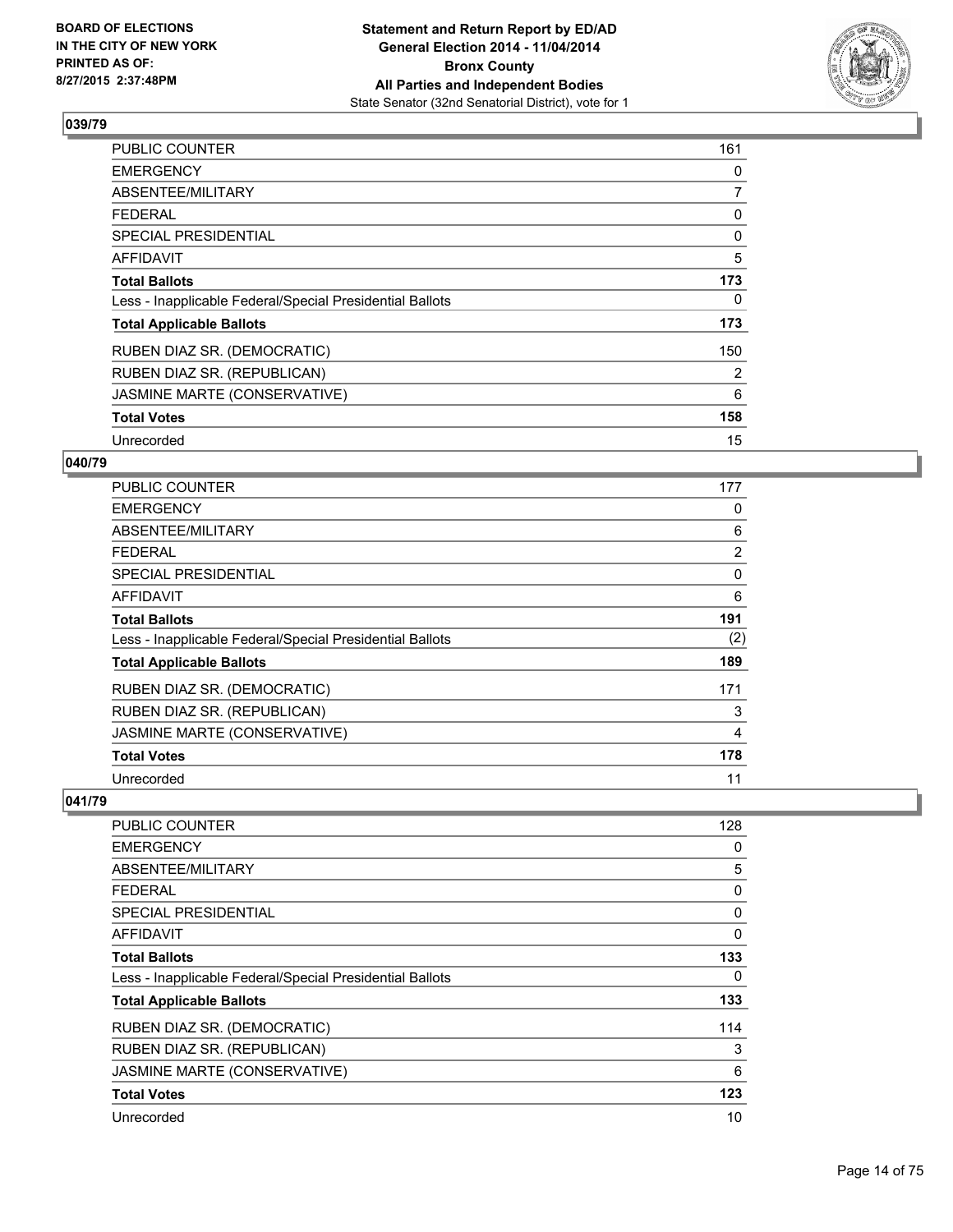

| PUBLIC COUNTER                                           | 144            |
|----------------------------------------------------------|----------------|
| <b>EMERGENCY</b>                                         | 0              |
| ABSENTEE/MILITARY                                        | 5              |
| <b>FEDERAL</b>                                           | 1              |
| <b>SPECIAL PRESIDENTIAL</b>                              | 0              |
| <b>AFFIDAVIT</b>                                         | 3              |
| <b>Total Ballots</b>                                     | 153            |
| Less - Inapplicable Federal/Special Presidential Ballots | (1)            |
| <b>Total Applicable Ballots</b>                          | 152            |
| RUBEN DIAZ SR. (DEMOCRATIC)                              | 131            |
| RUBEN DIAZ SR. (REPUBLICAN)                              | 2              |
| JASMINE MARTE (CONSERVATIVE)                             | $\overline{4}$ |
| <b>Total Votes</b>                                       | 137            |
| Unrecorded                                               | 15             |

#### **043/79**

| PUBLIC COUNTER                                           | 121            |
|----------------------------------------------------------|----------------|
| <b>EMERGENCY</b>                                         | 0              |
| ABSENTEE/MILITARY                                        | $\overline{2}$ |
| <b>FEDERAL</b>                                           | 0              |
| <b>SPECIAL PRESIDENTIAL</b>                              | 0              |
| <b>AFFIDAVIT</b>                                         | 4              |
| <b>Total Ballots</b>                                     | 127            |
| Less - Inapplicable Federal/Special Presidential Ballots | 0              |
| <b>Total Applicable Ballots</b>                          | 127            |
| RUBEN DIAZ SR. (DEMOCRATIC)                              | 102            |
| RUBEN DIAZ SR. (REPUBLICAN)                              | 10             |
| JASMINE MARTE (CONSERVATIVE)                             | 3              |
| <b>Total Votes</b>                                       | 115            |
| Unrecorded                                               | 12             |

| <b>PUBLIC COUNTER</b>                                    | 131 |
|----------------------------------------------------------|-----|
| <b>EMERGENCY</b>                                         | 0   |
| ABSENTEE/MILITARY                                        | 2   |
| <b>FEDERAL</b>                                           | 0   |
| SPECIAL PRESIDENTIAL                                     | 0   |
| AFFIDAVIT                                                | 3   |
| <b>Total Ballots</b>                                     | 136 |
| Less - Inapplicable Federal/Special Presidential Ballots | 0   |
| <b>Total Applicable Ballots</b>                          | 136 |
| RUBEN DIAZ SR. (DEMOCRATIC)                              | 120 |
| RUBEN DIAZ SR. (REPUBLICAN)                              | 7   |
| JASMINE MARTE (CONSERVATIVE)                             | 3   |
| <b>Total Votes</b>                                       | 130 |
| Unrecorded                                               | 6   |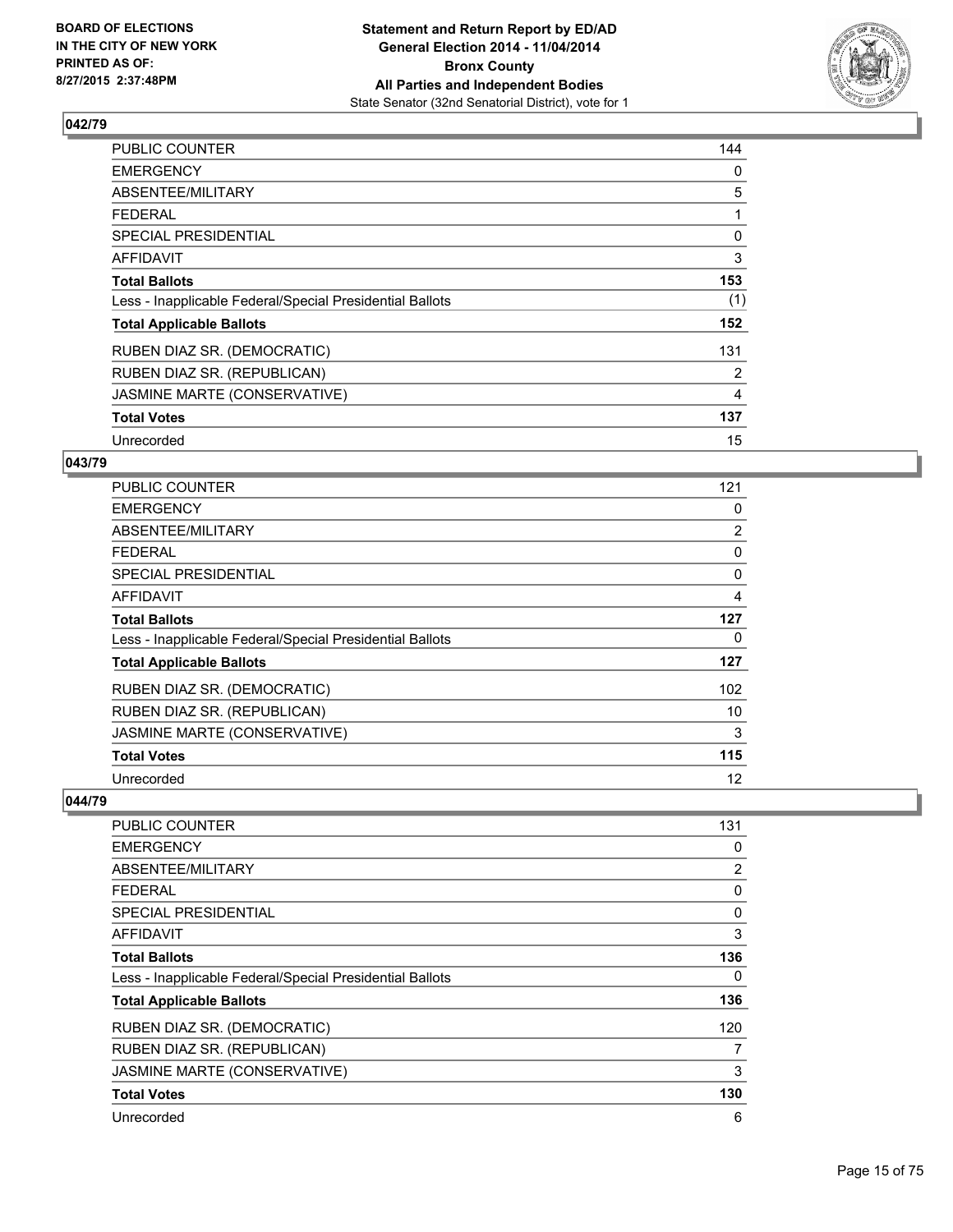

| <b>PUBLIC COUNTER</b>                                    | 108 |
|----------------------------------------------------------|-----|
| <b>EMERGENCY</b>                                         | 0   |
| ABSENTEE/MILITARY                                        | 2   |
| <b>FEDERAL</b>                                           |     |
| SPECIAL PRESIDENTIAL                                     | 0   |
| AFFIDAVIT                                                | 3   |
| <b>Total Ballots</b>                                     | 114 |
| Less - Inapplicable Federal/Special Presidential Ballots | (1) |
| <b>Total Applicable Ballots</b>                          | 113 |
| RUBEN DIAZ SR. (DEMOCRATIC)                              | 101 |
| RUBEN DIAZ SR. (REPUBLICAN)                              | 3   |
| JASMINE MARTE (CONSERVATIVE)                             | 3   |
| <b>Total Votes</b>                                       | 107 |
| Unrecorded                                               | 6   |

#### **046/79**

| PUBLIC COUNTER                                           | 169 |
|----------------------------------------------------------|-----|
| <b>EMERGENCY</b>                                         | 0   |
| ABSENTEE/MILITARY                                        | 4   |
| <b>FEDERAL</b>                                           | 0   |
| <b>SPECIAL PRESIDENTIAL</b>                              | 0   |
| <b>AFFIDAVIT</b>                                         | 5   |
| <b>Total Ballots</b>                                     | 178 |
| Less - Inapplicable Federal/Special Presidential Ballots | 0   |
| <b>Total Applicable Ballots</b>                          | 178 |
| RUBEN DIAZ SR. (DEMOCRATIC)                              | 162 |
| RUBEN DIAZ SR. (REPUBLICAN)                              | 2   |
| JASMINE MARTE (CONSERVATIVE)                             | 2   |
| <b>Total Votes</b>                                       | 166 |
| Unrecorded                                               | 12  |

| <b>PUBLIC COUNTER</b>                                    | 183            |
|----------------------------------------------------------|----------------|
| <b>EMERGENCY</b>                                         | 0              |
| ABSENTEE/MILITARY                                        | $\overline{2}$ |
| <b>FEDERAL</b>                                           | 0              |
| SPECIAL PRESIDENTIAL                                     | 0              |
| AFFIDAVIT                                                | 6              |
| <b>Total Ballots</b>                                     | 191            |
| Less - Inapplicable Federal/Special Presidential Ballots | 0              |
| <b>Total Applicable Ballots</b>                          | 191            |
| RUBEN DIAZ SR. (DEMOCRATIC)                              | 180            |
| RUBEN DIAZ SR. (REPUBLICAN)                              | 3              |
| JASMINE MARTE (CONSERVATIVE)                             | 2              |
| <b>Total Votes</b>                                       | 185            |
| Unrecorded                                               | 6              |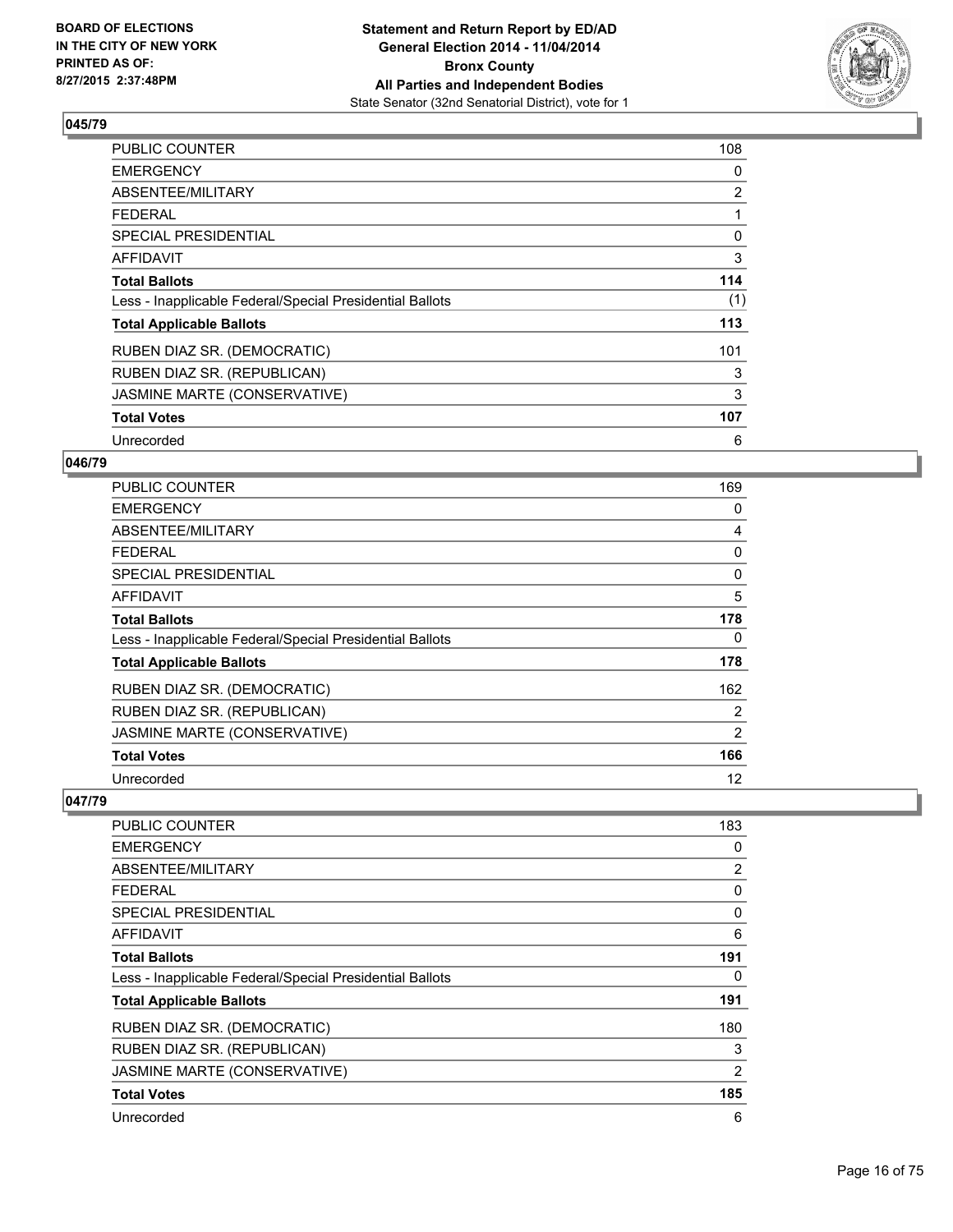

| PUBLIC COUNTER                                           | 146 |
|----------------------------------------------------------|-----|
| <b>EMERGENCY</b>                                         | 0   |
| ABSENTEE/MILITARY                                        | 4   |
| <b>FEDERAL</b>                                           | 0   |
| <b>SPECIAL PRESIDENTIAL</b>                              | 0   |
| AFFIDAVIT                                                | 1   |
| <b>Total Ballots</b>                                     | 151 |
| Less - Inapplicable Federal/Special Presidential Ballots | 0   |
| <b>Total Applicable Ballots</b>                          | 151 |
| RUBEN DIAZ SR. (DEMOCRATIC)                              | 138 |
| RUBEN DIAZ SR. (REPUBLICAN)                              | 3   |
| JASMINE MARTE (CONSERVATIVE)                             | 1   |
| <b>Total Votes</b>                                       | 142 |
| Unrecorded                                               | 9   |

#### **049/79**

| <b>PUBLIC COUNTER</b>                                    | 101          |
|----------------------------------------------------------|--------------|
| <b>EMERGENCY</b>                                         | 0            |
| ABSENTEE/MILITARY                                        | 0            |
| <b>FEDERAL</b>                                           | 0            |
| <b>SPECIAL PRESIDENTIAL</b>                              | 0            |
| <b>AFFIDAVIT</b>                                         | 0            |
| <b>Total Ballots</b>                                     | 101          |
| Less - Inapplicable Federal/Special Presidential Ballots | 0            |
| <b>Total Applicable Ballots</b>                          | 101          |
| RUBEN DIAZ SR. (DEMOCRATIC)                              | 95           |
| RUBEN DIAZ SR. (REPUBLICAN)                              |              |
| JASMINE MARTE (CONSERVATIVE)                             | $\mathbf{0}$ |
| <b>Total Votes</b>                                       | 96           |
| Unrecorded                                               | 5            |

| <b>PUBLIC COUNTER</b>                                    | 138 |
|----------------------------------------------------------|-----|
| <b>EMERGENCY</b>                                         | 0   |
| ABSENTEE/MILITARY                                        |     |
| <b>FEDERAL</b>                                           | 0   |
| <b>SPECIAL PRESIDENTIAL</b>                              | 0   |
| <b>AFFIDAVIT</b>                                         |     |
| <b>Total Ballots</b>                                     | 140 |
| Less - Inapplicable Federal/Special Presidential Ballots | 0   |
| <b>Total Applicable Ballots</b>                          | 140 |
| RUBEN DIAZ SR. (DEMOCRATIC)                              | 121 |
| RUBEN DIAZ SR. (REPUBLICAN)                              | 5   |
| JASMINE MARTE (CONSERVATIVE)                             | 1   |
| <b>Total Votes</b>                                       | 127 |
| Unrecorded                                               | 13  |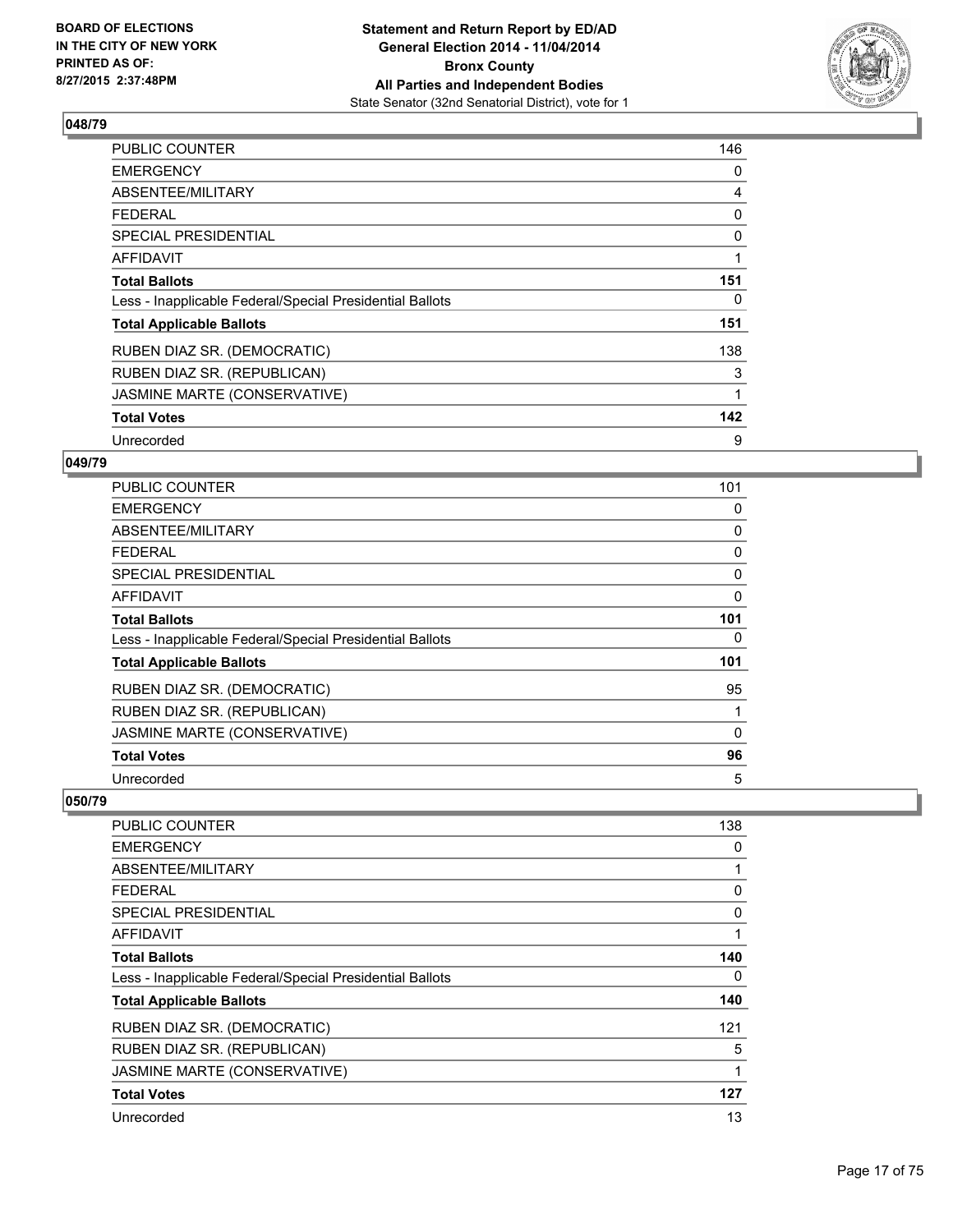

| <b>PUBLIC COUNTER</b>                                    | 231 |
|----------------------------------------------------------|-----|
| <b>EMERGENCY</b>                                         | 0   |
| ABSENTEE/MILITARY                                        | 5   |
| FEDERAL                                                  | 0   |
| SPECIAL PRESIDENTIAL                                     | 0   |
| <b>AFFIDAVIT</b>                                         | 1   |
| <b>Total Ballots</b>                                     | 237 |
| Less - Inapplicable Federal/Special Presidential Ballots | 0   |
| <b>Total Applicable Ballots</b>                          | 237 |
| RUBEN DIAZ SR. (DEMOCRATIC)                              | 207 |
| RUBEN DIAZ SR. (REPUBLICAN)                              | 4   |
| JASMINE MARTE (CONSERVATIVE)                             | 5   |
| <b>Total Votes</b>                                       | 216 |
| Unrecorded                                               | 21  |

## **052/79**

| PUBLIC COUNTER                                           | 189            |
|----------------------------------------------------------|----------------|
| <b>EMERGENCY</b>                                         | 0              |
| ABSENTEE/MILITARY                                        | 7              |
| <b>FEDERAL</b>                                           | $\overline{2}$ |
| <b>SPECIAL PRESIDENTIAL</b>                              | 0              |
| <b>AFFIDAVIT</b>                                         | 7              |
| <b>Total Ballots</b>                                     | 205            |
| Less - Inapplicable Federal/Special Presidential Ballots | (2)            |
| <b>Total Applicable Ballots</b>                          | 203            |
| RUBEN DIAZ SR. (DEMOCRATIC)                              | 175            |
| RUBEN DIAZ SR. (REPUBLICAN)                              | 9              |
| JASMINE MARTE (CONSERVATIVE)                             | 6              |
| <b>Total Votes</b>                                       | 190            |
| Unrecorded                                               | 13             |

| <b>PUBLIC COUNTER</b>                                    | 147          |
|----------------------------------------------------------|--------------|
| <b>EMERGENCY</b>                                         | 0            |
| ABSENTEE/MILITARY                                        | 1            |
| <b>FEDERAL</b>                                           | 0            |
| <b>SPECIAL PRESIDENTIAL</b>                              | 0            |
| AFFIDAVIT                                                | 3            |
| <b>Total Ballots</b>                                     | 151          |
| Less - Inapplicable Federal/Special Presidential Ballots | 0            |
| <b>Total Applicable Ballots</b>                          | 151          |
| RUBEN DIAZ SR. (DEMOCRATIC)                              | 135          |
| RUBEN DIAZ SR. (REPUBLICAN)                              | 4            |
| JASMINE MARTE (CONSERVATIVE)                             | $\mathbf{1}$ |
| <b>Total Votes</b>                                       | 140          |
| Unrecorded                                               | 11           |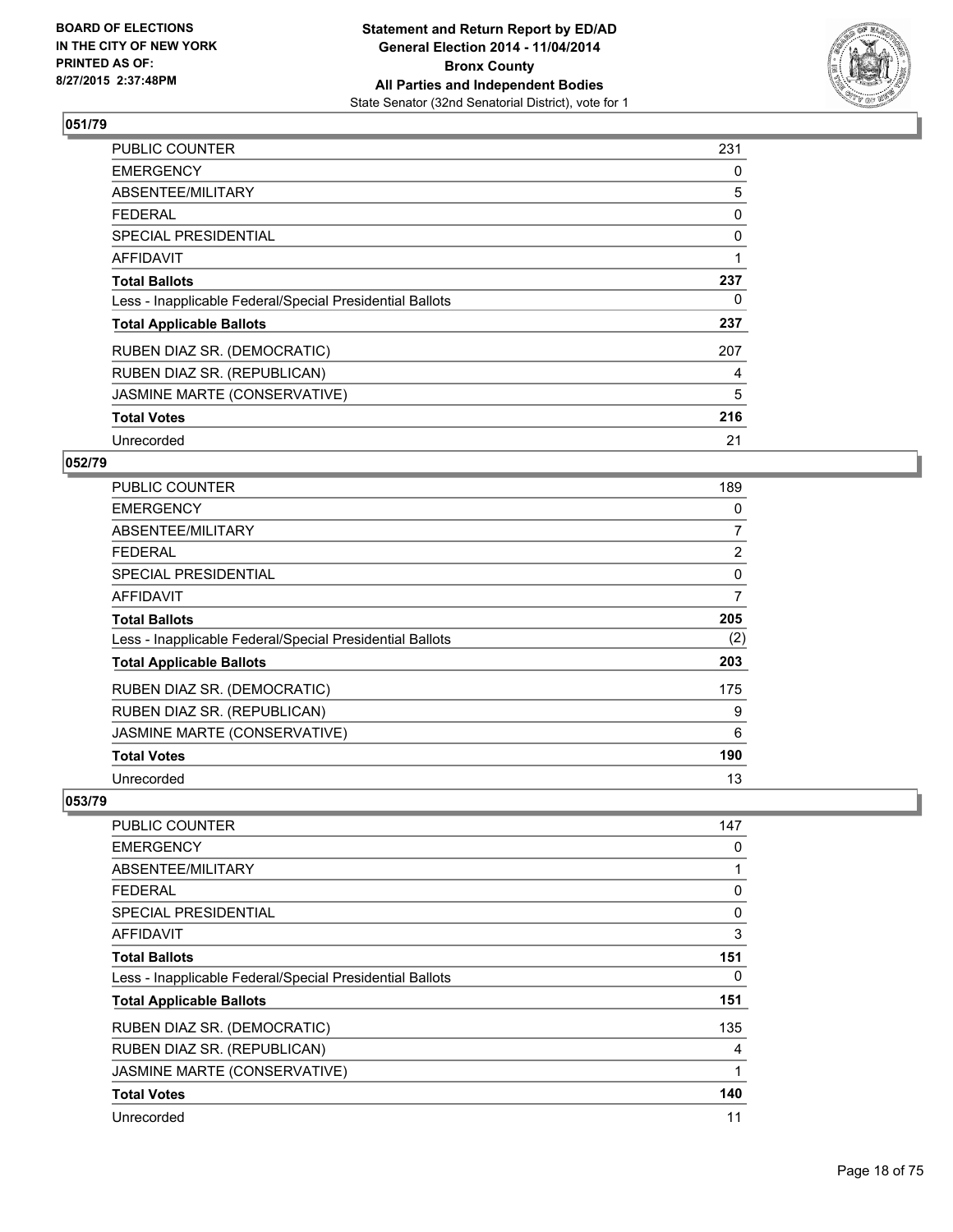

| <b>PUBLIC COUNTER</b>                                    | 97  |
|----------------------------------------------------------|-----|
| <b>EMERGENCY</b>                                         | 0   |
| ABSENTEE/MILITARY                                        | 1   |
| <b>FEDERAL</b>                                           | 0   |
| SPECIAL PRESIDENTIAL                                     | 0   |
| AFFIDAVIT                                                | 2   |
| <b>Total Ballots</b>                                     | 100 |
| Less - Inapplicable Federal/Special Presidential Ballots | 0   |
| <b>Total Applicable Ballots</b>                          | 100 |
| RUBEN DIAZ SR. (DEMOCRATIC)                              | 85  |
| RUBEN DIAZ SR. (REPUBLICAN)                              | 3   |
| JASMINE MARTE (CONSERVATIVE)                             | 3   |
| <b>Total Votes</b>                                       | 91  |
| Unrecorded                                               | 9   |

| <b>PUBLIC COUNTER</b>                                    | 40             |
|----------------------------------------------------------|----------------|
| <b>EMERGENCY</b>                                         | 0              |
| ABSENTEE/MILITARY                                        | 0              |
| <b>FEDERAL</b>                                           | 0              |
| SPECIAL PRESIDENTIAL                                     | 0              |
| <b>AFFIDAVIT</b>                                         | 1              |
| <b>Total Ballots</b>                                     | 41             |
| Less - Inapplicable Federal/Special Presidential Ballots | 0              |
| <b>Total Applicable Ballots</b>                          | 41             |
| RUBEN DIAZ SR. (DEMOCRATIC)                              | 32             |
| RUBEN DIAZ SR. (REPUBLICAN)                              | 1              |
| JASMINE MARTE (CONSERVATIVE)                             | 5              |
| UNATTRIBUTABLE WRITE-IN (WRITE-IN)                       | $\overline{2}$ |
| <b>Total Votes</b>                                       | 40             |
| Unrecorded                                               | 1              |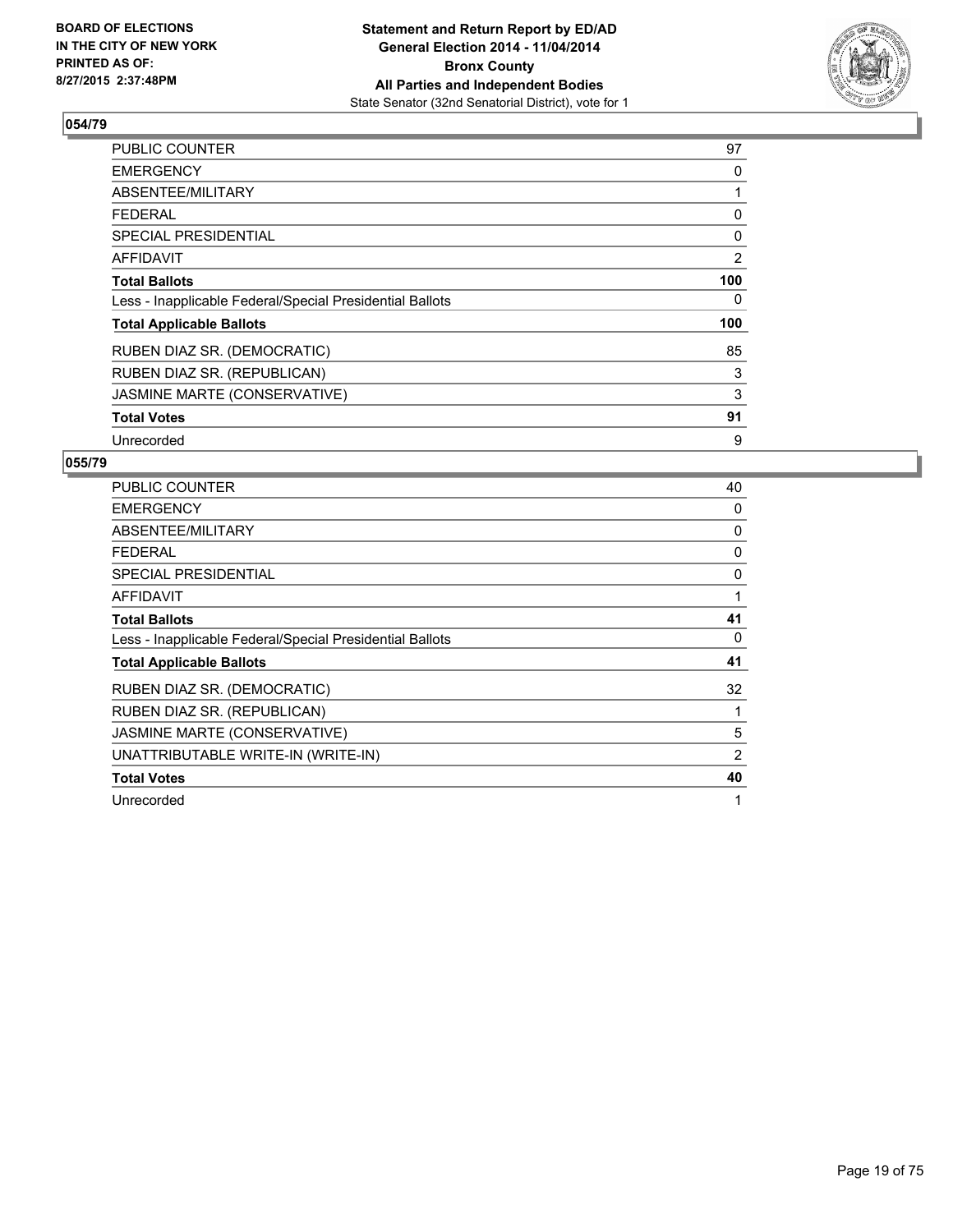

| PUBLIC COUNTER                                           | 230 |
|----------------------------------------------------------|-----|
| <b>EMERGENCY</b>                                         | 0   |
| ABSENTEE/MILITARY                                        | 0   |
| <b>FEDERAL</b>                                           | 0   |
| <b>SPECIAL PRESIDENTIAL</b>                              | 0   |
| <b>AFFIDAVIT</b>                                         | 5   |
| <b>Total Ballots</b>                                     | 235 |
| Less - Inapplicable Federal/Special Presidential Ballots | 0   |
| <b>Total Applicable Ballots</b>                          | 235 |
| RUBEN DIAZ SR. (DEMOCRATIC)                              | 195 |
| RUBEN DIAZ SR. (REPUBLICAN)                              | 13  |
| JASMINE MARTE (CONSERVATIVE)                             | 11  |
| CARMEN ARROYO (WRITE-IN)                                 | 1   |
| <b>Total Votes</b>                                       | 220 |
| Unrecorded                                               | 15  |

| PUBLIC COUNTER                                           | 278 |
|----------------------------------------------------------|-----|
| <b>EMERGENCY</b>                                         | 0   |
| ABSENTEE/MILITARY                                        | 2   |
| <b>FEDERAL</b>                                           | 0   |
| <b>SPECIAL PRESIDENTIAL</b>                              | 0   |
| AFFIDAVIT                                                | 4   |
| <b>Total Ballots</b>                                     | 284 |
| Less - Inapplicable Federal/Special Presidential Ballots | 0   |
| <b>Total Applicable Ballots</b>                          | 284 |
| RUBEN DIAZ SR. (DEMOCRATIC)                              | 244 |
| RUBEN DIAZ SR. (REPUBLICAN)                              | 6   |
| JASMINE MARTE (CONSERVATIVE)                             | 14  |
| JULIO PABON SR. (WRITE-IN)                               | 1   |
| <b>Total Votes</b>                                       | 265 |
| Unrecorded                                               | 19  |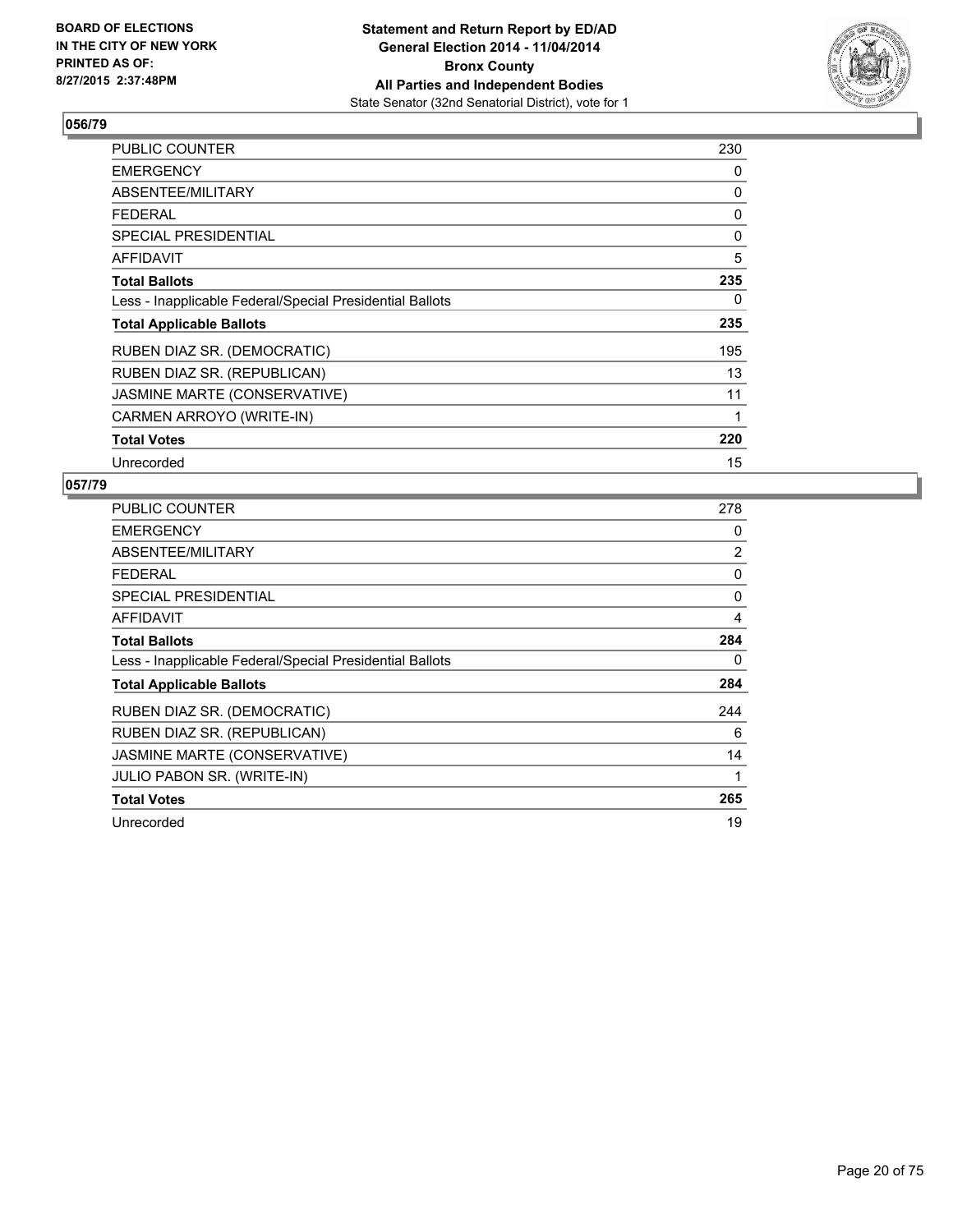

| <b>PUBLIC COUNTER</b>                                    | 140 |
|----------------------------------------------------------|-----|
| <b>EMERGENCY</b>                                         | 0   |
| ABSENTEE/MILITARY                                        | 2   |
| <b>FEDERAL</b>                                           | 2   |
| SPECIAL PRESIDENTIAL                                     | 0   |
| <b>AFFIDAVIT</b>                                         | 0   |
| <b>Total Ballots</b>                                     | 144 |
| Less - Inapplicable Federal/Special Presidential Ballots | (2) |
| <b>Total Applicable Ballots</b>                          | 142 |
| RUBEN DIAZ SR. (DEMOCRATIC)                              | 123 |
| RUBEN DIAZ SR. (REPUBLICAN)                              | 7   |
| JASMINE MARTE (CONSERVATIVE)                             | 5   |
| <b>Total Votes</b>                                       | 135 |
| Unrecorded                                               | 7   |

## **059/79**

| PUBLIC COUNTER                                           | 135 |
|----------------------------------------------------------|-----|
| <b>EMERGENCY</b>                                         | 0   |
| ABSENTEE/MILITARY                                        | 3   |
| <b>FEDERAL</b>                                           | 0   |
| <b>SPECIAL PRESIDENTIAL</b>                              | 0   |
| AFFIDAVIT                                                | 1   |
| <b>Total Ballots</b>                                     | 139 |
| Less - Inapplicable Federal/Special Presidential Ballots | 0   |
| <b>Total Applicable Ballots</b>                          | 139 |
| RUBEN DIAZ SR. (DEMOCRATIC)                              | 114 |
| RUBEN DIAZ SR. (REPUBLICAN)                              | 10  |
| JASMINE MARTE (CONSERVATIVE)                             | 7   |
| <b>Total Votes</b>                                       | 131 |
| Unrecorded                                               | 8   |

| <b>PUBLIC COUNTER</b>                                    | 84 |
|----------------------------------------------------------|----|
| <b>EMERGENCY</b>                                         | 0  |
| ABSENTEE/MILITARY                                        | 3  |
| <b>FEDERAL</b>                                           | 0  |
| <b>SPECIAL PRESIDENTIAL</b>                              | 0  |
| AFFIDAVIT                                                | 0  |
| <b>Total Ballots</b>                                     | 87 |
| Less - Inapplicable Federal/Special Presidential Ballots | 0  |
| <b>Total Applicable Ballots</b>                          | 87 |
| RUBEN DIAZ SR. (DEMOCRATIC)                              | 81 |
| RUBEN DIAZ SR. (REPUBLICAN)                              | 0  |
| JASMINE MARTE (CONSERVATIVE)                             | 1  |
| <b>Total Votes</b>                                       | 82 |
| Unrecorded                                               | 5  |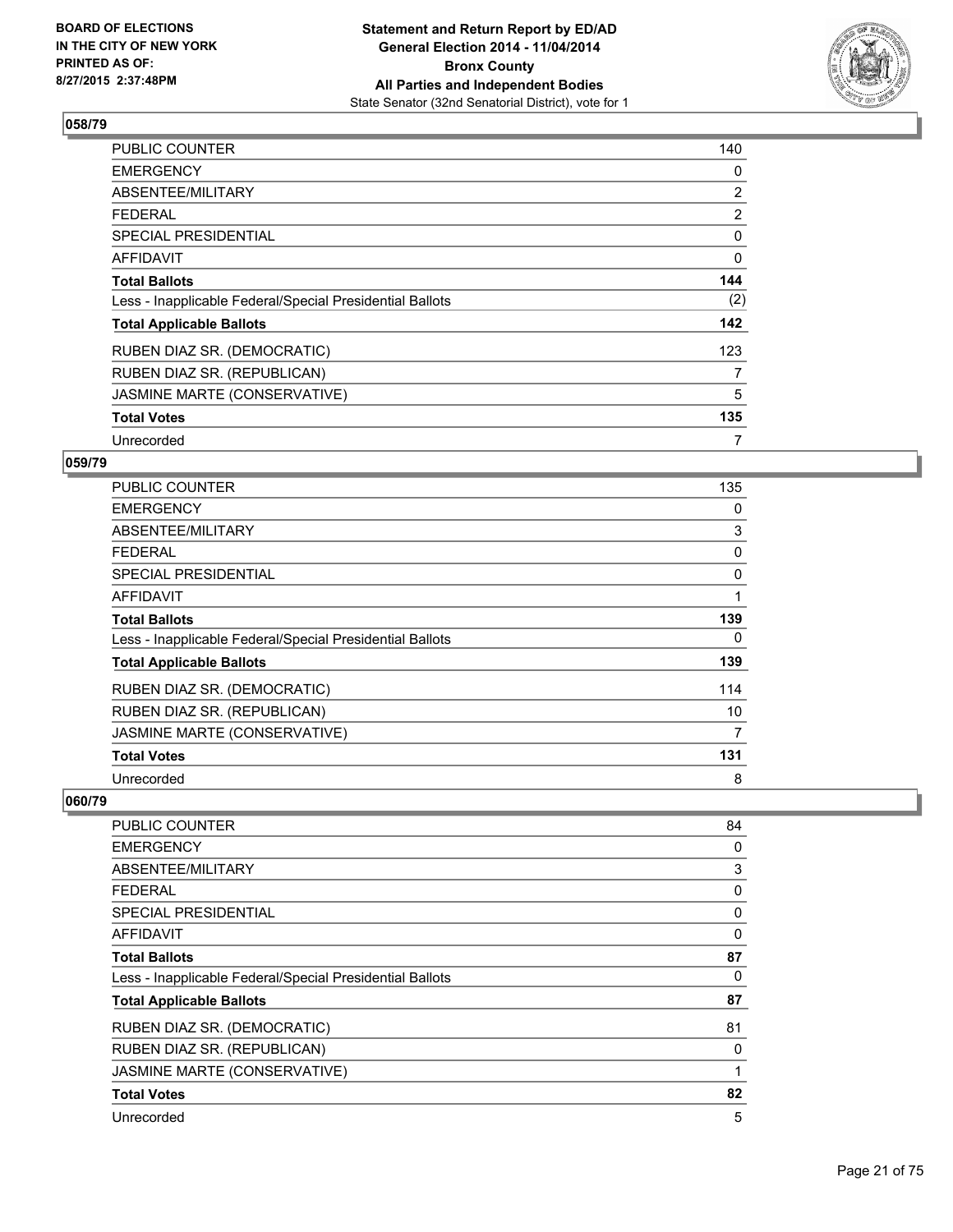

| <b>PUBLIC COUNTER</b>                                    | 197 |
|----------------------------------------------------------|-----|
| <b>EMERGENCY</b>                                         | 0   |
| ABSENTEE/MILITARY                                        | 6   |
| <b>FEDERAL</b>                                           | 1   |
| <b>SPECIAL PRESIDENTIAL</b>                              | 0   |
| AFFIDAVIT                                                | 5   |
| <b>Total Ballots</b>                                     | 209 |
| Less - Inapplicable Federal/Special Presidential Ballots | (1) |
| <b>Total Applicable Ballots</b>                          | 208 |
| RUBEN DIAZ SR. (DEMOCRATIC)                              | 186 |
| RUBEN DIAZ SR. (REPUBLICAN)                              | 3   |
| JASMINE MARTE (CONSERVATIVE)                             | 6   |
| <b>Total Votes</b>                                       | 195 |
| Unrecorded                                               | 13  |

## **062/79**

| PUBLIC COUNTER                                           | 135            |
|----------------------------------------------------------|----------------|
| <b>EMERGENCY</b>                                         | 0              |
| ABSENTEE/MILITARY                                        | $\overline{2}$ |
| <b>FEDERAL</b>                                           | 0              |
| <b>SPECIAL PRESIDENTIAL</b>                              | 0              |
| AFFIDAVIT                                                | 4              |
| <b>Total Ballots</b>                                     | 141            |
| Less - Inapplicable Federal/Special Presidential Ballots | 0              |
| <b>Total Applicable Ballots</b>                          | 141            |
| RUBEN DIAZ SR. (DEMOCRATIC)                              | 115            |
| RUBEN DIAZ SR. (REPUBLICAN)                              | 3              |
| JASMINE MARTE (CONSERVATIVE)                             | 5              |
| <b>Total Votes</b>                                       | 123            |
| Unrecorded                                               | 18             |

| <b>PUBLIC COUNTER</b>                                    | 147 |
|----------------------------------------------------------|-----|
| <b>EMERGENCY</b>                                         | 0   |
| ABSENTEE/MILITARY                                        | 3   |
| <b>FEDERAL</b>                                           | 0   |
| SPECIAL PRESIDENTIAL                                     | 0   |
| AFFIDAVIT                                                | 3   |
| <b>Total Ballots</b>                                     | 153 |
| Less - Inapplicable Federal/Special Presidential Ballots | 0   |
| <b>Total Applicable Ballots</b>                          | 153 |
| RUBEN DIAZ SR. (DEMOCRATIC)                              | 133 |
| RUBEN DIAZ SR. (REPUBLICAN)                              | 6   |
| JASMINE MARTE (CONSERVATIVE)                             | 5   |
| <b>Total Votes</b>                                       | 144 |
| Unrecorded                                               | 9   |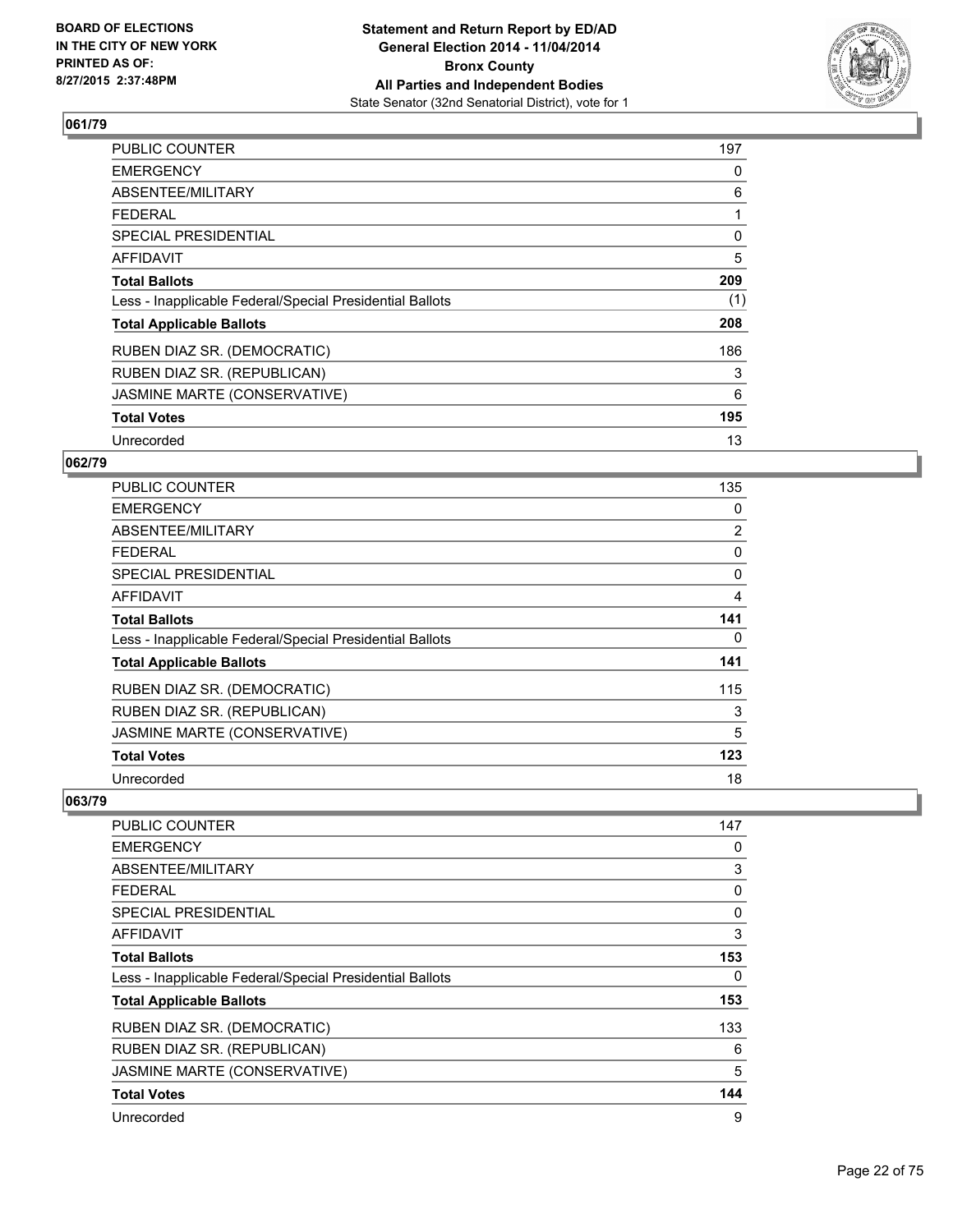

| <b>PUBLIC COUNTER</b>                                    | 84       |
|----------------------------------------------------------|----------|
| <b>EMERGENCY</b>                                         | 0        |
| ABSENTEE/MILITARY                                        | 1        |
| <b>FEDERAL</b>                                           | 0        |
| <b>SPECIAL PRESIDENTIAL</b>                              | 0        |
| AFFIDAVIT                                                | $\Omega$ |
| <b>Total Ballots</b>                                     | 85       |
| Less - Inapplicable Federal/Special Presidential Ballots | 0        |
| <b>Total Applicable Ballots</b>                          | 85       |
| RUBEN DIAZ SR. (DEMOCRATIC)                              | 74       |
| RUBEN DIAZ SR. (REPUBLICAN)                              | 0        |
| JASMINE MARTE (CONSERVATIVE)                             | 2        |
| <b>Total Votes</b>                                       | 76       |
| Unrecorded                                               | 9        |

#### **065/79**

| PUBLIC COUNTER                                           | 133            |
|----------------------------------------------------------|----------------|
| <b>EMERGENCY</b>                                         | 0              |
| ABSENTEE/MILITARY                                        | $\overline{2}$ |
| <b>FEDERAL</b>                                           | 0              |
| <b>SPECIAL PRESIDENTIAL</b>                              | 0              |
| <b>AFFIDAVIT</b>                                         | 3              |
| <b>Total Ballots</b>                                     | 138            |
| Less - Inapplicable Federal/Special Presidential Ballots | 0              |
| <b>Total Applicable Ballots</b>                          | 138            |
| RUBEN DIAZ SR. (DEMOCRATIC)                              | 126            |
| RUBEN DIAZ SR. (REPUBLICAN)                              |                |
| JASMINE MARTE (CONSERVATIVE)                             | 2              |
| <b>Total Votes</b>                                       | 129            |
| Unrecorded                                               | 9              |

| <b>PUBLIC COUNTER</b>                                    | 163 |
|----------------------------------------------------------|-----|
| <b>EMERGENCY</b>                                         | 0   |
| ABSENTEE/MILITARY                                        |     |
| <b>FEDERAL</b>                                           | 0   |
| SPECIAL PRESIDENTIAL                                     | 0   |
| AFFIDAVIT                                                |     |
| <b>Total Ballots</b>                                     | 165 |
| Less - Inapplicable Federal/Special Presidential Ballots | 0   |
| <b>Total Applicable Ballots</b>                          | 165 |
| RUBEN DIAZ SR. (DEMOCRATIC)                              | 147 |
| RUBEN DIAZ SR. (REPUBLICAN)                              | 4   |
| JASMINE MARTE (CONSERVATIVE)                             | 2   |
| <b>Total Votes</b>                                       | 153 |
| Unrecorded                                               | 12  |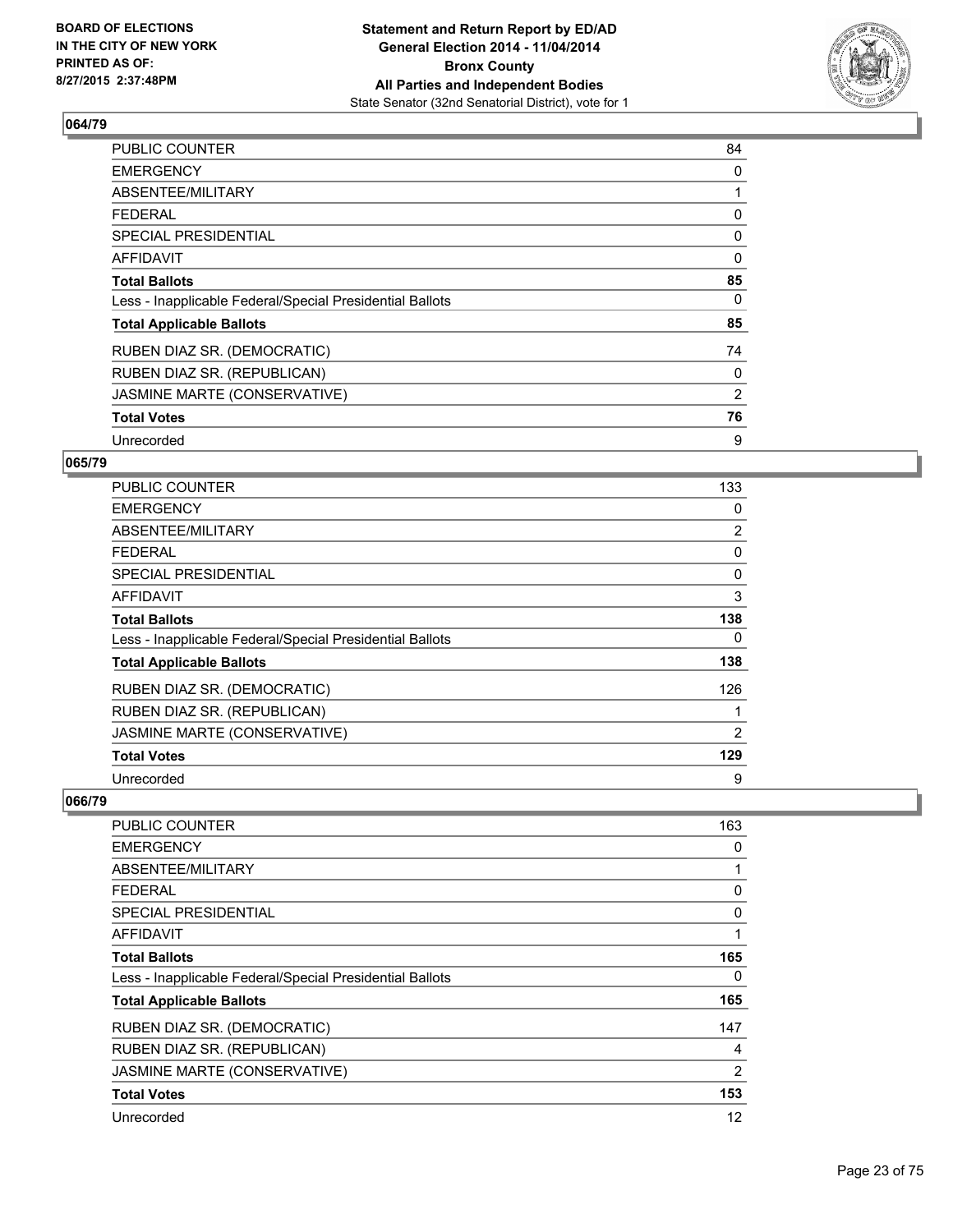

| <b>PUBLIC COUNTER</b>                                    | 359 |
|----------------------------------------------------------|-----|
| <b>EMERGENCY</b>                                         | 0   |
| ABSENTEE/MILITARY                                        | 4   |
| <b>FEDERAL</b>                                           | 1   |
| <b>SPECIAL PRESIDENTIAL</b>                              | 0   |
| <b>AFFIDAVIT</b>                                         | 3   |
| <b>Total Ballots</b>                                     | 367 |
| Less - Inapplicable Federal/Special Presidential Ballots | (1) |
| <b>Total Applicable Ballots</b>                          | 366 |
| RUBEN DIAZ SR. (DEMOCRATIC)                              | 304 |
| RUBEN DIAZ SR. (REPUBLICAN)                              | 4   |
| JASMINE MARTE (CONSERVATIVE)                             | 15  |
| <b>Total Votes</b>                                       | 323 |
| Unrecorded                                               | 43  |

## **069/79**

| <b>PUBLIC COUNTER</b>                                    | 393 |
|----------------------------------------------------------|-----|
| <b>EMERGENCY</b>                                         | 0   |
| ABSENTEE/MILITARY                                        | 5   |
| <b>FEDERAL</b>                                           | 0   |
| <b>SPECIAL PRESIDENTIAL</b>                              | 0   |
| <b>AFFIDAVIT</b>                                         | 3   |
| <b>Total Ballots</b>                                     | 401 |
| Less - Inapplicable Federal/Special Presidential Ballots | 0   |
| <b>Total Applicable Ballots</b>                          | 401 |
| RUBEN DIAZ SR. (DEMOCRATIC)                              | 347 |
| RUBEN DIAZ SR. (REPUBLICAN)                              | 9   |
| JASMINE MARTE (CONSERVATIVE)                             | 11  |
| <b>Total Votes</b>                                       | 367 |
| Unrecorded                                               | 34  |

| <b>PUBLIC COUNTER</b>                                    | 367 |
|----------------------------------------------------------|-----|
| <b>EMERGENCY</b>                                         | 0   |
| ABSENTEE/MILITARY                                        | 6   |
| <b>FEDERAL</b>                                           |     |
| SPECIAL PRESIDENTIAL                                     | 0   |
| AFFIDAVIT                                                | 3   |
| <b>Total Ballots</b>                                     | 377 |
| Less - Inapplicable Federal/Special Presidential Ballots | (1) |
| <b>Total Applicable Ballots</b>                          | 376 |
| RUBEN DIAZ SR. (DEMOCRATIC)                              | 321 |
| RUBEN DIAZ SR. (REPUBLICAN)                              | 4   |
| JASMINE MARTE (CONSERVATIVE)                             | 17  |
| <b>Total Votes</b>                                       | 342 |
| Unrecorded                                               | 34  |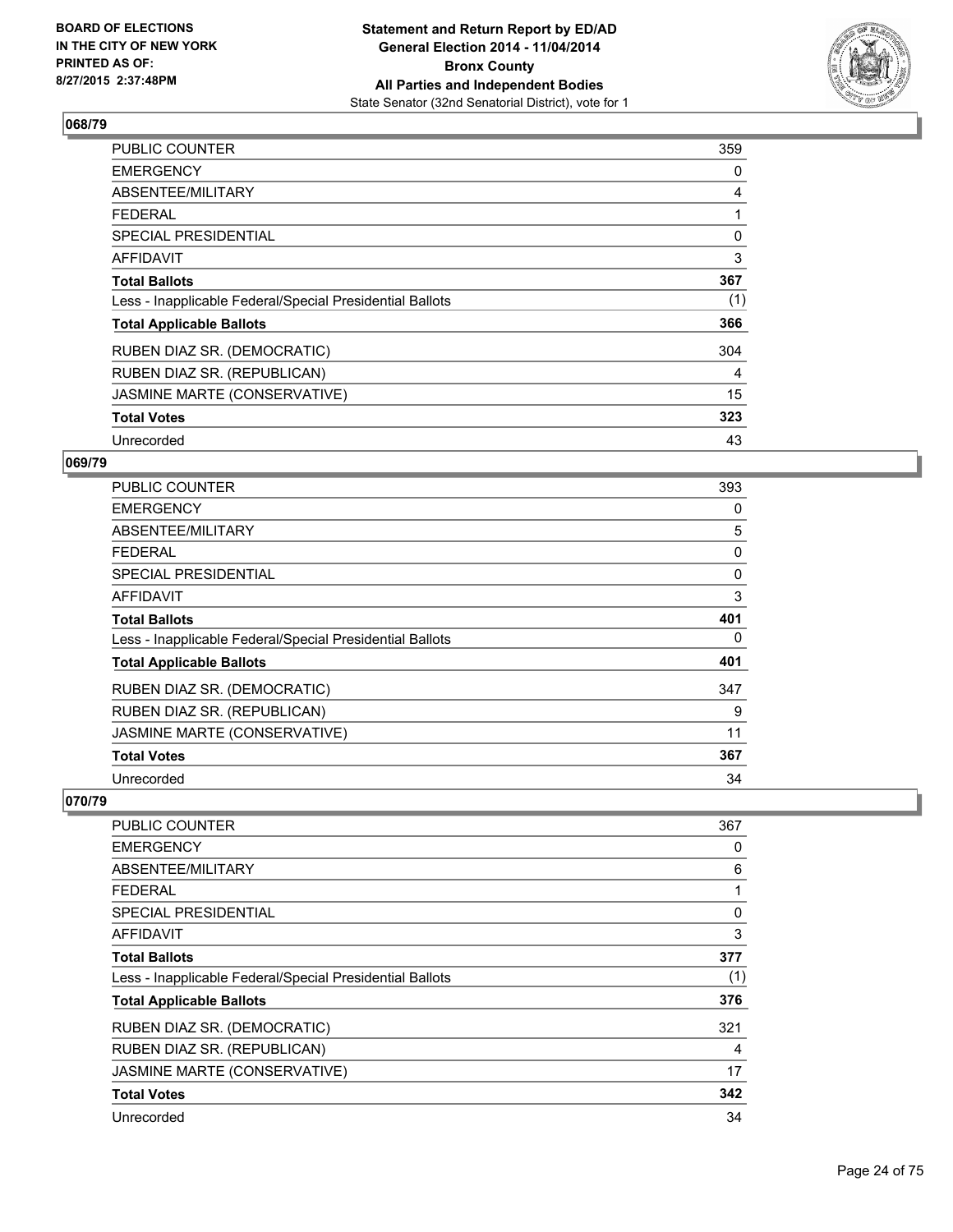

| <b>PUBLIC COUNTER</b>                                    | 156 |
|----------------------------------------------------------|-----|
| <b>EMERGENCY</b>                                         | 0   |
| ABSENTEE/MILITARY                                        | 2   |
| <b>FEDERAL</b>                                           | 1   |
| <b>SPECIAL PRESIDENTIAL</b>                              | 0   |
| AFFIDAVIT                                                | 1   |
| <b>Total Ballots</b>                                     | 160 |
| Less - Inapplicable Federal/Special Presidential Ballots | (1) |
| <b>Total Applicable Ballots</b>                          | 159 |
| RUBEN DIAZ SR. (DEMOCRATIC)                              | 141 |
| RUBEN DIAZ SR. (REPUBLICAN)                              | 4   |
| JASMINE MARTE (CONSERVATIVE)                             | 3   |
| <b>Total Votes</b>                                       | 148 |
| Unrecorded                                               | 11  |

## **072/79**

| PUBLIC COUNTER                                           | 159         |
|----------------------------------------------------------|-------------|
| <b>EMERGENCY</b>                                         | 0           |
| ABSENTEE/MILITARY                                        | 1           |
| <b>FEDERAL</b>                                           | 0           |
| <b>SPECIAL PRESIDENTIAL</b>                              | $\mathbf 0$ |
| <b>AFFIDAVIT</b>                                         | 5           |
| <b>Total Ballots</b>                                     | 165         |
| Less - Inapplicable Federal/Special Presidential Ballots | 0           |
| <b>Total Applicable Ballots</b>                          | 165         |
| RUBEN DIAZ SR. (DEMOCRATIC)                              | 144         |
| RUBEN DIAZ SR. (REPUBLICAN)                              | 6           |
| JASMINE MARTE (CONSERVATIVE)                             | 6           |
| <b>Total Votes</b>                                       | 156         |
| Unrecorded                                               | 9           |

| <b>PUBLIC COUNTER</b>                                    | 113            |
|----------------------------------------------------------|----------------|
| <b>EMERGENCY</b>                                         | 0              |
| ABSENTEE/MILITARY                                        | 2              |
| <b>FEDERAL</b>                                           | 0              |
| SPECIAL PRESIDENTIAL                                     | 0              |
| AFFIDAVIT                                                | $\overline{2}$ |
| <b>Total Ballots</b>                                     | 117            |
| Less - Inapplicable Federal/Special Presidential Ballots | 0              |
| <b>Total Applicable Ballots</b>                          | 117            |
| RUBEN DIAZ SR. (DEMOCRATIC)                              | 103            |
| RUBEN DIAZ SR. (REPUBLICAN)                              | 3              |
| JASMINE MARTE (CONSERVATIVE)                             | 8              |
| <b>Total Votes</b>                                       | 114            |
| Unrecorded                                               | 3              |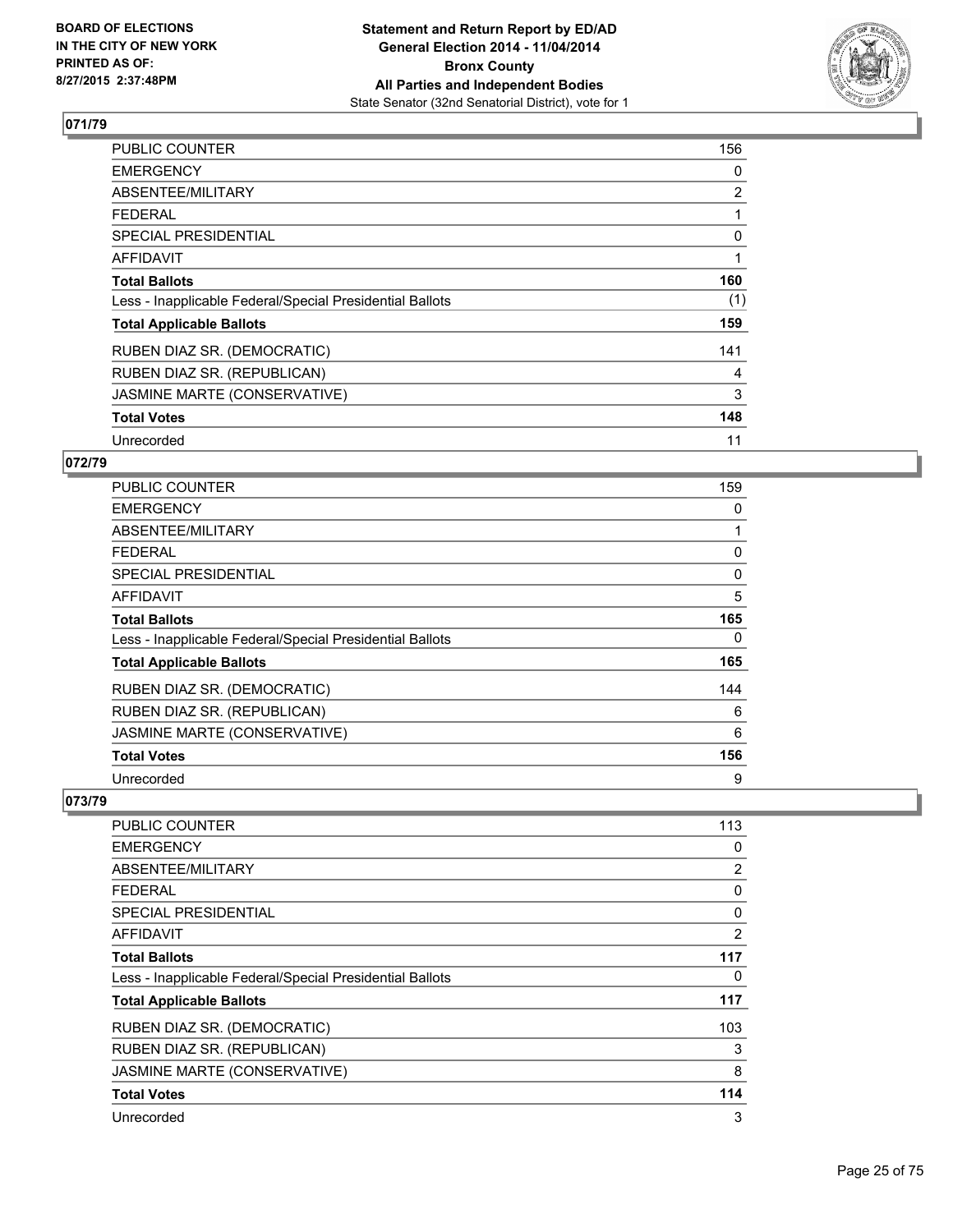

| PUBLIC COUNTER                                           | 191 |
|----------------------------------------------------------|-----|
| <b>EMERGENCY</b>                                         | 0   |
| ABSENTEE/MILITARY                                        | 1   |
| <b>FEDERAL</b>                                           | 0   |
| <b>SPECIAL PRESIDENTIAL</b>                              | 0   |
| AFFIDAVIT                                                | 1   |
| <b>Total Ballots</b>                                     | 193 |
| Less - Inapplicable Federal/Special Presidential Ballots | 0   |
| <b>Total Applicable Ballots</b>                          | 193 |
| RUBEN DIAZ SR. (DEMOCRATIC)                              | 164 |
| RUBEN DIAZ SR. (REPUBLICAN)                              | 10  |
| JASMINE MARTE (CONSERVATIVE)                             | 4   |
| <b>JASMINE WILLIAMS (WRITE-IN)</b>                       | 2   |
| <b>Total Votes</b>                                       | 180 |
| Unrecorded                                               | 13  |

## **076/79**

| <b>PUBLIC COUNTER</b>                                    | 141 |
|----------------------------------------------------------|-----|
| <b>EMERGENCY</b>                                         | 0   |
| ABSENTEE/MILITARY                                        |     |
| <b>FEDERAL</b>                                           | 0   |
| SPECIAL PRESIDENTIAL                                     | 0   |
| AFFIDAVIT                                                | 3   |
| <b>Total Ballots</b>                                     | 145 |
| Less - Inapplicable Federal/Special Presidential Ballots | 0   |
| <b>Total Applicable Ballots</b>                          | 145 |
| RUBEN DIAZ SR. (DEMOCRATIC)                              | 113 |
| RUBEN DIAZ SR. (REPUBLICAN)                              | 11  |
| JASMINE MARTE (CONSERVATIVE)                             | 8   |
| <b>Total Votes</b>                                       | 132 |
| Unrecorded                                               | 13  |

| PUBLIC COUNTER                                           | 48 |
|----------------------------------------------------------|----|
| <b>EMERGENCY</b>                                         | 0  |
| ABSENTEE/MILITARY                                        | 1  |
| <b>FEDERAL</b>                                           | 0  |
| SPECIAL PRESIDENTIAL                                     | 0  |
| AFFIDAVIT                                                | 2  |
| <b>Total Ballots</b>                                     | 51 |
| Less - Inapplicable Federal/Special Presidential Ballots | 0  |
| <b>Total Applicable Ballots</b>                          | 51 |
| RUBEN DIAZ SR. (DEMOCRATIC)                              | 49 |
| RUBEN DIAZ SR. (REPUBLICAN)                              | 0  |
| JASMINE MARTE (CONSERVATIVE)                             | 0  |
| <b>Total Votes</b>                                       | 49 |
| Unrecorded                                               | 2  |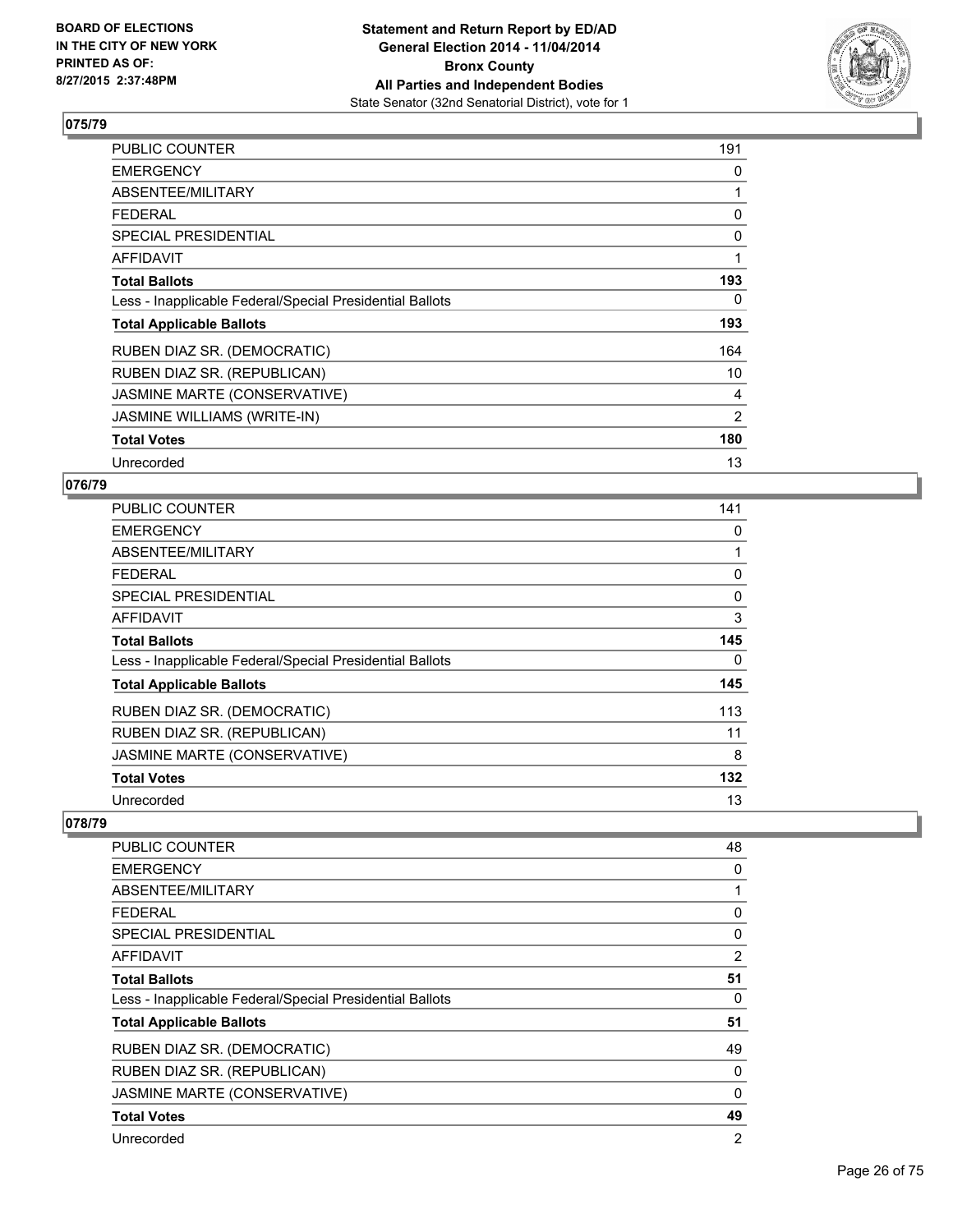

| <b>PUBLIC COUNTER</b>                                    | 216 |
|----------------------------------------------------------|-----|
| <b>EMERGENCY</b>                                         | 0   |
| ABSENTEE/MILITARY                                        | 0   |
| <b>FEDERAL</b>                                           | 0   |
| SPECIAL PRESIDENTIAL                                     | 0   |
| AFFIDAVIT                                                | 5   |
| <b>Total Ballots</b>                                     | 221 |
| Less - Inapplicable Federal/Special Presidential Ballots | 0   |
| <b>Total Applicable Ballots</b>                          | 221 |
| RUBEN DIAZ SR. (DEMOCRATIC)                              | 189 |
| RUBEN DIAZ SR. (REPUBLICAN)                              | 6   |
| JASMINE MARTE (CONSERVATIVE)                             | 7   |
| <b>Total Votes</b>                                       | 202 |
| Unrecorded                                               | 19  |

| <b>Total Votes</b>                                       | 0        |
|----------------------------------------------------------|----------|
| JASMINE MARTE (CONSERVATIVE)                             | $\Omega$ |
| RUBEN DIAZ SR. (REPUBLICAN)                              | 0        |
| RUBEN DIAZ SR. (DEMOCRATIC)                              | 0        |
| <b>Total Applicable Ballots</b>                          | 0        |
| Less - Inapplicable Federal/Special Presidential Ballots | 0        |
| <b>Total Ballots</b>                                     | 0        |
| AFFIDAVIT                                                | 0        |
| SPECIAL PRESIDENTIAL                                     | 0        |
| <b>FEDERAL</b>                                           | 0        |
| ABSENTEE/MILITARY                                        | 0        |
| <b>EMERGENCY</b>                                         | 0        |
| <b>PUBLIC COUNTER</b>                                    | 0        |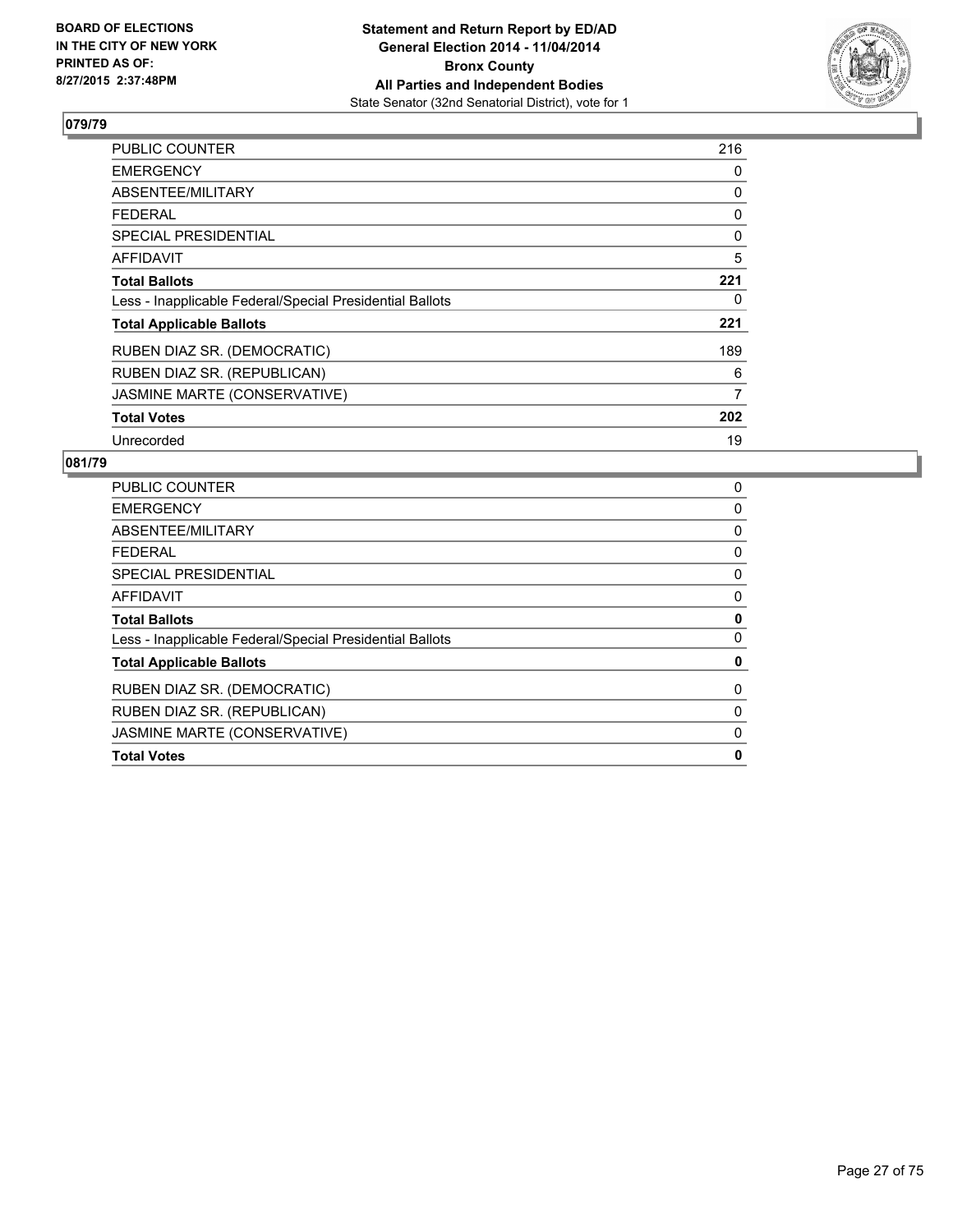

| <b>PUBLIC COUNTER</b>                                    | 26  |
|----------------------------------------------------------|-----|
| <b>EMERGENCY</b>                                         | 0   |
| ABSENTEE/MILITARY                                        | 0   |
| <b>FEDERAL</b>                                           | 1   |
| SPECIAL PRESIDENTIAL                                     | 0   |
| <b>AFFIDAVIT</b>                                         | 0   |
| <b>Total Ballots</b>                                     | 27  |
| Less - Inapplicable Federal/Special Presidential Ballots | (1) |
| <b>Total Applicable Ballots</b>                          | 26  |
| RUBEN DIAZ SR. (DEMOCRATIC)                              | 20  |
| RUBEN DIAZ SR. (REPUBLICAN)                              | 2   |
| JASMINE MARTE (CONSERVATIVE)                             | 1   |
| <b>Total Votes</b>                                       | 23  |
| Unrecorded                                               | 3   |

| <b>PUBLIC COUNTER</b>                                    | 164            |
|----------------------------------------------------------|----------------|
| <b>EMERGENCY</b>                                         | 0              |
| ABSENTEE/MILITARY                                        | 2              |
| <b>FEDERAL</b>                                           | 0              |
| <b>SPECIAL PRESIDENTIAL</b>                              | 0              |
| AFFIDAVIT                                                | $\overline{2}$ |
| <b>Total Ballots</b>                                     | 168            |
| Less - Inapplicable Federal/Special Presidential Ballots | 0              |
| <b>Total Applicable Ballots</b>                          | 168            |
| RUBEN DIAZ SR. (DEMOCRATIC)                              | 121            |
| RUBEN DIAZ SR. (REPUBLICAN)                              | 26             |
| JASMINE MARTE (CONSERVATIVE)                             | 13             |
| <b>Total Votes</b>                                       | 160            |
| Unrecorded                                               | 8              |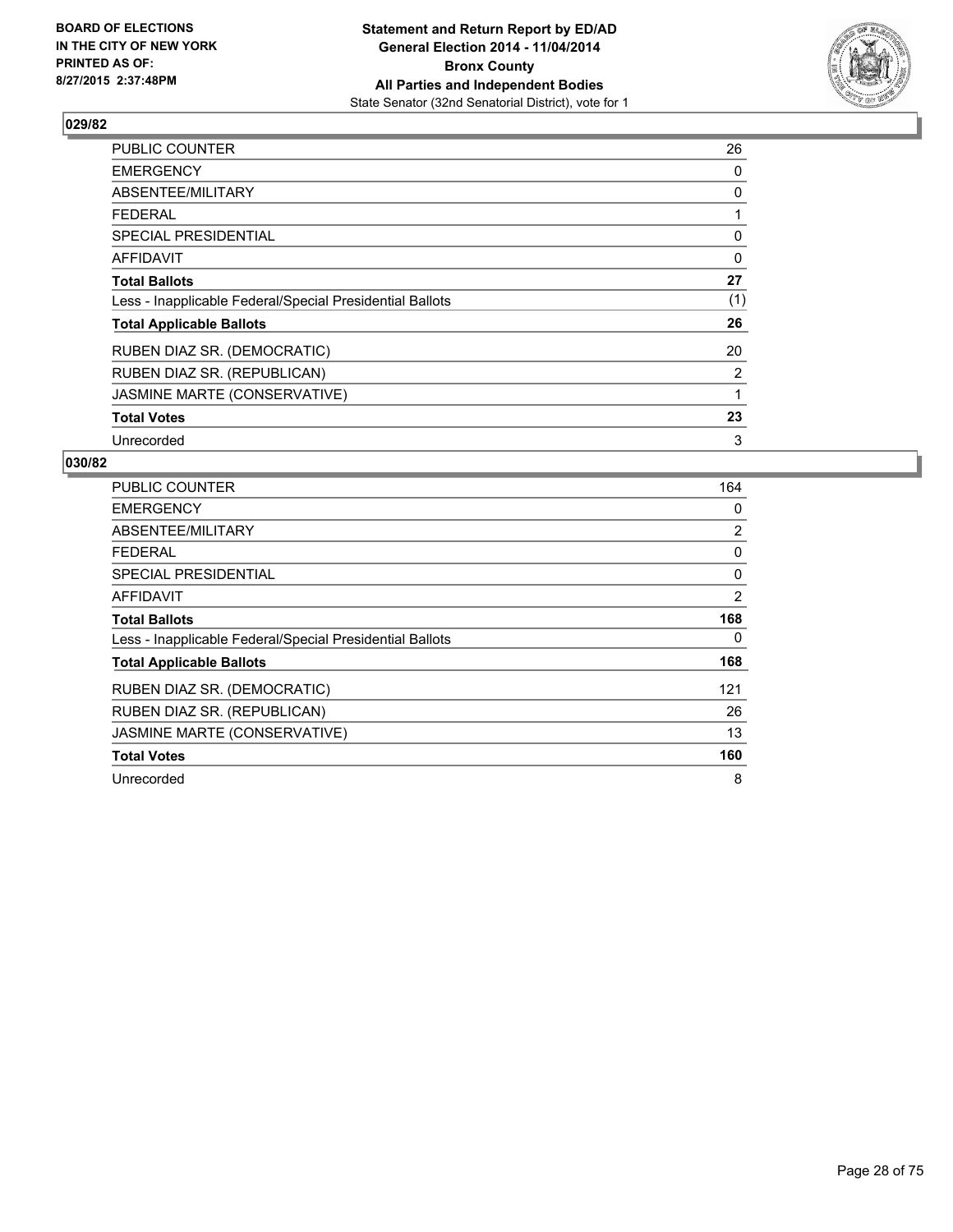

| PUBLIC COUNTER                                           | 43 |
|----------------------------------------------------------|----|
| <b>EMERGENCY</b>                                         | 0  |
| ABSENTEE/MILITARY                                        | 0  |
| <b>FEDERAL</b>                                           | 0  |
| <b>SPECIAL PRESIDENTIAL</b>                              | 0  |
| <b>AFFIDAVIT</b>                                         | 0  |
| <b>Total Ballots</b>                                     | 43 |
| Less - Inapplicable Federal/Special Presidential Ballots | 0  |
| <b>Total Applicable Ballots</b>                          | 43 |
| RUBEN DIAZ SR. (DEMOCRATIC)                              | 37 |
| RUBEN DIAZ SR. (REPUBLICAN)                              | 3  |
| JASMINE MARTE (CONSERVATIVE)                             | 1  |
| <b>Total Votes</b>                                       | 41 |
| Unrecorded                                               | 2  |

### **037/84**

| PUBLIC COUNTER                                           | 142 |
|----------------------------------------------------------|-----|
| <b>EMERGENCY</b>                                         | 0   |
| ABSENTEE/MILITARY                                        |     |
| <b>FEDERAL</b>                                           | 0   |
| <b>SPECIAL PRESIDENTIAL</b>                              | 0   |
| AFFIDAVIT                                                | 1   |
| <b>Total Ballots</b>                                     | 144 |
| Less - Inapplicable Federal/Special Presidential Ballots | 0   |
| <b>Total Applicable Ballots</b>                          | 144 |
| RUBEN DIAZ SR. (DEMOCRATIC)                              | 127 |
| RUBEN DIAZ SR. (REPUBLICAN)                              | 3   |
| JASMINE MARTE (CONSERVATIVE)                             | 0   |
| UNATTRIBUTABLE WRITE-IN (WRITE-IN)                       | 1   |
| <b>Total Votes</b>                                       | 131 |
| Unrecorded                                               | 13  |

| <b>PUBLIC COUNTER</b>                                    | 162            |
|----------------------------------------------------------|----------------|
| <b>EMERGENCY</b>                                         | 0              |
| ABSENTEE/MILITARY                                        | $\overline{2}$ |
| <b>FEDERAL</b>                                           | 1              |
| SPECIAL PRESIDENTIAL                                     | 0              |
| AFFIDAVIT                                                | 5              |
| <b>Total Ballots</b>                                     | 170            |
| Less - Inapplicable Federal/Special Presidential Ballots | (1)            |
| <b>Total Applicable Ballots</b>                          | 169            |
| RUBEN DIAZ SR. (DEMOCRATIC)                              | 130            |
| RUBEN DIAZ SR. (REPUBLICAN)                              | 11             |
| JASMINE MARTE (CONSERVATIVE)                             | 6              |
| <b>Total Votes</b>                                       | 147            |
| Unrecorded                                               | 22             |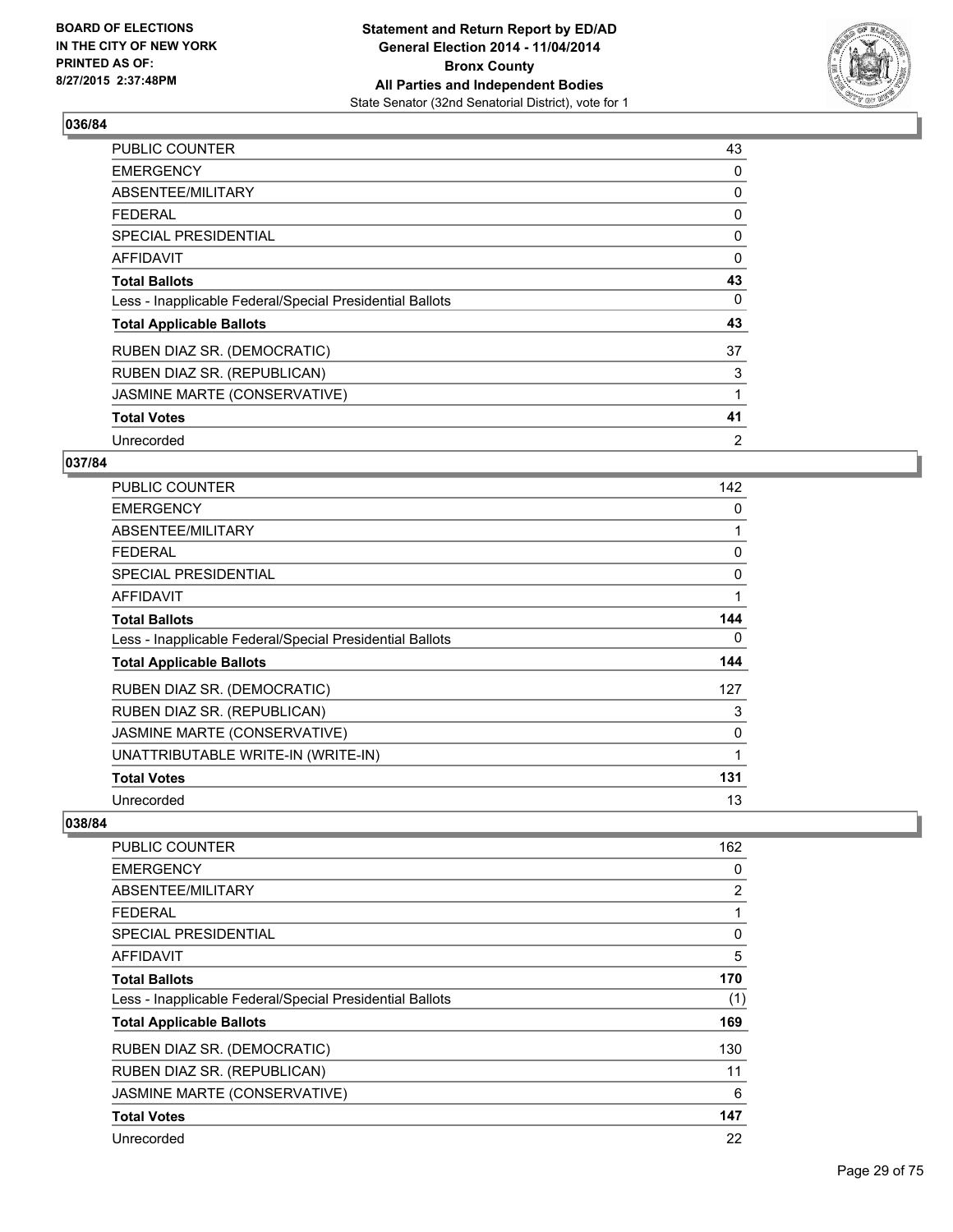

| <b>PUBLIC COUNTER</b>                                    | 179 |
|----------------------------------------------------------|-----|
| <b>EMERGENCY</b>                                         | 0   |
| ABSENTEE/MILITARY                                        | 3   |
| <b>FEDERAL</b>                                           | 1   |
| <b>SPECIAL PRESIDENTIAL</b>                              | 0   |
| <b>AFFIDAVIT</b>                                         | 3   |
| <b>Total Ballots</b>                                     | 186 |
| Less - Inapplicable Federal/Special Presidential Ballots | (1) |
| <b>Total Applicable Ballots</b>                          | 185 |
| RUBEN DIAZ SR. (DEMOCRATIC)                              | 162 |
| RUBEN DIAZ SR. (REPUBLICAN)                              | 8   |
| JASMINE MARTE (CONSERVATIVE)                             | 6   |
| UNATTRIBUTABLE WRITE-IN (WRITE-IN)                       | 1   |
| <b>Total Votes</b>                                       | 177 |
| Unrecorded                                               | 8   |

#### **048/84**

| <b>PUBLIC COUNTER</b>                                    | 137            |
|----------------------------------------------------------|----------------|
| <b>EMERGENCY</b>                                         | 0              |
| ABSENTEE/MILITARY                                        | 2              |
| <b>FEDERAL</b>                                           | 2              |
| SPECIAL PRESIDENTIAL                                     | 0              |
| AFFIDAVIT                                                | $\overline{2}$ |
| <b>Total Ballots</b>                                     | 143            |
| Less - Inapplicable Federal/Special Presidential Ballots | (2)            |
| <b>Total Applicable Ballots</b>                          | 141            |
| RUBEN DIAZ SR. (DEMOCRATIC)                              | 121            |
| RUBEN DIAZ SR. (REPUBLICAN)                              | 2              |
| JASMINE MARTE (CONSERVATIVE)                             | 10             |
| <b>Total Votes</b>                                       | 133            |
| Unrecorded                                               | 8              |

| <b>PUBLIC COUNTER</b>                                    | 53           |
|----------------------------------------------------------|--------------|
| <b>EMERGENCY</b>                                         | 0            |
| ABSENTEE/MILITARY                                        | 1            |
| FEDERAL                                                  | 0            |
| SPECIAL PRESIDENTIAL                                     | 0            |
| <b>AFFIDAVIT</b>                                         | $\mathbf{0}$ |
| <b>Total Ballots</b>                                     | 54           |
| Less - Inapplicable Federal/Special Presidential Ballots | 0            |
| <b>Total Applicable Ballots</b>                          | 54           |
| RUBEN DIAZ SR. (DEMOCRATIC)                              | 44           |
| RUBEN DIAZ SR. (REPUBLICAN)                              | 3            |
| JASMINE MARTE (CONSERVATIVE)                             | 4            |
| <b>Total Votes</b>                                       | 51           |
| Unrecorded                                               | 3            |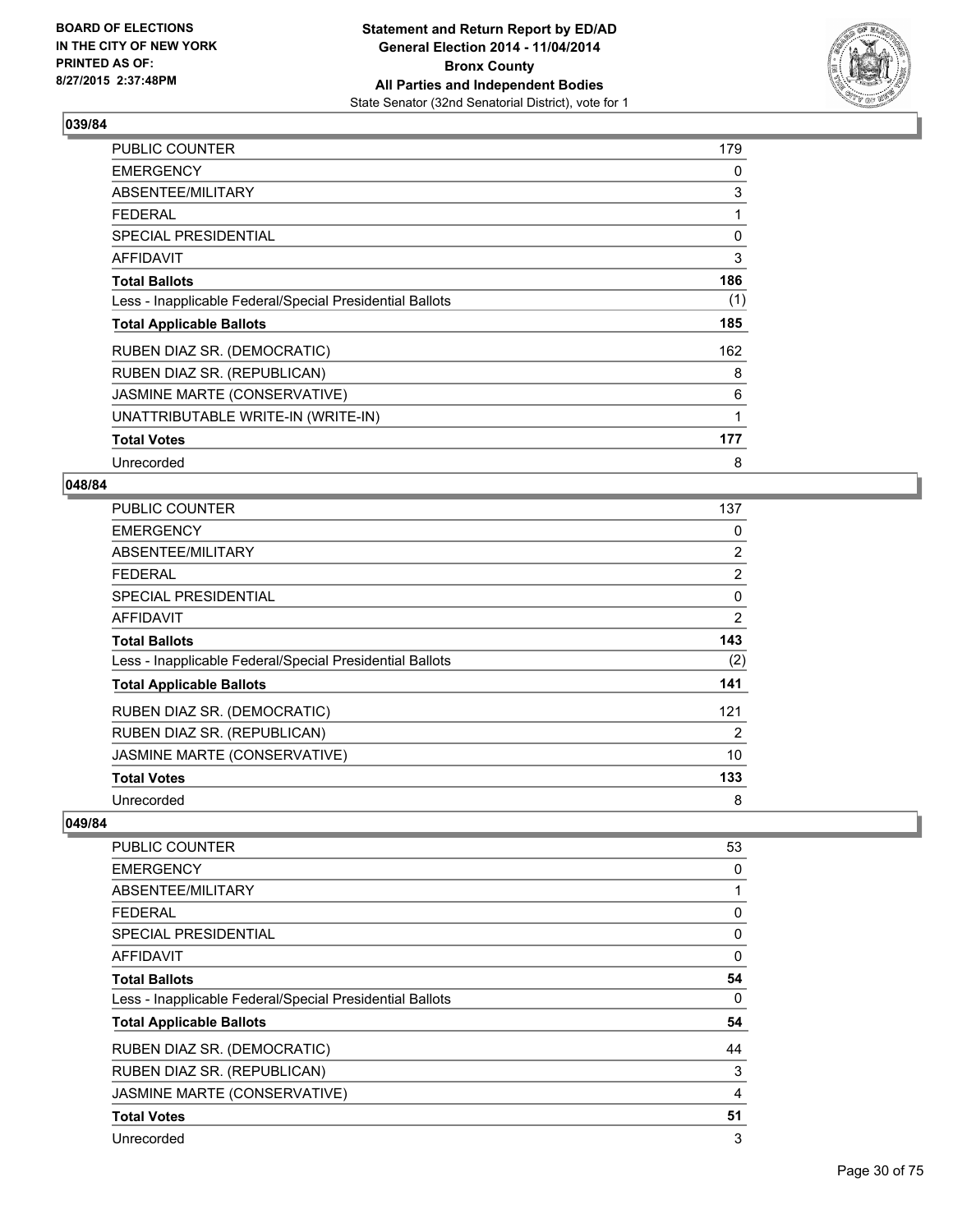

| PUBLIC COUNTER                                           | 86 |
|----------------------------------------------------------|----|
| <b>EMERGENCY</b>                                         | 0  |
| ABSENTEE/MILITARY                                        | 4  |
| FEDERAL                                                  | 0  |
| <b>SPECIAL PRESIDENTIAL</b>                              | 0  |
| <b>AFFIDAVIT</b>                                         | 2  |
| <b>Total Ballots</b>                                     | 92 |
| Less - Inapplicable Federal/Special Presidential Ballots | 0  |
| <b>Total Applicable Ballots</b>                          | 92 |
| RUBEN DIAZ SR. (DEMOCRATIC)                              | 76 |
| RUBEN DIAZ SR. (REPUBLICAN)                              | 2  |
| JASMINE MARTE (CONSERVATIVE)                             | 4  |
| <b>Total Votes</b>                                       | 82 |
| Unrecorded                                               | 10 |

### **051/84**

| <b>PUBLIC COUNTER</b>                                    | 187            |
|----------------------------------------------------------|----------------|
| <b>EMERGENCY</b>                                         | 0              |
| ABSENTEE/MILITARY                                        | $\overline{2}$ |
| <b>FEDERAL</b>                                           | 0              |
| <b>SPECIAL PRESIDENTIAL</b>                              | 0              |
| AFFIDAVIT                                                | 6              |
| <b>Total Ballots</b>                                     | 195            |
| Less - Inapplicable Federal/Special Presidential Ballots | 0              |
| <b>Total Applicable Ballots</b>                          | 195            |
| RUBEN DIAZ SR. (DEMOCRATIC)                              | 169            |
| RUBEN DIAZ SR. (REPUBLICAN)                              | 12             |
| JASMINE MARTE (CONSERVATIVE)                             | 5              |
| <b>Total Votes</b>                                       | 186            |
| Unrecorded                                               | 9              |

| <b>PUBLIC COUNTER</b>                                    | 169 |
|----------------------------------------------------------|-----|
| <b>EMERGENCY</b>                                         | 0   |
| ABSENTEE/MILITARY                                        |     |
| <b>FEDERAL</b>                                           | 0   |
| SPECIAL PRESIDENTIAL                                     | 0   |
| AFFIDAVIT                                                | 3   |
| <b>Total Ballots</b>                                     | 173 |
| Less - Inapplicable Federal/Special Presidential Ballots | 0   |
| <b>Total Applicable Ballots</b>                          | 173 |
| RUBEN DIAZ SR. (DEMOCRATIC)                              | 153 |
| RUBEN DIAZ SR. (REPUBLICAN)                              | 7   |
| JASMINE MARTE (CONSERVATIVE)                             | 7   |
| <b>Total Votes</b>                                       | 167 |
| Unrecorded                                               | 6   |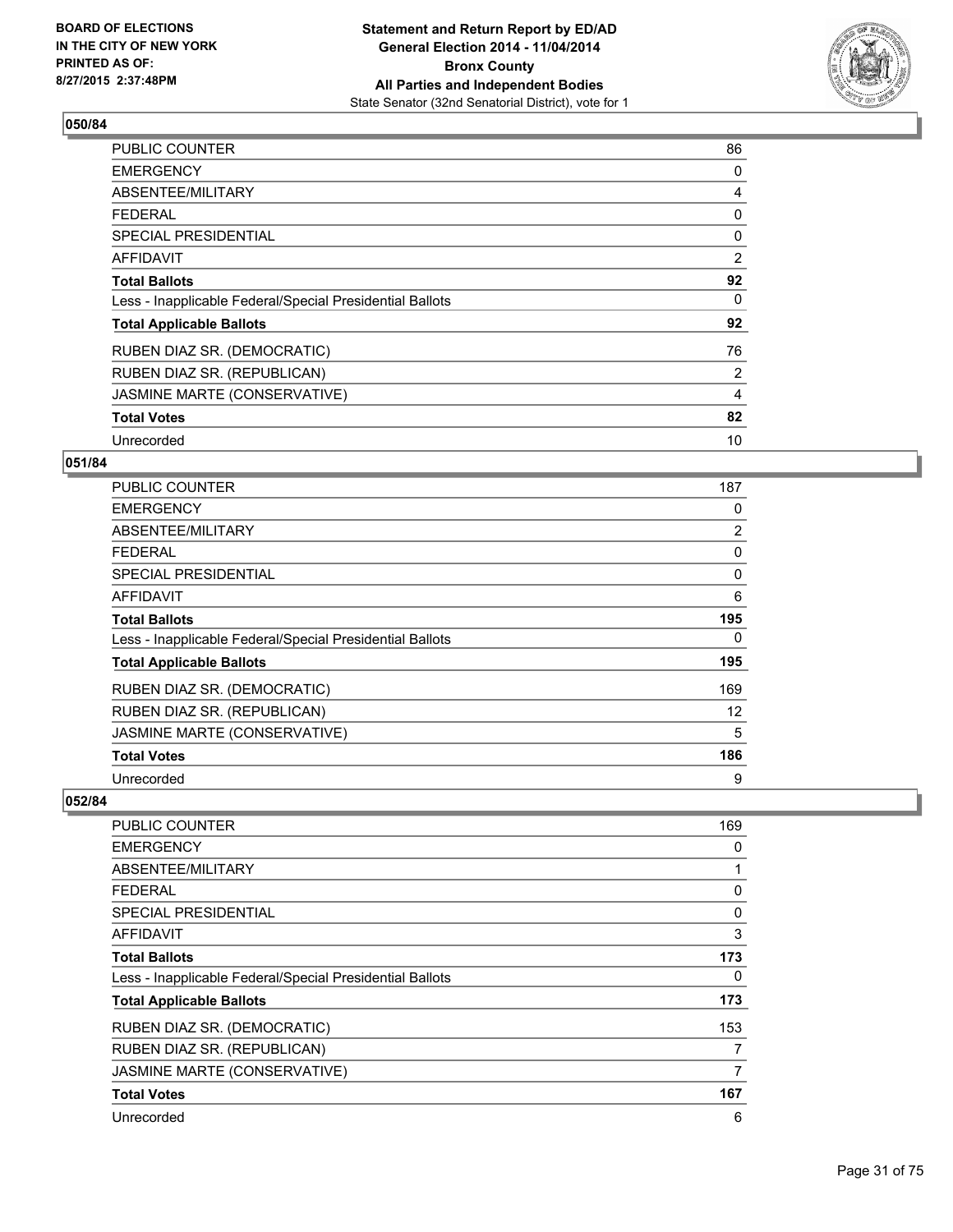

| <b>Total Votes</b>                                       | 0 |
|----------------------------------------------------------|---|
| JASMINE MARTE (CONSERVATIVE)                             | 0 |
| RUBEN DIAZ SR. (REPUBLICAN)                              | 0 |
| RUBEN DIAZ SR. (DEMOCRATIC)                              | 0 |
| <b>Total Applicable Ballots</b>                          | 0 |
| Less - Inapplicable Federal/Special Presidential Ballots | 0 |
| <b>Total Ballots</b>                                     | 0 |
| <b>AFFIDAVIT</b>                                         | 0 |
| SPECIAL PRESIDENTIAL                                     | 0 |
| <b>FEDERAL</b>                                           | 0 |
| ABSENTEE/MILITARY                                        | 0 |
| <b>EMERGENCY</b>                                         | 0 |
| <b>PUBLIC COUNTER</b>                                    | 0 |

## **074/84**

| <b>PUBLIC COUNTER</b>                                    | 144 |
|----------------------------------------------------------|-----|
| <b>EMERGENCY</b>                                         | 0   |
| ABSENTEE/MILITARY                                        | 1   |
| <b>FEDERAL</b>                                           | 0   |
| SPECIAL PRESIDENTIAL                                     | 0   |
| AFFIDAVIT                                                | 5   |
| <b>Total Ballots</b>                                     | 150 |
| Less - Inapplicable Federal/Special Presidential Ballots | 0   |
| <b>Total Applicable Ballots</b>                          | 150 |
| RUBEN DIAZ SR. (DEMOCRATIC)                              | 124 |
| RUBEN DIAZ SR. (REPUBLICAN)                              | 17  |
| JASMINE MARTE (CONSERVATIVE)                             | 1   |
| <b>Total Votes</b>                                       | 142 |
| Unrecorded                                               | 8   |

| <b>PUBLIC COUNTER</b>                                    | 148 |
|----------------------------------------------------------|-----|
| <b>EMERGENCY</b>                                         | 0   |
| ABSENTEE/MILITARY                                        | 5   |
| <b>FEDERAL</b>                                           | 0   |
| <b>SPECIAL PRESIDENTIAL</b>                              | 0   |
| <b>AFFIDAVIT</b>                                         | 3   |
| <b>Total Ballots</b>                                     | 156 |
| Less - Inapplicable Federal/Special Presidential Ballots | 0   |
| <b>Total Applicable Ballots</b>                          | 156 |
| RUBEN DIAZ SR. (DEMOCRATIC)                              | 141 |
| RUBEN DIAZ SR. (REPUBLICAN)                              | 4   |
| JASMINE MARTE (CONSERVATIVE)                             | 2   |
| <b>Total Votes</b>                                       | 147 |
| Unrecorded                                               | 9   |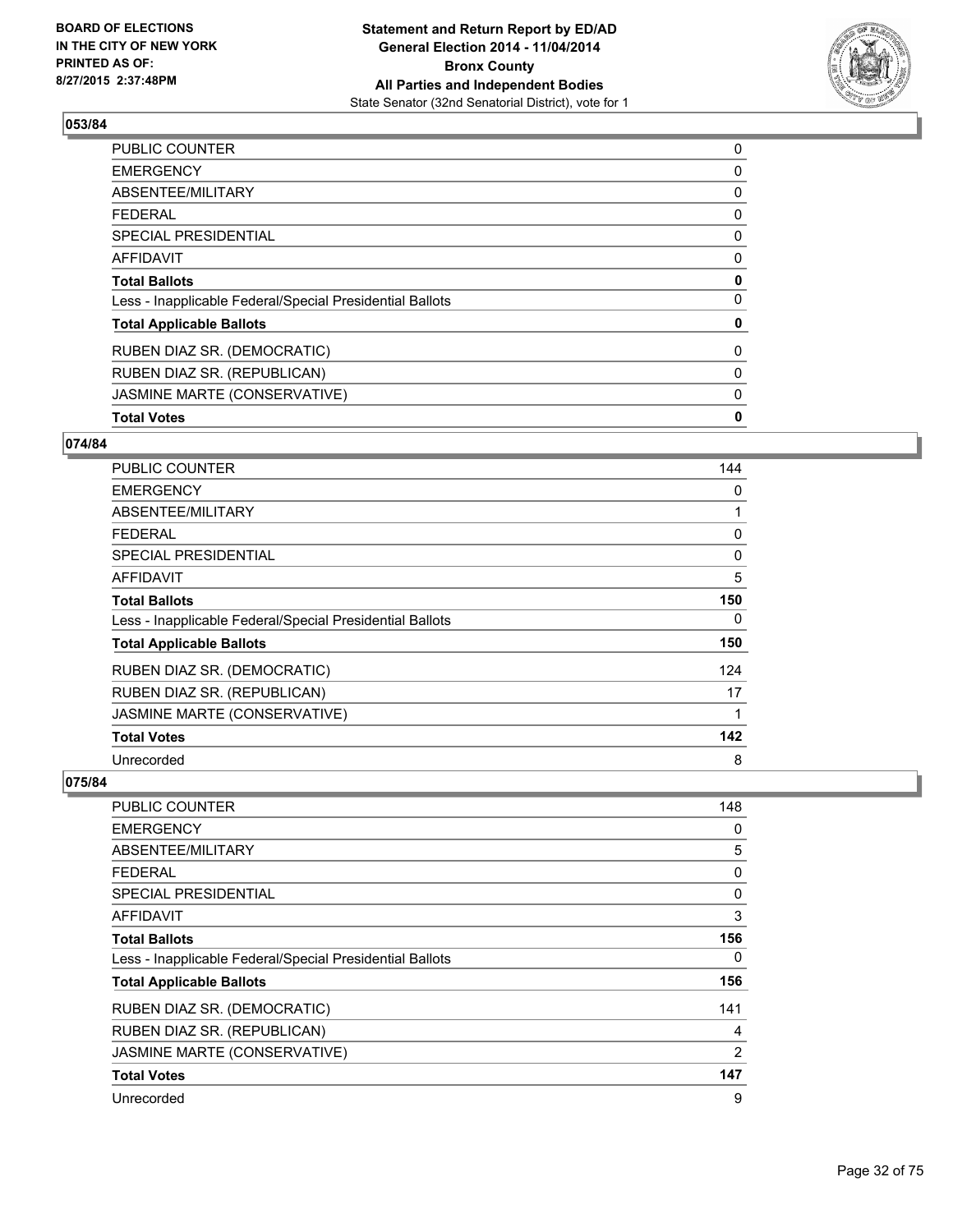

| <b>PUBLIC COUNTER</b>                                    | 29 |
|----------------------------------------------------------|----|
| <b>EMERGENCY</b>                                         | 0  |
| ABSENTEE/MILITARY                                        | 1  |
| <b>FEDERAL</b>                                           | 0  |
| SPECIAL PRESIDENTIAL                                     | 0  |
| <b>AFFIDAVIT</b>                                         | 3  |
| <b>Total Ballots</b>                                     | 33 |
| Less - Inapplicable Federal/Special Presidential Ballots | 0  |
| <b>Total Applicable Ballots</b>                          | 33 |
| RUBEN DIAZ SR. (DEMOCRATIC)                              | 24 |
| RUBEN DIAZ SR. (REPUBLICAN)                              | 1  |
| JASMINE MARTE (CONSERVATIVE)                             | 4  |
| <b>Total Votes</b>                                       | 29 |
| Unrecorded                                               | 4  |

| <b>PUBLIC COUNTER</b>                                    | 2            |
|----------------------------------------------------------|--------------|
| <b>EMERGENCY</b>                                         | 0            |
| ABSENTEE/MILITARY                                        | 0            |
| FEDERAL                                                  | 0            |
| SPECIAL PRESIDENTIAL                                     | 0            |
| <b>AFFIDAVIT</b>                                         | 0            |
| <b>Total Ballots</b>                                     | $\mathbf{2}$ |
| Less - Inapplicable Federal/Special Presidential Ballots | 0            |
| <b>Total Applicable Ballots</b>                          | $\mathbf{2}$ |
| RUBEN DIAZ SR. (DEMOCRATIC)                              | 1            |
| RUBEN DIAZ SR. (REPUBLICAN)                              | 0            |
| JASMINE MARTE (CONSERVATIVE)                             | 0            |
| <b>Total Votes</b>                                       | 1            |
| Unrecorded                                               | 1            |
| 081/84 COMBINED into: 053/84                             |              |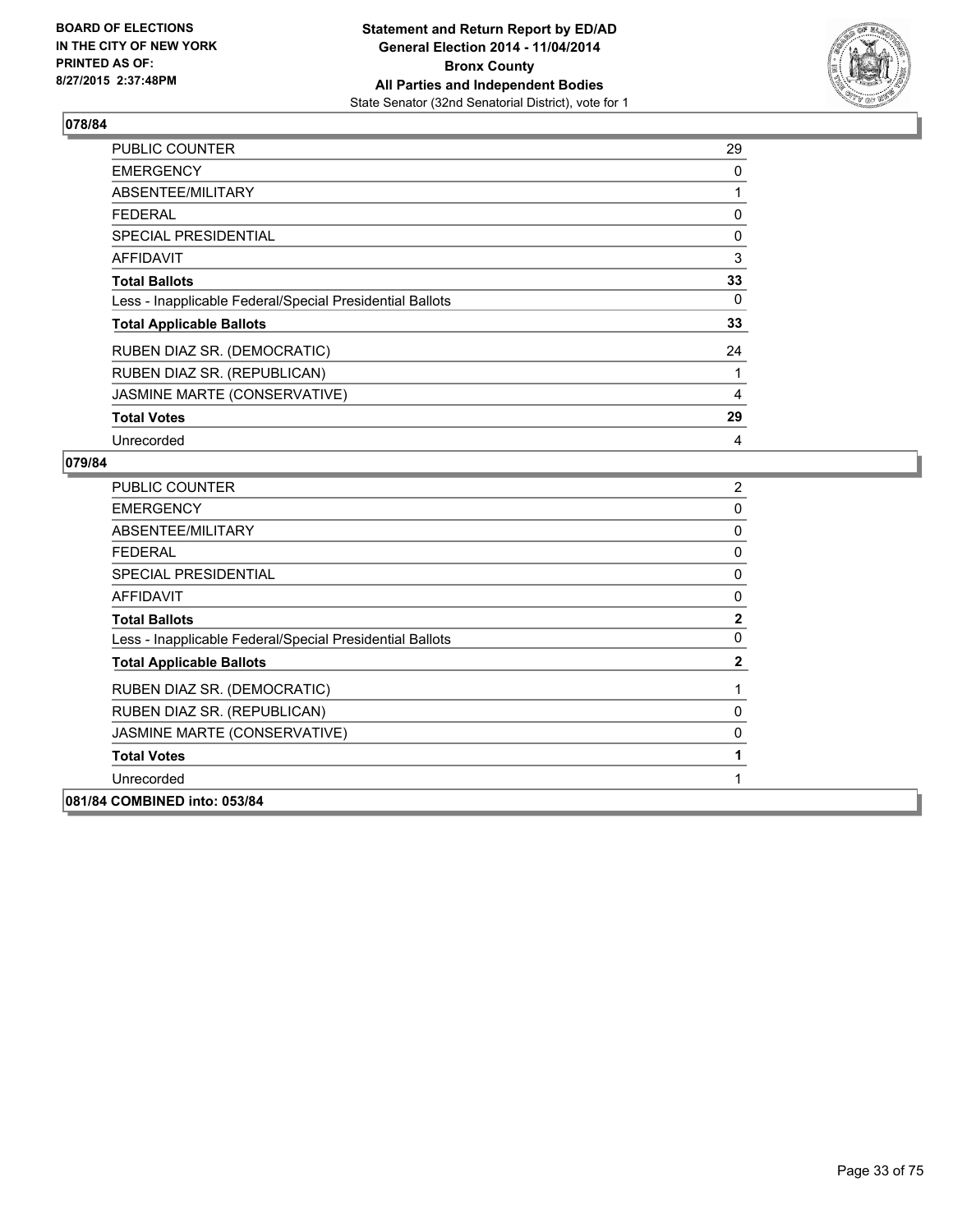

| PUBLIC COUNTER                                           | 250 |
|----------------------------------------------------------|-----|
| <b>EMERGENCY</b>                                         | 0   |
| ABSENTEE/MILITARY                                        | 8   |
| <b>FEDERAL</b>                                           | 1   |
| <b>SPECIAL PRESIDENTIAL</b>                              | 0   |
| <b>AFFIDAVIT</b>                                         | 1   |
| <b>Total Ballots</b>                                     | 260 |
| Less - Inapplicable Federal/Special Presidential Ballots | (1) |
| <b>Total Applicable Ballots</b>                          | 259 |
| RUBEN DIAZ SR. (DEMOCRATIC)                              | 226 |
| RUBEN DIAZ SR. (REPUBLICAN)                              |     |
| JASMINE MARTE (CONSERVATIVE)                             | 12  |
| WILLIAM R. MOORE (WRITE-IN)                              | 1   |
| <b>Total Votes</b>                                       | 240 |
| Unrecorded                                               | 19  |

| <b>PUBLIC COUNTER</b>                                    | 85 |
|----------------------------------------------------------|----|
| <b>EMERGENCY</b>                                         | 0  |
| ABSENTEE/MILITARY                                        |    |
| FEDERAL                                                  | 0  |
| <b>SPECIAL PRESIDENTIAL</b>                              | 0  |
| <b>AFFIDAVIT</b>                                         | 4  |
| <b>Total Ballots</b>                                     | 90 |
| Less - Inapplicable Federal/Special Presidential Ballots | 0  |
| <b>Total Applicable Ballots</b>                          | 90 |
| RUBEN DIAZ SR. (DEMOCRATIC)                              | 78 |
| RUBEN DIAZ SR. (REPUBLICAN)                              | 2  |
| JASMINE MARTE (CONSERVATIVE)                             | 3  |
| <b>Total Votes</b>                                       | 83 |
| Unrecorded                                               | 7  |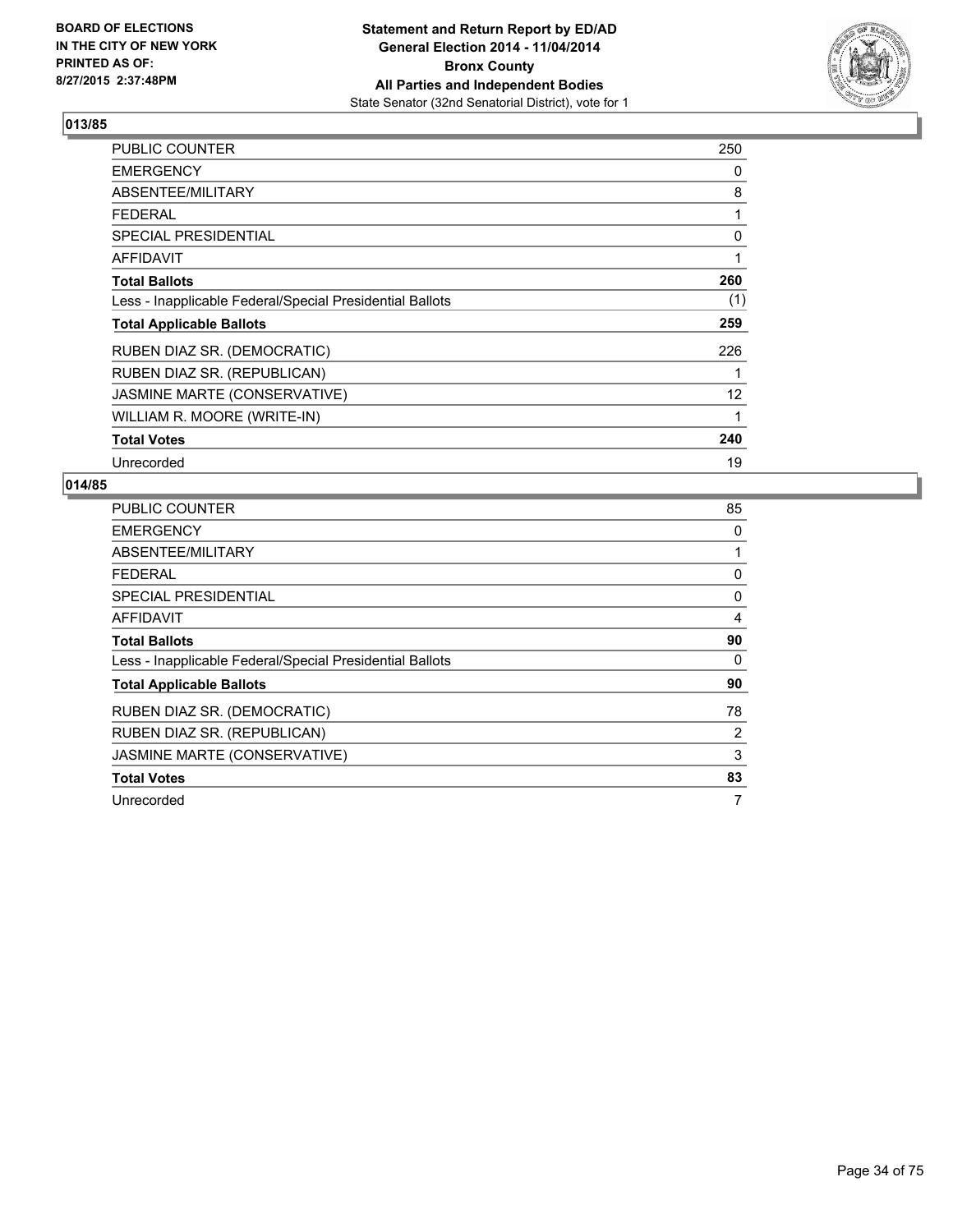

| PUBLIC COUNTER                                           | 118 |
|----------------------------------------------------------|-----|
| <b>EMERGENCY</b>                                         | 0   |
| ABSENTEE/MILITARY                                        | 4   |
| <b>FEDERAL</b>                                           | 0   |
| <b>SPECIAL PRESIDENTIAL</b>                              | 0   |
| <b>AFFIDAVIT</b>                                         | 6   |
| <b>Total Ballots</b>                                     | 128 |
| Less - Inapplicable Federal/Special Presidential Ballots | 0   |
| <b>Total Applicable Ballots</b>                          | 128 |
| RUBEN DIAZ SR. (DEMOCRATIC)                              | 107 |
| RUBEN DIAZ SR. (REPUBLICAN)                              | 2   |
| JASMINE MARTE (CONSERVATIVE)                             | 3   |
| RUBEN DIAZ JR. (WRITE-IN)                                | 1   |
| <b>Total Votes</b>                                       | 113 |
| Unrecorded                                               | 15  |

#### **016/85**

| <b>PUBLIC COUNTER</b>                                    | 73 |
|----------------------------------------------------------|----|
| <b>EMERGENCY</b>                                         | 0  |
| ABSENTEE/MILITARY                                        |    |
| <b>FEDERAL</b>                                           | 0  |
| <b>SPECIAL PRESIDENTIAL</b>                              | 0  |
| AFFIDAVIT                                                | 6  |
| <b>Total Ballots</b>                                     | 80 |
| Less - Inapplicable Federal/Special Presidential Ballots | 0  |
| <b>Total Applicable Ballots</b>                          | 80 |
| RUBEN DIAZ SR. (DEMOCRATIC)                              | 76 |
| RUBEN DIAZ SR. (REPUBLICAN)                              | 0  |
| JASMINE MARTE (CONSERVATIVE)                             | 2  |
| <b>Total Votes</b>                                       | 78 |
| Unrecorded                                               | 2  |

| <b>PUBLIC COUNTER</b>                                    | 146            |
|----------------------------------------------------------|----------------|
| <b>EMERGENCY</b>                                         | 0              |
| ABSENTEE/MILITARY                                        | 0              |
| FEDERAL                                                  | 0              |
| <b>SPECIAL PRESIDENTIAL</b>                              | 0              |
| <b>AFFIDAVIT</b>                                         | 5              |
| <b>Total Ballots</b>                                     | 151            |
| Less - Inapplicable Federal/Special Presidential Ballots | 0              |
| <b>Total Applicable Ballots</b>                          | 151            |
| RUBEN DIAZ SR. (DEMOCRATIC)                              | 131            |
| RUBEN DIAZ SR. (REPUBLICAN)                              | 3              |
| JASMINE MARTE (CONSERVATIVE)                             | $\overline{2}$ |
| <b>Total Votes</b>                                       | 136            |
| Unrecorded                                               | 15             |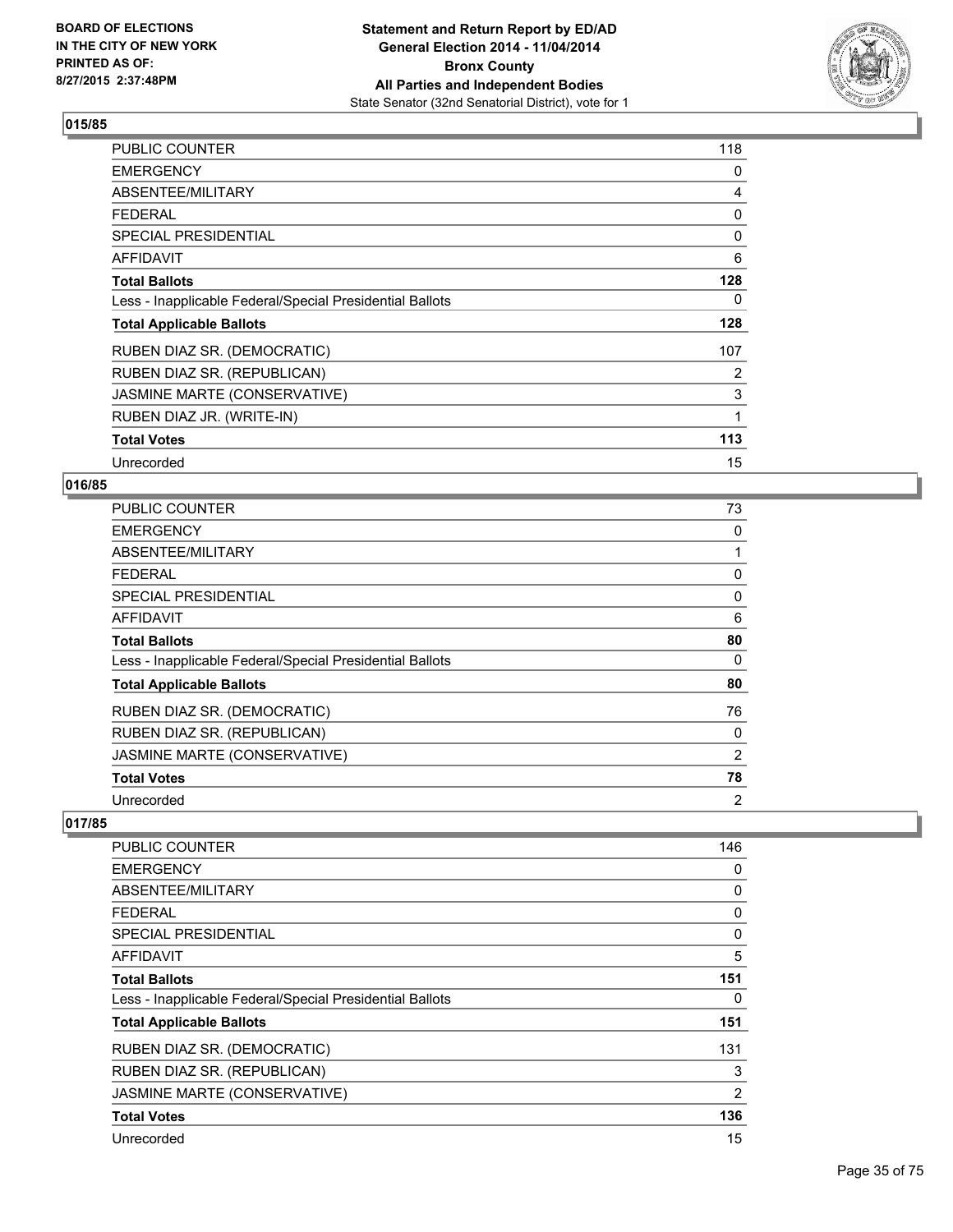

| <b>PUBLIC COUNTER</b>                                    | 19 |
|----------------------------------------------------------|----|
| <b>EMERGENCY</b>                                         | 0  |
| ABSENTEE/MILITARY                                        | 0  |
| <b>FEDERAL</b>                                           | 0  |
| <b>SPECIAL PRESIDENTIAL</b>                              | 0  |
| <b>AFFIDAVIT</b>                                         | 0  |
| <b>Total Ballots</b>                                     | 19 |
| Less - Inapplicable Federal/Special Presidential Ballots | 0  |
| <b>Total Applicable Ballots</b>                          | 19 |
| RUBEN DIAZ SR. (DEMOCRATIC)                              | 11 |
| RUBEN DIAZ SR. (REPUBLICAN)                              | 2  |
| JASMINE MARTE (CONSERVATIVE)                             | 3  |
| <b>Total Votes</b>                                       | 16 |
| Unrecorded                                               | 3  |

### **019/85**

| <b>PUBLIC COUNTER</b>                                    | 343            |
|----------------------------------------------------------|----------------|
| <b>EMERGENCY</b>                                         | 0              |
| ABSENTEE/MILITARY                                        | $\overline{7}$ |
| <b>FEDERAL</b>                                           | 0              |
| <b>SPECIAL PRESIDENTIAL</b>                              | 0              |
| <b>AFFIDAVIT</b>                                         | $\overline{2}$ |
| <b>Total Ballots</b>                                     | 352            |
| Less - Inapplicable Federal/Special Presidential Ballots | 0              |
| <b>Total Applicable Ballots</b>                          | 352            |
| RUBEN DIAZ SR. (DEMOCRATIC)                              | 303            |
| RUBEN DIAZ SR. (REPUBLICAN)                              |                |
| JASMINE MARTE (CONSERVATIVE)                             | 14             |
| <b>Total Votes</b>                                       | 318            |
| Unrecorded                                               | 34             |

| <b>PUBLIC COUNTER</b>                                    | 257 |
|----------------------------------------------------------|-----|
| <b>EMERGENCY</b>                                         | 0   |
| ABSENTEE/MILITARY                                        | 6   |
| <b>FEDERAL</b>                                           | 0   |
| SPECIAL PRESIDENTIAL                                     | 0   |
| AFFIDAVIT                                                | 2   |
| <b>Total Ballots</b>                                     | 265 |
| Less - Inapplicable Federal/Special Presidential Ballots | 0   |
| <b>Total Applicable Ballots</b>                          | 265 |
| RUBEN DIAZ SR. (DEMOCRATIC)                              | 232 |
| RUBEN DIAZ SR. (REPUBLICAN)                              | 3   |
| JASMINE MARTE (CONSERVATIVE)                             | 16  |
| <b>Total Votes</b>                                       | 251 |
| Unrecorded                                               | 14  |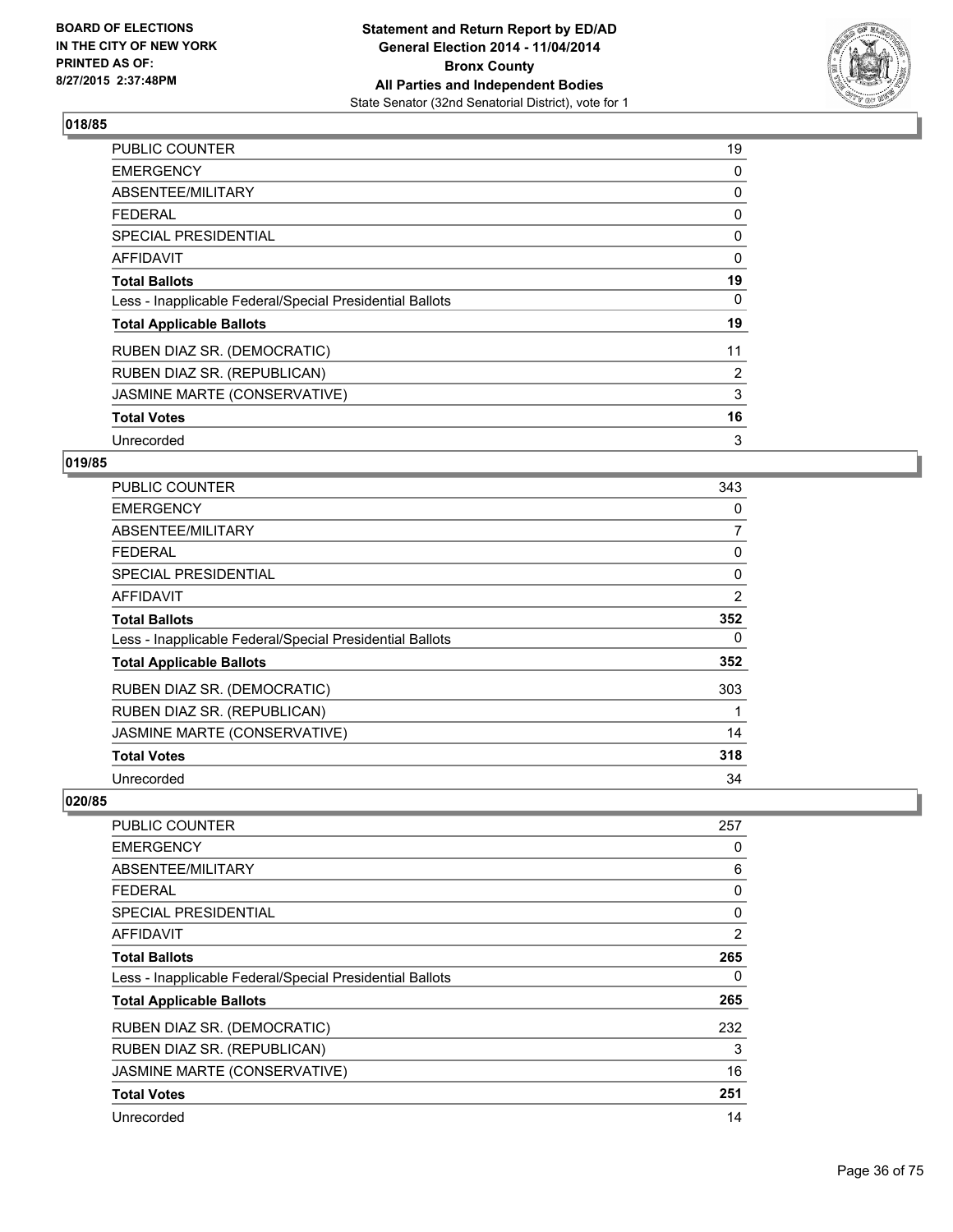

| <b>PUBLIC COUNTER</b>                                    | 225 |
|----------------------------------------------------------|-----|
| <b>EMERGENCY</b>                                         | 0   |
| ABSENTEE/MILITARY                                        | 3   |
| <b>FEDERAL</b>                                           | 0   |
| <b>SPECIAL PRESIDENTIAL</b>                              | 0   |
| AFFIDAVIT                                                | 6   |
| <b>Total Ballots</b>                                     | 234 |
| Less - Inapplicable Federal/Special Presidential Ballots | 0   |
| <b>Total Applicable Ballots</b>                          | 234 |
| RUBEN DIAZ SR. (DEMOCRATIC)                              | 193 |
| RUBEN DIAZ SR. (REPUBLICAN)                              | 3   |
| JASMINE MARTE (CONSERVATIVE)                             | 13  |
| <b>Total Votes</b>                                       | 209 |
| Unrecorded                                               | 25  |

# **022/85**

| <b>PUBLIC COUNTER</b>                                    | 96  |
|----------------------------------------------------------|-----|
| <b>EMERGENCY</b>                                         | 0   |
| ABSENTEE/MILITARY                                        | 5   |
| <b>FEDERAL</b>                                           | 0   |
| <b>SPECIAL PRESIDENTIAL</b>                              | 0   |
| <b>AFFIDAVIT</b>                                         | 7   |
| <b>Total Ballots</b>                                     | 108 |
| Less - Inapplicable Federal/Special Presidential Ballots | 0   |
| <b>Total Applicable Ballots</b>                          | 108 |
| RUBEN DIAZ SR. (DEMOCRATIC)                              | 93  |
| RUBEN DIAZ SR. (REPUBLICAN)                              | 4   |
| JASMINE MARTE (CONSERVATIVE)                             | 5   |
| <b>Total Votes</b>                                       | 102 |
| Unrecorded                                               | 6   |

| <b>PUBLIC COUNTER</b>                                    | 99  |
|----------------------------------------------------------|-----|
| <b>EMERGENCY</b>                                         | 0   |
| ABSENTEE/MILITARY                                        | 3   |
| <b>FEDERAL</b>                                           | 0   |
| SPECIAL PRESIDENTIAL                                     | 0   |
| <b>AFFIDAVIT</b>                                         |     |
| <b>Total Ballots</b>                                     | 103 |
| Less - Inapplicable Federal/Special Presidential Ballots | 0   |
| <b>Total Applicable Ballots</b>                          | 103 |
| RUBEN DIAZ SR. (DEMOCRATIC)                              | 96  |
| RUBEN DIAZ SR. (REPUBLICAN)                              |     |
| JASMINE MARTE (CONSERVATIVE)                             | 0   |
| <b>Total Votes</b>                                       | 97  |
| Unrecorded                                               | 6   |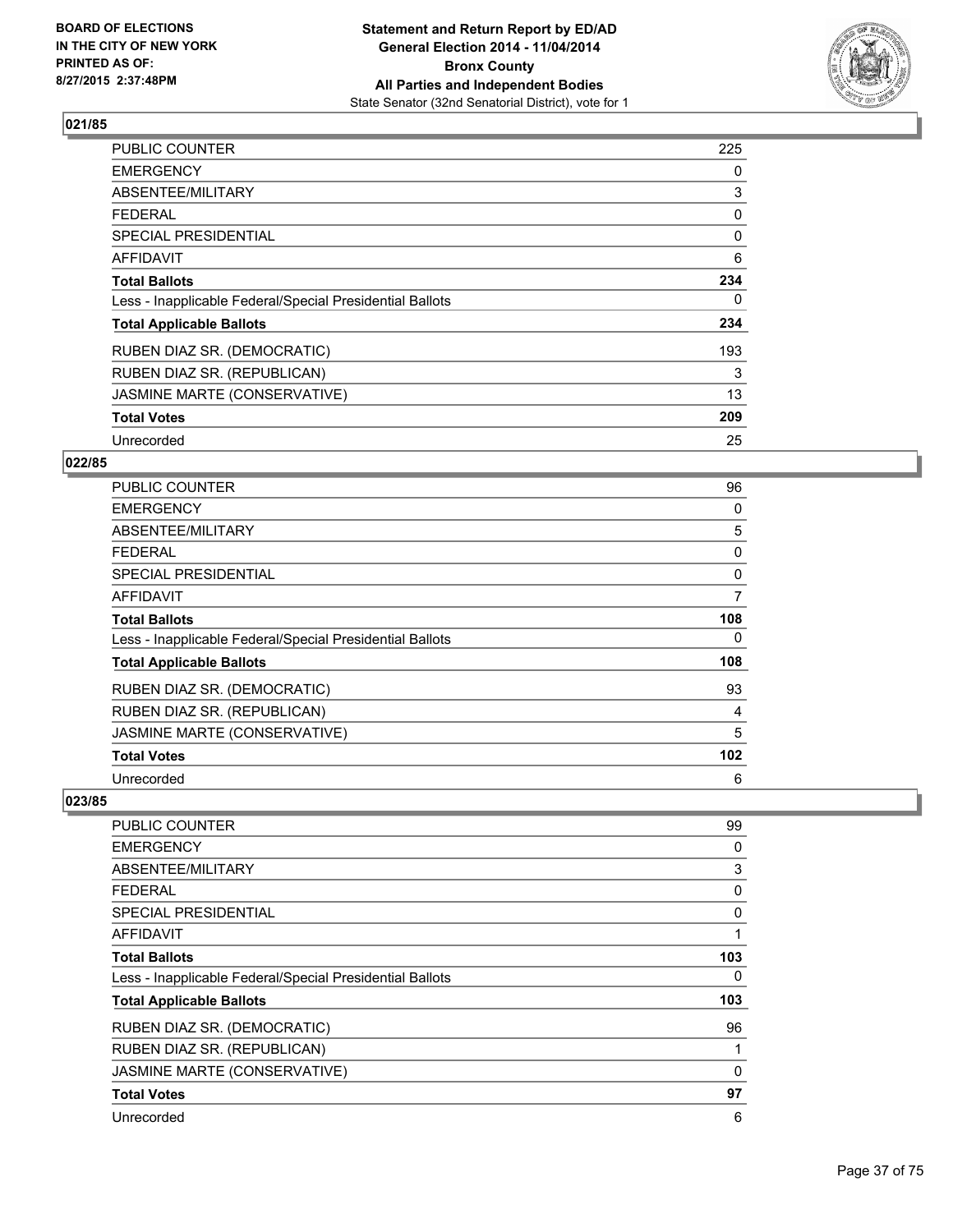

| PUBLIC COUNTER                                           | 224 |
|----------------------------------------------------------|-----|
| <b>EMERGENCY</b>                                         | 0   |
| ABSENTEE/MILITARY                                        | 10  |
| <b>FEDERAL</b>                                           | 0   |
| <b>SPECIAL PRESIDENTIAL</b>                              | 0   |
| <b>AFFIDAVIT</b>                                         | 6   |
| <b>Total Ballots</b>                                     | 240 |
| Less - Inapplicable Federal/Special Presidential Ballots | 0   |
| <b>Total Applicable Ballots</b>                          | 240 |
| RUBEN DIAZ SR. (DEMOCRATIC)                              | 213 |
| RUBEN DIAZ SR. (REPUBLICAN)                              | 1   |
| JASMINE MARTE (CONSERVATIVE)                             | 13  |
| <b>Total Votes</b>                                       | 227 |
| Unrecorded                                               | 13  |

| PUBLIC COUNTER                                           | 237 |
|----------------------------------------------------------|-----|
| <b>EMERGENCY</b>                                         | 0   |
| ABSENTEE/MILITARY                                        | 4   |
| <b>FEDERAL</b>                                           |     |
| <b>SPECIAL PRESIDENTIAL</b>                              | 0   |
| <b>AFFIDAVIT</b>                                         | 6   |
| <b>Total Ballots</b>                                     | 248 |
| Less - Inapplicable Federal/Special Presidential Ballots | (1) |
| <b>Total Applicable Ballots</b>                          | 247 |
| RUBEN DIAZ SR. (DEMOCRATIC)                              | 215 |
| RUBEN DIAZ SR. (REPUBLICAN)                              |     |
| JASMINE MARTE (CONSERVATIVE)                             | 9   |
| UNATTRIBUTABLE WRITE-IN (WRITE-IN)                       | 1   |
| <b>Total Votes</b>                                       | 226 |
| Unrecorded                                               | 21  |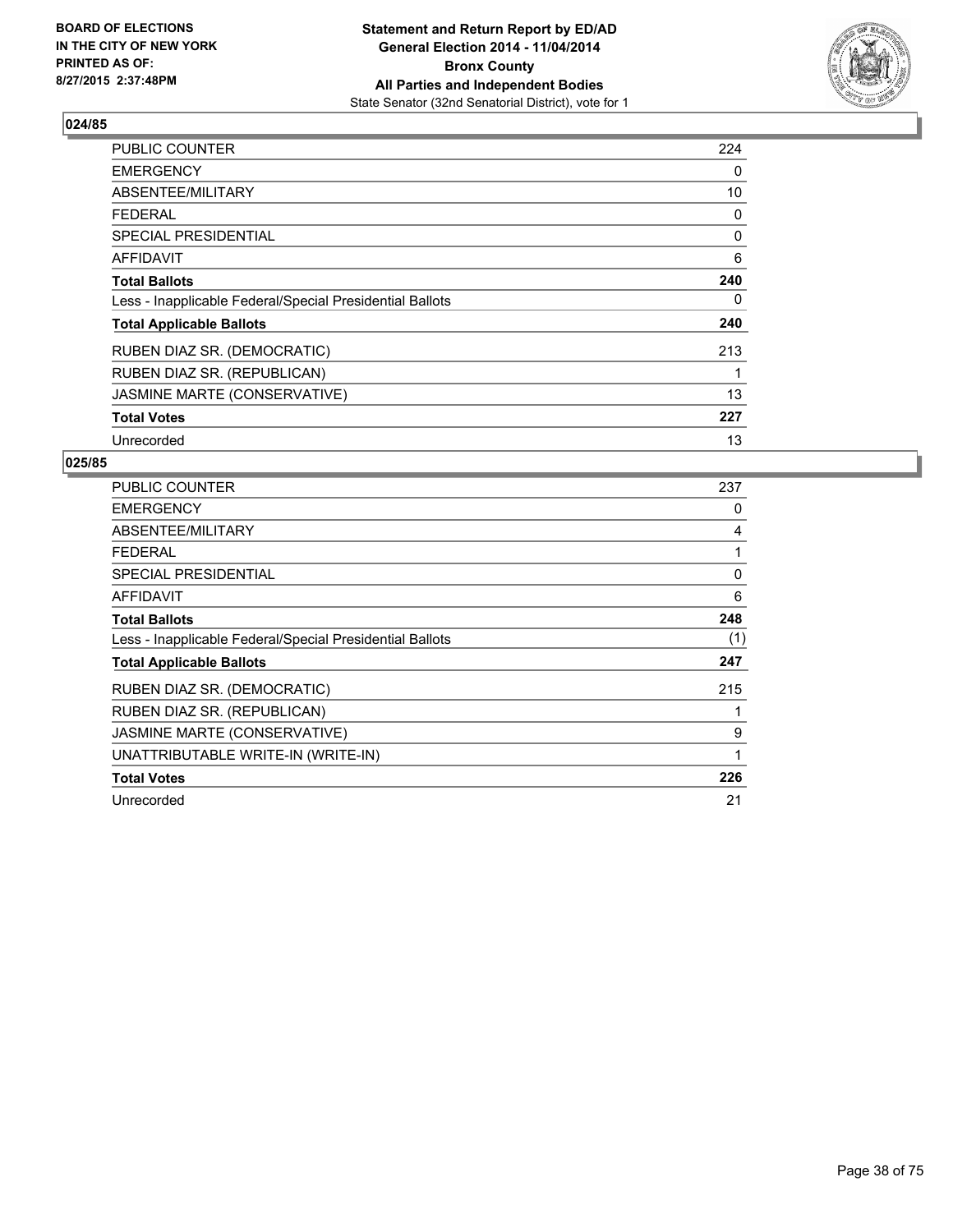

| PUBLIC COUNTER                                           | 167 |
|----------------------------------------------------------|-----|
| <b>EMERGENCY</b>                                         | 0   |
| ABSENTEE/MILITARY                                        | 5   |
| <b>FEDERAL</b>                                           | 3   |
| <b>SPECIAL PRESIDENTIAL</b>                              | 0   |
| <b>AFFIDAVIT</b>                                         | 4   |
| <b>Total Ballots</b>                                     | 179 |
| Less - Inapplicable Federal/Special Presidential Ballots | (3) |
| <b>Total Applicable Ballots</b>                          | 176 |
| RUBEN DIAZ SR. (DEMOCRATIC)                              | 147 |
| RUBEN DIAZ SR. (REPUBLICAN)                              | 5   |
| JASMINE MARTE (CONSERVATIVE)                             | 14  |
| DENZEL MONTGOMERY (WRITE-IN)                             | 1   |
| <b>Total Votes</b>                                       | 167 |
| Unrecorded                                               | 9   |

#### **027/85**

| PUBLIC COUNTER                                           | 63  |
|----------------------------------------------------------|-----|
| <b>EMERGENCY</b>                                         | 0   |
| ABSENTEE/MILITARY                                        | 1   |
| <b>FEDERAL</b>                                           | 3   |
| <b>SPECIAL PRESIDENTIAL</b>                              | 0   |
| AFFIDAVIT                                                | 2   |
| <b>Total Ballots</b>                                     | 69  |
| Less - Inapplicable Federal/Special Presidential Ballots | (3) |
| <b>Total Applicable Ballots</b>                          | 66  |
| RUBEN DIAZ SR. (DEMOCRATIC)                              | 60  |
| RUBEN DIAZ SR. (REPUBLICAN)                              | 1   |
| JASMINE MARTE (CONSERVATIVE)                             | 1   |
| <b>Total Votes</b>                                       | 62  |
| Unrecorded                                               | 4   |

| <b>PUBLIC COUNTER</b>                                    | 104         |
|----------------------------------------------------------|-------------|
| <b>EMERGENCY</b>                                         | 0           |
| ABSENTEE/MILITARY                                        | 1           |
| <b>FEDERAL</b>                                           | 0           |
| <b>SPECIAL PRESIDENTIAL</b>                              | 0           |
| <b>AFFIDAVIT</b>                                         | $\mathbf 0$ |
| <b>Total Ballots</b>                                     | 105         |
| Less - Inapplicable Federal/Special Presidential Ballots | 0           |
| <b>Total Applicable Ballots</b>                          | 105         |
| RUBEN DIAZ SR. (DEMOCRATIC)                              | 100         |
| RUBEN DIAZ SR. (REPUBLICAN)                              | 3           |
| JASMINE MARTE (CONSERVATIVE)                             | 0           |
| <b>Total Votes</b>                                       | 103         |
| Unrecorded                                               | 2           |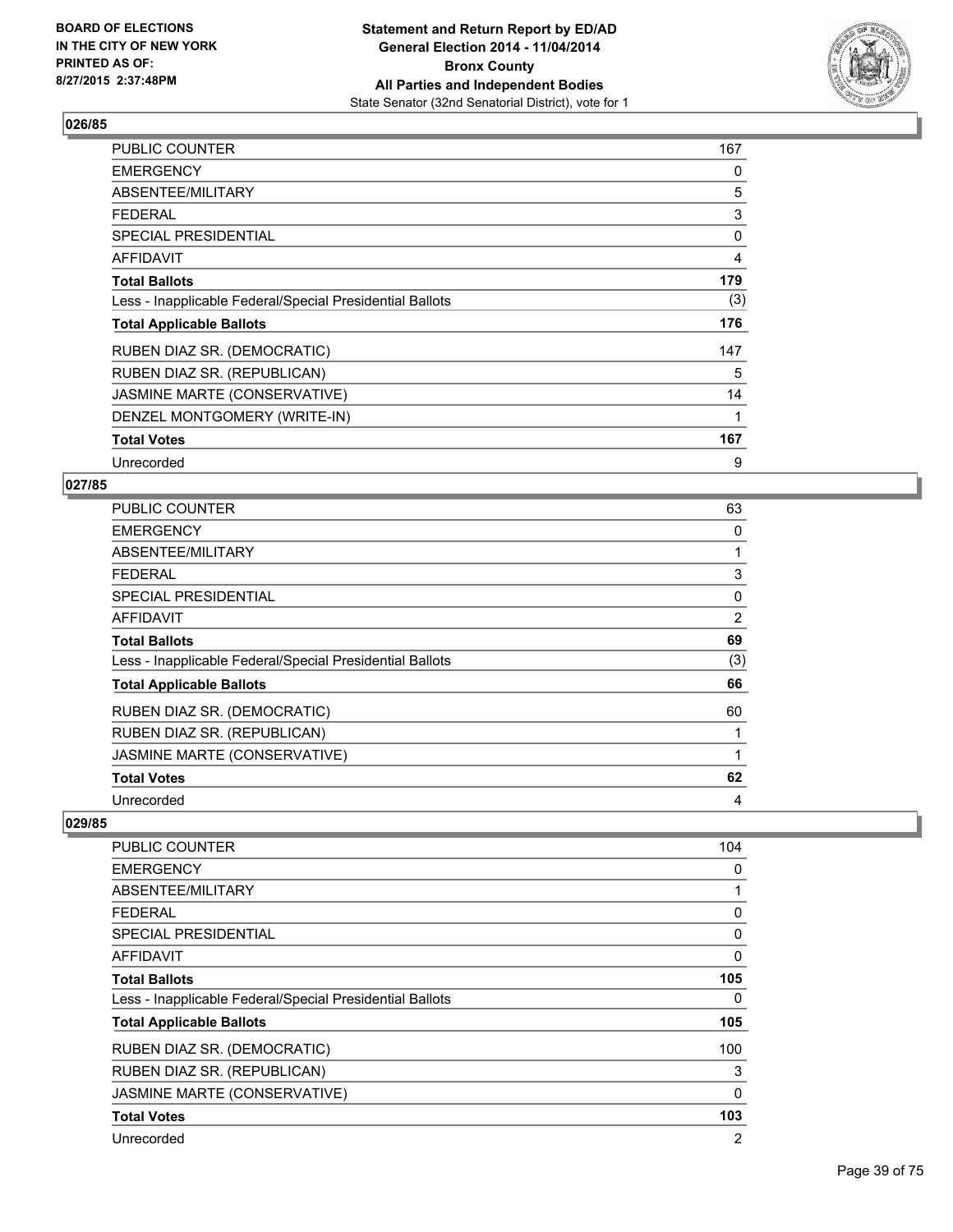

| <b>PUBLIC COUNTER</b>                                    | 148 |
|----------------------------------------------------------|-----|
| <b>EMERGENCY</b>                                         | 0   |
| ABSENTEE/MILITARY                                        | 1   |
| <b>FEDERAL</b>                                           | 0   |
| <b>SPECIAL PRESIDENTIAL</b>                              | 0   |
| AFFIDAVIT                                                | 1   |
| <b>Total Ballots</b>                                     | 150 |
| Less - Inapplicable Federal/Special Presidential Ballots | 0   |
| <b>Total Applicable Ballots</b>                          | 150 |
| RUBEN DIAZ SR. (DEMOCRATIC)                              | 134 |
| RUBEN DIAZ SR. (REPUBLICAN)                              | 6   |
| JASMINE MARTE (CONSERVATIVE)                             | 3   |
| <b>Total Votes</b>                                       | 143 |
| Unrecorded                                               | 7   |

# **031/85**

| PUBLIC COUNTER                                           | 176            |
|----------------------------------------------------------|----------------|
| <b>EMERGENCY</b>                                         | 0              |
| ABSENTEE/MILITARY                                        | $\overline{2}$ |
| <b>FEDERAL</b>                                           | 0              |
| SPECIAL PRESIDENTIAL                                     | 0              |
| AFFIDAVIT                                                | 2              |
| <b>Total Ballots</b>                                     | 180            |
| Less - Inapplicable Federal/Special Presidential Ballots | 0              |
| <b>Total Applicable Ballots</b>                          | 180            |
| RUBEN DIAZ SR. (DEMOCRATIC)                              | 154            |
| RUBEN DIAZ SR. (REPUBLICAN)                              | 4              |
| JASMINE MARTE (CONSERVATIVE)                             | 5              |
| <b>Total Votes</b>                                       | 163            |
| Unrecorded                                               | 17             |

| <b>PUBLIC COUNTER</b>                                    | 199 |
|----------------------------------------------------------|-----|
| <b>EMERGENCY</b>                                         | 0   |
| ABSENTEE/MILITARY                                        | 5   |
| <b>FEDERAL</b>                                           | 0   |
| SPECIAL PRESIDENTIAL                                     | 0   |
| AFFIDAVIT                                                |     |
| <b>Total Ballots</b>                                     | 205 |
| Less - Inapplicable Federal/Special Presidential Ballots | 0   |
| <b>Total Applicable Ballots</b>                          | 205 |
| RUBEN DIAZ SR. (DEMOCRATIC)                              | 173 |
| RUBEN DIAZ SR. (REPUBLICAN)                              | 9   |
| JASMINE MARTE (CONSERVATIVE)                             | 10  |
| <b>Total Votes</b>                                       | 192 |
| Unrecorded                                               | 13  |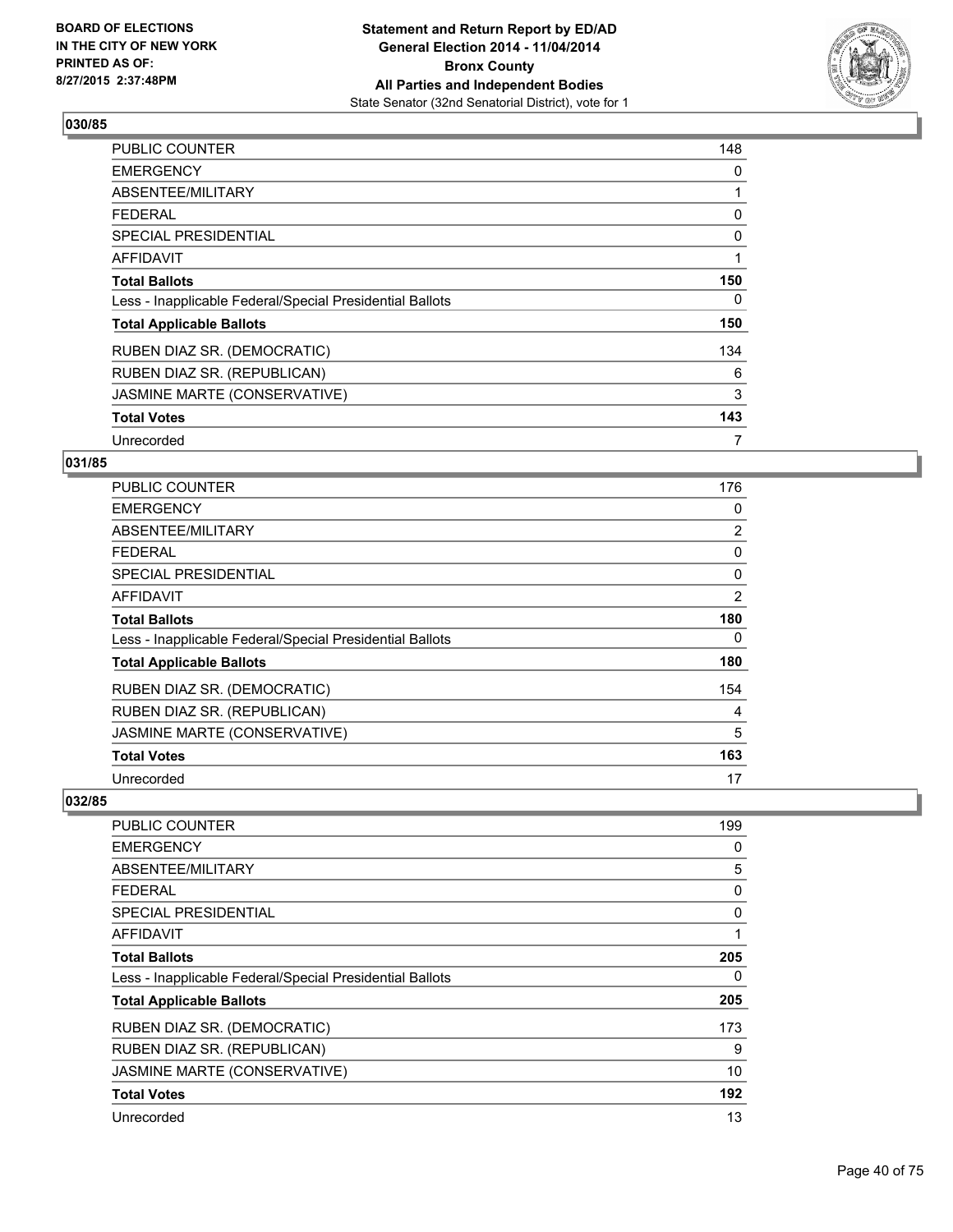

| <b>PUBLIC COUNTER</b>                                    | 188 |
|----------------------------------------------------------|-----|
| <b>EMERGENCY</b>                                         | 0   |
| ABSENTEE/MILITARY                                        | 6   |
| <b>FEDERAL</b>                                           | 0   |
| <b>SPECIAL PRESIDENTIAL</b>                              | 0   |
| <b>AFFIDAVIT</b>                                         | 4   |
| <b>Total Ballots</b>                                     | 198 |
| Less - Inapplicable Federal/Special Presidential Ballots | 0   |
| <b>Total Applicable Ballots</b>                          | 198 |
| RUBEN DIAZ SR. (DEMOCRATIC)                              | 162 |
| RUBEN DIAZ SR. (REPUBLICAN)                              | 8   |
| JASMINE MARTE (CONSERVATIVE)                             | 14  |
| <b>Total Votes</b>                                       | 184 |
| Unrecorded                                               | 14  |

# **034/85**

| PUBLIC COUNTER                                           | 162         |
|----------------------------------------------------------|-------------|
| <b>EMERGENCY</b>                                         | 0           |
| ABSENTEE/MILITARY                                        | 1           |
| <b>FEDERAL</b>                                           | 0           |
| <b>SPECIAL PRESIDENTIAL</b>                              | $\mathbf 0$ |
| <b>AFFIDAVIT</b>                                         | 4           |
| <b>Total Ballots</b>                                     | 167         |
| Less - Inapplicable Federal/Special Presidential Ballots | 0           |
| <b>Total Applicable Ballots</b>                          | 167         |
| RUBEN DIAZ SR. (DEMOCRATIC)                              | 148         |
| RUBEN DIAZ SR. (REPUBLICAN)                              | 9           |
| JASMINE MARTE (CONSERVATIVE)                             | 5           |
| <b>Total Votes</b>                                       | 162         |
| Unrecorded                                               | 5           |

| <b>PUBLIC COUNTER</b>                                    | 37 |
|----------------------------------------------------------|----|
| <b>EMERGENCY</b>                                         | 0  |
| ABSENTEE/MILITARY                                        | 0  |
| <b>FEDERAL</b>                                           | 0  |
| <b>SPECIAL PRESIDENTIAL</b>                              | 0  |
| AFFIDAVIT                                                | 0  |
| <b>Total Ballots</b>                                     | 37 |
| Less - Inapplicable Federal/Special Presidential Ballots | 0  |
| <b>Total Applicable Ballots</b>                          | 37 |
| RUBEN DIAZ SR. (DEMOCRATIC)                              | 33 |
| RUBEN DIAZ SR. (REPUBLICAN)                              |    |
| JASMINE MARTE (CONSERVATIVE)                             | 2  |
| <b>Total Votes</b>                                       | 36 |
| Unrecorded                                               | 1  |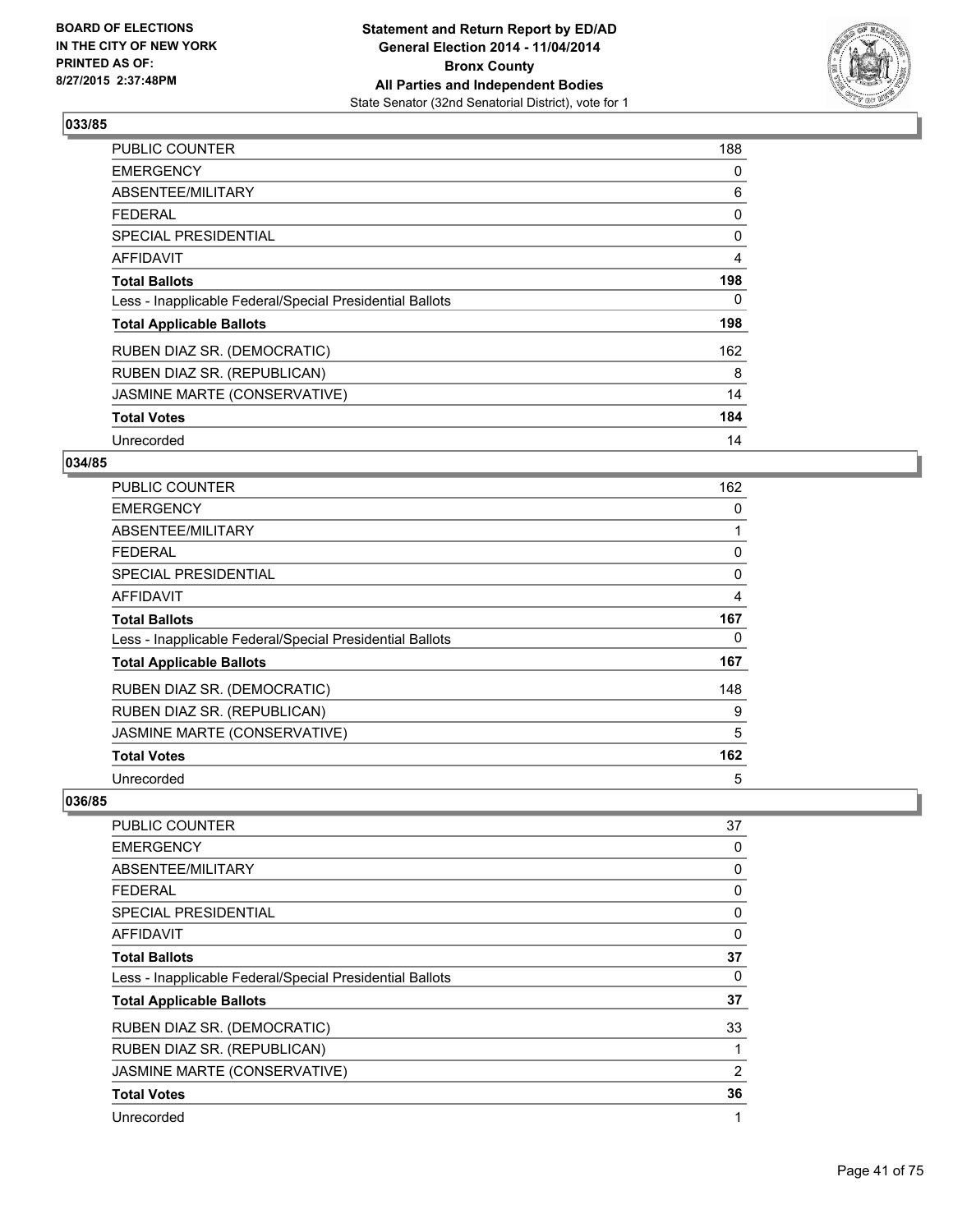

| <b>PUBLIC COUNTER</b>                                    | 158 |
|----------------------------------------------------------|-----|
| <b>EMERGENCY</b>                                         | 0   |
| ABSENTEE/MILITARY                                        | 2   |
| <b>FEDERAL</b>                                           | 0   |
| SPECIAL PRESIDENTIAL                                     | 0   |
| AFFIDAVIT                                                | 6   |
| <b>Total Ballots</b>                                     | 166 |
| Less - Inapplicable Federal/Special Presidential Ballots | 0   |
| <b>Total Applicable Ballots</b>                          | 166 |
| RUBEN DIAZ SR. (DEMOCRATIC)                              | 139 |
| RUBEN DIAZ SR. (REPUBLICAN)                              | 6   |
| JASMINE MARTE (CONSERVATIVE)                             | 6   |
| <b>Total Votes</b>                                       | 151 |
| Unrecorded                                               | 15  |

# **040/85**

| PUBLIC COUNTER                                           | 73 |
|----------------------------------------------------------|----|
| <b>EMERGENCY</b>                                         | 0  |
| ABSENTEE/MILITARY                                        | 0  |
| <b>FEDERAL</b>                                           | 0  |
| SPECIAL PRESIDENTIAL                                     | 0  |
| <b>AFFIDAVIT</b>                                         | 2  |
| <b>Total Ballots</b>                                     | 75 |
| Less - Inapplicable Federal/Special Presidential Ballots | 0  |
| <b>Total Applicable Ballots</b>                          | 75 |
| RUBEN DIAZ SR. (DEMOCRATIC)                              | 55 |
| RUBEN DIAZ SR. (REPUBLICAN)                              | 4  |
| JASMINE MARTE (CONSERVATIVE)                             | 6  |
| <b>Total Votes</b>                                       | 65 |
| Unrecorded                                               | 10 |

| <b>PUBLIC COUNTER</b>                                    | 186 |
|----------------------------------------------------------|-----|
| <b>EMERGENCY</b>                                         | 0   |
| ABSENTEE/MILITARY                                        | 2   |
| <b>FEDERAL</b>                                           | 0   |
| SPECIAL PRESIDENTIAL                                     | 0   |
| AFFIDAVIT                                                | 3   |
| <b>Total Ballots</b>                                     | 191 |
| Less - Inapplicable Federal/Special Presidential Ballots | 0   |
| <b>Total Applicable Ballots</b>                          | 191 |
| RUBEN DIAZ SR. (DEMOCRATIC)                              | 163 |
| RUBEN DIAZ SR. (REPUBLICAN)                              | 9   |
| JASMINE MARTE (CONSERVATIVE)                             | 10  |
| <b>Total Votes</b>                                       | 182 |
| Unrecorded                                               | 9   |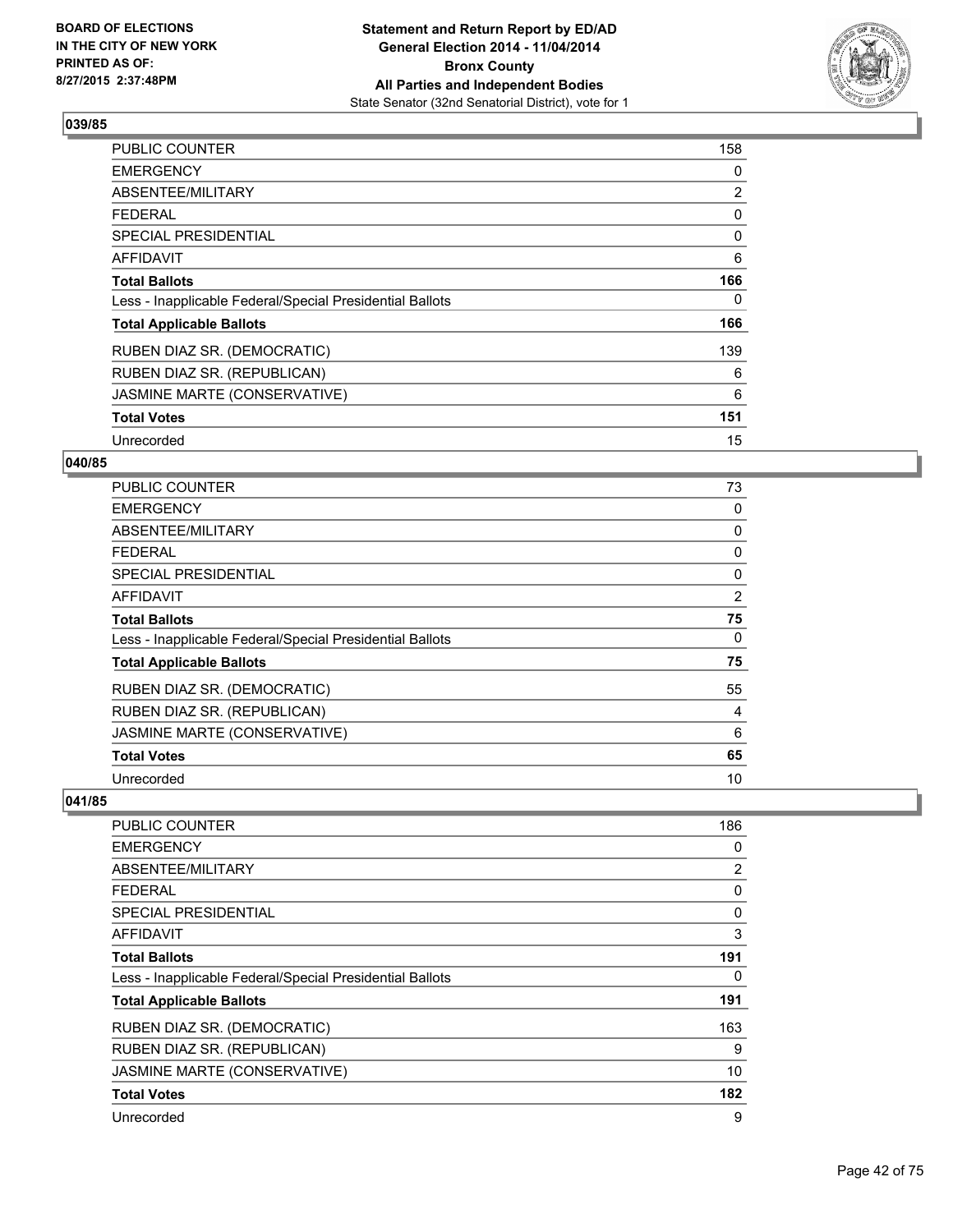

| <b>PUBLIC COUNTER</b>                                    | 147 |
|----------------------------------------------------------|-----|
| <b>EMERGENCY</b>                                         | 0   |
| ABSENTEE/MILITARY                                        | 2   |
| <b>FEDERAL</b>                                           |     |
| SPECIAL PRESIDENTIAL                                     | 0   |
| AFFIDAVIT                                                | 5   |
| <b>Total Ballots</b>                                     | 155 |
| Less - Inapplicable Federal/Special Presidential Ballots | (1) |
| <b>Total Applicable Ballots</b>                          | 154 |
| RUBEN DIAZ SR. (DEMOCRATIC)                              | 132 |
| RUBEN DIAZ SR. (REPUBLICAN)                              | 5   |
| JASMINE MARTE (CONSERVATIVE)                             | 5   |
| <b>Total Votes</b>                                       | 142 |
| Unrecorded                                               | 12  |

### **043/85**

| PUBLIC COUNTER                                           | 100 |
|----------------------------------------------------------|-----|
| <b>EMERGENCY</b>                                         | 0   |
| ABSENTEE/MILITARY                                        |     |
| <b>FEDERAL</b>                                           | 0   |
| <b>SPECIAL PRESIDENTIAL</b>                              | 0   |
| <b>AFFIDAVIT</b>                                         | 5   |
| <b>Total Ballots</b>                                     | 106 |
| Less - Inapplicable Federal/Special Presidential Ballots | 0   |
| <b>Total Applicable Ballots</b>                          | 106 |
| RUBEN DIAZ SR. (DEMOCRATIC)                              | 90  |
| RUBEN DIAZ SR. (REPUBLICAN)                              | 6   |
| JASMINE MARTE (CONSERVATIVE)                             | 2   |
| <b>Total Votes</b>                                       | 98  |
| Unrecorded                                               | 8   |

| <b>PUBLIC COUNTER</b>                                    | 152 |
|----------------------------------------------------------|-----|
| <b>EMERGENCY</b>                                         | 0   |
| ABSENTEE/MILITARY                                        | 1   |
| <b>FEDERAL</b>                                           | 1   |
| SPECIAL PRESIDENTIAL                                     | 0   |
| AFFIDAVIT                                                | 3   |
| <b>Total Ballots</b>                                     | 157 |
| Less - Inapplicable Federal/Special Presidential Ballots | (1) |
| <b>Total Applicable Ballots</b>                          | 156 |
| RUBEN DIAZ SR. (DEMOCRATIC)                              | 140 |
| RUBEN DIAZ SR. (REPUBLICAN)                              | 3   |
| JASMINE MARTE (CONSERVATIVE)                             | 5   |
| <b>Total Votes</b>                                       | 148 |
| Unrecorded                                               | 8   |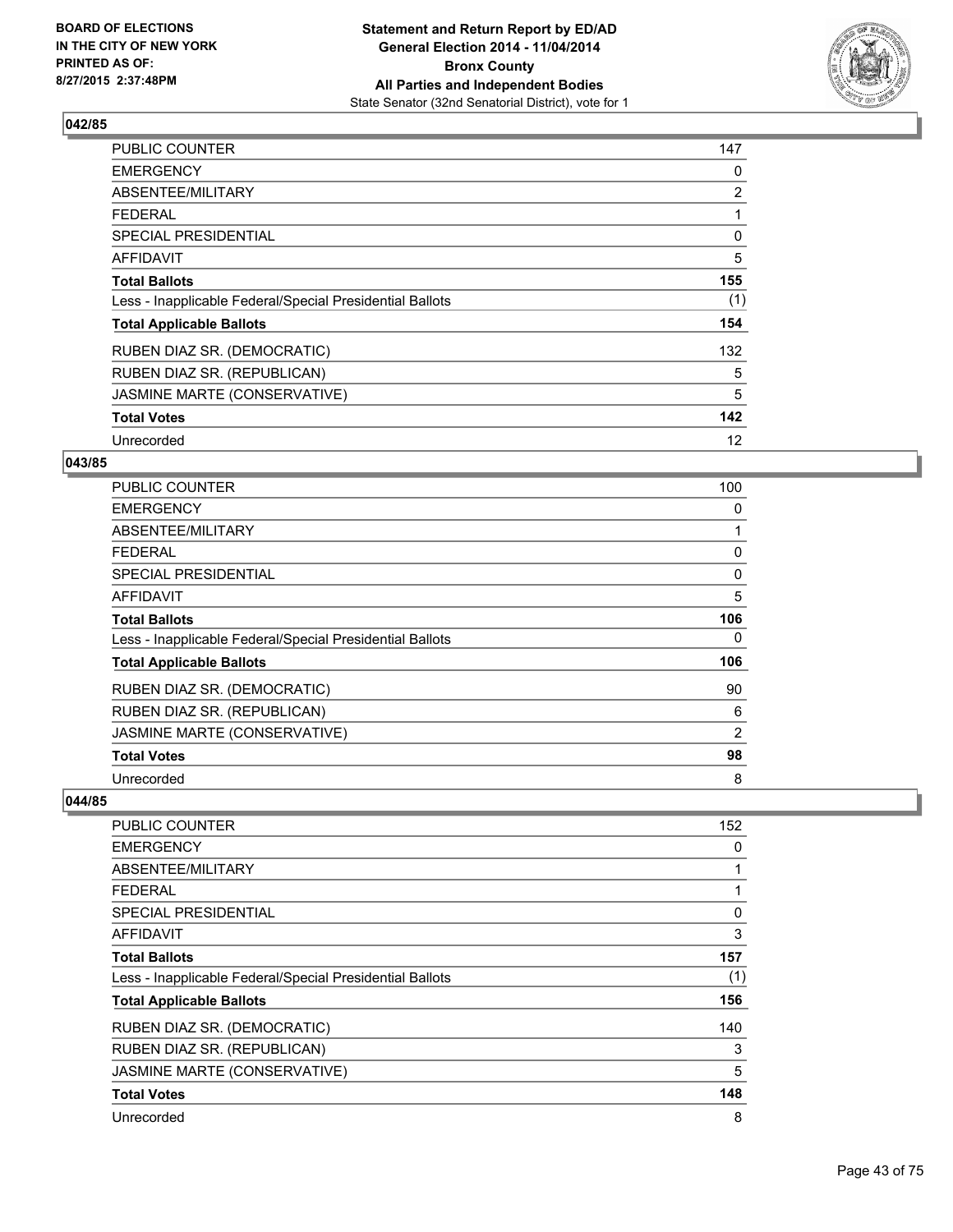

| PUBLIC COUNTER                                           | 166            |
|----------------------------------------------------------|----------------|
| <b>EMERGENCY</b>                                         | 0              |
| ABSENTEE/MILITARY                                        | 10             |
| <b>FEDERAL</b>                                           | 0              |
| <b>SPECIAL PRESIDENTIAL</b>                              | 0              |
| AFFIDAVIT                                                | $\overline{2}$ |
| <b>Total Ballots</b>                                     | 178            |
| Less - Inapplicable Federal/Special Presidential Ballots | 0              |
| <b>Total Applicable Ballots</b>                          | 178            |
| RUBEN DIAZ SR. (DEMOCRATIC)                              | 164            |
| RUBEN DIAZ SR. (REPUBLICAN)                              | 5              |
| JASMINE MARTE (CONSERVATIVE)                             | 3              |
| <b>Total Votes</b>                                       | 172            |
| Unrecorded                                               | 6              |

### **046/85**

| <b>PUBLIC COUNTER</b>                                    | 220 |
|----------------------------------------------------------|-----|
| <b>EMERGENCY</b>                                         | 0   |
| ABSENTEE/MILITARY                                        | 4   |
| <b>FEDERAL</b>                                           | 0   |
| <b>SPECIAL PRESIDENTIAL</b>                              | 0   |
| AFFIDAVIT                                                | 4   |
| <b>Total Ballots</b>                                     | 228 |
| Less - Inapplicable Federal/Special Presidential Ballots | 0   |
| <b>Total Applicable Ballots</b>                          | 228 |
| RUBEN DIAZ SR. (DEMOCRATIC)                              | 205 |
| RUBEN DIAZ SR. (REPUBLICAN)                              | 8   |
| JASMINE MARTE (CONSERVATIVE)                             | 4   |
| <b>Total Votes</b>                                       | 217 |
| Unrecorded                                               | 11  |

| <b>PUBLIC COUNTER</b>                                    | 134 |
|----------------------------------------------------------|-----|
| <b>EMERGENCY</b>                                         | 0   |
| ABSENTEE/MILITARY                                        | 1   |
| <b>FEDERAL</b>                                           | 0   |
| SPECIAL PRESIDENTIAL                                     | 0   |
| <b>AFFIDAVIT</b>                                         | 4   |
| <b>Total Ballots</b>                                     | 139 |
| Less - Inapplicable Federal/Special Presidential Ballots | 0   |
| <b>Total Applicable Ballots</b>                          | 139 |
| RUBEN DIAZ SR. (DEMOCRATIC)                              | 128 |
| RUBEN DIAZ SR. (REPUBLICAN)                              | 2   |
| JASMINE MARTE (CONSERVATIVE)                             | 3   |
| ANREA LAMB MOORE (WRITE-IN)                              | 1   |
| <b>Total Votes</b>                                       | 134 |
| Unrecorded                                               | 5   |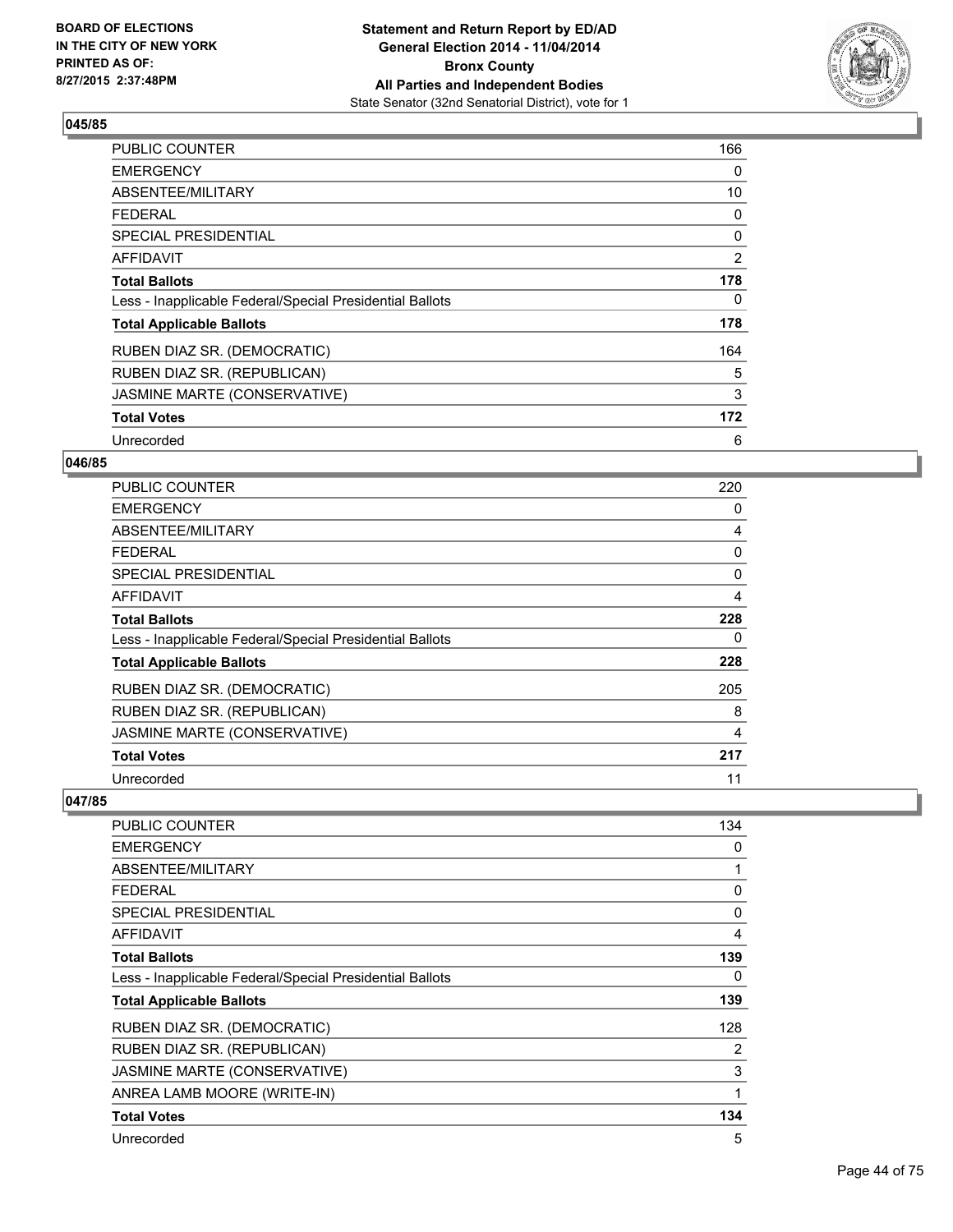

| PUBLIC COUNTER                                           | 150 |
|----------------------------------------------------------|-----|
| <b>EMERGENCY</b>                                         | 0   |
| ABSENTEE/MILITARY                                        |     |
| <b>FEDERAL</b>                                           | 0   |
| <b>SPECIAL PRESIDENTIAL</b>                              | 0   |
| AFFIDAVIT                                                | 1   |
| <b>Total Ballots</b>                                     | 152 |
| Less - Inapplicable Federal/Special Presidential Ballots | 0   |
| <b>Total Applicable Ballots</b>                          | 152 |
| RUBEN DIAZ SR. (DEMOCRATIC)                              | 128 |
| RUBEN DIAZ SR. (REPUBLICAN)                              | 6   |
| JASMINE MARTE (CONSERVATIVE)                             | 7   |
| <b>Total Votes</b>                                       | 141 |
| Unrecorded                                               | 11  |

### **049/85**

| PUBLIC COUNTER                                           | 180            |
|----------------------------------------------------------|----------------|
| <b>EMERGENCY</b>                                         | 0              |
| ABSENTEE/MILITARY                                        | $\overline{2}$ |
| <b>FEDERAL</b>                                           |                |
| SPECIAL PRESIDENTIAL                                     | 0              |
| AFFIDAVIT                                                | 3              |
| <b>Total Ballots</b>                                     | 186            |
| Less - Inapplicable Federal/Special Presidential Ballots | (1)            |
| <b>Total Applicable Ballots</b>                          | 185            |
| RUBEN DIAZ SR. (DEMOCRATIC)                              | 160            |
| RUBEN DIAZ SR. (REPUBLICAN)                              | 4              |
| JASMINE MARTE (CONSERVATIVE)                             | 8              |
| <b>Total Votes</b>                                       | 172            |
| Unrecorded                                               | 13             |

| PUBLIC COUNTER                                           | 202 |
|----------------------------------------------------------|-----|
| <b>EMERGENCY</b>                                         | 0   |
| ABSENTEE/MILITARY                                        | 3   |
| <b>FEDERAL</b>                                           | 0   |
| <b>SPECIAL PRESIDENTIAL</b>                              | 0   |
| AFFIDAVIT                                                | 3   |
| <b>Total Ballots</b>                                     | 208 |
| Less - Inapplicable Federal/Special Presidential Ballots | 0   |
| <b>Total Applicable Ballots</b>                          | 208 |
| RUBEN DIAZ SR. (DEMOCRATIC)                              | 173 |
| RUBEN DIAZ SR. (REPUBLICAN)                              | 7   |
| JASMINE MARTE (CONSERVATIVE)                             | 10  |
| BILL MAHER (WRITE-IN)                                    | 1   |
| <b>Total Votes</b>                                       | 191 |
| Unrecorded                                               | 17  |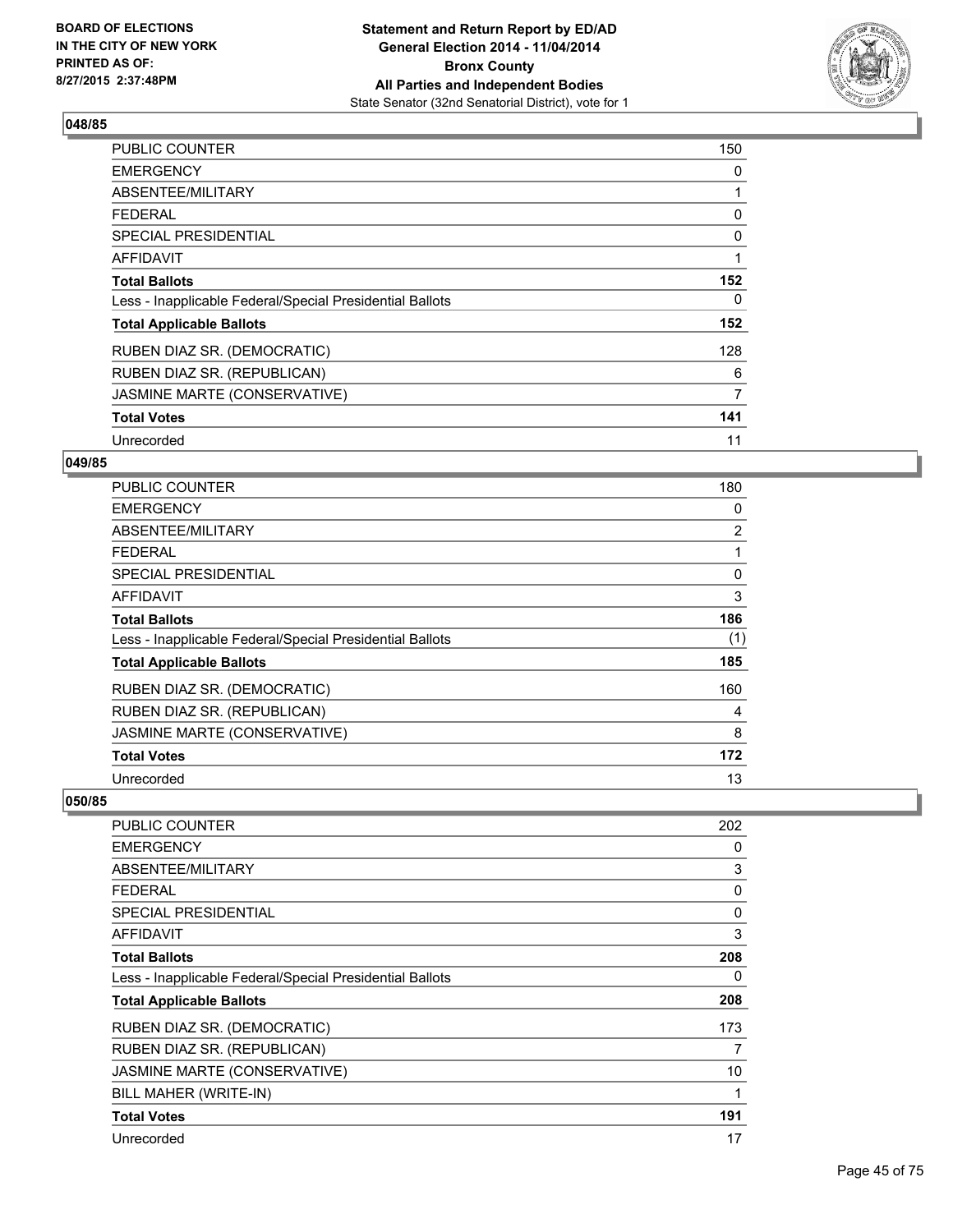

| PUBLIC COUNTER                                           | 123 |
|----------------------------------------------------------|-----|
| <b>EMERGENCY</b>                                         | 0   |
| ABSENTEE/MILITARY                                        | 0   |
| <b>FEDERAL</b>                                           | 0   |
| <b>SPECIAL PRESIDENTIAL</b>                              | 0   |
| AFFIDAVIT                                                | 1   |
| <b>Total Ballots</b>                                     | 124 |
| Less - Inapplicable Federal/Special Presidential Ballots | 0   |
| <b>Total Applicable Ballots</b>                          | 124 |
| RUBEN DIAZ SR. (DEMOCRATIC)                              | 111 |
| RUBEN DIAZ SR. (REPUBLICAN)                              | 6   |
| JASMINE MARTE (CONSERVATIVE)                             | 1   |
| <b>Total Votes</b>                                       | 118 |
| Unrecorded                                               | 6   |

# **052/85**

| PUBLIC COUNTER                                           | 114 |
|----------------------------------------------------------|-----|
| <b>EMERGENCY</b>                                         | 0   |
| ABSENTEE/MILITARY                                        |     |
| <b>FEDERAL</b>                                           | 0   |
| SPECIAL PRESIDENTIAL                                     | 0   |
| AFFIDAVIT                                                | 0   |
| <b>Total Ballots</b>                                     | 115 |
| Less - Inapplicable Federal/Special Presidential Ballots | 0   |
| <b>Total Applicable Ballots</b>                          | 115 |
| RUBEN DIAZ SR. (DEMOCRATIC)                              | 103 |
| RUBEN DIAZ SR. (REPUBLICAN)                              | 2   |
| JASMINE MARTE (CONSERVATIVE)                             | 1   |
| <b>Total Votes</b>                                       | 106 |
| Unrecorded                                               | 9   |

| <b>PUBLIC COUNTER</b>                                    | 161 |
|----------------------------------------------------------|-----|
| <b>EMERGENCY</b>                                         | 0   |
| ABSENTEE/MILITARY                                        | 3   |
| <b>FEDERAL</b>                                           |     |
| SPECIAL PRESIDENTIAL                                     | 0   |
| AFFIDAVIT                                                | 3   |
| <b>Total Ballots</b>                                     | 168 |
| Less - Inapplicable Federal/Special Presidential Ballots | (1) |
| <b>Total Applicable Ballots</b>                          | 167 |
| RUBEN DIAZ SR. (DEMOCRATIC)                              | 128 |
| RUBEN DIAZ SR. (REPUBLICAN)                              | 8   |
| JASMINE MARTE (CONSERVATIVE)                             | 16  |
| <b>Total Votes</b>                                       | 152 |
| Unrecorded                                               | 15  |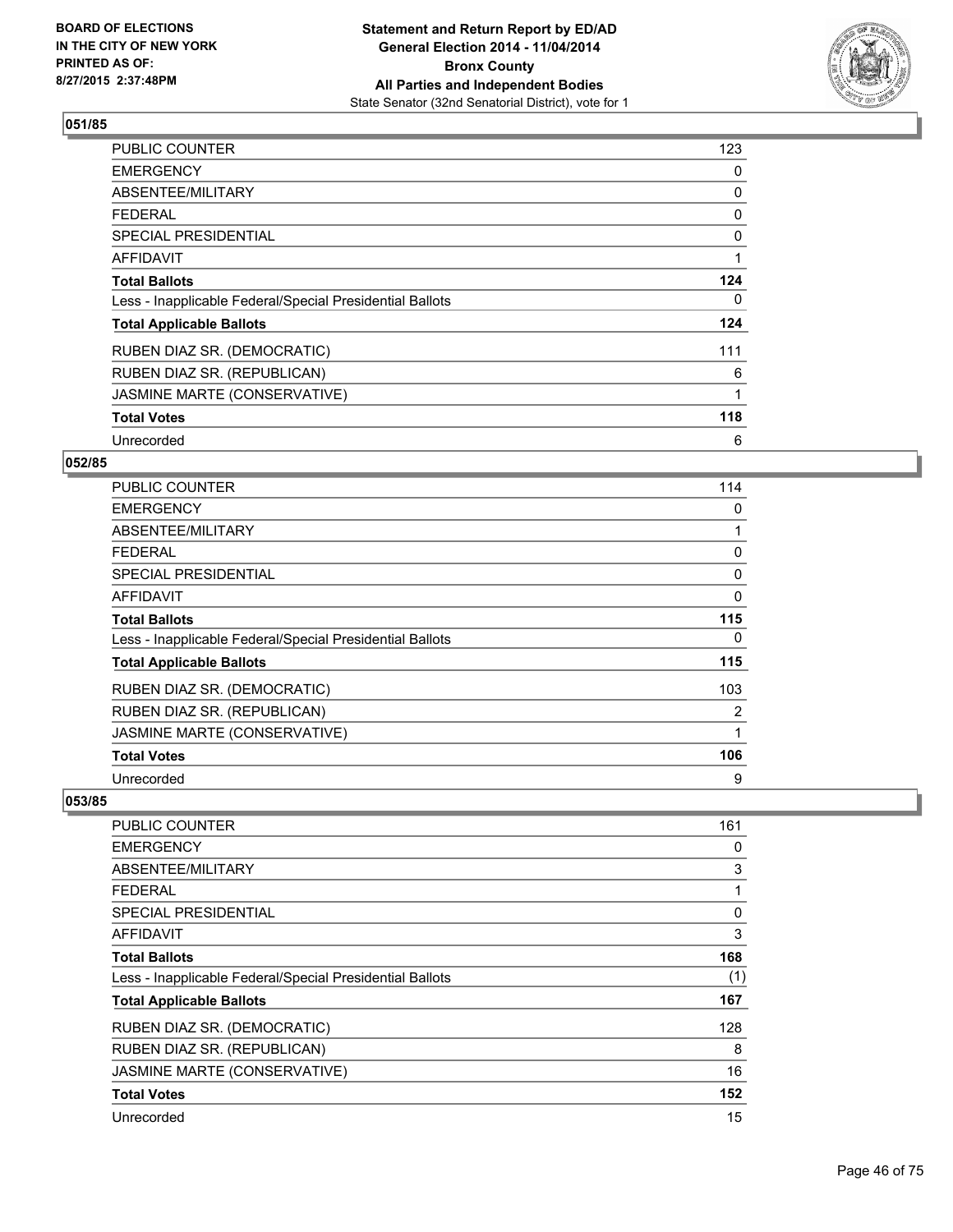

| <b>PUBLIC COUNTER</b>                                    | 164 |
|----------------------------------------------------------|-----|
| <b>EMERGENCY</b>                                         | 0   |
| ABSENTEE/MILITARY                                        |     |
| <b>FEDERAL</b>                                           | 0   |
| <b>SPECIAL PRESIDENTIAL</b>                              | 0   |
| <b>AFFIDAVIT</b>                                         | 6   |
| <b>Total Ballots</b>                                     | 171 |
| Less - Inapplicable Federal/Special Presidential Ballots | 0   |
| <b>Total Applicable Ballots</b>                          | 171 |
| RUBEN DIAZ SR. (DEMOCRATIC)                              | 142 |
| RUBEN DIAZ SR. (REPUBLICAN)                              | 14  |
| JASMINE MARTE (CONSERVATIVE)                             | 3   |
| <b>Total Votes</b>                                       | 159 |
| Unrecorded                                               | 12  |

# **055/85**

| <b>PUBLIC COUNTER</b>                                    | 163 |
|----------------------------------------------------------|-----|
| <b>EMERGENCY</b>                                         | 0   |
| ABSENTEE/MILITARY                                        |     |
| <b>FEDERAL</b>                                           |     |
| <b>SPECIAL PRESIDENTIAL</b>                              | 0   |
| <b>AFFIDAVIT</b>                                         | 3   |
| <b>Total Ballots</b>                                     | 168 |
| Less - Inapplicable Federal/Special Presidential Ballots | (1) |
| <b>Total Applicable Ballots</b>                          | 167 |
| RUBEN DIAZ SR. (DEMOCRATIC)                              | 146 |
| RUBEN DIAZ SR. (REPUBLICAN)                              | 7   |
| JASMINE MARTE (CONSERVATIVE)                             | 3   |
| <b>Total Votes</b>                                       | 156 |
| Unrecorded                                               | 11  |

| <b>PUBLIC COUNTER</b>                                    | 68  |
|----------------------------------------------------------|-----|
| <b>EMERGENCY</b>                                         | 0   |
| ABSENTEE/MILITARY                                        |     |
| <b>FEDERAL</b>                                           |     |
| SPECIAL PRESIDENTIAL                                     | 0   |
| AFFIDAVIT                                                | 4   |
| <b>Total Ballots</b>                                     | 74  |
| Less - Inapplicable Federal/Special Presidential Ballots | (1) |
| <b>Total Applicable Ballots</b>                          | 73  |
| RUBEN DIAZ SR. (DEMOCRATIC)                              | 64  |
| RUBEN DIAZ SR. (REPUBLICAN)                              | 4   |
| JASMINE MARTE (CONSERVATIVE)                             | 2   |
| <b>Total Votes</b>                                       | 70  |
| Unrecorded                                               | 3   |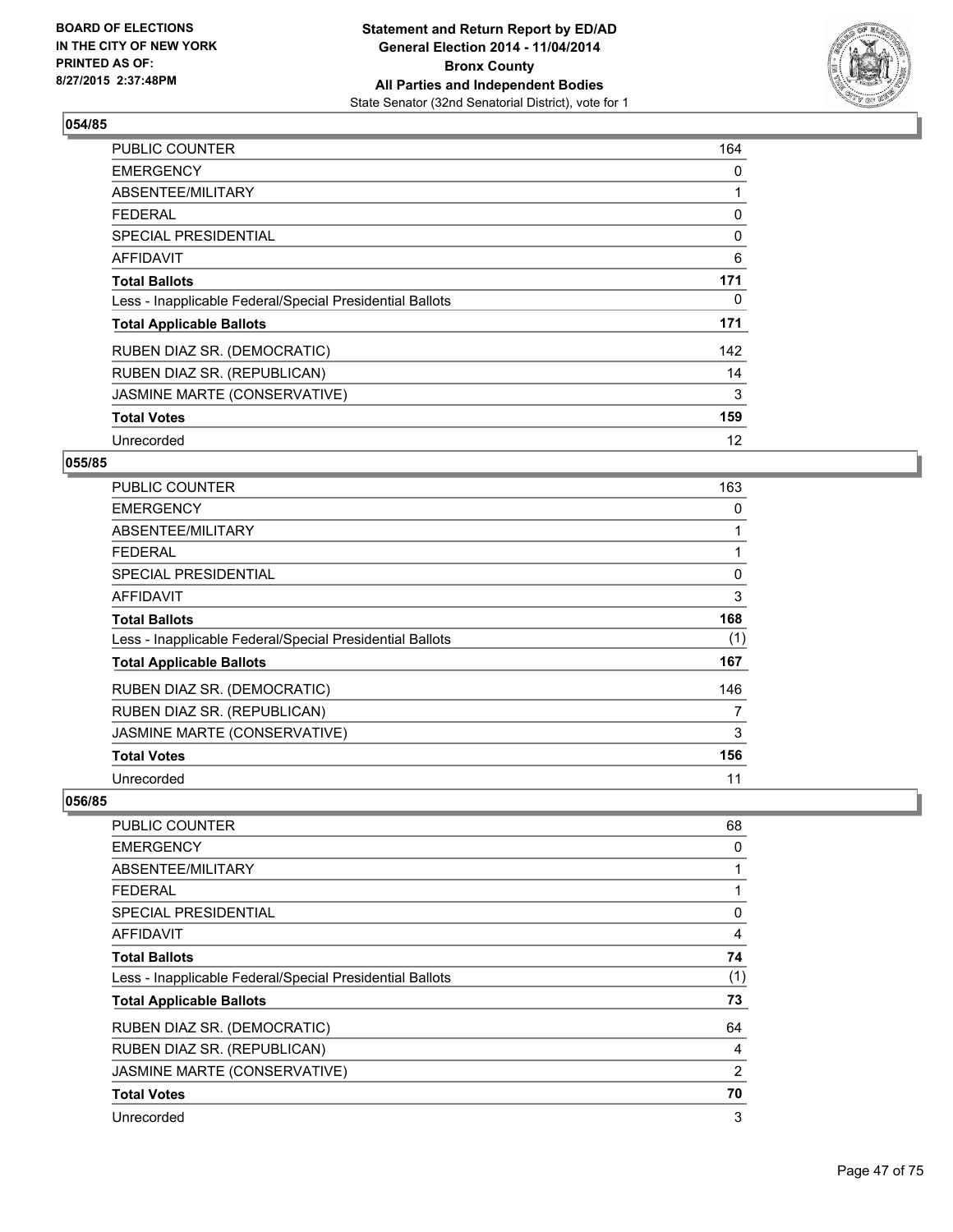

| PUBLIC COUNTER                                           | 92 |
|----------------------------------------------------------|----|
| <b>EMERGENCY</b>                                         | 0  |
| ABSENTEE/MILITARY                                        | 1  |
| <b>FEDERAL</b>                                           | 0  |
| SPECIAL PRESIDENTIAL                                     | 0  |
| AFFIDAVIT                                                | 4  |
| <b>Total Ballots</b>                                     | 97 |
| Less - Inapplicable Federal/Special Presidential Ballots | 0  |
| <b>Total Applicable Ballots</b>                          | 97 |
| RUBEN DIAZ SR. (DEMOCRATIC)                              | 85 |
| RUBEN DIAZ SR. (REPUBLICAN)                              | 6  |
| JASMINE MARTE (CONSERVATIVE)                             | 0  |
| <b>Total Votes</b>                                       | 91 |
| Unrecorded                                               | 6  |

# **058/85**

| <b>PUBLIC COUNTER</b>                                    | 157 |
|----------------------------------------------------------|-----|
| <b>EMERGENCY</b>                                         | 0   |
| ABSENTEE/MILITARY                                        |     |
| <b>FEDERAL</b>                                           | 0   |
| <b>SPECIAL PRESIDENTIAL</b>                              | 0   |
| AFFIDAVIT                                                | 3   |
| <b>Total Ballots</b>                                     | 161 |
| Less - Inapplicable Federal/Special Presidential Ballots | 0   |
| <b>Total Applicable Ballots</b>                          | 161 |
| RUBEN DIAZ SR. (DEMOCRATIC)                              | 142 |
| RUBEN DIAZ SR. (REPUBLICAN)                              | 5   |
| JASMINE MARTE (CONSERVATIVE)                             | 4   |
| <b>Total Votes</b>                                       | 151 |
| Unrecorded                                               | 10  |

| PUBLIC COUNTER                                           | 189          |
|----------------------------------------------------------|--------------|
| <b>EMERGENCY</b>                                         | 0            |
| ABSENTEE/MILITARY                                        | 1            |
| <b>FEDERAL</b>                                           | 0            |
| <b>SPECIAL PRESIDENTIAL</b>                              | $\Omega$     |
| <b>AFFIDAVIT</b>                                         | 3            |
| <b>Total Ballots</b>                                     | 193          |
| Less - Inapplicable Federal/Special Presidential Ballots | 0            |
| <b>Total Applicable Ballots</b>                          | 193          |
| RUBEN DIAZ SR. (DEMOCRATIC)                              | 154          |
| RUBEN DIAZ SR. (REPUBLICAN)                              | 12           |
| JASMINE MARTE (CONSERVATIVE)                             | 11           |
| MAXIMINO RODRIGUEZ (WRITE-IN)                            | $\mathbf{1}$ |
| <b>Total Votes</b>                                       | 178          |
| Unrecorded                                               | 15           |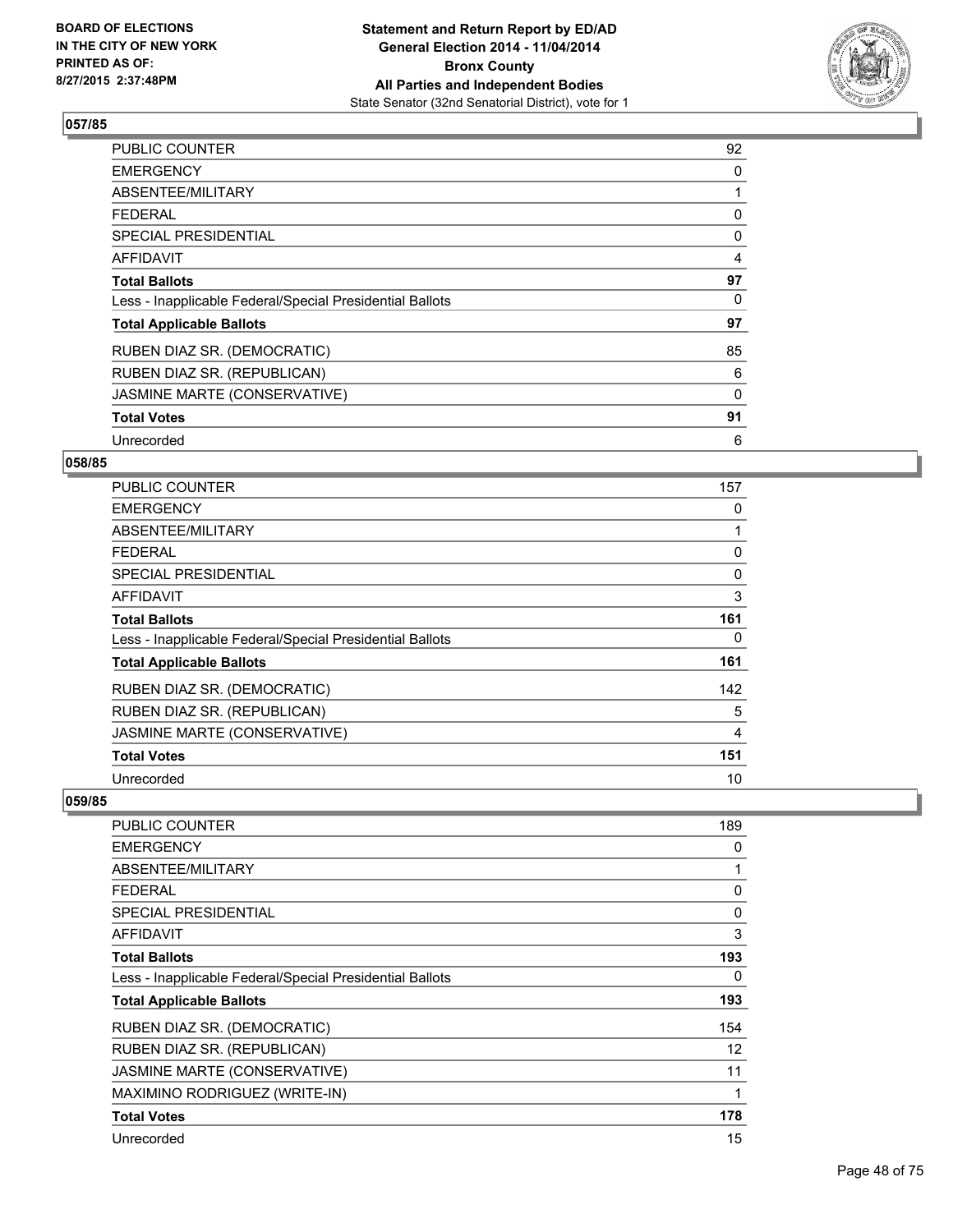

| <b>PUBLIC COUNTER</b>                                    | 225 |
|----------------------------------------------------------|-----|
| <b>EMERGENCY</b>                                         | 0   |
| ABSENTEE/MILITARY                                        | 3   |
| <b>FEDERAL</b>                                           | 0   |
| SPECIAL PRESIDENTIAL                                     | 0   |
| AFFIDAVIT                                                | 1   |
| <b>Total Ballots</b>                                     | 229 |
| Less - Inapplicable Federal/Special Presidential Ballots | 0   |
| <b>Total Applicable Ballots</b>                          | 229 |
| RUBEN DIAZ SR. (DEMOCRATIC)                              | 206 |
| RUBEN DIAZ SR. (REPUBLICAN)                              | 3   |
| JASMINE MARTE (CONSERVATIVE)                             | 11  |
| <b>Total Votes</b>                                       | 220 |
| Unrecorded                                               | 9   |

# **061/85**

| PUBLIC COUNTER                                           | 81             |
|----------------------------------------------------------|----------------|
| <b>EMERGENCY</b>                                         | 0              |
| ABSENTEE/MILITARY                                        | $\overline{2}$ |
| <b>FEDERAL</b>                                           | 3              |
| <b>SPECIAL PRESIDENTIAL</b>                              | 0              |
| AFFIDAVIT                                                | 3              |
| <b>Total Ballots</b>                                     | 89             |
| Less - Inapplicable Federal/Special Presidential Ballots | (3)            |
| <b>Total Applicable Ballots</b>                          | 86             |
| RUBEN DIAZ SR. (DEMOCRATIC)                              | 68             |
| RUBEN DIAZ SR. (REPUBLICAN)                              | 3              |
| JASMINE MARTE (CONSERVATIVE)                             | 6              |
| FRANK GONZALEZ (WRITE-IN)                                | 1              |
| <b>Total Votes</b>                                       | 78             |
| Unrecorded                                               | 8              |

| <b>PUBLIC COUNTER</b>                                    | 145 |
|----------------------------------------------------------|-----|
| <b>EMERGENCY</b>                                         | 0   |
| ABSENTEE/MILITARY                                        | 3   |
| <b>FEDERAL</b>                                           | 0   |
| <b>SPECIAL PRESIDENTIAL</b>                              | 0   |
| AFFIDAVIT                                                | 9   |
| <b>Total Ballots</b>                                     | 157 |
| Less - Inapplicable Federal/Special Presidential Ballots | 0   |
| <b>Total Applicable Ballots</b>                          | 157 |
| RUBEN DIAZ SR. (DEMOCRATIC)                              | 130 |
| RUBEN DIAZ SR. (REPUBLICAN)                              | 4   |
| JASMINE MARTE (CONSERVATIVE)                             | 4   |
| <b>Total Votes</b>                                       | 138 |
| Unrecorded                                               | 19  |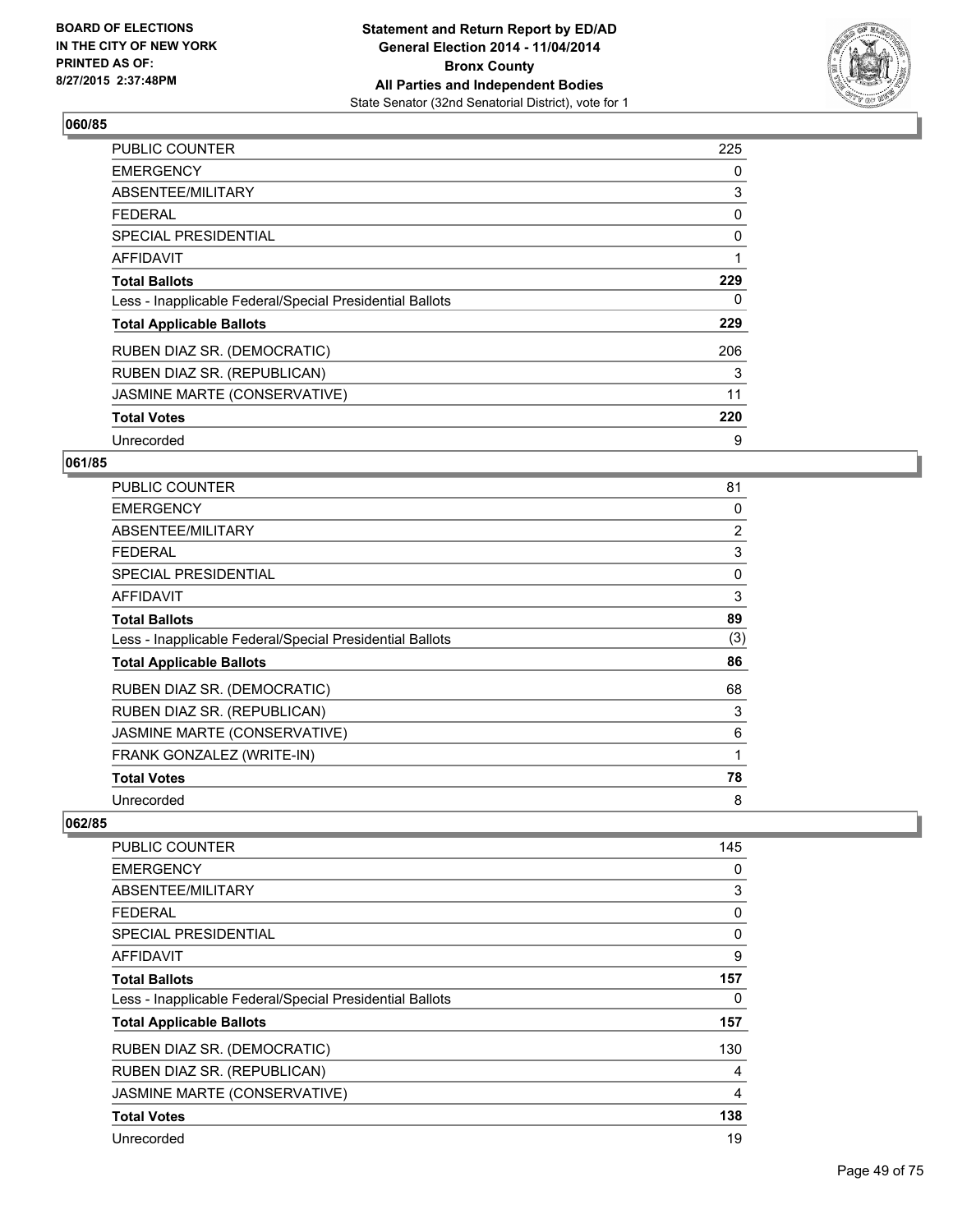

| <b>PUBLIC COUNTER</b>                                    | 146 |
|----------------------------------------------------------|-----|
| <b>EMERGENCY</b>                                         | 0   |
| ABSENTEE/MILITARY                                        | 4   |
| <b>FEDERAL</b>                                           | 0   |
| SPECIAL PRESIDENTIAL                                     | 0   |
| <b>AFFIDAVIT</b>                                         | 5   |
| <b>Total Ballots</b>                                     | 155 |
| Less - Inapplicable Federal/Special Presidential Ballots | 0   |
| <b>Total Applicable Ballots</b>                          | 155 |
| RUBEN DIAZ SR. (DEMOCRATIC)                              | 133 |
| RUBEN DIAZ SR. (REPUBLICAN)                              | 6   |
| JASMINE MARTE (CONSERVATIVE)                             | 7   |
| <b>Total Votes</b>                                       | 146 |
| Unrecorded                                               | 9   |

# **064/85**

| PUBLIC COUNTER                                           | 148 |
|----------------------------------------------------------|-----|
| <b>EMERGENCY</b>                                         | 0   |
| ABSENTEE/MILITARY                                        |     |
| <b>FEDERAL</b>                                           | 0   |
| <b>SPECIAL PRESIDENTIAL</b>                              | 0   |
| <b>AFFIDAVIT</b>                                         | 5   |
| <b>Total Ballots</b>                                     | 154 |
| Less - Inapplicable Federal/Special Presidential Ballots | 0   |
| <b>Total Applicable Ballots</b>                          | 154 |
| RUBEN DIAZ SR. (DEMOCRATIC)                              | 133 |
| RUBEN DIAZ SR. (REPUBLICAN)                              | 5   |
| JASMINE MARTE (CONSERVATIVE)                             | 5   |
| <b>Total Votes</b>                                       | 143 |
| Unrecorded                                               | 11  |

| <b>PUBLIC COUNTER</b>                                    | 175 |
|----------------------------------------------------------|-----|
| <b>EMERGENCY</b>                                         | 0   |
| ABSENTEE/MILITARY                                        | 2   |
| <b>FEDERAL</b>                                           | 0   |
| SPECIAL PRESIDENTIAL                                     | 0   |
| AFFIDAVIT                                                | 2   |
| <b>Total Ballots</b>                                     | 179 |
| Less - Inapplicable Federal/Special Presidential Ballots | 0   |
| <b>Total Applicable Ballots</b>                          | 179 |
| RUBEN DIAZ SR. (DEMOCRATIC)                              | 159 |
| RUBEN DIAZ SR. (REPUBLICAN)                              | 5   |
| JASMINE MARTE (CONSERVATIVE)                             | 5   |
| <b>Total Votes</b>                                       | 169 |
| Unrecorded                                               | 10  |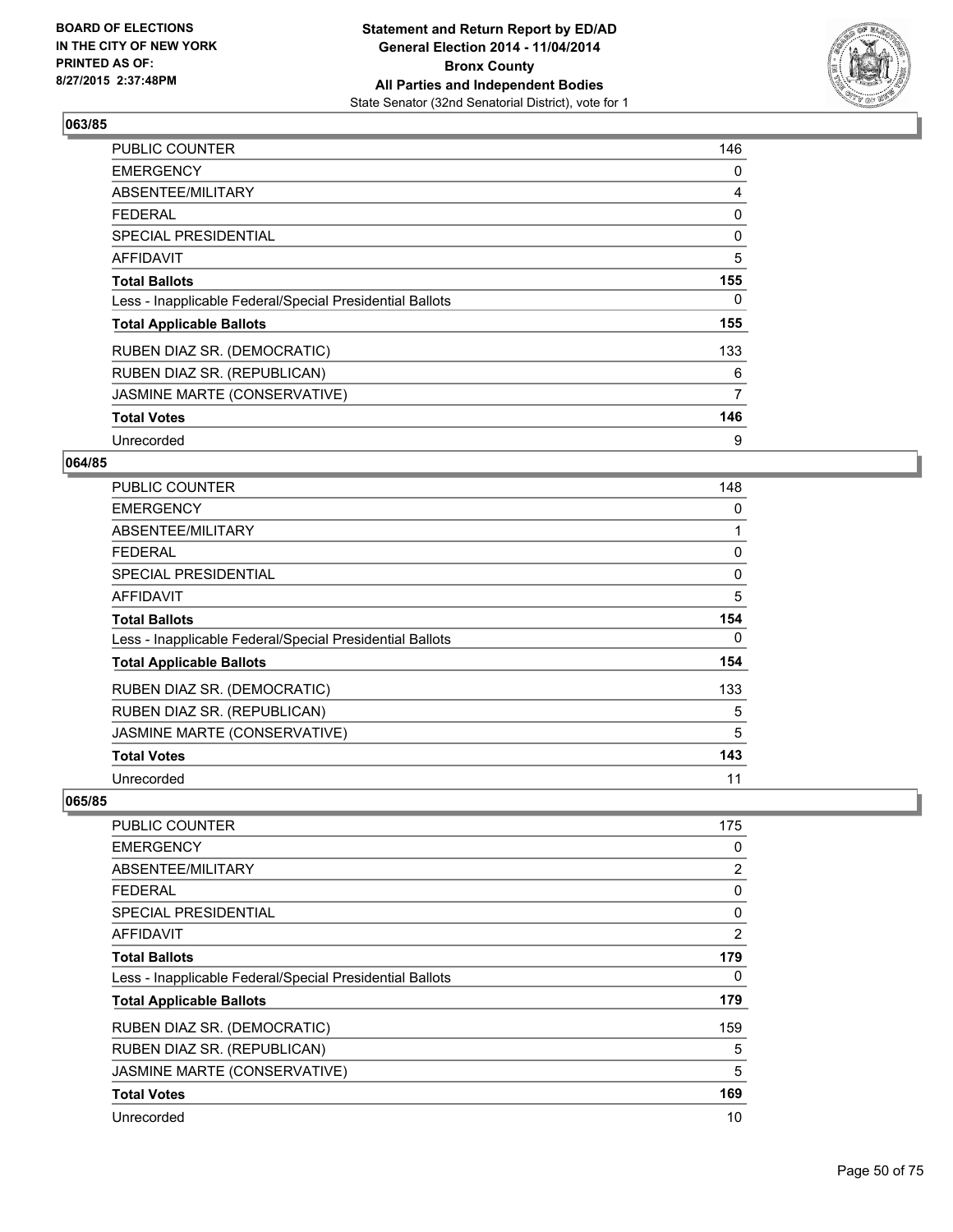

| <b>PUBLIC COUNTER</b>                                    | 171 |
|----------------------------------------------------------|-----|
| <b>EMERGENCY</b>                                         | 0   |
| ABSENTEE/MILITARY                                        | 5   |
| <b>FEDERAL</b>                                           | 2   |
| SPECIAL PRESIDENTIAL                                     | 0   |
| AFFIDAVIT                                                | 4   |
| <b>Total Ballots</b>                                     | 182 |
| Less - Inapplicable Federal/Special Presidential Ballots | (2) |
| <b>Total Applicable Ballots</b>                          | 180 |
| RUBEN DIAZ SR. (DEMOCRATIC)                              | 146 |
| RUBEN DIAZ SR. (REPUBLICAN)                              | 10  |
| JASMINE MARTE (CONSERVATIVE)                             | 8   |
| <b>Total Votes</b>                                       | 164 |
| Unrecorded                                               | 16  |

# **067/85**

| <b>PUBLIC COUNTER</b>                                    | 130            |
|----------------------------------------------------------|----------------|
| <b>EMERGENCY</b>                                         | 0              |
| ABSENTEE/MILITARY                                        | $\overline{2}$ |
| <b>FEDERAL</b>                                           | 0              |
| SPECIAL PRESIDENTIAL                                     | 0              |
| <b>AFFIDAVIT</b>                                         | 5              |
| <b>Total Ballots</b>                                     | 137            |
| Less - Inapplicable Federal/Special Presidential Ballots | 0              |
| <b>Total Applicable Ballots</b>                          | 137            |
| RUBEN DIAZ SR. (DEMOCRATIC)                              | 113            |
| RUBEN DIAZ SR. (REPUBLICAN)                              | 6              |
| JASMINE MARTE (CONSERVATIVE)                             | 4              |
| <b>Total Votes</b>                                       | 123            |
| Unrecorded                                               | 14             |

| <b>PUBLIC COUNTER</b>                                    | 214 |
|----------------------------------------------------------|-----|
| <b>EMERGENCY</b>                                         | 0   |
| ABSENTEE/MILITARY                                        | 8   |
| <b>FEDERAL</b>                                           | 0   |
| SPECIAL PRESIDENTIAL                                     | 0   |
| AFFIDAVIT                                                | 9   |
| <b>Total Ballots</b>                                     | 231 |
| Less - Inapplicable Federal/Special Presidential Ballots | 0   |
| <b>Total Applicable Ballots</b>                          | 231 |
| RUBEN DIAZ SR. (DEMOCRATIC)                              | 199 |
| RUBEN DIAZ SR. (REPUBLICAN)                              | 13  |
| JASMINE MARTE (CONSERVATIVE)                             | 4   |
| <b>Total Votes</b>                                       | 216 |
| Unrecorded                                               | 15  |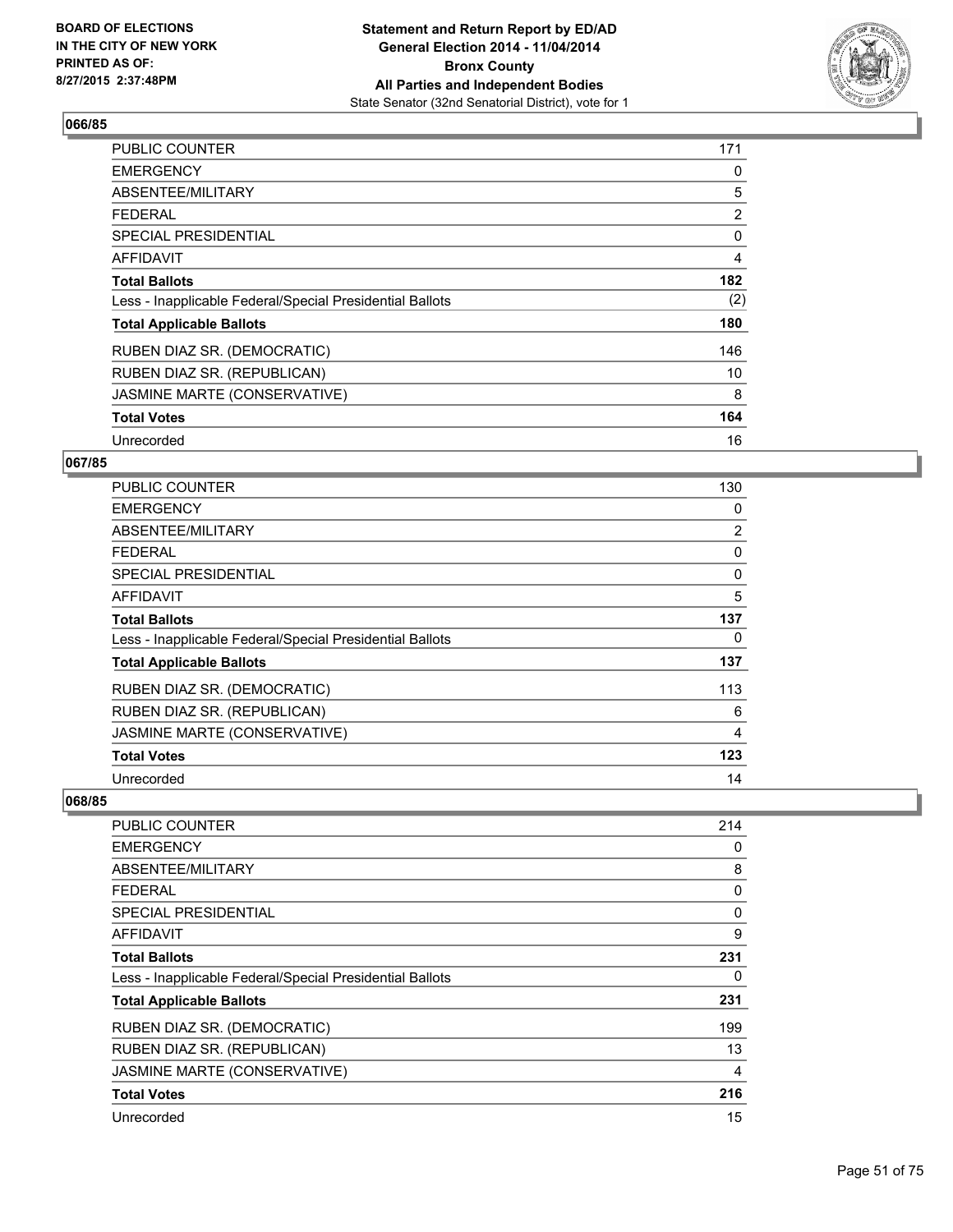

| PUBLIC COUNTER                                           | 150 |
|----------------------------------------------------------|-----|
| <b>EMERGENCY</b>                                         | 0   |
| ABSENTEE/MILITARY                                        | 4   |
| <b>FEDERAL</b>                                           | 0   |
| SPECIAL PRESIDENTIAL                                     | 0   |
| <b>AFFIDAVIT</b>                                         | 1   |
| <b>Total Ballots</b>                                     | 155 |
| Less - Inapplicable Federal/Special Presidential Ballots | 0   |
| <b>Total Applicable Ballots</b>                          | 155 |
| RUBEN DIAZ SR. (DEMOCRATIC)                              | 130 |
| RUBEN DIAZ SR. (REPUBLICAN)                              | 4   |
| JASMINE MARTE (CONSERVATIVE)                             | 10  |
| <b>Total Votes</b>                                       | 144 |
| Unrecorded                                               | 11  |

| <b>PUBLIC COUNTER</b>                                    | 127 |
|----------------------------------------------------------|-----|
| <b>EMERGENCY</b>                                         | 0   |
| ABSENTEE/MILITARY                                        | 3   |
| <b>FEDERAL</b>                                           | 0   |
| <b>SPECIAL PRESIDENTIAL</b>                              | 0   |
| <b>AFFIDAVIT</b>                                         | 1   |
| <b>Total Ballots</b>                                     | 131 |
| Less - Inapplicable Federal/Special Presidential Ballots | 0   |
| <b>Total Applicable Ballots</b>                          | 131 |
| RUBEN DIAZ SR. (DEMOCRATIC)                              | 115 |
| RUBEN DIAZ SR. (REPUBLICAN)                              | 5   |
| JASMINE MARTE (CONSERVATIVE)                             | 4   |
| <b>Total Votes</b>                                       | 124 |
| Unrecorded                                               | 7   |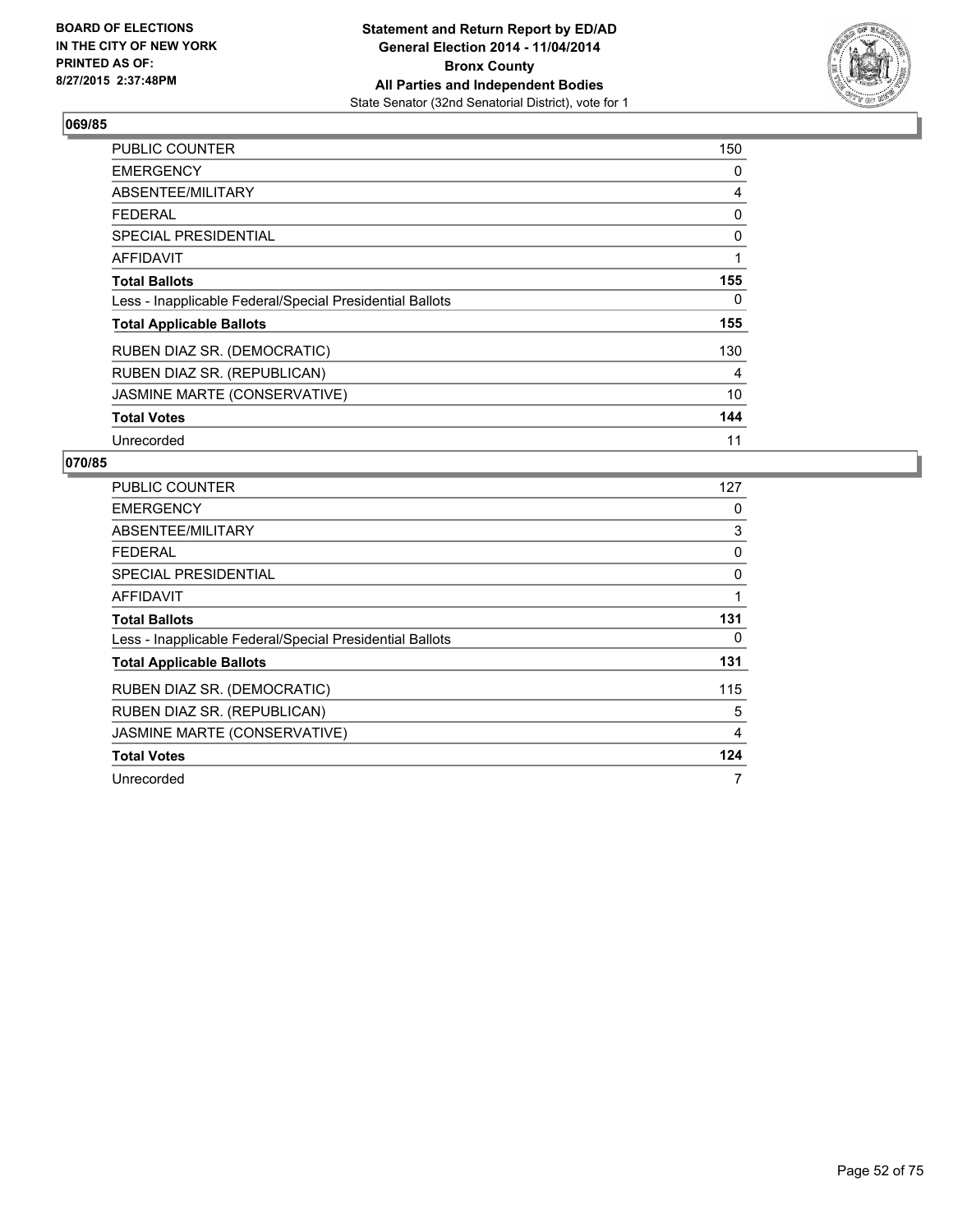

| PUBLIC COUNTER                                           | 102            |
|----------------------------------------------------------|----------------|
| <b>EMERGENCY</b>                                         | 0              |
| ABSENTEE/MILITARY                                        | $\overline{2}$ |
| <b>FEDERAL</b>                                           | 0              |
| <b>SPECIAL PRESIDENTIAL</b>                              | 0              |
| <b>AFFIDAVIT</b>                                         | 1              |
| <b>Total Ballots</b>                                     | 105            |
| Less - Inapplicable Federal/Special Presidential Ballots | 0              |
| <b>Total Applicable Ballots</b>                          | 105            |
| RUBEN DIAZ SR. (DEMOCRATIC)                              | 91             |
| RUBEN DIAZ SR. (REPUBLICAN)                              | 4              |
| JASMINE MARTE (CONSERVATIVE)                             | $\overline{2}$ |
| UNATTRIBUTABLE WRITE-IN (WRITE-IN)                       | 1              |
| <b>Total Votes</b>                                       | 98             |
| Unrecorded                                               | 7              |

## **004/87**

| <b>PUBLIC COUNTER</b>                                    | 139            |
|----------------------------------------------------------|----------------|
| <b>EMERGENCY</b>                                         | 0              |
| ABSENTEE/MILITARY                                        | 1              |
| <b>FEDERAL</b>                                           | 0              |
| SPECIAL PRESIDENTIAL                                     | 0              |
| AFFIDAVIT                                                | $\overline{2}$ |
| <b>Total Ballots</b>                                     | 142            |
| Less - Inapplicable Federal/Special Presidential Ballots | 0              |
| <b>Total Applicable Ballots</b>                          | 142            |
| RUBEN DIAZ SR. (DEMOCRATIC)                              | 122            |
| RUBEN DIAZ SR. (REPUBLICAN)                              | 7              |
| JASMINE MARTE (CONSERVATIVE)                             | 7              |
| <b>Total Votes</b>                                       | 136            |
| Unrecorded                                               | 6              |

| <b>PUBLIC COUNTER</b>                                    | 92             |
|----------------------------------------------------------|----------------|
| <b>EMERGENCY</b>                                         | 0              |
| ABSENTEE/MILITARY                                        | 0              |
| FEDERAL                                                  | 0              |
| <b>SPECIAL PRESIDENTIAL</b>                              | 0              |
| <b>AFFIDAVIT</b>                                         | $\overline{2}$ |
| <b>Total Ballots</b>                                     | 94             |
| Less - Inapplicable Federal/Special Presidential Ballots | 0              |
| <b>Total Applicable Ballots</b>                          | 94             |
| RUBEN DIAZ SR. (DEMOCRATIC)                              | 89             |
| RUBEN DIAZ SR. (REPUBLICAN)                              | 1              |
| JASMINE MARTE (CONSERVATIVE)                             | 0              |
| <b>Total Votes</b>                                       | 90             |
| Unrecorded                                               | 4              |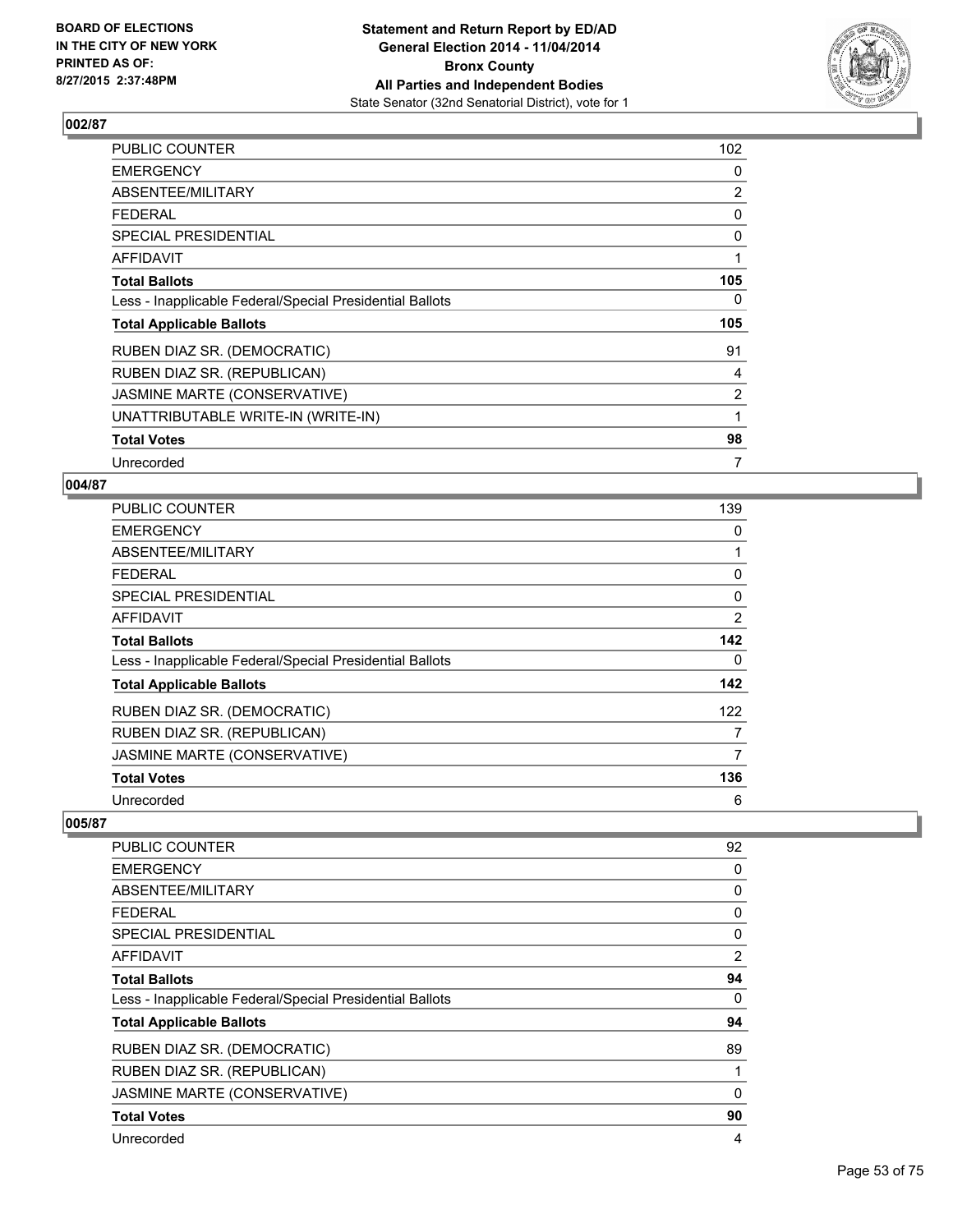

| <b>PUBLIC COUNTER</b>                                    | 184 |
|----------------------------------------------------------|-----|
| <b>EMERGENCY</b>                                         | 0   |
| ABSENTEE/MILITARY                                        | 0   |
| <b>FEDERAL</b>                                           | 0   |
| SPECIAL PRESIDENTIAL                                     | 0   |
| AFFIDAVIT                                                | 11  |
| <b>Total Ballots</b>                                     | 195 |
| Less - Inapplicable Federal/Special Presidential Ballots | 0   |
| <b>Total Applicable Ballots</b>                          | 195 |
| RUBEN DIAZ SR. (DEMOCRATIC)                              | 168 |
| RUBEN DIAZ SR. (REPUBLICAN)                              | 10  |
| JASMINE MARTE (CONSERVATIVE)                             | 3   |
| <b>Total Votes</b>                                       | 181 |
| Unrecorded                                               | 14  |

# **007/87**

| PUBLIC COUNTER                                           | 110 |
|----------------------------------------------------------|-----|
| <b>EMERGENCY</b>                                         | 0   |
| ABSENTEE/MILITARY                                        | 0   |
| <b>FEDERAL</b>                                           |     |
| <b>SPECIAL PRESIDENTIAL</b>                              | 0   |
| <b>AFFIDAVIT</b>                                         | 3   |
| <b>Total Ballots</b>                                     | 114 |
| Less - Inapplicable Federal/Special Presidential Ballots | (1) |
| <b>Total Applicable Ballots</b>                          | 113 |
| RUBEN DIAZ SR. (DEMOCRATIC)                              | 100 |
| RUBEN DIAZ SR. (REPUBLICAN)                              | 4   |
| JASMINE MARTE (CONSERVATIVE)                             | 1   |
| <b>Total Votes</b>                                       | 105 |
| Unrecorded                                               | 8   |

| <b>PUBLIC COUNTER</b>                                    | 107 |
|----------------------------------------------------------|-----|
| <b>EMERGENCY</b>                                         | 0   |
| ABSENTEE/MILITARY                                        | 0   |
| <b>FEDERAL</b>                                           |     |
| SPECIAL PRESIDENTIAL                                     | 0   |
| AFFIDAVIT                                                | 2   |
| <b>Total Ballots</b>                                     | 110 |
| Less - Inapplicable Federal/Special Presidential Ballots | (1) |
| <b>Total Applicable Ballots</b>                          | 109 |
| RUBEN DIAZ SR. (DEMOCRATIC)                              | 108 |
| RUBEN DIAZ SR. (REPUBLICAN)                              | 0   |
| JASMINE MARTE (CONSERVATIVE)                             | 1   |
| <b>Total Votes</b>                                       | 109 |
|                                                          |     |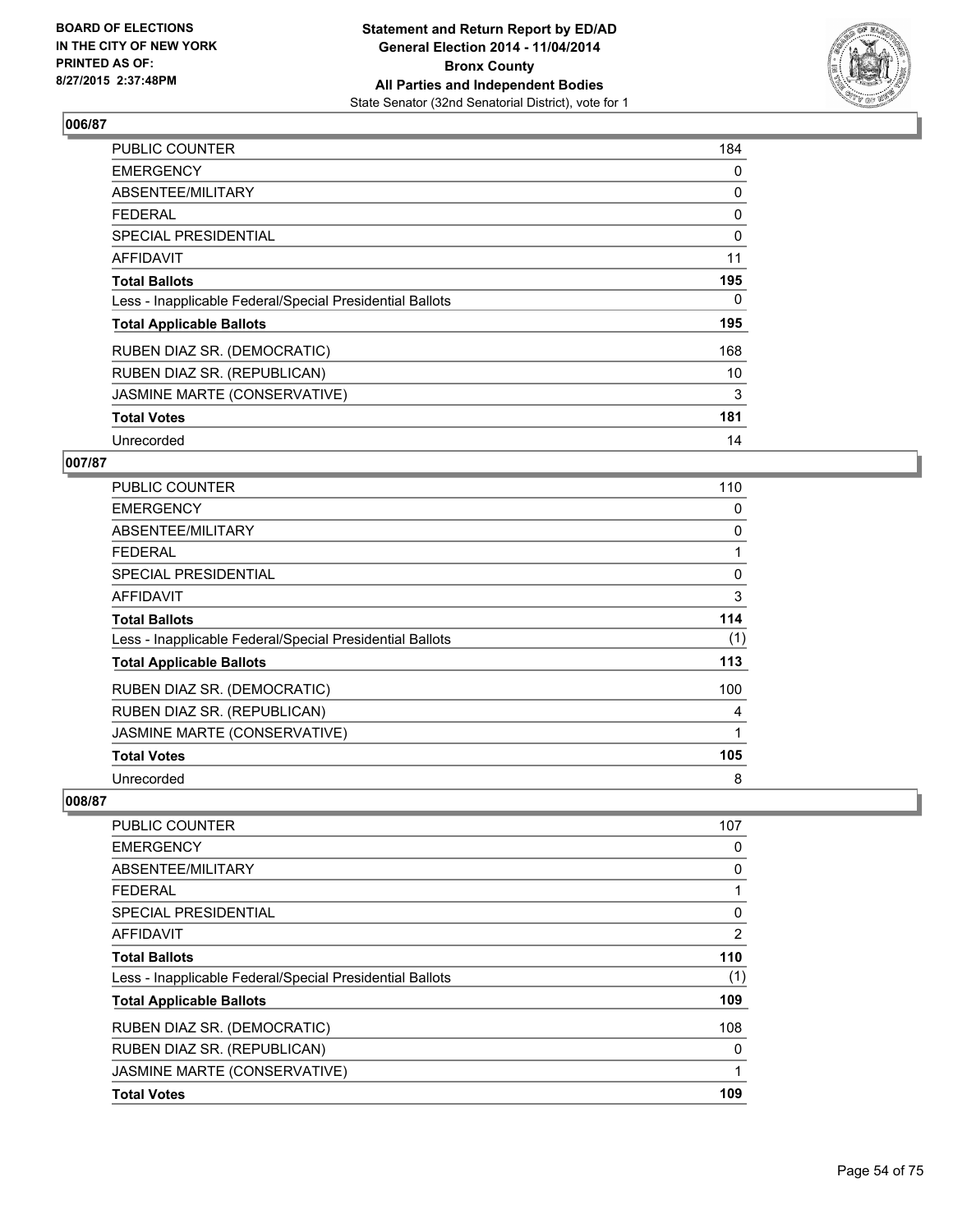

| PUBLIC COUNTER                                           | 143 |
|----------------------------------------------------------|-----|
| <b>EMERGENCY</b>                                         | 0   |
| ABSENTEE/MILITARY                                        | 5   |
| <b>FEDERAL</b>                                           |     |
| SPECIAL PRESIDENTIAL                                     | 0   |
| AFFIDAVIT                                                | 3   |
| <b>Total Ballots</b>                                     | 152 |
| Less - Inapplicable Federal/Special Presidential Ballots | (1) |
| <b>Total Applicable Ballots</b>                          | 151 |
| RUBEN DIAZ SR. (DEMOCRATIC)                              | 136 |
| RUBEN DIAZ SR. (REPUBLICAN)                              | 3   |
| JASMINE MARTE (CONSERVATIVE)                             | 4   |
| <b>Total Votes</b>                                       | 143 |
| Unrecorded                                               | 8   |

# **010/87**

| <b>PUBLIC COUNTER</b>                                    | 172 |
|----------------------------------------------------------|-----|
| <b>EMERGENCY</b>                                         | 0   |
| ABSENTEE/MILITARY                                        | 1   |
| <b>FEDERAL</b>                                           |     |
| <b>SPECIAL PRESIDENTIAL</b>                              | 0   |
| AFFIDAVIT                                                | 7   |
| <b>Total Ballots</b>                                     | 181 |
| Less - Inapplicable Federal/Special Presidential Ballots | (1) |
| <b>Total Applicable Ballots</b>                          | 180 |
| RUBEN DIAZ SR. (DEMOCRATIC)                              | 156 |
| RUBEN DIAZ SR. (REPUBLICAN)                              | 8   |
| JASMINE MARTE (CONSERVATIVE)                             | 5   |
| DAVID DINKINS (WRITE-IN)                                 | 1   |
| <b>Total Votes</b>                                       | 170 |
| Unrecorded                                               | 10  |

| PUBLIC COUNTER                                           | 122            |
|----------------------------------------------------------|----------------|
| <b>EMERGENCY</b>                                         | 0              |
| ABSENTEE/MILITARY                                        | 2              |
| <b>FEDERAL</b>                                           | $\overline{2}$ |
| SPECIAL PRESIDENTIAL                                     | 0              |
| AFFIDAVIT                                                | 6              |
| <b>Total Ballots</b>                                     | 132            |
| Less - Inapplicable Federal/Special Presidential Ballots | (2)            |
| <b>Total Applicable Ballots</b>                          | 130            |
| RUBEN DIAZ SR. (DEMOCRATIC)                              | 114            |
| RUBEN DIAZ SR. (REPUBLICAN)                              | 4              |
| JASMINE MARTE (CONSERVATIVE)                             | $\overline{2}$ |
| <b>Total Votes</b>                                       | 120            |
| Unrecorded                                               | 10             |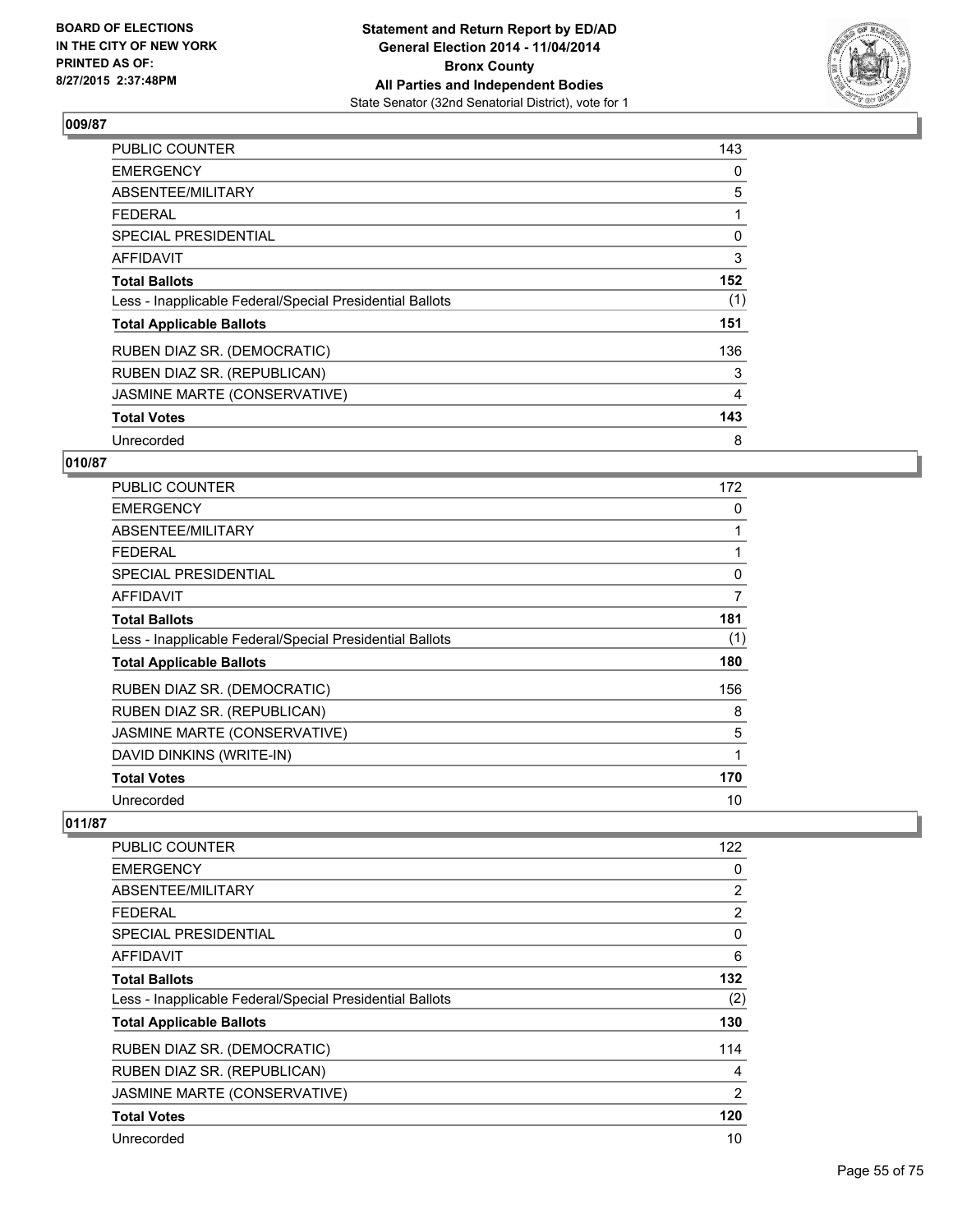

## **012/87 COMBINED into: 013/87**

**013/87** 

| PUBLIC COUNTER                                           | 43 |
|----------------------------------------------------------|----|
| <b>EMERGENCY</b>                                         | 0  |
| ABSENTEE/MILITARY                                        | 0  |
| <b>FEDERAL</b>                                           | 0  |
| <b>SPECIAL PRESIDENTIAL</b>                              | 0  |
| AFFIDAVIT                                                | 0  |
| <b>Total Ballots</b>                                     | 43 |
| Less - Inapplicable Federal/Special Presidential Ballots | 0  |
| <b>Total Applicable Ballots</b>                          | 43 |
| RUBEN DIAZ SR. (DEMOCRATIC)                              | 36 |
| RUBEN DIAZ SR. (REPUBLICAN)                              |    |
| JASMINE MARTE (CONSERVATIVE)                             | 2  |
| <b>Total Votes</b>                                       | 39 |
| Unrecorded                                               | 4  |

#### **014/87**

| <b>PUBLIC COUNTER</b>                                    | 28 |
|----------------------------------------------------------|----|
| <b>EMERGENCY</b>                                         | 0  |
| ABSENTEE/MILITARY                                        | 0  |
| <b>FEDERAL</b>                                           | 0  |
| SPECIAL PRESIDENTIAL                                     | 0  |
| AFFIDAVIT                                                | 0  |
| <b>Total Ballots</b>                                     | 28 |
| Less - Inapplicable Federal/Special Presidential Ballots | 0  |
| <b>Total Applicable Ballots</b>                          | 28 |
| RUBEN DIAZ SR. (DEMOCRATIC)                              | 24 |
| RUBEN DIAZ SR. (REPUBLICAN)                              | 0  |
| JASMINE MARTE (CONSERVATIVE)                             | 3  |
| <b>Total Votes</b>                                       | 27 |
| Unrecorded                                               | 1  |

| <b>PUBLIC COUNTER</b>                                    | 115 |
|----------------------------------------------------------|-----|
| <b>EMERGENCY</b>                                         | 0   |
| ABSENTEE/MILITARY                                        | 2   |
| FEDERAL                                                  | 0   |
| <b>SPECIAL PRESIDENTIAL</b>                              | 0   |
| AFFIDAVIT                                                | 1   |
| <b>Total Ballots</b>                                     | 118 |
| Less - Inapplicable Federal/Special Presidential Ballots | 0   |
| <b>Total Applicable Ballots</b>                          | 118 |
| RUBEN DIAZ SR. (DEMOCRATIC)                              | 101 |
| RUBEN DIAZ SR. (REPUBLICAN)                              | 3   |
| JASMINE MARTE (CONSERVATIVE)                             | 8   |
| <b>Total Votes</b>                                       | 112 |
| Unrecorded                                               | 6   |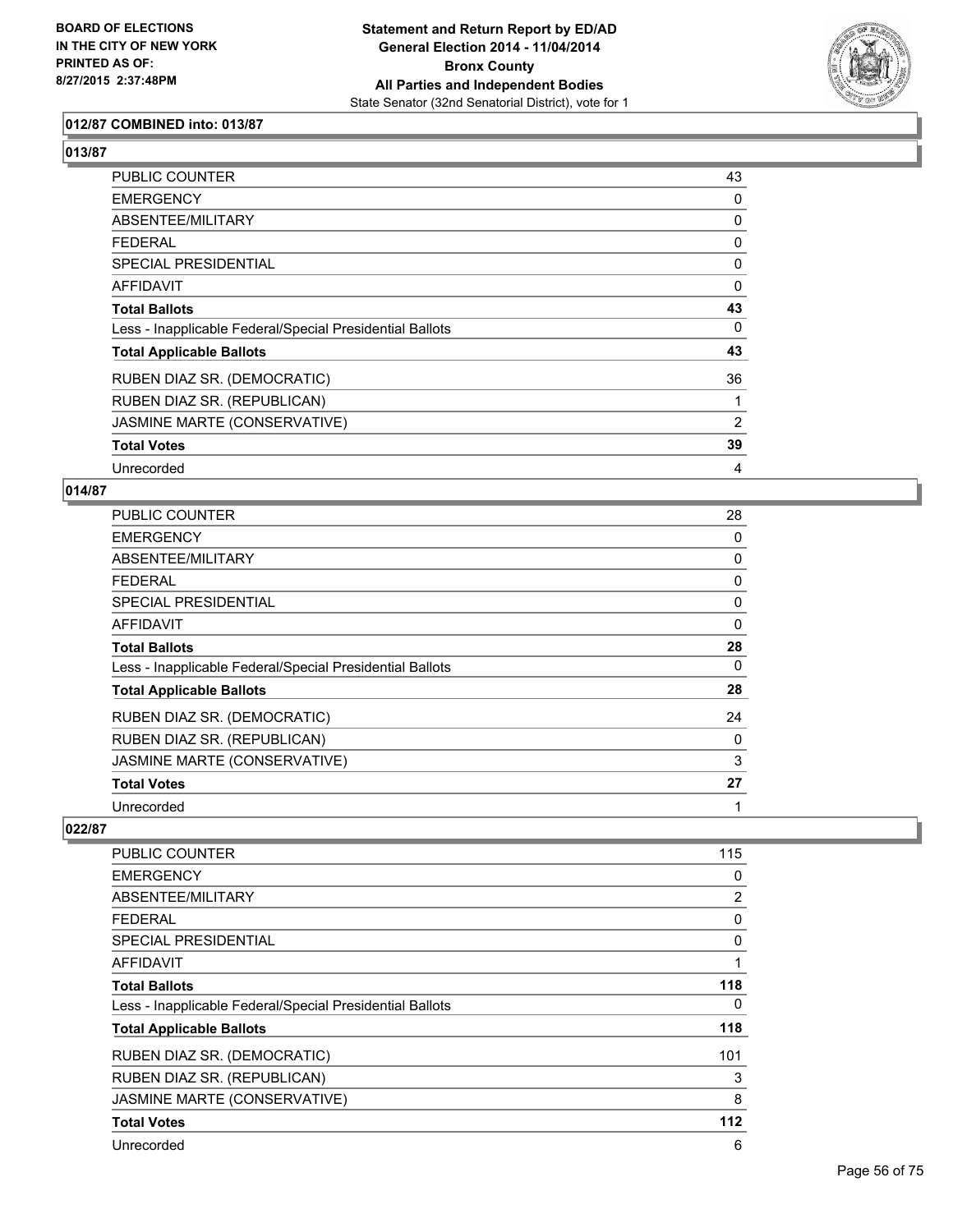

| <b>PUBLIC COUNTER</b>                                    | 158 |
|----------------------------------------------------------|-----|
| <b>EMERGENCY</b>                                         | 0   |
| ABSENTEE/MILITARY                                        | 1   |
| <b>FEDERAL</b>                                           | 1   |
| <b>SPECIAL PRESIDENTIAL</b>                              | 0   |
| <b>AFFIDAVIT</b>                                         | 8   |
| <b>Total Ballots</b>                                     | 168 |
| Less - Inapplicable Federal/Special Presidential Ballots | (1) |
| <b>Total Applicable Ballots</b>                          | 167 |
| RUBEN DIAZ SR. (DEMOCRATIC)                              | 137 |
| RUBEN DIAZ SR. (REPUBLICAN)                              | 6   |
| JASMINE MARTE (CONSERVATIVE)                             | 10  |
| <b>Total Votes</b>                                       | 153 |
| Unrecorded                                               | 14  |

### **027/87**

| PUBLIC COUNTER                                           | 96       |
|----------------------------------------------------------|----------|
| <b>EMERGENCY</b>                                         | 0        |
| ABSENTEE/MILITARY                                        | 0        |
| <b>FEDERAL</b>                                           | 0        |
| <b>SPECIAL PRESIDENTIAL</b>                              | $\Omega$ |
| <b>AFFIDAVIT</b>                                         | 5        |
| <b>Total Ballots</b>                                     | 101      |
| Less - Inapplicable Federal/Special Presidential Ballots | 0        |
| <b>Total Applicable Ballots</b>                          | 101      |
| RUBEN DIAZ SR. (DEMOCRATIC)                              | 87       |
| RUBEN DIAZ SR. (REPUBLICAN)                              | 4        |
| JASMINE MARTE (CONSERVATIVE)                             | 7        |
| <b>Total Votes</b>                                       | 98       |
| Unrecorded                                               | 3        |

| <b>PUBLIC COUNTER</b>                                    | 160 |
|----------------------------------------------------------|-----|
| <b>EMERGENCY</b>                                         | 0   |
| ABSENTEE/MILITARY                                        | 4   |
| <b>FEDERAL</b>                                           |     |
| <b>SPECIAL PRESIDENTIAL</b>                              | 0   |
| <b>AFFIDAVIT</b>                                         |     |
| <b>Total Ballots</b>                                     | 166 |
| Less - Inapplicable Federal/Special Presidential Ballots | (1) |
| <b>Total Applicable Ballots</b>                          | 165 |
| RUBEN DIAZ SR. (DEMOCRATIC)                              | 130 |
| RUBEN DIAZ SR. (REPUBLICAN)                              | 8   |
| JASMINE MARTE (CONSERVATIVE)                             | 12  |
| <b>Total Votes</b>                                       | 150 |
| Unrecorded                                               | 15  |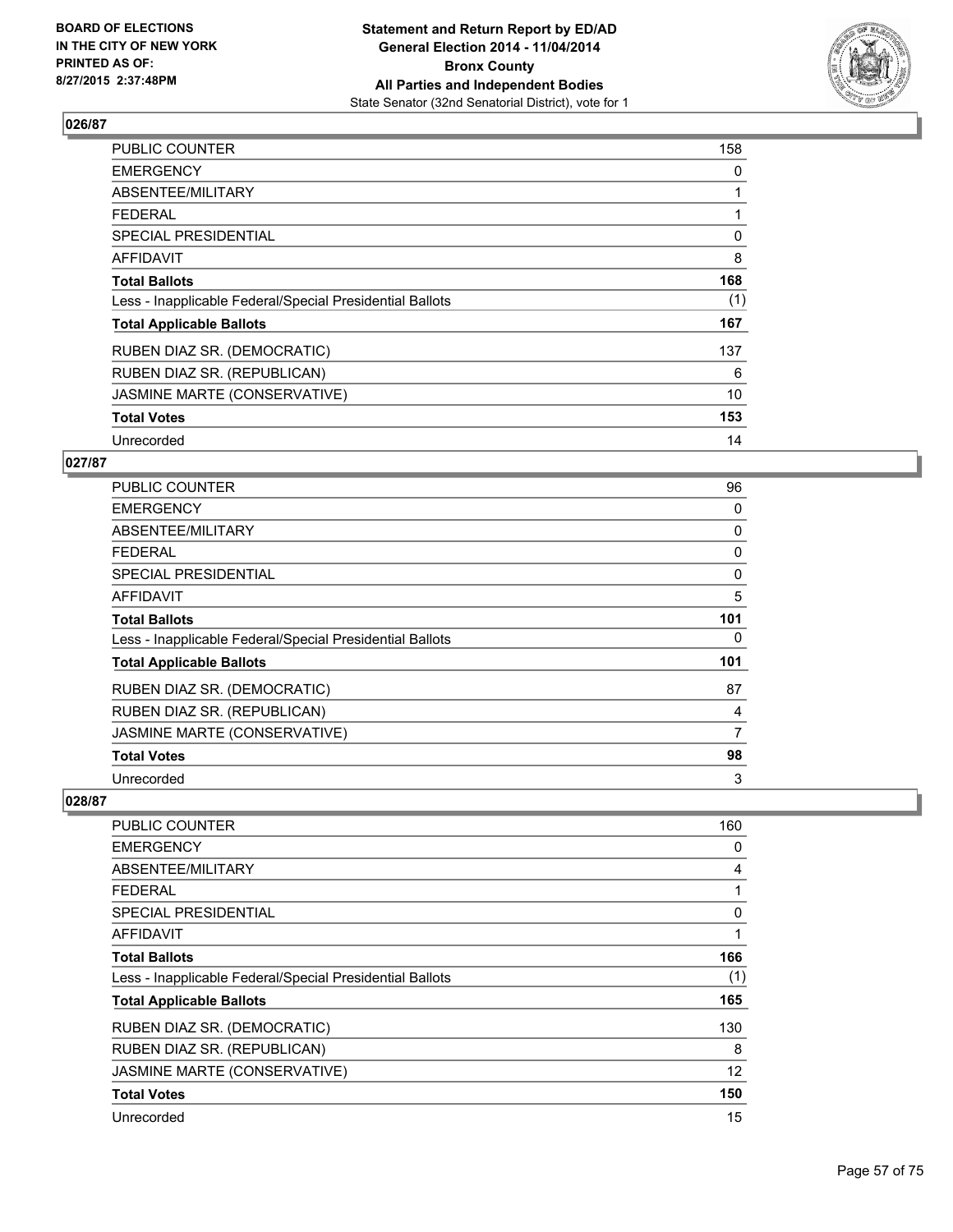

| PUBLIC COUNTER                                           | 118 |
|----------------------------------------------------------|-----|
| <b>EMERGENCY</b>                                         | 0   |
| ABSENTEE/MILITARY                                        | 2   |
| <b>FEDERAL</b>                                           | 0   |
| <b>SPECIAL PRESIDENTIAL</b>                              | 0   |
| AFFIDAVIT                                                | 1   |
| <b>Total Ballots</b>                                     | 121 |
| Less - Inapplicable Federal/Special Presidential Ballots | 0   |
| <b>Total Applicable Ballots</b>                          | 121 |
| RUBEN DIAZ SR. (DEMOCRATIC)                              | 86  |
| RUBEN DIAZ SR. (REPUBLICAN)                              | 4   |
| JASMINE MARTE (CONSERVATIVE)                             | 16  |
| <b>Total Votes</b>                                       | 106 |
| Unrecorded                                               | 15  |

# **030/87**

| PUBLIC COUNTER                                           | 55 |
|----------------------------------------------------------|----|
| <b>EMERGENCY</b>                                         | 0  |
| ABSENTEE/MILITARY                                        | 5  |
| FEDERAL                                                  | 0  |
| <b>SPECIAL PRESIDENTIAL</b>                              | 0  |
| <b>AFFIDAVIT</b>                                         | 2  |
| <b>Total Ballots</b>                                     | 62 |
| Less - Inapplicable Federal/Special Presidential Ballots | 0  |
| <b>Total Applicable Ballots</b>                          | 62 |
| RUBEN DIAZ SR. (DEMOCRATIC)                              | 46 |
| RUBEN DIAZ SR. (REPUBLICAN)                              | 3  |
| JASMINE MARTE (CONSERVATIVE)                             | 4  |
| <b>Total Votes</b>                                       | 53 |
| Unrecorded                                               | 9  |

| <b>PUBLIC COUNTER</b>                                    | 84 |
|----------------------------------------------------------|----|
| <b>EMERGENCY</b>                                         | 0  |
| ABSENTEE/MILITARY                                        | 4  |
| <b>FEDERAL</b>                                           | 0  |
| SPECIAL PRESIDENTIAL                                     | 0  |
| AFFIDAVIT                                                | 4  |
| <b>Total Ballots</b>                                     | 92 |
| Less - Inapplicable Federal/Special Presidential Ballots | 0  |
| <b>Total Applicable Ballots</b>                          | 92 |
| RUBEN DIAZ SR. (DEMOCRATIC)                              | 84 |
| RUBEN DIAZ SR. (REPUBLICAN)                              | 4  |
| JASMINE MARTE (CONSERVATIVE)                             | 1  |
| <b>Total Votes</b>                                       | 89 |
| Unrecorded                                               | 3  |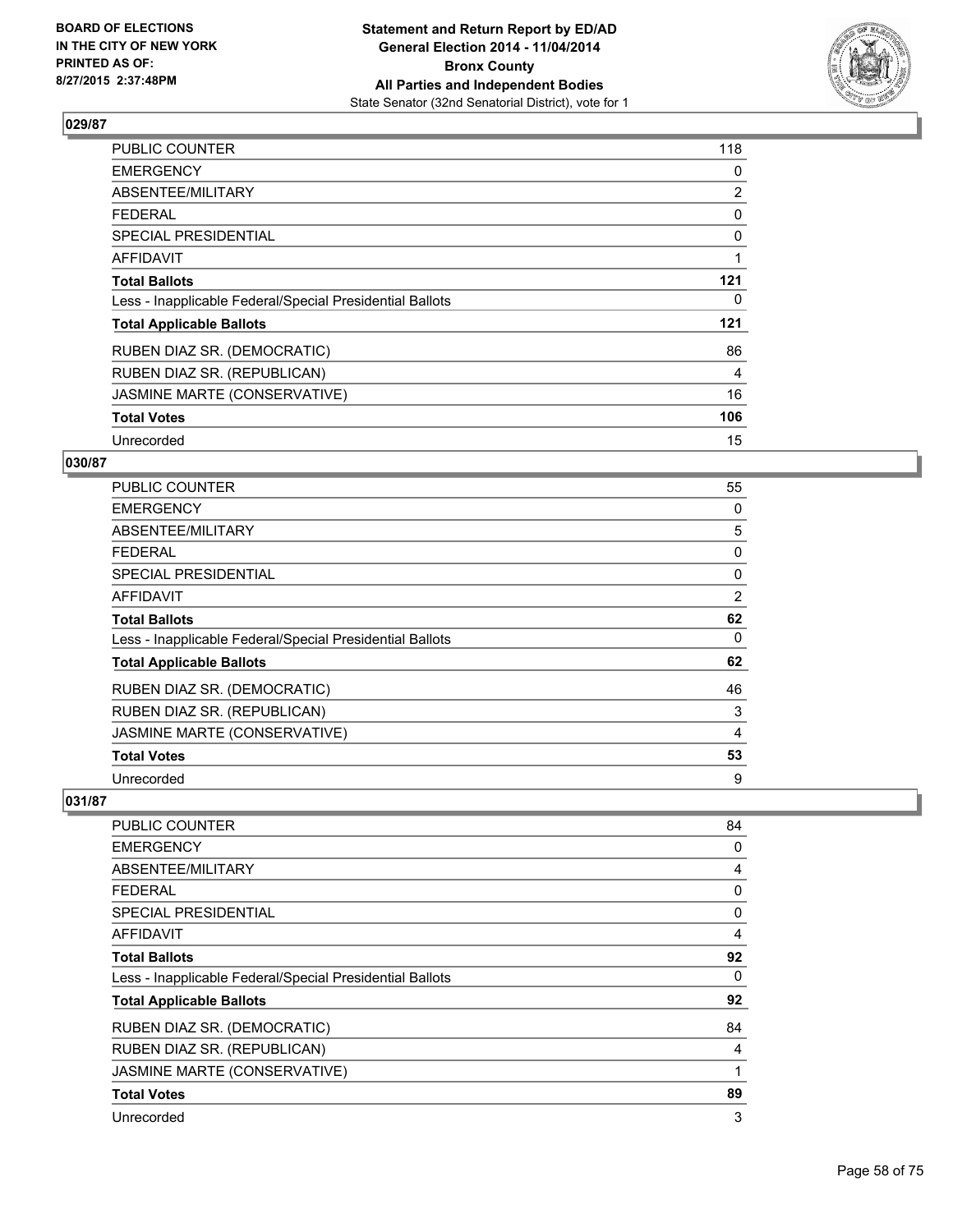

| <b>PUBLIC COUNTER</b>                                    | 165 |
|----------------------------------------------------------|-----|
| <b>EMERGENCY</b>                                         | 0   |
| ABSENTEE/MILITARY                                        | 2   |
| <b>FEDERAL</b>                                           | 0   |
| SPECIAL PRESIDENTIAL                                     | 0   |
| <b>AFFIDAVIT</b>                                         | 5   |
| <b>Total Ballots</b>                                     | 172 |
| Less - Inapplicable Federal/Special Presidential Ballots | 0   |
| <b>Total Applicable Ballots</b>                          | 172 |
| RUBEN DIAZ SR. (DEMOCRATIC)                              | 145 |
| RUBEN DIAZ SR. (REPUBLICAN)                              | 8   |
| JASMINE MARTE (CONSERVATIVE)                             | 11  |
| <b>Total Votes</b>                                       | 164 |
| Unrecorded                                               | 8   |

# **033/87**

| PUBLIC COUNTER                                           | 186 |
|----------------------------------------------------------|-----|
| <b>EMERGENCY</b>                                         | 0   |
| ABSENTEE/MILITARY                                        |     |
| <b>FEDERAL</b>                                           |     |
| <b>SPECIAL PRESIDENTIAL</b>                              | 0   |
| <b>AFFIDAVIT</b>                                         | 0   |
| <b>Total Ballots</b>                                     | 188 |
| Less - Inapplicable Federal/Special Presidential Ballots | (1) |
| <b>Total Applicable Ballots</b>                          | 187 |
| RUBEN DIAZ SR. (DEMOCRATIC)                              | 158 |
| RUBEN DIAZ SR. (REPUBLICAN)                              | 5   |
| JASMINE MARTE (CONSERVATIVE)                             | 10  |
| <b>Total Votes</b>                                       | 173 |
| Unrecorded                                               | 14  |

| <b>PUBLIC COUNTER</b>                                    | 165 |
|----------------------------------------------------------|-----|
| <b>EMERGENCY</b>                                         | 0   |
| ABSENTEE/MILITARY                                        |     |
| <b>FEDERAL</b>                                           | 0   |
| SPECIAL PRESIDENTIAL                                     | 0   |
| AFFIDAVIT                                                | 0   |
| <b>Total Ballots</b>                                     | 166 |
| Less - Inapplicable Federal/Special Presidential Ballots | 0   |
| <b>Total Applicable Ballots</b>                          | 166 |
| RUBEN DIAZ SR. (DEMOCRATIC)                              | 140 |
| RUBEN DIAZ SR. (REPUBLICAN)                              | 8   |
| JASMINE MARTE (CONSERVATIVE)                             | 10  |
| <b>Total Votes</b>                                       | 158 |
| Unrecorded                                               | 8   |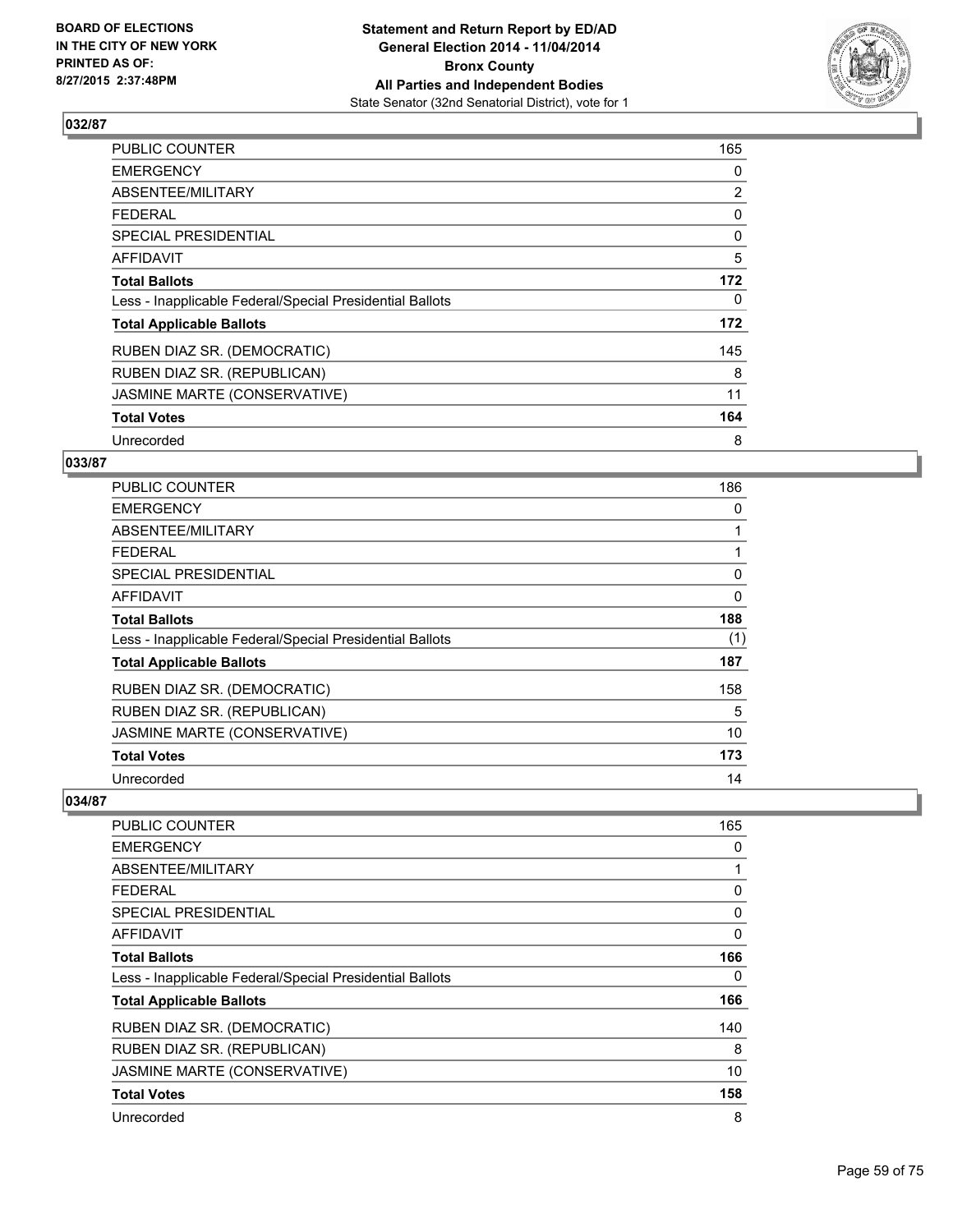

| PUBLIC COUNTER                                           | 130 |
|----------------------------------------------------------|-----|
| <b>EMERGENCY</b>                                         | 0   |
| ABSENTEE/MILITARY                                        | 1   |
| <b>FEDERAL</b>                                           | 0   |
| <b>SPECIAL PRESIDENTIAL</b>                              | 0   |
| <b>AFFIDAVIT</b>                                         | 3   |
| <b>Total Ballots</b>                                     | 134 |
| Less - Inapplicable Federal/Special Presidential Ballots | 0   |
| <b>Total Applicable Ballots</b>                          | 134 |
| RUBEN DIAZ SR. (DEMOCRATIC)                              | 114 |
| RUBEN DIAZ SR. (REPUBLICAN)                              | 5   |
| JASMINE MARTE (CONSERVATIVE)                             | 5   |
| UNATTRIBUTABLE WRITE-IN (WRITE-IN)                       | 1   |
| <b>Total Votes</b>                                       | 125 |
| Unrecorded                                               | 9   |

| <b>PUBLIC COUNTER</b>                                    | 150 |
|----------------------------------------------------------|-----|
| <b>EMERGENCY</b>                                         | 0   |
| ABSENTEE/MILITARY                                        | 0   |
| <b>FEDERAL</b>                                           | 1   |
| SPECIAL PRESIDENTIAL                                     | 0   |
| <b>AFFIDAVIT</b>                                         | 1   |
| <b>Total Ballots</b>                                     | 152 |
| Less - Inapplicable Federal/Special Presidential Ballots | (1) |
| <b>Total Applicable Ballots</b>                          | 151 |
| RUBEN DIAZ SR. (DEMOCRATIC)                              | 126 |
| RUBEN DIAZ SR. (REPUBLICAN)                              | 15  |
| JASMINE MARTE (CONSERVATIVE)                             | 3   |
| FRANK MUNOZ (WRITE-IN)                                   | 1   |
| <b>Total Votes</b>                                       | 145 |
| Unrecorded                                               | 6   |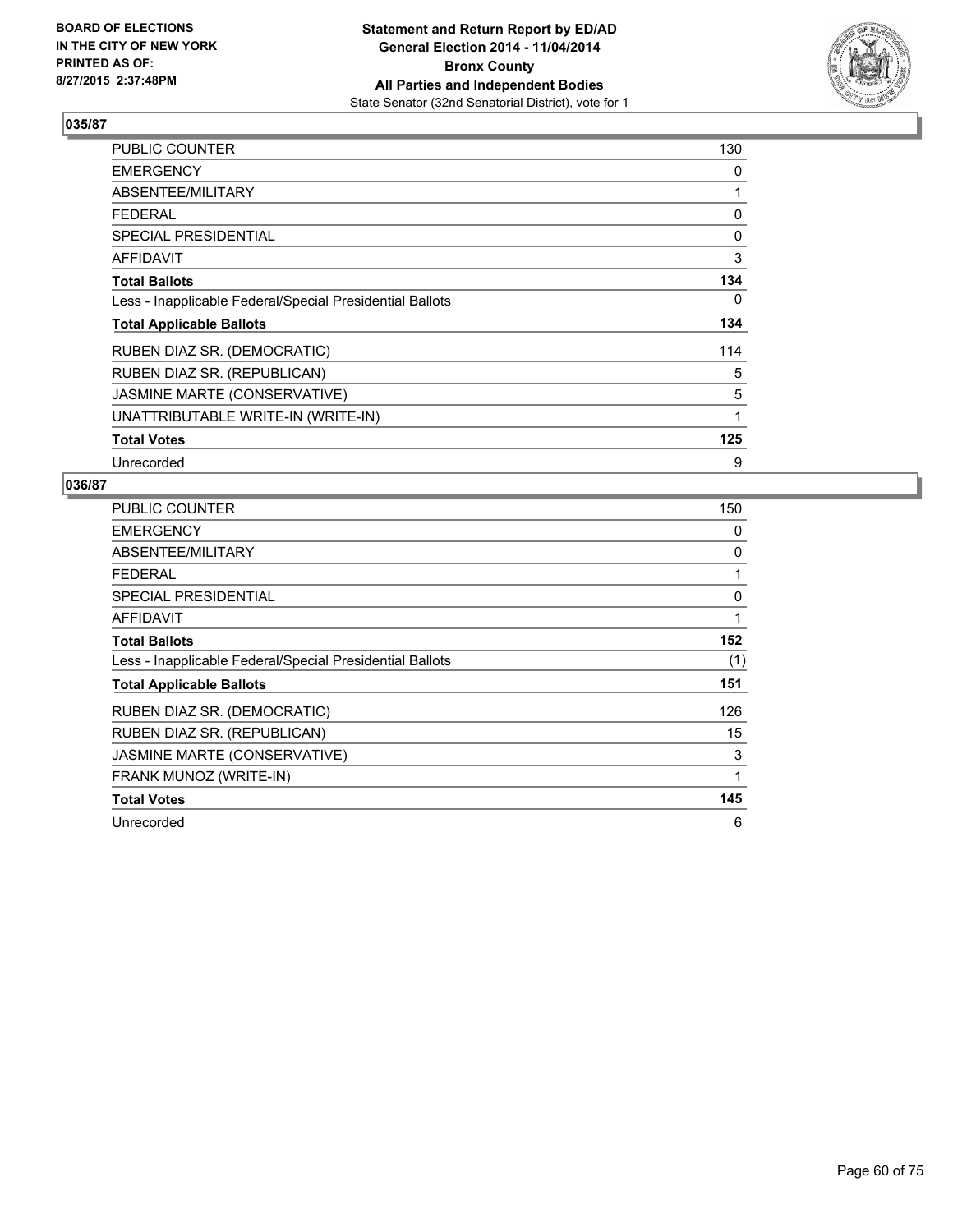

| PUBLIC COUNTER                                           | 163 |
|----------------------------------------------------------|-----|
| <b>EMERGENCY</b>                                         | 0   |
| ABSENTEE/MILITARY                                        | 3   |
| <b>FEDERAL</b>                                           | 1   |
| SPECIAL PRESIDENTIAL                                     | 0   |
| AFFIDAVIT                                                | 3   |
| <b>Total Ballots</b>                                     | 170 |
| Less - Inapplicable Federal/Special Presidential Ballots | (1) |
| <b>Total Applicable Ballots</b>                          | 169 |
| RUBEN DIAZ SR. (DEMOCRATIC)                              | 142 |
| RUBEN DIAZ SR. (REPUBLICAN)                              | 13  |
| JASMINE MARTE (CONSERVATIVE)                             | 8   |
| <b>Total Votes</b>                                       | 163 |
| Unrecorded                                               | 6   |

# **038/87**

| PUBLIC COUNTER                                           | 178            |
|----------------------------------------------------------|----------------|
| <b>EMERGENCY</b>                                         | 0              |
| ABSENTEE/MILITARY                                        | $\overline{2}$ |
| <b>FEDERAL</b>                                           | 0              |
| <b>SPECIAL PRESIDENTIAL</b>                              | 0              |
| <b>AFFIDAVIT</b>                                         | $\overline{2}$ |
| <b>Total Ballots</b>                                     | 182            |
| Less - Inapplicable Federal/Special Presidential Ballots | 0              |
| <b>Total Applicable Ballots</b>                          | 182            |
| RUBEN DIAZ SR. (DEMOCRATIC)                              | 151            |
| RUBEN DIAZ SR. (REPUBLICAN)                              | 9              |
| JASMINE MARTE (CONSERVATIVE)                             | 7              |
| <b>Total Votes</b>                                       | 167            |
| Unrecorded                                               | 15             |

| <b>PUBLIC COUNTER</b>                                    | 191 |
|----------------------------------------------------------|-----|
| <b>EMERGENCY</b>                                         | 0   |
| ABSENTEE/MILITARY                                        | 3   |
| <b>FEDERAL</b>                                           | 0   |
| SPECIAL PRESIDENTIAL                                     | 0   |
| AFFIDAVIT                                                | 5   |
| <b>Total Ballots</b>                                     | 199 |
| Less - Inapplicable Federal/Special Presidential Ballots | 0   |
| <b>Total Applicable Ballots</b>                          | 199 |
| RUBEN DIAZ SR. (DEMOCRATIC)                              | 166 |
| RUBEN DIAZ SR. (REPUBLICAN)                              | 7   |
| JASMINE MARTE (CONSERVATIVE)                             | 13  |
| <b>Total Votes</b>                                       | 186 |
| Unrecorded                                               | 13  |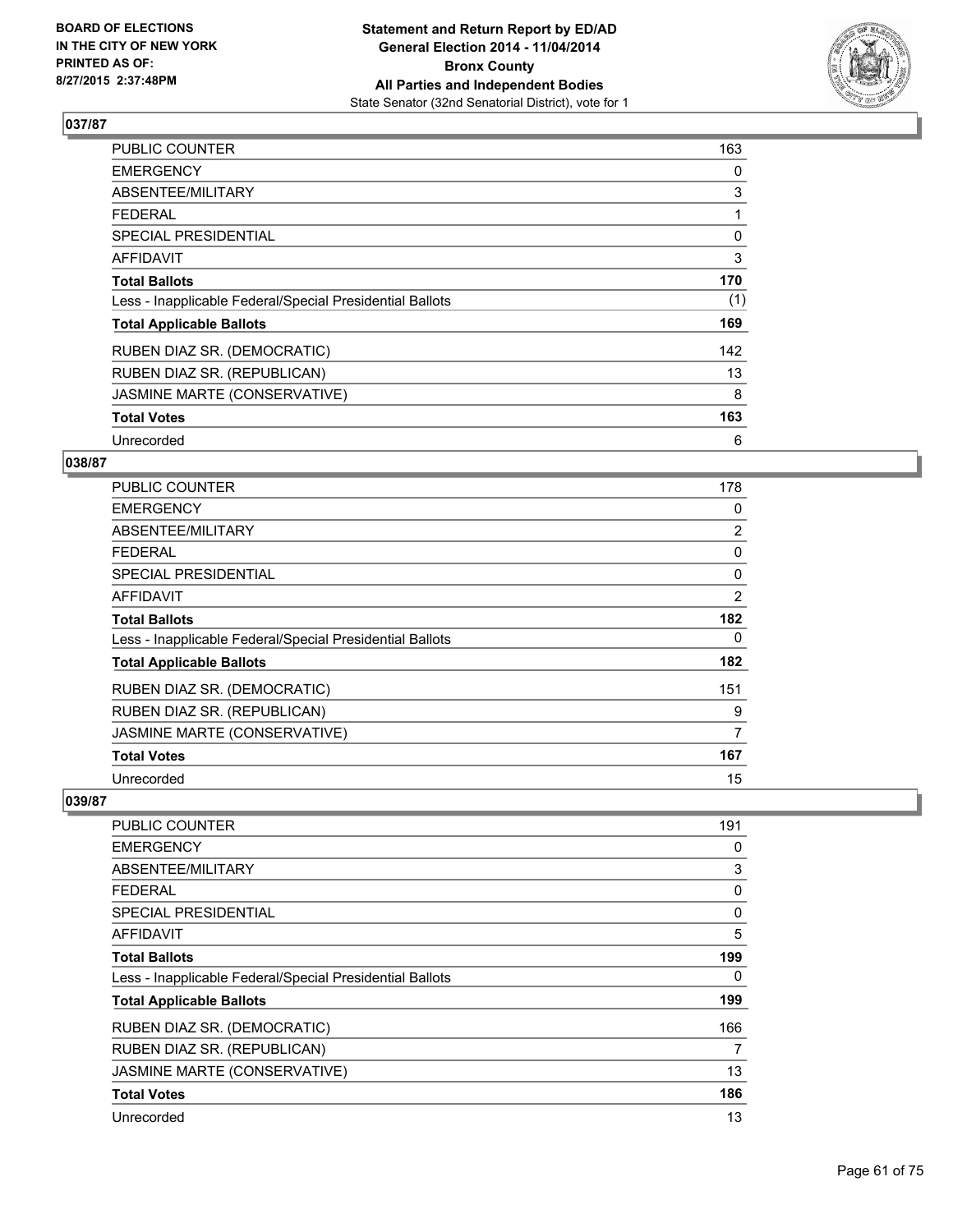

| <b>PUBLIC COUNTER</b>                                    | 227 |
|----------------------------------------------------------|-----|
| <b>EMERGENCY</b>                                         | 0   |
| ABSENTEE/MILITARY                                        | 1   |
| <b>FEDERAL</b>                                           |     |
| SPECIAL PRESIDENTIAL                                     | 0   |
| AFFIDAVIT                                                | 3   |
| <b>Total Ballots</b>                                     | 232 |
| Less - Inapplicable Federal/Special Presidential Ballots | (1) |
| <b>Total Applicable Ballots</b>                          | 231 |
| RUBEN DIAZ SR. (DEMOCRATIC)                              | 189 |
| RUBEN DIAZ SR. (REPUBLICAN)                              | 21  |
| JASMINE MARTE (CONSERVATIVE)                             | 8   |
| <b>Total Votes</b>                                       | 218 |
| Unrecorded                                               | 13  |

### **041/87**

| <b>PUBLIC COUNTER</b>                                    | 91 |
|----------------------------------------------------------|----|
| <b>EMERGENCY</b>                                         | 0  |
| ABSENTEE/MILITARY                                        |    |
| <b>FEDERAL</b>                                           | 0  |
| <b>SPECIAL PRESIDENTIAL</b>                              | 0  |
| <b>AFFIDAVIT</b>                                         |    |
| <b>Total Ballots</b>                                     | 93 |
| Less - Inapplicable Federal/Special Presidential Ballots | 0  |
| <b>Total Applicable Ballots</b>                          | 93 |
| RUBEN DIAZ SR. (DEMOCRATIC)                              | 78 |
| RUBEN DIAZ SR. (REPUBLICAN)                              | 4  |
| JASMINE MARTE (CONSERVATIVE)                             | 5  |
| <b>Total Votes</b>                                       | 87 |
| Unrecorded                                               | 6  |

| <b>PUBLIC COUNTER</b>                                    | 179            |
|----------------------------------------------------------|----------------|
| <b>EMERGENCY</b>                                         | 0              |
| ABSENTEE/MILITARY                                        | $\overline{2}$ |
| <b>FEDERAL</b>                                           | 0              |
| SPECIAL PRESIDENTIAL                                     | 0              |
| AFFIDAVIT                                                | 4              |
| <b>Total Ballots</b>                                     | 185            |
| Less - Inapplicable Federal/Special Presidential Ballots | 0              |
| <b>Total Applicable Ballots</b>                          | 185            |
| RUBEN DIAZ SR. (DEMOCRATIC)                              | 156            |
| RUBEN DIAZ SR. (REPUBLICAN)                              | 7              |
| JASMINE MARTE (CONSERVATIVE)                             | 9              |
| <b>Total Votes</b>                                       | 172            |
| Unrecorded                                               | 13             |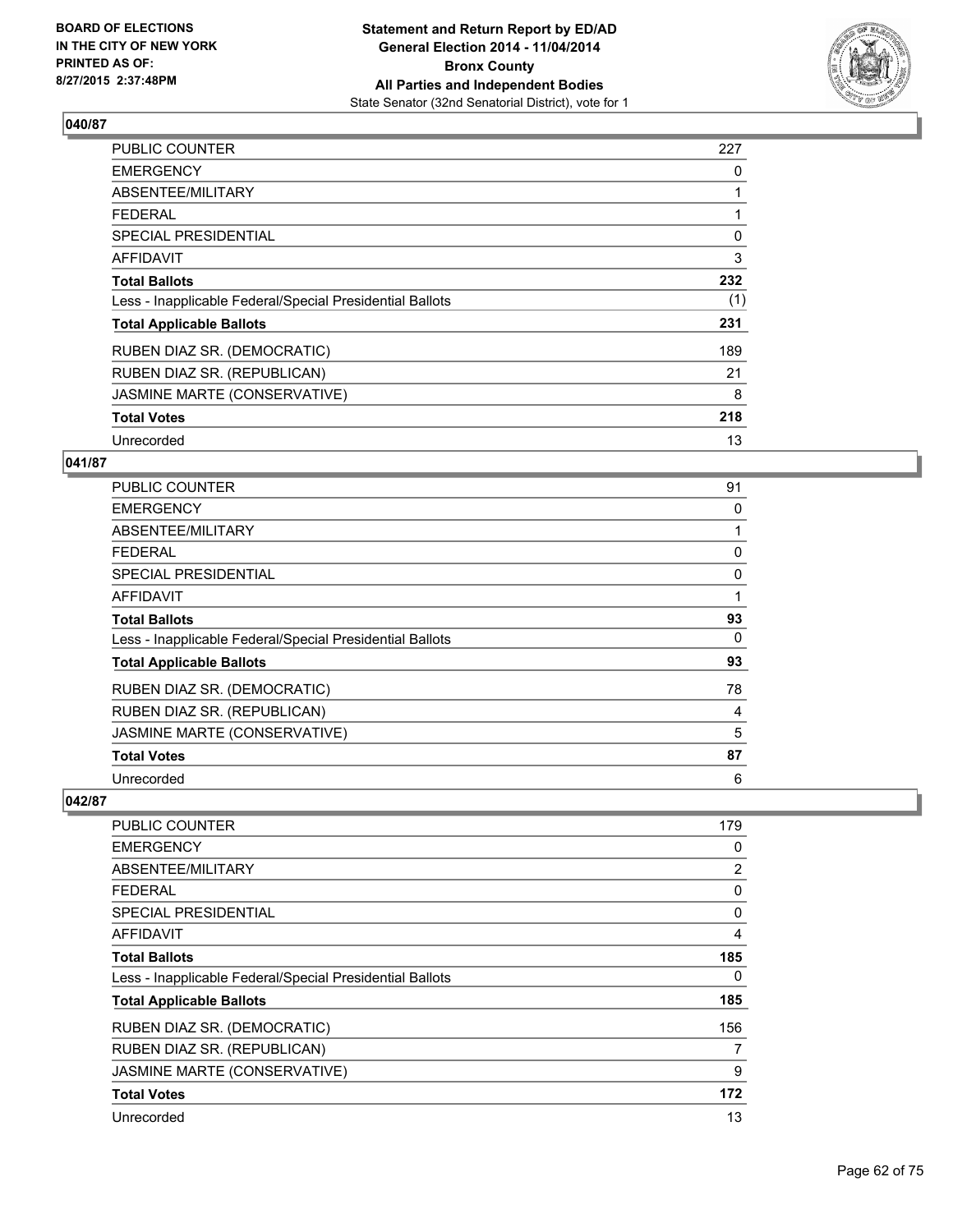

| <b>PUBLIC COUNTER</b>                                    | 15                |
|----------------------------------------------------------|-------------------|
| <b>EMERGENCY</b>                                         | 0                 |
| ABSENTEE/MILITARY                                        | 0                 |
| <b>FEDERAL</b>                                           | 0                 |
| <b>SPECIAL PRESIDENTIAL</b>                              | 0                 |
| AFFIDAVIT                                                | 1                 |
| <b>Total Ballots</b>                                     | 16                |
| Less - Inapplicable Federal/Special Presidential Ballots | 0                 |
| <b>Total Applicable Ballots</b>                          | 16                |
| RUBEN DIAZ SR. (DEMOCRATIC)                              | $12 \overline{ }$ |
| RUBEN DIAZ SR. (REPUBLICAN)                              | 2                 |
| JASMINE MARTE (CONSERVATIVE)                             | 1                 |
| <b>Total Votes</b>                                       | 15                |
| Unrecorded                                               | 1                 |

### **046/87**

| <b>PUBLIC COUNTER</b>                                    | 125 |
|----------------------------------------------------------|-----|
| <b>EMERGENCY</b>                                         | 0   |
| ABSENTEE/MILITARY                                        | 0   |
| <b>FEDERAL</b>                                           | 0   |
| <b>SPECIAL PRESIDENTIAL</b>                              | 0   |
| AFFIDAVIT                                                | 5   |
| <b>Total Ballots</b>                                     | 130 |
| Less - Inapplicable Federal/Special Presidential Ballots | 0   |
| <b>Total Applicable Ballots</b>                          | 130 |
| RUBEN DIAZ SR. (DEMOCRATIC)                              | 92  |
| RUBEN DIAZ SR. (REPUBLICAN)                              | 14  |
| JASMINE MARTE (CONSERVATIVE)                             | 5   |
| MICHAEL REVIS (WRITE-IN)                                 | 1   |
| <b>Total Votes</b>                                       | 112 |
| Unrecorded                                               | 18  |

| PUBLIC COUNTER                                           | 305               |
|----------------------------------------------------------|-------------------|
| <b>EMERGENCY</b>                                         | 0                 |
| ABSENTEE/MILITARY                                        | 3                 |
| <b>FEDERAL</b>                                           | 0                 |
| SPECIAL PRESIDENTIAL                                     | 0                 |
| AFFIDAVIT                                                | 3                 |
| <b>Total Ballots</b>                                     | 311               |
| Less - Inapplicable Federal/Special Presidential Ballots | 0                 |
| <b>Total Applicable Ballots</b>                          | 311               |
| RUBEN DIAZ SR. (DEMOCRATIC)                              | 268               |
| RUBEN DIAZ SR. (REPUBLICAN)                              | $12 \overline{ }$ |
| JASMINE MARTE (CONSERVATIVE)                             | 18                |
| <b>Total Votes</b>                                       | 298               |
| Unrecorded                                               | 13                |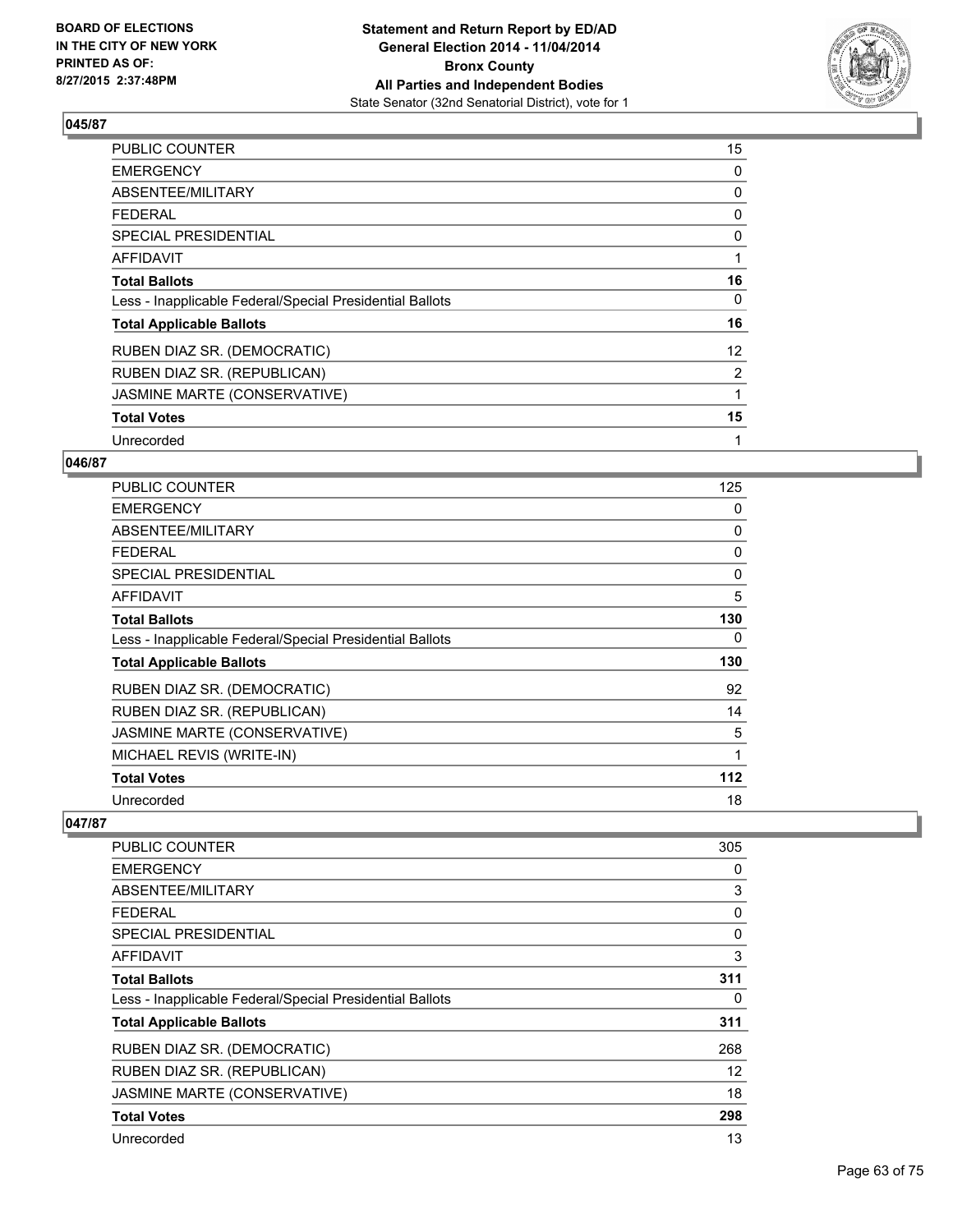

| <b>PUBLIC COUNTER</b>                                    | 295 |
|----------------------------------------------------------|-----|
| <b>EMERGENCY</b>                                         | 0   |
| ABSENTEE/MILITARY                                        | 9   |
| <b>FEDERAL</b>                                           | 1   |
| SPECIAL PRESIDENTIAL                                     | 0   |
| <b>AFFIDAVIT</b>                                         | 9   |
| <b>Total Ballots</b>                                     | 314 |
| Less - Inapplicable Federal/Special Presidential Ballots | (1) |
| <b>Total Applicable Ballots</b>                          | 313 |
| RUBEN DIAZ SR. (DEMOCRATIC)                              | 262 |
| RUBEN DIAZ SR. (REPUBLICAN)                              | 6   |
| JASMINE MARTE (CONSERVATIVE)                             | 8   |
| <b>Total Votes</b>                                       | 276 |
| Unrecorded                                               | 37  |

| <b>PUBLIC COUNTER</b>                                    | 240 |
|----------------------------------------------------------|-----|
| <b>EMERGENCY</b>                                         | 0   |
| ABSENTEE/MILITARY                                        | 3   |
| <b>FEDERAL</b>                                           | 3   |
| <b>SPECIAL PRESIDENTIAL</b>                              | 0   |
| AFFIDAVIT                                                | 2   |
| <b>Total Ballots</b>                                     | 248 |
| Less - Inapplicable Federal/Special Presidential Ballots | (3) |
| <b>Total Applicable Ballots</b>                          | 245 |
| RUBEN DIAZ SR. (DEMOCRATIC)                              | 199 |
| RUBEN DIAZ SR. (REPUBLICAN)                              | 10  |
| JASMINE MARTE (CONSERVATIVE)                             | 14  |
| SARAH MAYWALT (WRITE-IN)                                 | 1   |
| <b>Total Votes</b>                                       | 224 |
| Unrecorded                                               | 21  |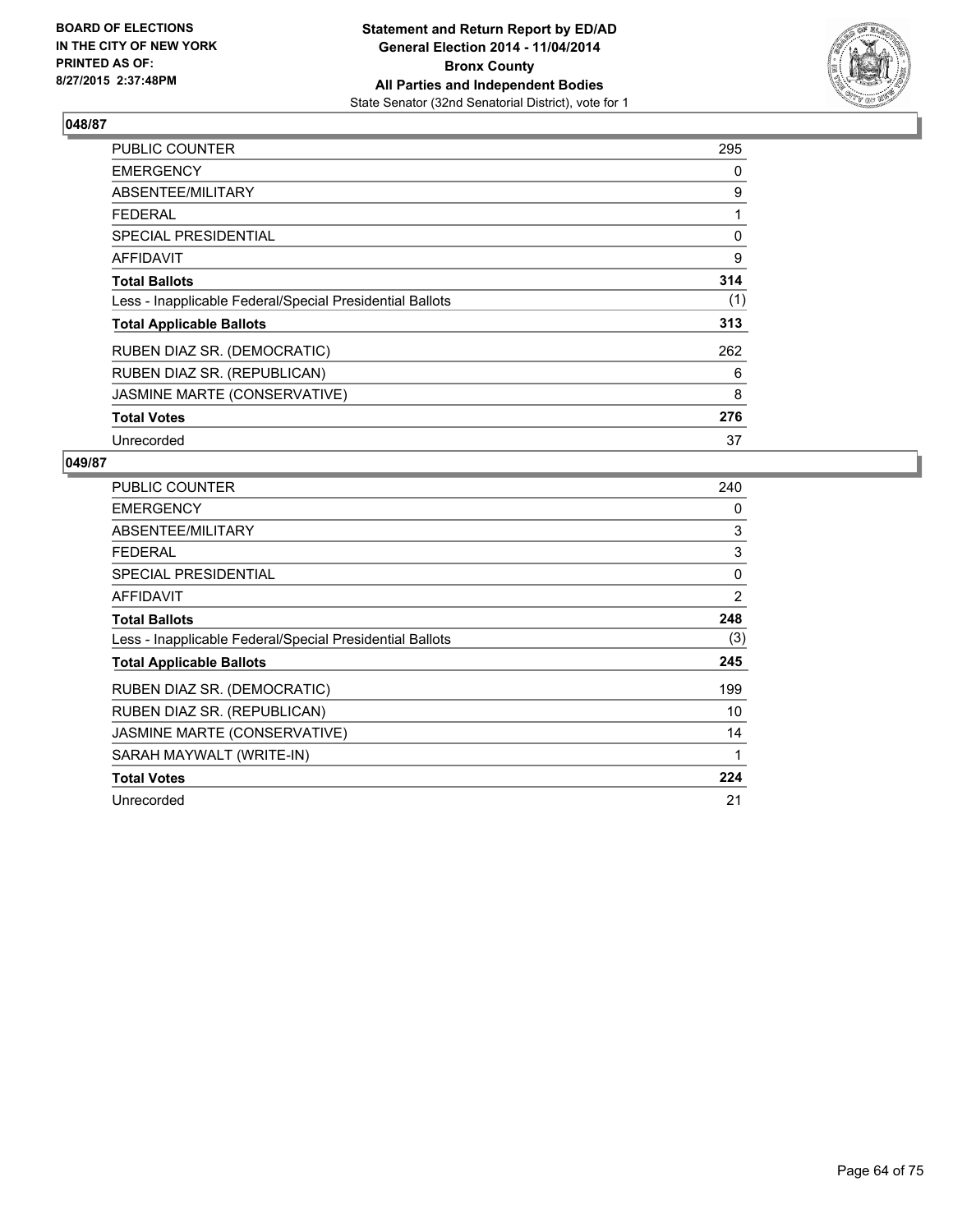

| PUBLIC COUNTER                                           | 266 |
|----------------------------------------------------------|-----|
| <b>EMERGENCY</b>                                         | 0   |
| ABSENTEE/MILITARY                                        | 3   |
| <b>FEDERAL</b>                                           | 0   |
| <b>SPECIAL PRESIDENTIAL</b>                              | 0   |
| AFFIDAVIT                                                | 3   |
| <b>Total Ballots</b>                                     | 272 |
| Less - Inapplicable Federal/Special Presidential Ballots | 0   |
| <b>Total Applicable Ballots</b>                          | 272 |
| RUBEN DIAZ SR. (DEMOCRATIC)                              | 229 |
| RUBEN DIAZ SR. (REPUBLICAN)                              | 7   |
| JASMINE MARTE (CONSERVATIVE)                             | 17  |
| PATRICIA RIOS (WRITE-IN)                                 | 1   |
| UNATTRIBUTABLE WRITE-IN (WRITE-IN)                       | 1   |
| <b>Total Votes</b>                                       | 255 |
| Unrecorded                                               | 17  |

| <b>PUBLIC COUNTER</b>                                    | 308 |
|----------------------------------------------------------|-----|
| <b>EMERGENCY</b>                                         | 0   |
| ABSENTEE/MILITARY                                        | 0   |
| <b>FEDERAL</b>                                           | 0   |
| <b>SPECIAL PRESIDENTIAL</b>                              | 0   |
| <b>AFFIDAVIT</b>                                         | 4   |
| <b>Total Ballots</b>                                     | 312 |
| Less - Inapplicable Federal/Special Presidential Ballots | 0   |
| <b>Total Applicable Ballots</b>                          | 312 |
| RUBEN DIAZ SR. (DEMOCRATIC)                              | 266 |
| RUBEN DIAZ SR. (REPUBLICAN)                              | 17  |
| JASMINE MARTE (CONSERVATIVE)                             | 11  |
| <b>Total Votes</b>                                       | 294 |
| Unrecorded                                               | 18  |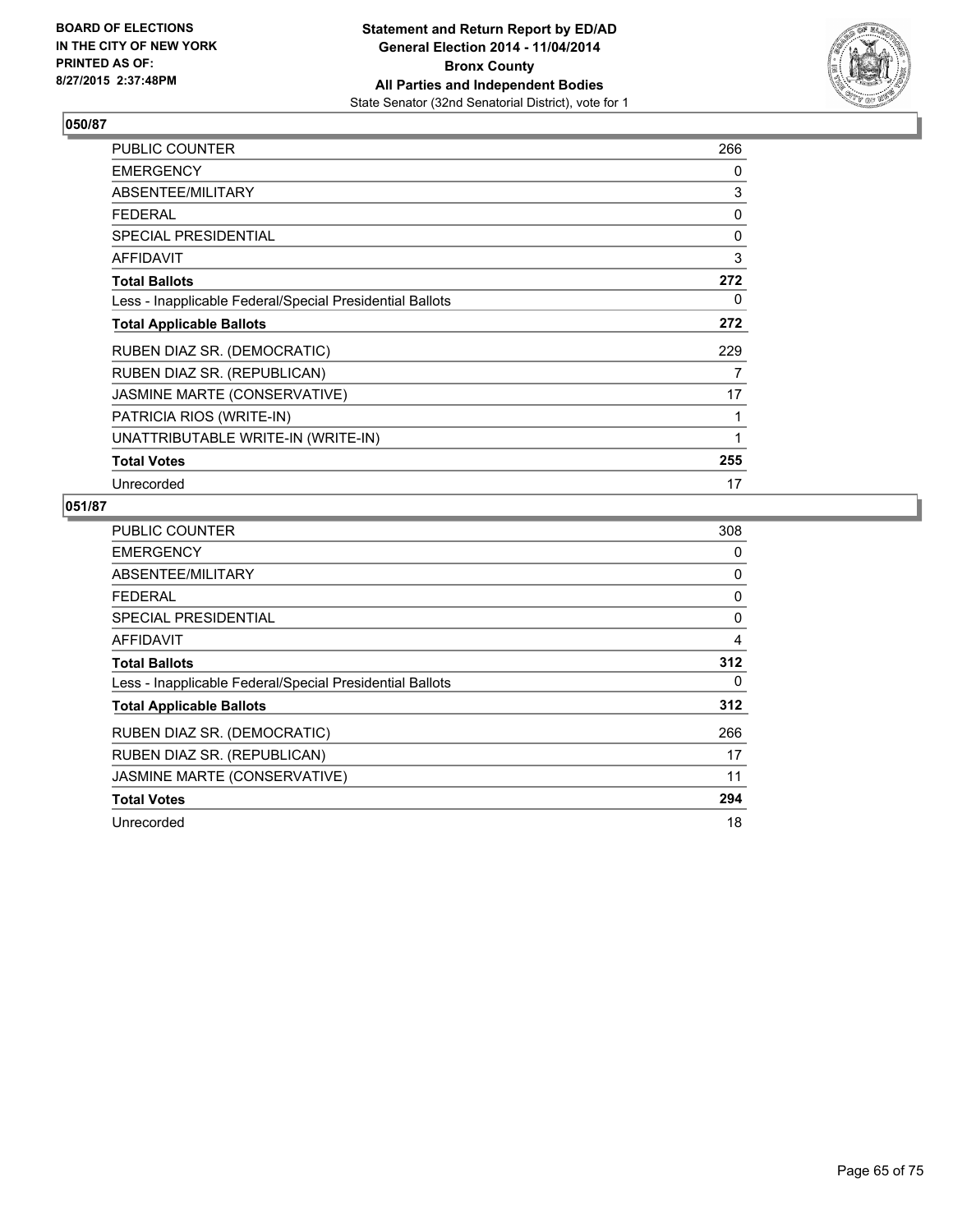

| <b>PUBLIC COUNTER</b>                                    | 266 |
|----------------------------------------------------------|-----|
| <b>EMERGENCY</b>                                         | 0   |
| ABSENTEE/MILITARY                                        | 4   |
| <b>FEDERAL</b>                                           |     |
| SPECIAL PRESIDENTIAL                                     | 0   |
| AFFIDAVIT                                                | 4   |
| <b>Total Ballots</b>                                     | 275 |
| Less - Inapplicable Federal/Special Presidential Ballots | (1) |
| <b>Total Applicable Ballots</b>                          | 274 |
| RUBEN DIAZ SR. (DEMOCRATIC)                              | 235 |
| RUBEN DIAZ SR. (REPUBLICAN)                              | 6   |
| JASMINE MARTE (CONSERVATIVE)                             | 19  |
| <b>Total Votes</b>                                       | 260 |
| Unrecorded                                               | 14  |

| <b>PUBLIC COUNTER</b>                                    | 282      |
|----------------------------------------------------------|----------|
| <b>EMERGENCY</b>                                         | 0        |
| ABSENTEE/MILITARY                                        | 6        |
| <b>FEDERAL</b>                                           | $\Omega$ |
| <b>SPECIAL PRESIDENTIAL</b>                              | $\Omega$ |
| AFFIDAVIT                                                | 4        |
| <b>Total Ballots</b>                                     | 292      |
| Less - Inapplicable Federal/Special Presidential Ballots | 0        |
| <b>Total Applicable Ballots</b>                          | 292      |
| RUBEN DIAZ SR. (DEMOCRATIC)                              | 247      |
| RUBEN DIAZ SR. (REPUBLICAN)                              | 9        |
| JASMINE MARTE (CONSERVATIVE)                             | 17       |
| <b>JOSE VILLAMAR (WRITE-IN)</b>                          |          |
| UNATTRIBUTABLE WRITE-IN (WRITE-IN)                       | 1        |
| ZEPHYR TEACHOUT (WRITE-IN)                               | 1        |
| <b>Total Votes</b>                                       | 276      |
| Unrecorded                                               | 16       |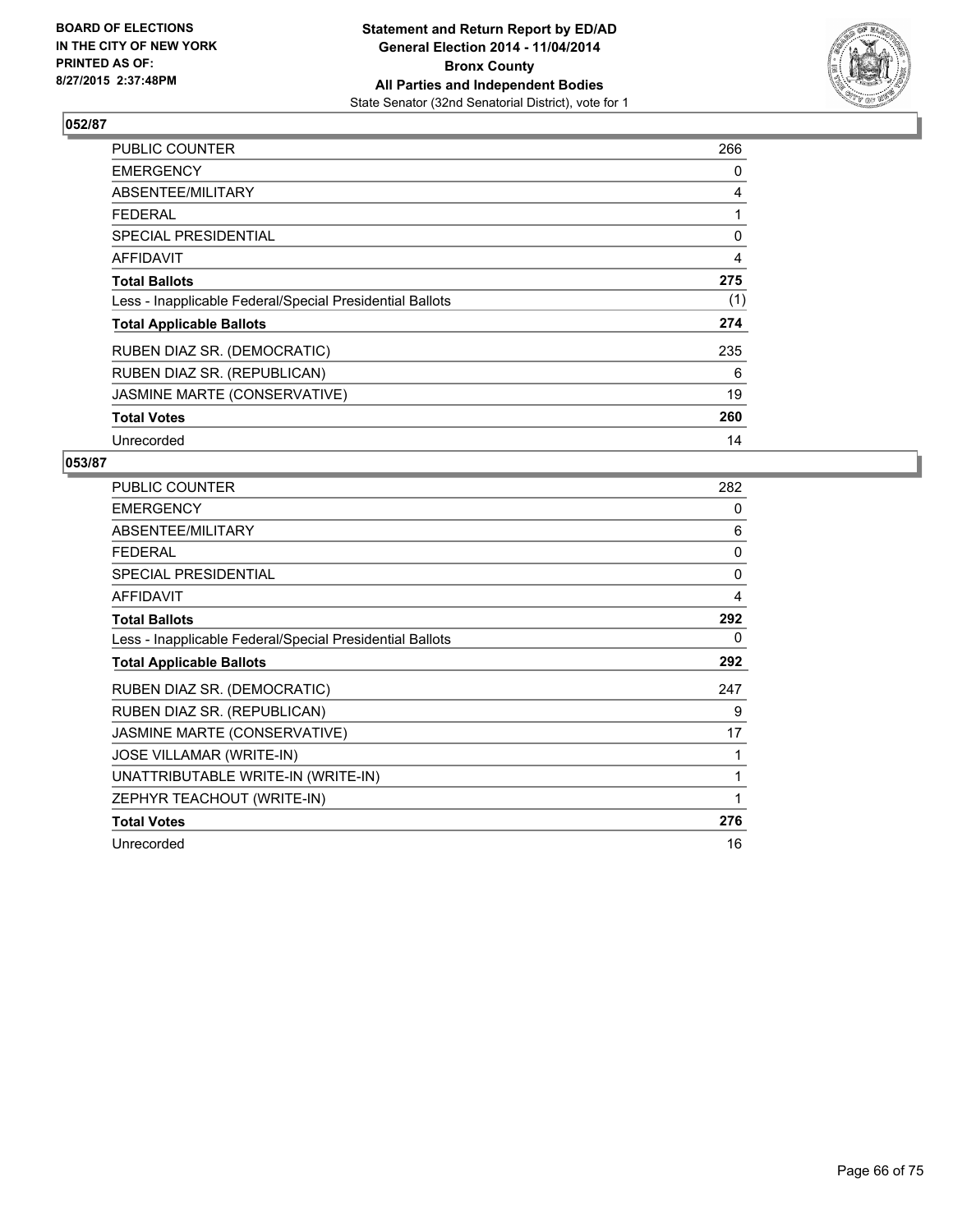

| <b>PUBLIC COUNTER</b>                                    | 233 |
|----------------------------------------------------------|-----|
| <b>EMERGENCY</b>                                         | 0   |
| ABSENTEE/MILITARY                                        | 6   |
| <b>FEDERAL</b>                                           | 2   |
| <b>SPECIAL PRESIDENTIAL</b>                              | 0   |
| <b>AFFIDAVIT</b>                                         | 5   |
| <b>Total Ballots</b>                                     | 246 |
| Less - Inapplicable Federal/Special Presidential Ballots | (2) |
| <b>Total Applicable Ballots</b>                          | 244 |
| RUBEN DIAZ SR. (DEMOCRATIC)                              | 202 |
| RUBEN DIAZ SR. (REPUBLICAN)                              | 13  |
| JASMINE MARTE (CONSERVATIVE)                             | 8   |
| UNATTRIBUTABLE WRITE-IN (WRITE-IN)                       | 1   |
| <b>Total Votes</b>                                       | 224 |
| Unrecorded                                               | 20  |

| <b>PUBLIC COUNTER</b>                                    | 187 |
|----------------------------------------------------------|-----|
| <b>EMERGENCY</b>                                         | 0   |
| ABSENTEE/MILITARY                                        | 6   |
| <b>FEDERAL</b>                                           | 0   |
| <b>SPECIAL PRESIDENTIAL</b>                              | 0   |
| AFFIDAVIT                                                | 1   |
| <b>Total Ballots</b>                                     | 194 |
| Less - Inapplicable Federal/Special Presidential Ballots | 0   |
| <b>Total Applicable Ballots</b>                          | 194 |
| RUBEN DIAZ SR. (DEMOCRATIC)                              | 160 |
| RUBEN DIAZ SR. (REPUBLICAN)                              | 9   |
| JASMINE MARTE (CONSERVATIVE)                             | 12  |
| UNATTRIBUTABLE WRITE-IN (WRITE-IN)                       | 1   |
| <b>Total Votes</b>                                       | 182 |
| Unrecorded                                               | 12  |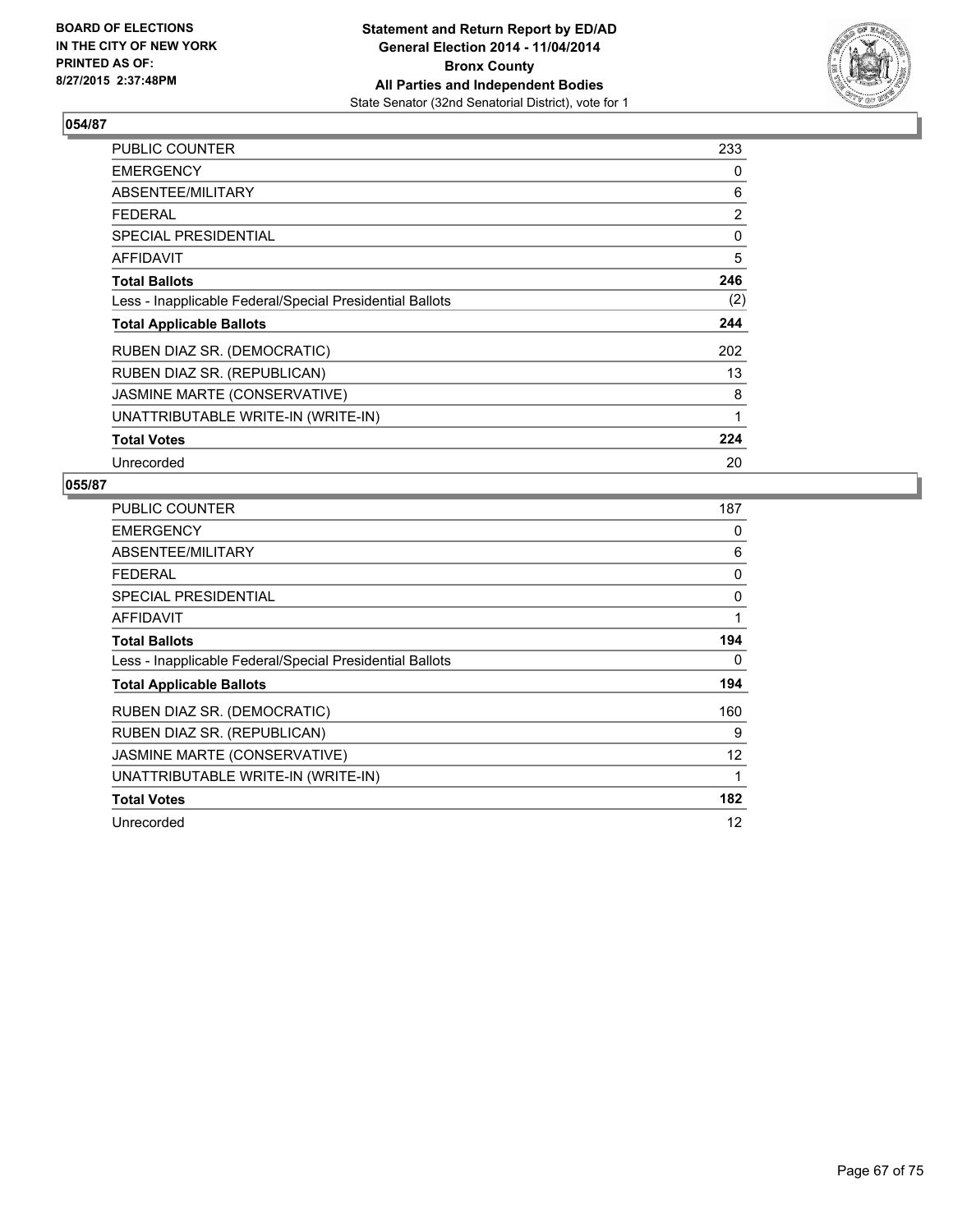

| PUBLIC COUNTER                                           | 224 |
|----------------------------------------------------------|-----|
| <b>EMERGENCY</b>                                         | 0   |
| ABSENTEE/MILITARY                                        | 6   |
| <b>FEDERAL</b>                                           | 3   |
| <b>SPECIAL PRESIDENTIAL</b>                              | 0   |
| <b>AFFIDAVIT</b>                                         | 4   |
| <b>Total Ballots</b>                                     | 237 |
| Less - Inapplicable Federal/Special Presidential Ballots | (3) |
| <b>Total Applicable Ballots</b>                          | 234 |
| RUBEN DIAZ SR. (DEMOCRATIC)                              | 202 |
| RUBEN DIAZ SR. (REPUBLICAN)                              | 8   |
| JASMINE MARTE (CONSERVATIVE)                             | 7   |
| HOWIE HAWKINS (WRITE-IN)                                 | 1   |
| <b>Total Votes</b>                                       | 218 |
| Unrecorded                                               | 16  |

# **057/87**

| <b>PUBLIC COUNTER</b>                                    | 299 |
|----------------------------------------------------------|-----|
| <b>EMERGENCY</b>                                         | 0   |
| ABSENTEE/MILITARY                                        | 3   |
| <b>FEDERAL</b>                                           | 1   |
| SPECIAL PRESIDENTIAL                                     | 0   |
| AFFIDAVIT                                                | 5   |
| <b>Total Ballots</b>                                     | 308 |
| Less - Inapplicable Federal/Special Presidential Ballots | (1) |
| <b>Total Applicable Ballots</b>                          | 307 |
| RUBEN DIAZ SR. (DEMOCRATIC)                              | 251 |
| RUBEN DIAZ SR. (REPUBLICAN)                              | 16  |
| JASMINE MARTE (CONSERVATIVE)                             | 16  |
| <b>Total Votes</b>                                       | 283 |
| Unrecorded                                               | 24  |

| <b>PUBLIC COUNTER</b>                                    | 124 |
|----------------------------------------------------------|-----|
| <b>EMERGENCY</b>                                         | 0   |
| ABSENTEE/MILITARY                                        | 5   |
| <b>FEDERAL</b>                                           | 0   |
| <b>SPECIAL PRESIDENTIAL</b>                              | 0   |
| AFFIDAVIT                                                | 6   |
| <b>Total Ballots</b>                                     | 135 |
| Less - Inapplicable Federal/Special Presidential Ballots | 0   |
| <b>Total Applicable Ballots</b>                          | 135 |
| RUBEN DIAZ SR. (DEMOCRATIC)                              | 120 |
| RUBEN DIAZ SR. (REPUBLICAN)                              | 2   |
| JASMINE MARTE (CONSERVATIVE)                             | 4   |
| <b>Total Votes</b>                                       | 126 |
| Unrecorded                                               | 9   |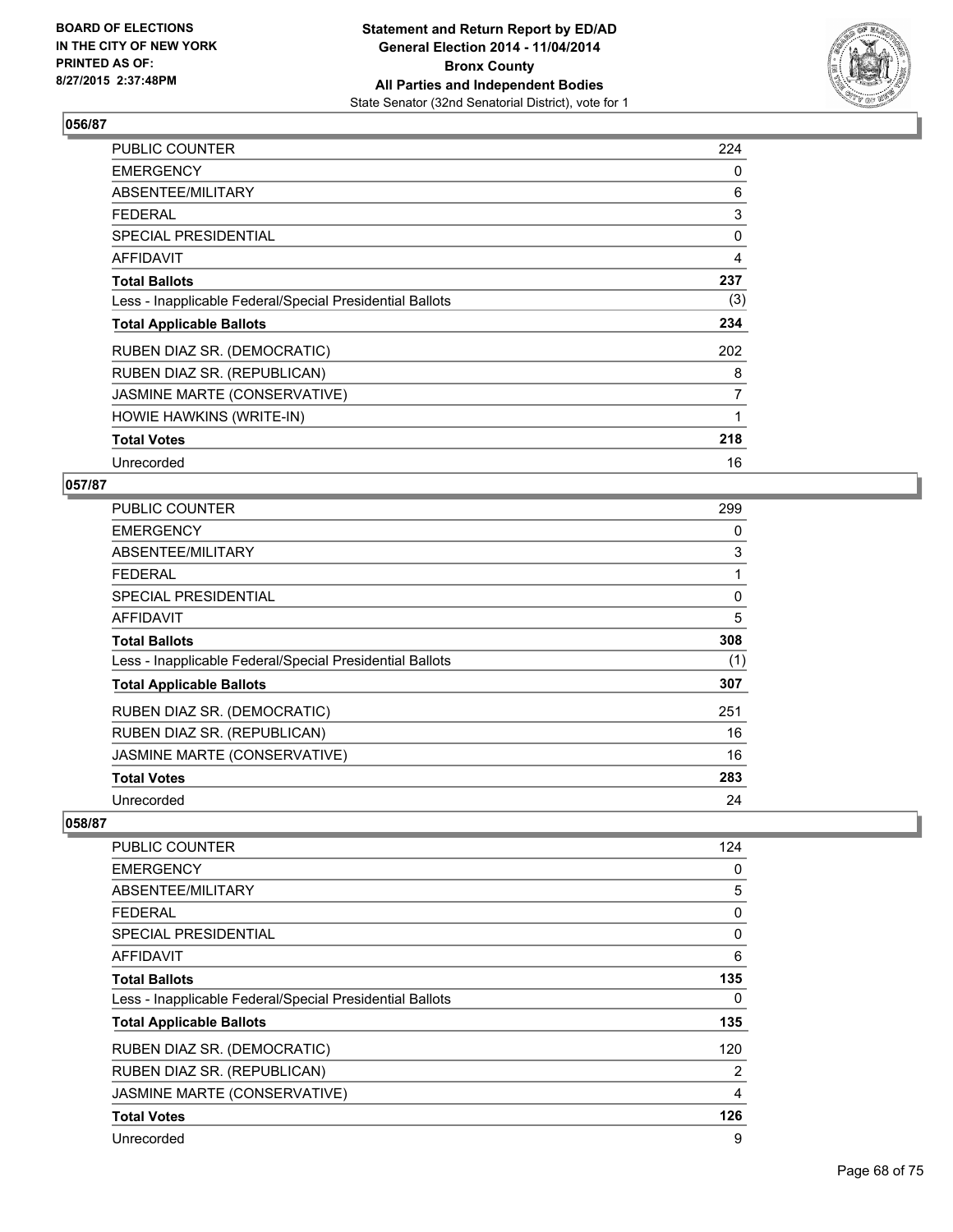

| <b>PUBLIC COUNTER</b>                                    | 302            |
|----------------------------------------------------------|----------------|
| <b>EMERGENCY</b>                                         | 0              |
| ABSENTEE/MILITARY                                        | $\overline{2}$ |
| <b>FEDERAL</b>                                           | 0              |
| <b>SPECIAL PRESIDENTIAL</b>                              | 0              |
| AFFIDAVIT                                                | 6              |
| <b>Total Ballots</b>                                     | 310            |
| Less - Inapplicable Federal/Special Presidential Ballots | 0              |
| <b>Total Applicable Ballots</b>                          | 310            |
| RUBEN DIAZ SR. (DEMOCRATIC)                              | 260            |
| RUBEN DIAZ SR. (REPUBLICAN)                              | 10             |
| JASMINE MARTE (CONSERVATIVE)                             | 12             |
| <b>Total Votes</b>                                       | 282            |
| Unrecorded                                               | 28             |

# **060/87**

| PUBLIC COUNTER                                           | 188 |
|----------------------------------------------------------|-----|
| <b>EMERGENCY</b>                                         | 0   |
| ABSENTEE/MILITARY                                        | 3   |
| <b>FEDERAL</b>                                           | 0   |
| <b>SPECIAL PRESIDENTIAL</b>                              | 0   |
| <b>AFFIDAVIT</b>                                         | 1   |
| <b>Total Ballots</b>                                     | 192 |
| Less - Inapplicable Federal/Special Presidential Ballots | 0   |
| <b>Total Applicable Ballots</b>                          | 192 |
| RUBEN DIAZ SR. (DEMOCRATIC)                              | 164 |
| RUBEN DIAZ SR. (REPUBLICAN)                              | 6   |
| JASMINE MARTE (CONSERVATIVE)                             | 7   |
| <b>Total Votes</b>                                       | 177 |
| Unrecorded                                               | 15  |

| PUBLIC COUNTER                                           | 209 |
|----------------------------------------------------------|-----|
| <b>EMERGENCY</b>                                         | 0   |
| ABSENTEE/MILITARY                                        | 1   |
| <b>FEDERAL</b>                                           | 0   |
| <b>SPECIAL PRESIDENTIAL</b>                              | 0   |
| <b>AFFIDAVIT</b>                                         | 4   |
| <b>Total Ballots</b>                                     | 214 |
| Less - Inapplicable Federal/Special Presidential Ballots | 0   |
| <b>Total Applicable Ballots</b>                          | 214 |
| RUBEN DIAZ SR. (DEMOCRATIC)                              | 187 |
| RUBEN DIAZ SR. (REPUBLICAN)                              | 7   |
| JASMINE MARTE (CONSERVATIVE)                             | 11  |
| ALFRED E. NEWMAN (WRITE-IN)                              | 1   |
| <b>Total Votes</b>                                       | 206 |
| Unrecorded                                               | 8   |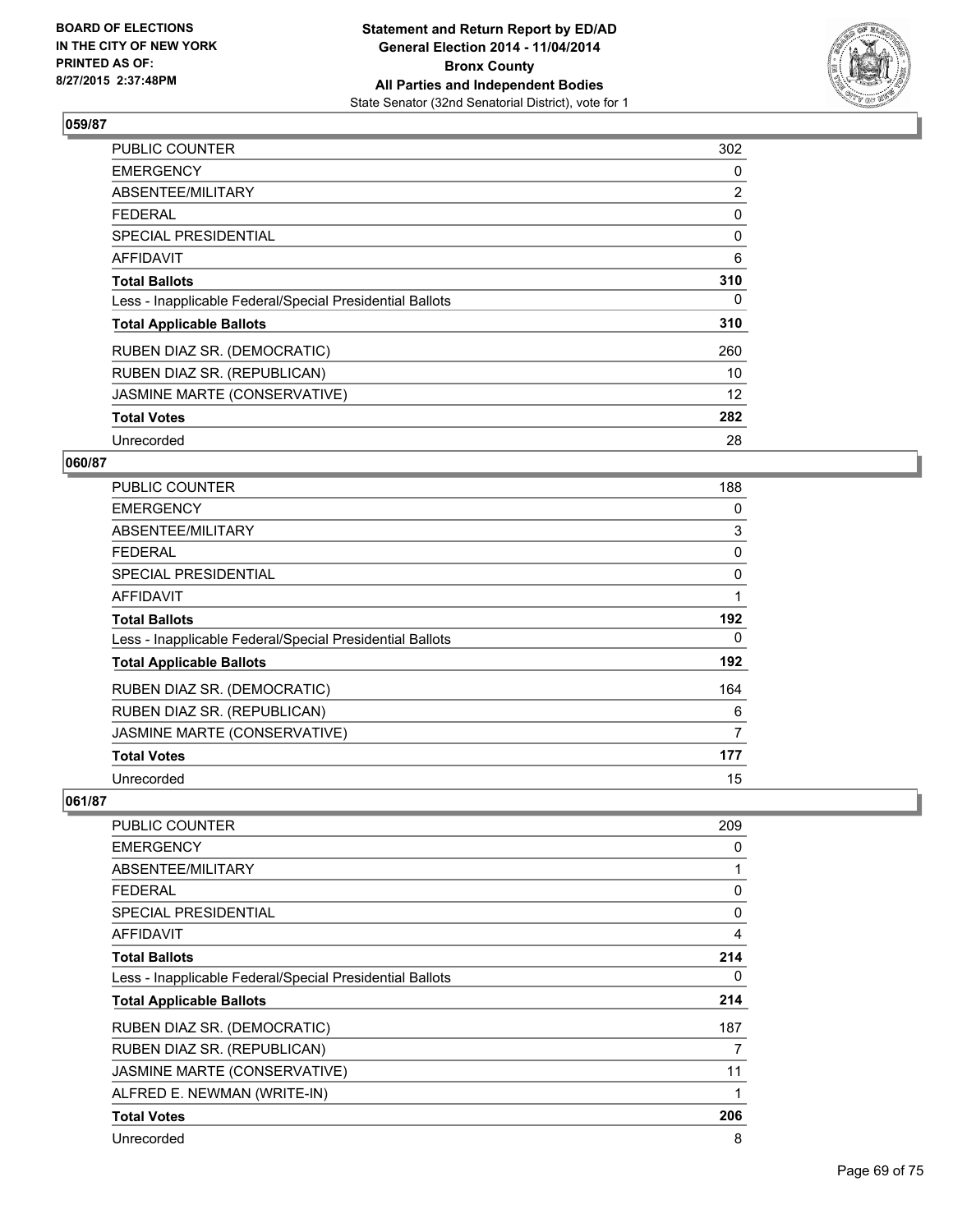

| <b>PUBLIC COUNTER</b>                                    | 268 |
|----------------------------------------------------------|-----|
| <b>EMERGENCY</b>                                         | 0   |
| ABSENTEE/MILITARY                                        | 7   |
| <b>FEDERAL</b>                                           | 0   |
| SPECIAL PRESIDENTIAL                                     | 0   |
| <b>AFFIDAVIT</b>                                         | 4   |
| <b>Total Ballots</b>                                     | 279 |
| Less - Inapplicable Federal/Special Presidential Ballots | 0   |
| <b>Total Applicable Ballots</b>                          | 279 |
| RUBEN DIAZ SR. (DEMOCRATIC)                              | 220 |
| RUBEN DIAZ SR. (REPUBLICAN)                              | 14  |
| JASMINE MARTE (CONSERVATIVE)                             | 16  |
| <b>Total Votes</b>                                       | 250 |
| Unrecorded                                               | 29  |

#### **063/87**

| <b>PUBLIC COUNTER</b>                                    | 10             |
|----------------------------------------------------------|----------------|
| <b>EMERGENCY</b>                                         | 0              |
| ABSENTEE/MILITARY                                        | $\overline{2}$ |
| <b>FEDERAL</b>                                           | 0              |
| <b>SPECIAL PRESIDENTIAL</b>                              | 0              |
| AFFIDAVIT                                                | 0              |
| <b>Total Ballots</b>                                     | $12 \,$        |
| Less - Inapplicable Federal/Special Presidential Ballots | 0              |
| <b>Total Applicable Ballots</b>                          | $12 \,$        |
| RUBEN DIAZ SR. (DEMOCRATIC)                              | 8              |
| RUBEN DIAZ SR. (REPUBLICAN)                              | 1              |
| JASMINE MARTE (CONSERVATIVE)                             |                |
| <b>Total Votes</b>                                       | 10             |
| Unrecorded                                               | $\overline{2}$ |

| <b>PUBLIC COUNTER</b>                                    |   |
|----------------------------------------------------------|---|
| <b>EMERGENCY</b>                                         | 0 |
| ABSENTEE/MILITARY                                        | 0 |
| <b>FEDERAL</b>                                           | 0 |
| SPECIAL PRESIDENTIAL                                     | 0 |
| <b>AFFIDAVIT</b>                                         | 0 |
| <b>Total Ballots</b>                                     |   |
| Less - Inapplicable Federal/Special Presidential Ballots | 0 |
| <b>Total Applicable Ballots</b>                          |   |
| RUBEN DIAZ SR. (DEMOCRATIC)                              |   |
| RUBEN DIAZ SR. (REPUBLICAN)                              | 0 |
| JASMINE MARTE (CONSERVATIVE)                             | 0 |
| <b>Total Votes</b>                                       |   |
|                                                          |   |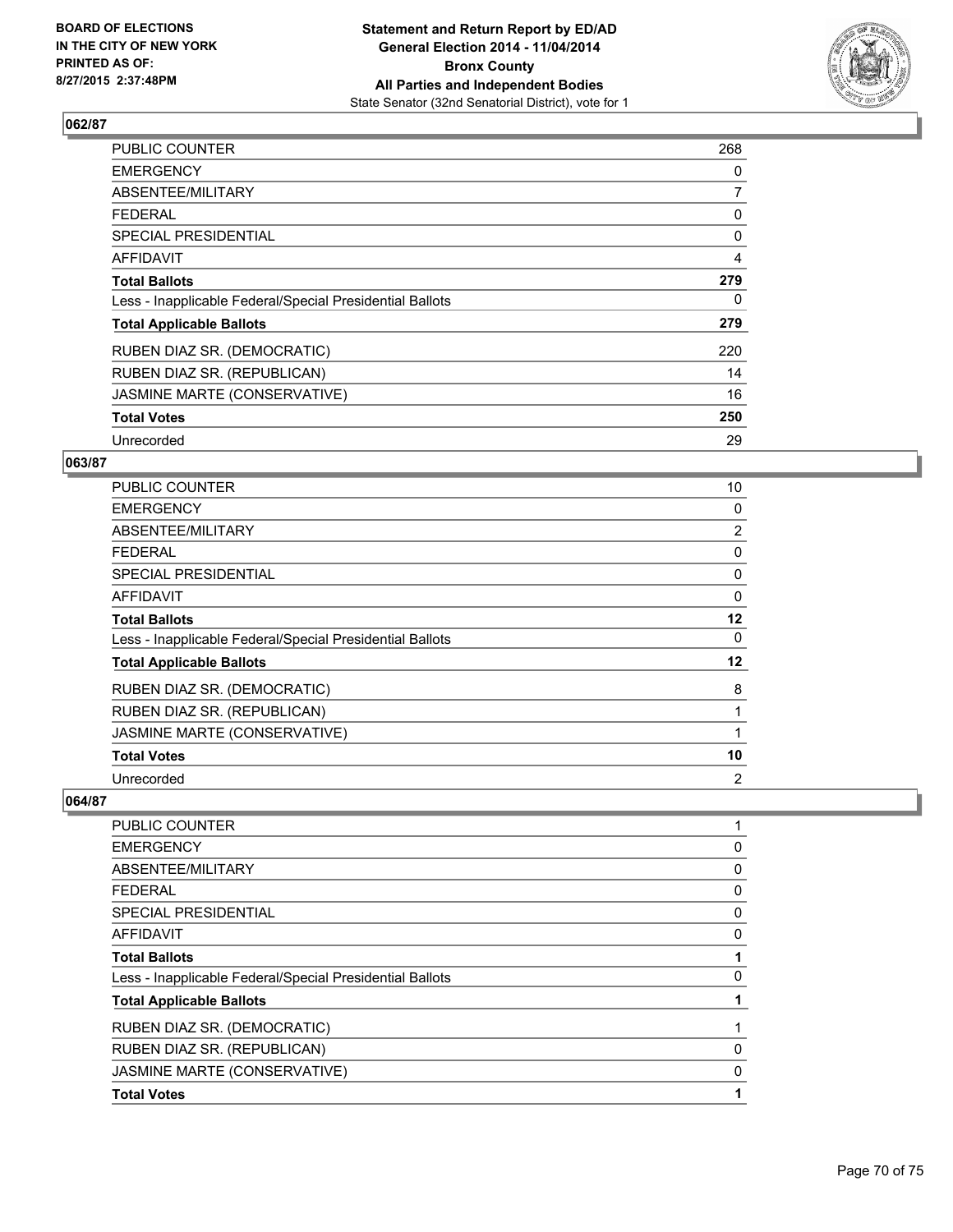

| PUBLIC COUNTER                                           | 116 |
|----------------------------------------------------------|-----|
| <b>EMERGENCY</b>                                         | 0   |
| ABSENTEE/MILITARY                                        | 4   |
| <b>FEDERAL</b>                                           | 0   |
| <b>SPECIAL PRESIDENTIAL</b>                              | 0   |
| <b>AFFIDAVIT</b>                                         | 1   |
| <b>Total Ballots</b>                                     | 121 |
| Less - Inapplicable Federal/Special Presidential Ballots | 0   |
| <b>Total Applicable Ballots</b>                          | 121 |
| RUBEN DIAZ SR. (DEMOCRATIC)                              | 115 |
| RUBEN DIAZ SR. (REPUBLICAN)                              | 0   |
| JASMINE MARTE (CONSERVATIVE)                             | 2   |
| UNATTRIBUTABLE WRITE-IN (WRITE-IN)                       | 1   |
| <b>Total Votes</b>                                       | 118 |
| Unrecorded                                               | 3   |

# **071/87**

| <b>PUBLIC COUNTER</b>                                    | 81 |
|----------------------------------------------------------|----|
| <b>EMERGENCY</b>                                         | 0  |
| ABSENTEE/MILITARY                                        | 0  |
| <b>FEDERAL</b>                                           | 0  |
| <b>SPECIAL PRESIDENTIAL</b>                              | 0  |
| <b>AFFIDAVIT</b>                                         | 0  |
| <b>Total Ballots</b>                                     | 81 |
| Less - Inapplicable Federal/Special Presidential Ballots | 0  |
| <b>Total Applicable Ballots</b>                          | 81 |
| RUBEN DIAZ SR. (DEMOCRATIC)                              | 69 |
| RUBEN DIAZ SR. (REPUBLICAN)                              | 4  |
| JASMINE MARTE (CONSERVATIVE)                             | 3  |
| <b>Total Votes</b>                                       | 76 |
| Unrecorded                                               | 5  |

| 0  |
|----|
| 0  |
| 15 |
| 0  |
| 0  |
| 0  |
| 15 |
| 0  |
| 15 |
| 8  |
| 1  |
| 6  |
| 15 |
|    |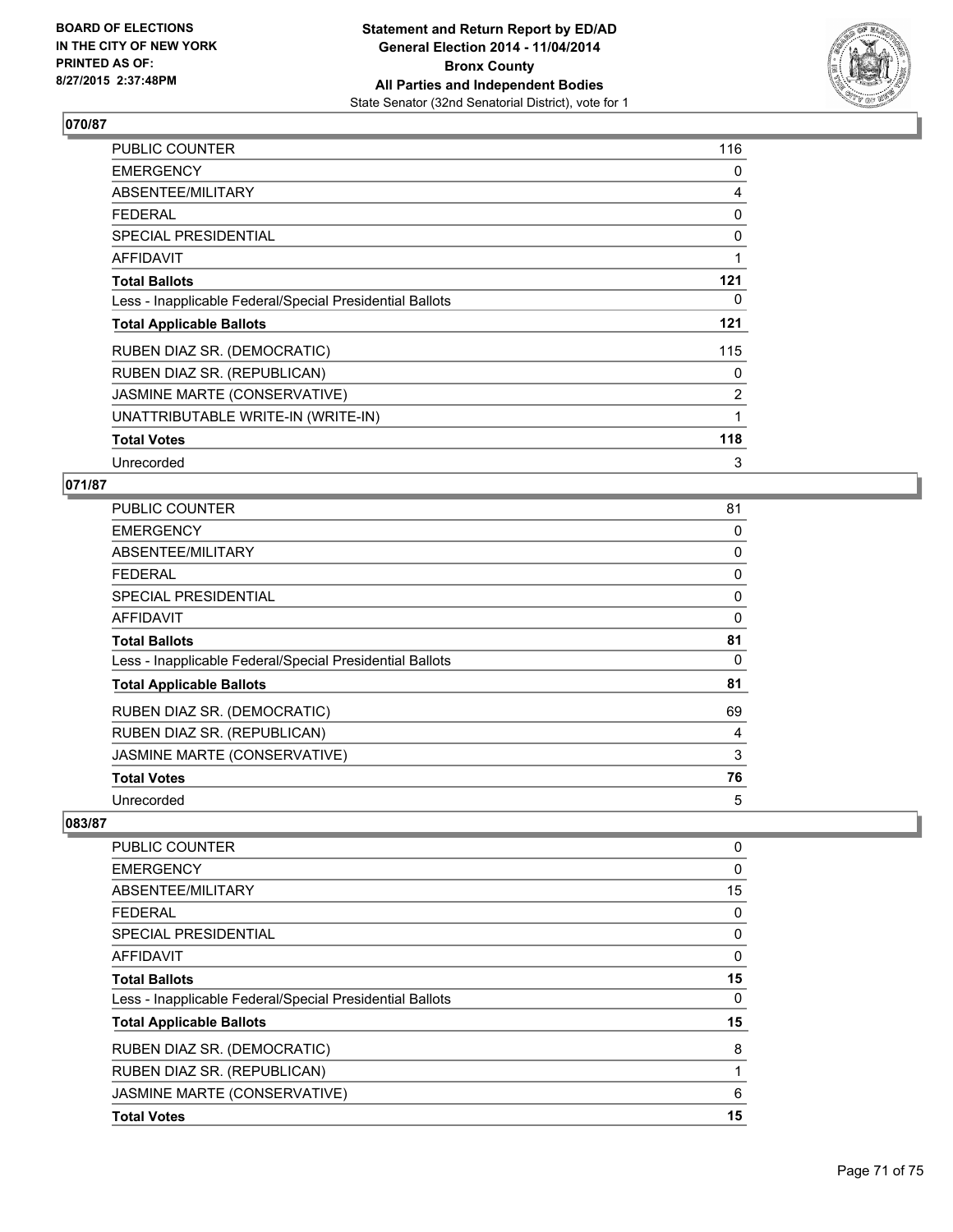

| PUBLIC COUNTER                                           | 196 |
|----------------------------------------------------------|-----|
| <b>EMERGENCY</b>                                         | 0   |
| ABSENTEE/MILITARY                                        | 1   |
| <b>FEDERAL</b>                                           | 0   |
| <b>SPECIAL PRESIDENTIAL</b>                              | 0   |
| AFFIDAVIT                                                | 4   |
| <b>Total Ballots</b>                                     | 201 |
| Less - Inapplicable Federal/Special Presidential Ballots | 0   |
| <b>Total Applicable Ballots</b>                          | 201 |
| RUBEN DIAZ SR. (DEMOCRATIC)                              | 172 |
| RUBEN DIAZ SR. (REPUBLICAN)                              | 8   |
| JASMINE MARTE (CONSERVATIVE)                             | 3   |
| <b>Total Votes</b>                                       | 183 |
| Unrecorded                                               | 18  |

# **085/87**

| PUBLIC COUNTER                                           | 228 |
|----------------------------------------------------------|-----|
| <b>EMERGENCY</b>                                         | 0   |
| ABSENTEE/MILITARY                                        | 0   |
| <b>FEDERAL</b>                                           | 0   |
| <b>SPECIAL PRESIDENTIAL</b>                              | 0   |
| <b>AFFIDAVIT</b>                                         | 5   |
| <b>Total Ballots</b>                                     | 233 |
| Less - Inapplicable Federal/Special Presidential Ballots | 0   |
| <b>Total Applicable Ballots</b>                          | 233 |
| RUBEN DIAZ SR. (DEMOCRATIC)                              | 199 |
| RUBEN DIAZ SR. (REPUBLICAN)                              | 10  |
| JASMINE MARTE (CONSERVATIVE)                             | 6   |
| JOSE LOREN (WRITE-IN)                                    | 1   |
| <b>Total Votes</b>                                       | 216 |
| Unrecorded                                               | 17  |

| <b>PUBLIC COUNTER</b>                                    | 53             |
|----------------------------------------------------------|----------------|
| <b>EMERGENCY</b>                                         | 0              |
| ABSENTEE/MILITARY                                        | 2              |
| <b>FEDERAL</b>                                           | 0              |
| SPECIAL PRESIDENTIAL                                     | 0              |
| AFFIDAVIT                                                | $\overline{2}$ |
| <b>Total Ballots</b>                                     | 57             |
| Less - Inapplicable Federal/Special Presidential Ballots | 0              |
| <b>Total Applicable Ballots</b>                          | 57             |
| RUBEN DIAZ SR. (DEMOCRATIC)                              | 51             |
| RUBEN DIAZ SR. (REPUBLICAN)                              | 1              |
| JASMINE MARTE (CONSERVATIVE)                             | 4              |
| <b>Total Votes</b>                                       | 56             |
| Unrecorded                                               | 1              |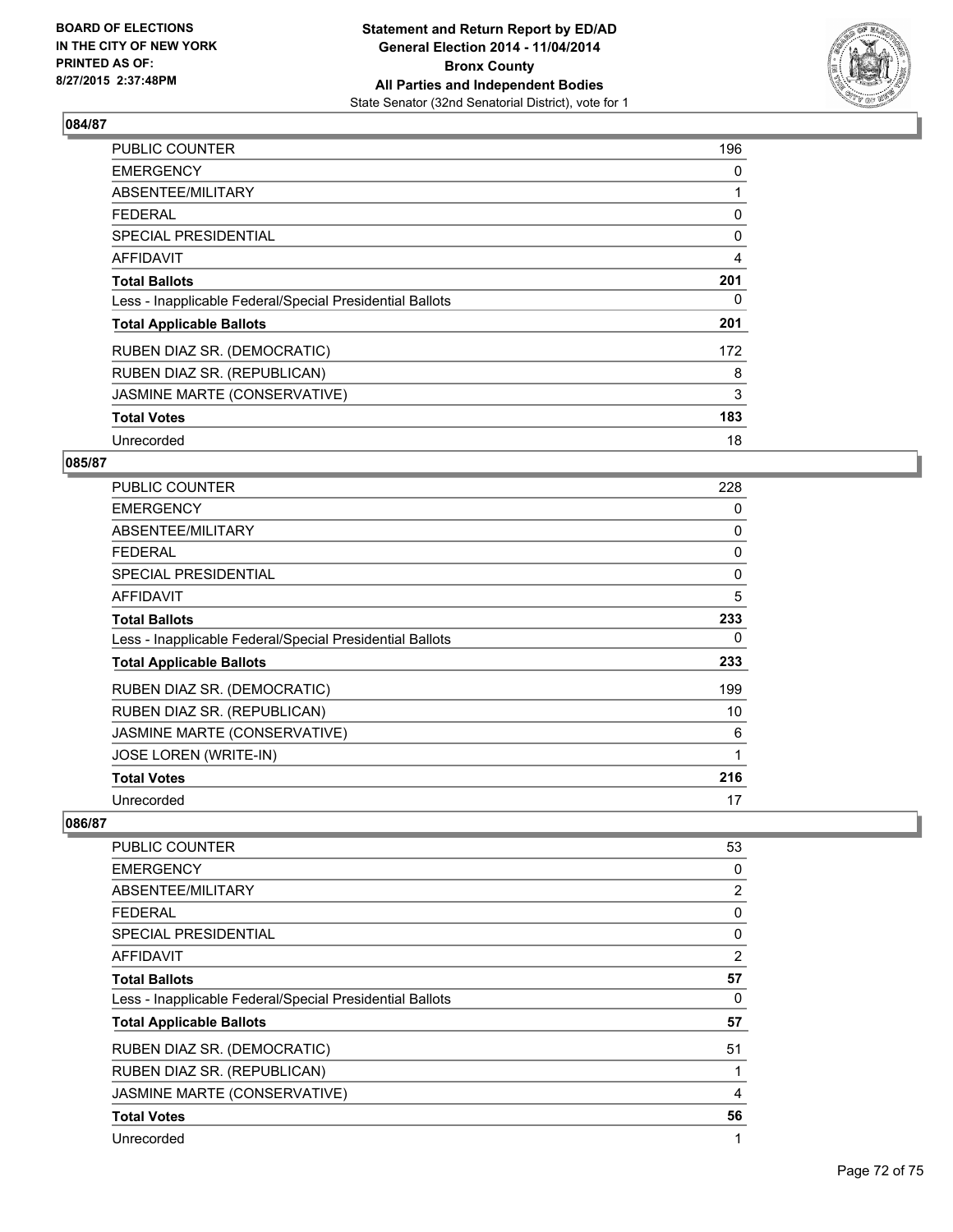

## **087/87**

| <b>PUBLIC COUNTER</b>                                    | 358 |
|----------------------------------------------------------|-----|
| <b>EMERGENCY</b>                                         | 0   |
| ABSENTEE/MILITARY                                        | 6   |
| <b>FEDERAL</b>                                           | 0   |
| <b>SPECIAL PRESIDENTIAL</b>                              | 0   |
| AFFIDAVIT                                                | 0   |
| <b>Total Ballots</b>                                     | 364 |
| Less - Inapplicable Federal/Special Presidential Ballots | 0   |
| <b>Total Applicable Ballots</b>                          | 364 |
| RUBEN DIAZ SR. (DEMOCRATIC)                              | 314 |
| RUBEN DIAZ SR. (REPUBLICAN)                              | 8   |
| JASMINE MARTE (CONSERVATIVE)                             | 9   |
| <b>Total Votes</b>                                       | 331 |
| Unrecorded                                               | 33  |

## **088/87**

| <b>PUBLIC COUNTER</b>                                    | 155            |
|----------------------------------------------------------|----------------|
| <b>EMERGENCY</b>                                         | 0              |
| ABSENTEE/MILITARY                                        | $\overline{2}$ |
| <b>FEDERAL</b>                                           | 0              |
| SPECIAL PRESIDENTIAL                                     | 0              |
| AFFIDAVIT                                                | 1              |
| <b>Total Ballots</b>                                     | 158            |
| Less - Inapplicable Federal/Special Presidential Ballots | 0              |
| <b>Total Applicable Ballots</b>                          | 158            |
| RUBEN DIAZ SR. (DEMOCRATIC)                              | 139            |
| RUBEN DIAZ SR. (REPUBLICAN)                              | 4              |
| JASMINE MARTE (CONSERVATIVE)                             | 2              |
| <b>Total Votes</b>                                       | 145            |
| Unrecorded                                               | 13             |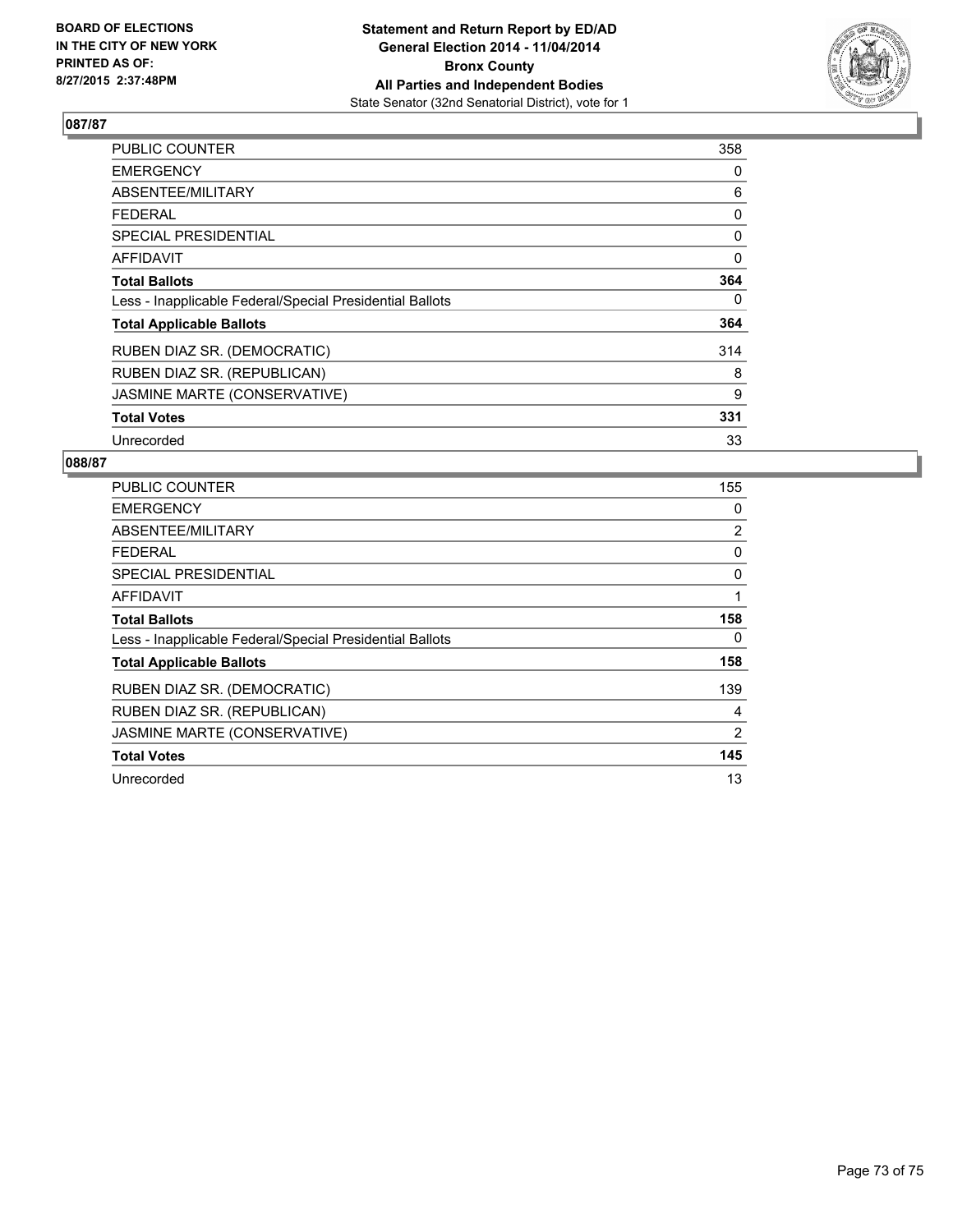

## **089/87**

| <b>PUBLIC COUNTER</b>                                    | 142 |
|----------------------------------------------------------|-----|
| <b>EMERGENCY</b>                                         | 0   |
| ABSENTEE/MILITARY                                        | 7   |
| <b>FEDERAL</b>                                           | 0   |
| SPECIAL PRESIDENTIAL                                     | 0   |
| AFFIDAVIT                                                | 2   |
| <b>Total Ballots</b>                                     | 151 |
| Less - Inapplicable Federal/Special Presidential Ballots | 0   |
| <b>Total Applicable Ballots</b>                          | 151 |
| RUBEN DIAZ SR. (DEMOCRATIC)                              | 134 |
| RUBEN DIAZ SR. (REPUBLICAN)                              | 4   |
| JASMINE MARTE (CONSERVATIVE)                             | 4   |
| GEKIKARA RINA (WRITE-IN)                                 | 1   |
| UNATTRIBUTABLE WRITE-IN (WRITE-IN)                       | 1   |
| <b>Total Votes</b>                                       | 144 |
| Unrecorded                                               | 7   |

## **092/87**

| <b>PUBLIC COUNTER</b>                                    | 0 |
|----------------------------------------------------------|---|
| <b>EMERGENCY</b>                                         | 0 |
| ABSENTEE/MILITARY                                        | 0 |
| <b>FEDERAL</b>                                           | 0 |
| SPECIAL PRESIDENTIAL                                     | 0 |
| <b>AFFIDAVIT</b>                                         | 0 |
| <b>Total Ballots</b>                                     | 0 |
| Less - Inapplicable Federal/Special Presidential Ballots | 0 |
| <b>Total Applicable Ballots</b>                          | 0 |
| RUBEN DIAZ SR. (DEMOCRATIC)                              | 0 |
| RUBEN DIAZ SR. (REPUBLICAN)                              | 0 |
| JASMINE MARTE (CONSERVATIVE)                             | 0 |
| <b>Total Votes</b>                                       | 0 |